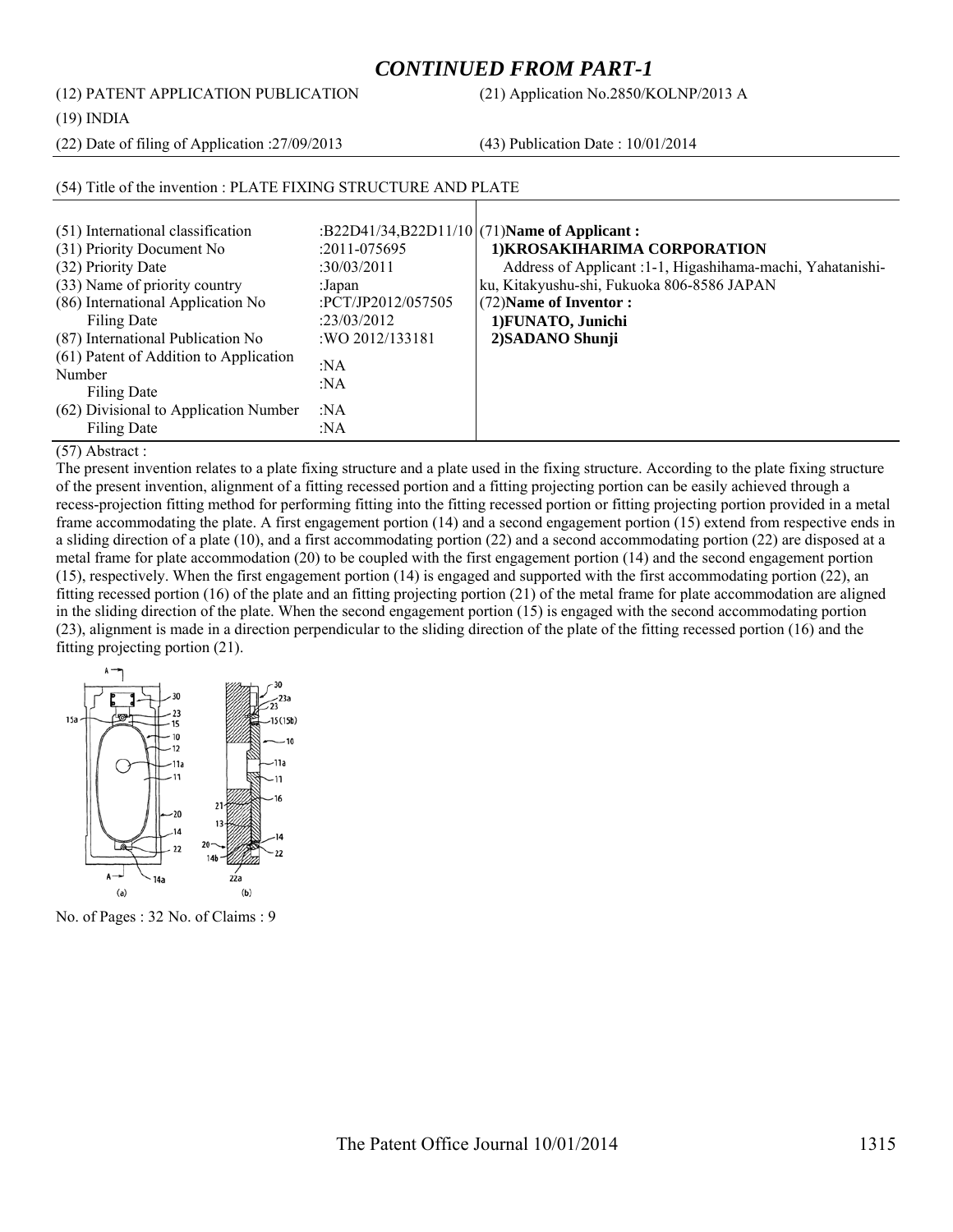(12) PATENT APPLICATION PUBLICATION (21) Application No.2851/KOLNP/2013 A

(19) INDIA

(22) Date of filing of Application :27/09/2013 (43) Publication Date : 10/01/2014

# (54) Title of the invention : ACTIVE MATERIALS FOR ELECTRO-OPTIC DEVICES AND ELECTRO-OPTIC DEVICES

| (51) International<br>classification                | :H01L31/0725,H01L31/042,H01L51/42 | (71) Name of Applicant:<br>1) THE REGENTS OF THE UNIVERSITY OF              |
|-----------------------------------------------------|-----------------------------------|-----------------------------------------------------------------------------|
| (31) Priority Document<br>N <sub>0</sub>            | :61/468,904                       | <b>CALIFORNIA</b><br>Address of Applicant :1111 Franklin Street Oakland, CA |
| (32) Priority Date                                  | :29/03/2011                       | 95607-5200, U.S.A.                                                          |
| (33) Name of priority<br>country                    | :U.S.A.                           | (72) Name of Inventor:<br>1) YANG Yang                                      |
| (86) International<br>Application No<br>Filing Date | :PCT/US2012/031265<br>:29/03/2012 | 2) Letian DOU<br>3) Jing-Bi YOU                                             |
| (87) International<br>Publication No.               | :WO 2012/135527                   |                                                                             |
| (61) Patent of Addition to                          | : $NA$                            |                                                                             |
| <b>Application Number</b><br>Filing Date            | :NA                               |                                                                             |
| (62) Divisional to                                  | :NA                               |                                                                             |
| <b>Application Number</b><br>Filing Date            | : $NA$                            |                                                                             |

#### (57) Abstract :

Tandem electro-optic devices and active materials for electro-optic devices are disclosed. Tandem devices include p-type and n-type layers between the active layers, which are doped to achieve carrier tunneling. Low bandgap conjugated polymers are also disclosed.

No. of Pages : 65 No. of Claims : 39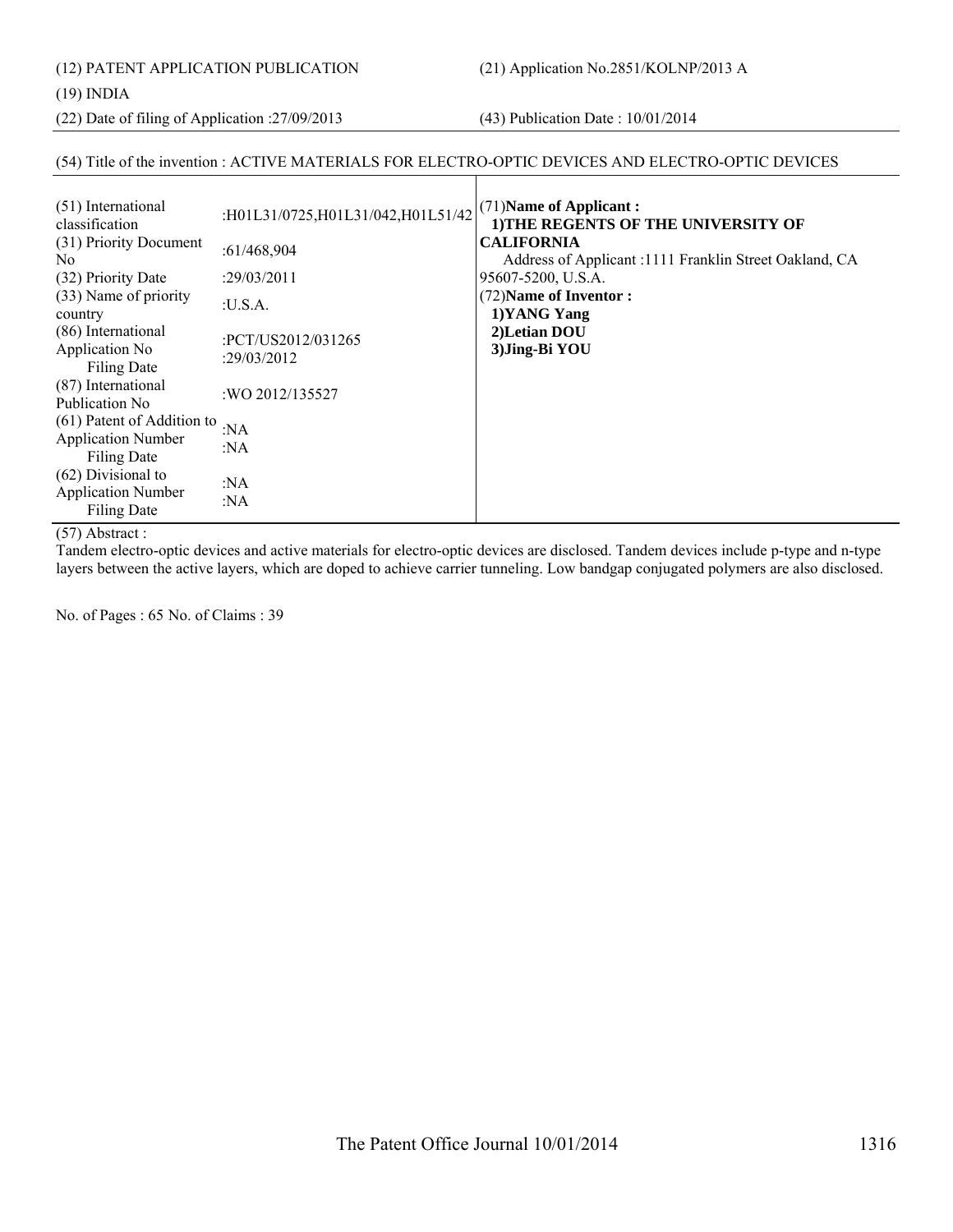(12) PATENT APPLICATION PUBLICATION (21) Application No.2852/KOLNP/2013 A

(22) Date of filing of Application :27/09/2013 (43) Publication Date : 10/01/2014

| (51) International classification                | :E02F9/16         | $(71)$ Name of Applicant:                              |
|--------------------------------------------------|-------------------|--------------------------------------------------------|
| (31) Priority Document No                        | $: 2011 - 131134$ | 1) Hitachi Construction Machinery Co. Ltd.             |
| (32) Priority Date                               | :13/06/2011       | Address of Applicant : 5-1, Koraku 2-chome, Bunkyo-ku, |
| (33) Name of priority country                    | :Japan            | Tokyo 112-0004, JAPAN                                  |
| (86) International Application No                |                   | :PCT/JP2012/063747 (72)Name of Inventor :              |
| Filing Date                                      | :29/05/2012       | 1) TANAKA Tomoyuki                                     |
| (87) International Publication No                | :WO 2012/172966   | 2) KIMURA Shogo                                        |
| (61) Patent of Addition to Application<br>Number | :NA               |                                                        |
| Filing Date                                      | :NA               |                                                        |
| (62) Divisional to Application Number            | :NA               |                                                        |
| Filing Date                                      | :NA               |                                                        |

# (54) Title of the invention : CONSTRUCTION MACHINE

(57) Abstract :

An entryway (29) is furnished to the left front face (13B) enclosed by a left front pillar (14), a left middle pillar (16), and a left front roof pillar (19) of a cab box (13); and a door (30) for opening and closing the entryway (29) is rotatably attached to the left middle pillar (16). At the periphery of the door (30) there is furnished a seal member (31) adapted to seal the entire perimeter between the door and the cab box (13) when the door (30) is closed. A seal receiving member (32) is furnished separately from the left front roof pillar (19), to the lower side of the left front roof pillar (19), and this seal receiving member (32) forms a seal receiving face (32C) that, when the door (30) is closed, is abutted by an upper seal portion (31C) extending in the front and back directions at a position to the upper side of the seal member (31).



No. of Pages : 44 No. of Claims : 4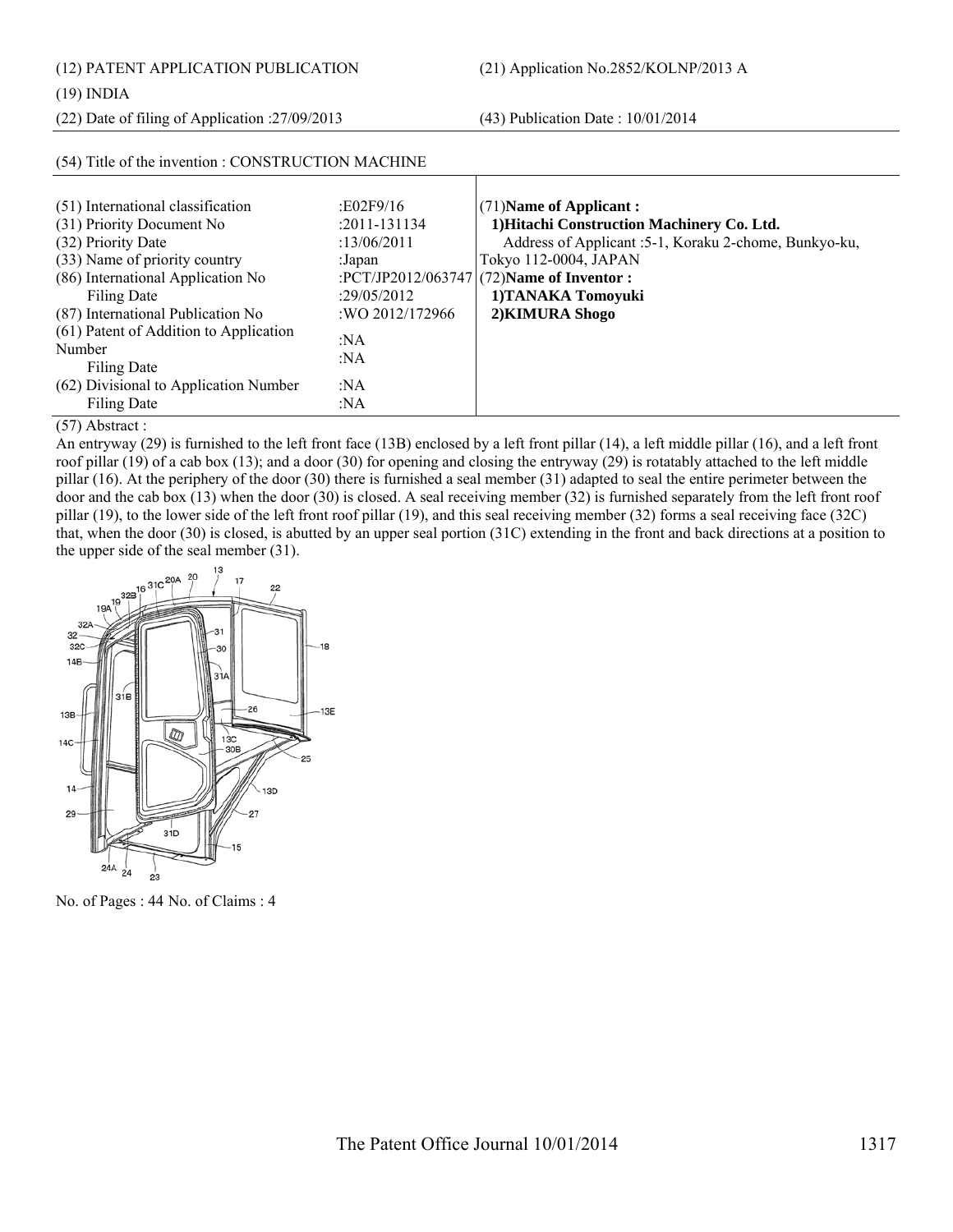(12) PATENT APPLICATION PUBLICATION (21) Application No.2853/KOLNP/2013 A

#### (19) INDIA

(22) Date of filing of Application :27/09/2013 (43) Publication Date : 10/01/2014

# (54) Title of the invention : DEVICE FOR FASTENING A PERFORATED BLOCK, AND PERFORATED BLOCK

| (51) International<br>classification<br>(31) Priority Document No<br>(32) Priority Date | :B22D41/08,B22D41/34,B22D41/50<br>:00813/11<br>:06/05/2011 | (71) Name of Applicant:<br>1) STOPINC AKTIENGESELLSCHAFT<br>Address of Applicant : Bösch 83a, CH-6331 Hünenberg,<br><b>SWITZERLAND</b> |
|-----------------------------------------------------------------------------------------|------------------------------------------------------------|----------------------------------------------------------------------------------------------------------------------------------------|
| (33) Name of priority country: Switzerland                                              |                                                            | (72) Name of Inventor:                                                                                                                 |
| (86) International<br>Application No<br>Filing Date                                     | :PCT/EP2012/001803<br>:26/04/2012                          | 1) STEINER, Benno<br>2) AMSLER, Harry<br>3)ZINGRE, Angelo                                                                              |
| (87) International Publication : WO 2012/152383<br>N <sub>0</sub>                       |                                                            |                                                                                                                                        |
| (61) Patent of Addition to<br><b>Application Number</b><br>Filing Date                  | :NA<br>: $NA$                                              |                                                                                                                                        |
| $(62)$ Divisional to<br><b>Application Number</b><br><b>Filing Date</b>                 | :NA<br>:NA                                                 |                                                                                                                                        |

(57) Abstract :

In a device for fastening a perforated block (1) to a metal melt container, the perforated block (1) can be fastened by means of at least one clamping wedge (36) which can be inserted transversely with respect to its through opening (D) and which has a clamping jaw (35) coupled thereto, wherein this clamping jaw (35) acts on a clamping surface (13) formed on the circumferential surface of the perforated block (1). The respective clamping wedge (36) is guided in a carrier plate (33) so as to be displaceable in its longitudinal extent and transversely with respect thereto, while the clamping jaw (35) coupled thereto can be moved in this transverse direction. Consequently, the perforated block can be fastened with precise positioning in the carrier plate (33) in a simple manner.



No. of Pages : 18 No. of Claims : 12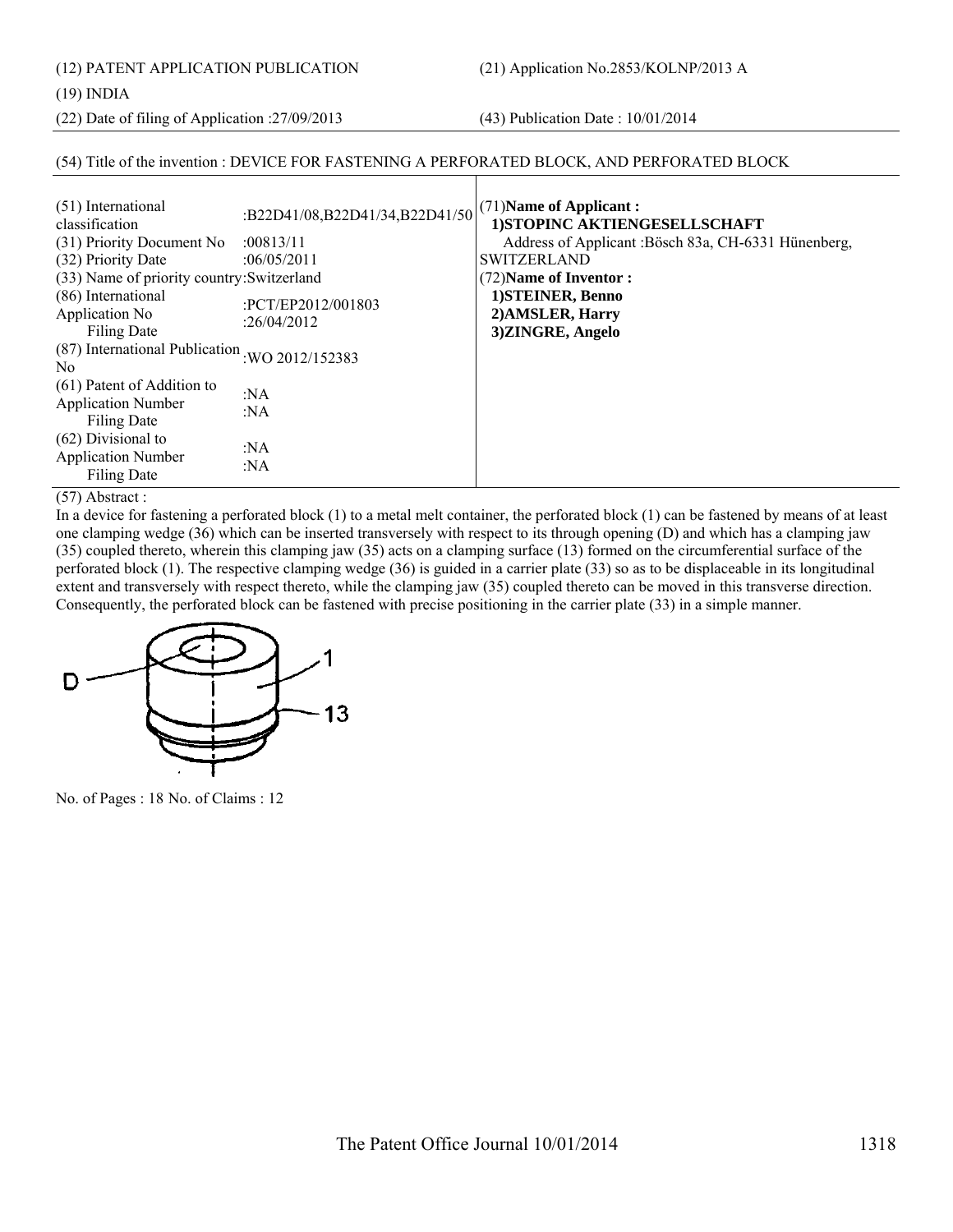# (12) PATENT APPLICATION PUBLICATION (21) Application No.2854/KOLNP/2013 A

# (19) INDIA

(22) Date of filing of Application :27/09/2013 (43) Publication Date : 10/01/2014

# (54) Title of the invention : EXPANSION CONNECTION ARRANGEMENT FOR ADJOINING POWER RAILS OF AN OVERHEAD LINE SYSTEM FOR ELECTRIC LOCOMOTIVES

| (51) International classification<br>(31) Priority Document No<br>(32) Priority Date<br>(33) Name of priority country<br>(86) International Application No<br>Filing Date<br>(87) International Publication No<br>(61) Patent of Addition to Application<br>Number<br>Filing Date<br>(62) Divisional to Application Number<br>Filing Date | :B60M1/30<br>:102011006308.0<br>:29/03/2011<br>:Germany<br>:08/03/2012<br>: WO 2012/130582<br>:NA<br>:NA<br>:NA<br>:NA | (71) Name of Applicant:<br>1) SIEMENS AKTIENGESELLSCHAFT<br>Address of Applicant: Wittelsbacherplatz 2, 80333 München,<br><b>GERMANY</b><br>:PCT/EP2012/054014 (72) Name of Inventor :<br>1) HAHN, Gunter |
|-------------------------------------------------------------------------------------------------------------------------------------------------------------------------------------------------------------------------------------------------------------------------------------------------------------------------------------------|------------------------------------------------------------------------------------------------------------------------|-----------------------------------------------------------------------------------------------------------------------------------------------------------------------------------------------------------|
|-------------------------------------------------------------------------------------------------------------------------------------------------------------------------------------------------------------------------------------------------------------------------------------------------------------------------------------------|------------------------------------------------------------------------------------------------------------------------|-----------------------------------------------------------------------------------------------------------------------------------------------------------------------------------------------------------|

# (57) Abstract :

The invention relates to an expansion connection arrangement for adjoining power rails (20, 20) of an overhead line system for electric locomotives. The power rails (20, 20) to be connected are arranged spaced apart from one another here at a joint distance (s) and each have a contact wire (10, 10) along which a current collector of a locomotive vehicle can slide for the purpose of transmitting energy. According to the invention, a connection profile (50) is connected to the one power rail (20), and a corresponding profile (50) is connected to the other power rail (20). The connecting profile (50) and the corresponding profile (50) engage one in the other in a positively locking fashion such that they can slide one into the other in the direction of the contact wire (10 and 10, respectively) and are locked transversally with respect thereto. Each of the power rails (20, 20) is respectively connected to a half rail (60, 60) assigned thereto, which half rails (60, 60) support the contact wires (10, 10) between the power rails (20, 20) with the connection profile (50) and the corresponding profile (50), respectively, and secure them parallel to one another at a defined contact wire distance (d) over an overlapping length (1). As a result, an expansion connection arrangement is made available which is low in weight, compensates large expansion lengths and has good override properties.

No. of Pages : 18 No. of Claims : 7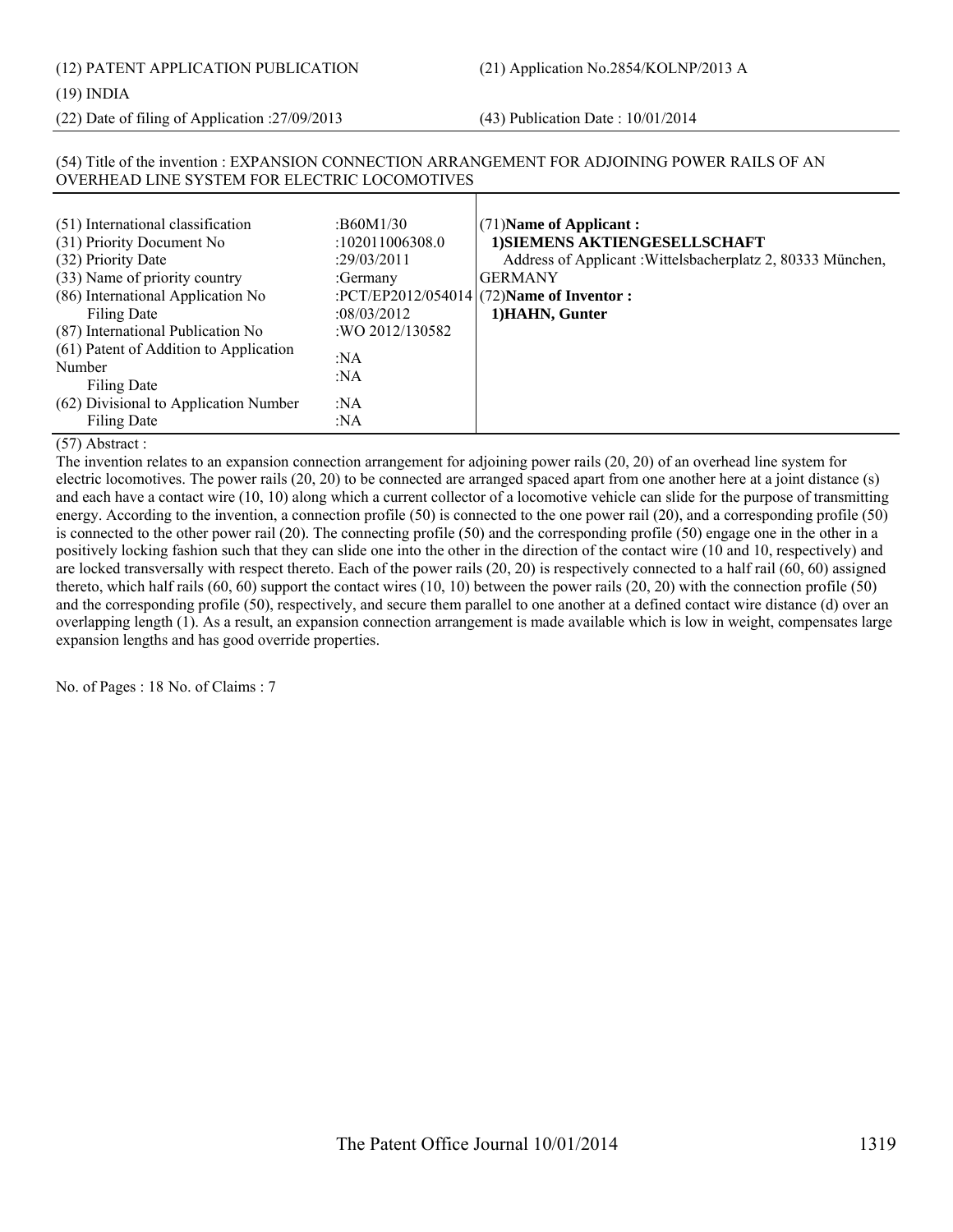(12) PATENT APPLICATION PUBLICATION (21) Application No.2856/KOLNP/2013 A

(19) INDIA

(22) Date of filing of Application :30/09/2013 (43) Publication Date : 10/01/2014

(54) Title of the invention : INTERBODY DEVICE AND PLATE FOR SPINAL STABILIZATION AND INSTRUMENTS FOR POSITIONING SAME

| (31) Priority Document No<br>(32) Priority Date<br>(33) Name of priority country<br>(86) International Application<br>No.<br>Filing Date<br>(87) International Publication<br>No.<br>(61) Patent of Addition to<br><b>Application Number</b><br>Filing Date<br>(62) Divisional to Application | (51) International classification : $A61F2/44, A61B17/70, A61F2/76$ (71) Name of Applicant:<br>:13/040.035<br>:03/03/2011<br>:U.S.A.<br>:PCT/US2012/027230<br>:01/03/2012<br>:WO 2012/118941<br>:NA<br>:NA | 1) WARSAW ORTHOPEDIC, INC.<br>Address of Applicant :2500 Silveus Crossing, Warsaw, IN<br>46581 U.S.A.<br>(72) Name of Inventor:<br>1) ARMSTRONG, William, D<br>2) CARLS, Thomas, A.<br>3) COWAN, John, A.<br>4) DUNCAN, James P.<br>5) HYNES, Richard, A.<br>6) MELKENT, Anthony, J.<br>7) MOBASSER, Jean-Pierre<br>8) SILCOX, M., D., Hal, III |
|-----------------------------------------------------------------------------------------------------------------------------------------------------------------------------------------------------------------------------------------------------------------------------------------------|------------------------------------------------------------------------------------------------------------------------------------------------------------------------------------------------------------|-------------------------------------------------------------------------------------------------------------------------------------------------------------------------------------------------------------------------------------------------------------------------------------------------------------------------------------------------|
| Number<br>Filing Date                                                                                                                                                                                                                                                                         | :NA<br>: $NA$                                                                                                                                                                                              |                                                                                                                                                                                                                                                                                                                                                 |

(57) Abstract :

Systems, methods and devices for providing stabilization between first and second vertebrae are provided. More particularly, in one form a system includes an implant configured to be positioned in a disc space between the first and second vertebrae and a freestanding plate for engagement with extradiscal surfaces of the first and second vertebrae. The system also includes an insertion instrument with an engaging portion configured to releasably engage with the implant and the plate such that the implant and plate can be positioned together relative to the first and second vertebrae. In one aspect, an angular orientation of the implant relative to the plate is adjustable when the implant and the plate are engaged by the instrument. In this or another aspect, the implant and plate are held in a contiguous relationship when engaged by the instrument. However, different forms and applications are also envisioned.

No. of Pages : 35 No. of Claims : 14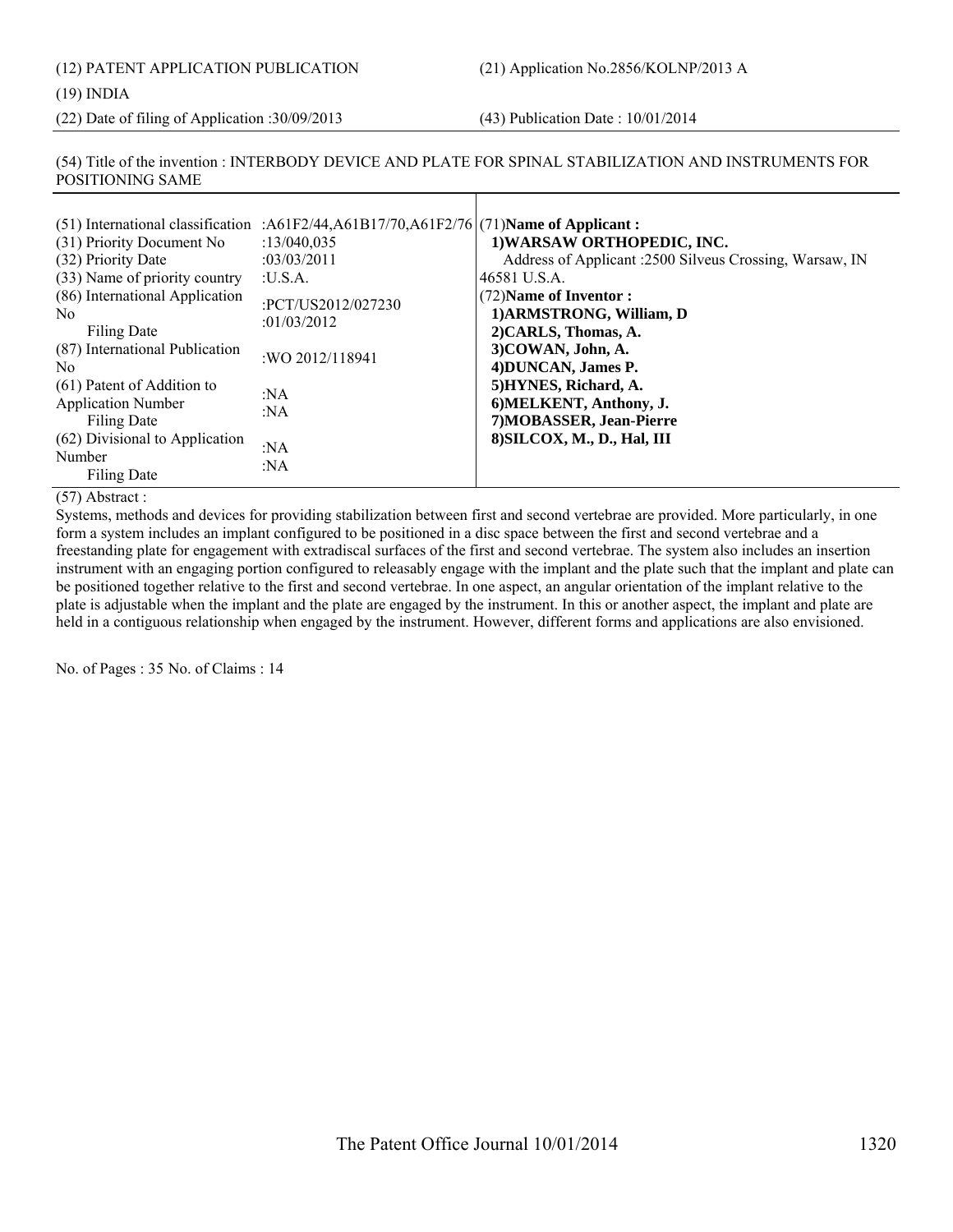(12) PATENT APPLICATION PUBLICATION (21) Application No.2857/KOLNP/2013 A

(19) INDIA

(22) Date of filing of Application :30/09/2013 (43) Publication Date : 10/01/2014

# (54) Title of the invention : A TALKING DOME WATCH FOR THE VISUALLY IMPAIRED

| (51) International classification      |                    | :G04C23/00,G04B21/02 (71)Name of Applicant:                 |
|----------------------------------------|--------------------|-------------------------------------------------------------|
| (31) Priority Document No              | :61/448,510        | 1) TOUCHDOME LLC.                                           |
| (32) Priority Date                     | :02/03/2011        | Address of Applicant :3900 Fairfax Drive, #1902, Arlington, |
| (33) Name of priority country          | : <b>U.S.A.</b>    | VA 22203 U.S.A.                                             |
| (86) International Application No      | :PCT/US2012/027506 | $(72)$ Name of Inventor :                                   |
| <b>Filing Date</b>                     | :02/03/2012        | 1) WOLFF, Kathleen                                          |
| (87) International Publication No      | : WO 2012/119085   | 2) DOYLE, Scott, William                                    |
| (61) Patent of Addition to Application | :NA                |                                                             |
| Number                                 | : $NA$             |                                                             |
| Filing Date                            |                    |                                                             |
| (62) Divisional to Application Number  | :NA                |                                                             |
| Filing Date                            | :NA                |                                                             |

 $\mathbf{I}$ 

# (57) Abstract :

A watch includes a first input for a actuating an audible announcement of the time and a second input for adjusting a volume of the announcement. The first input produces a second signal that changes an operating mode df the watch to a second operating mode in which a second parameter is adjusted by the second input. The first input is a cover or glass of the watch and the second input is a rotatable bezel.





No. of Pages : 37 No. of Claims : 20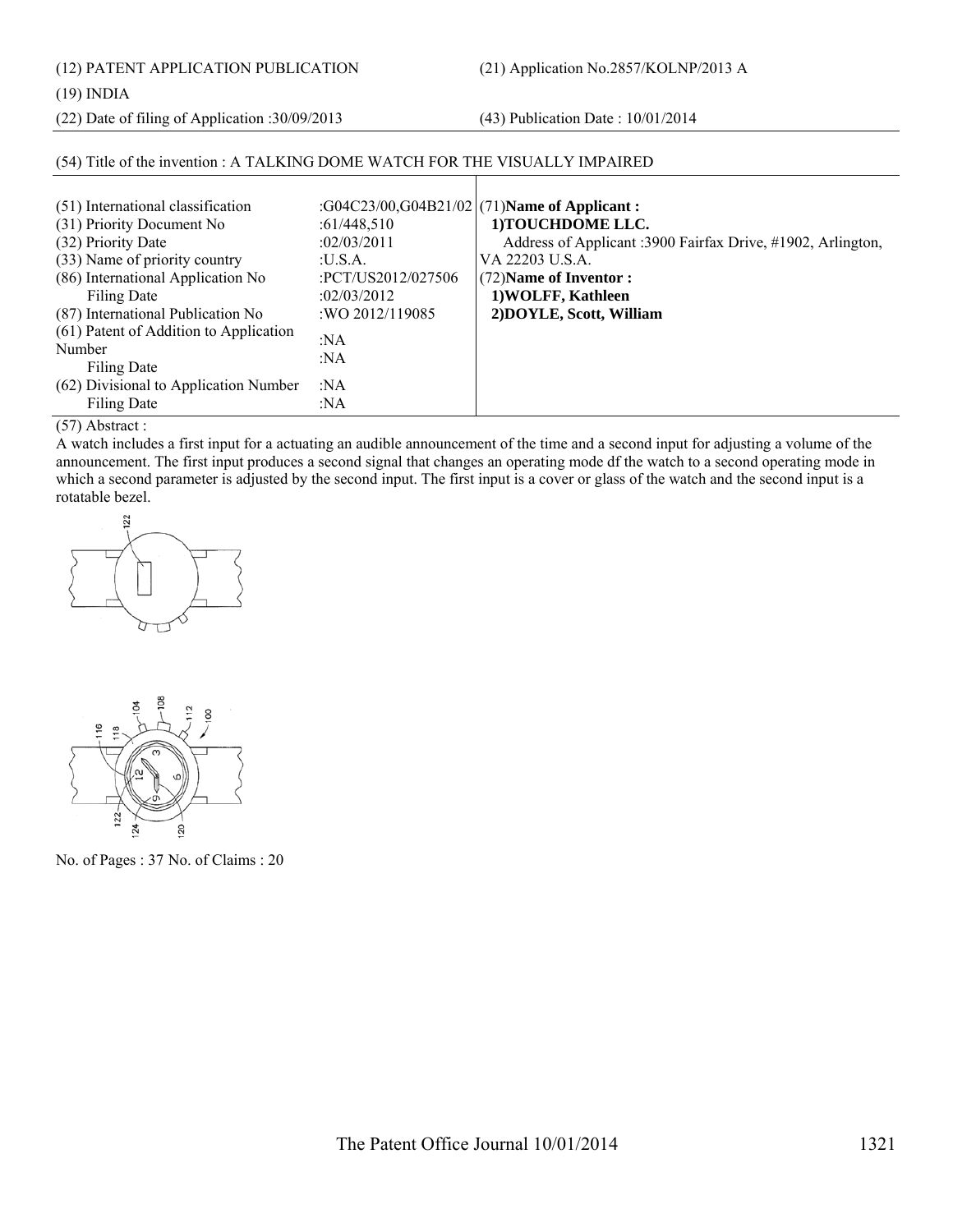(12) PATENT APPLICATION PUBLICATION (21) Application No.2858/KOLNP/2013 A

# (19) INDIA

(22) Date of filing of Application :30/09/2013 (43) Publication Date : 10/01/2014

# (54) Title of the invention : BISPECIFIC BINDING AGENTS

| (51) International<br>classification<br>$(31)$ Priority Document No :61/448,089<br>(32) Priority Date<br>(33) Name of priority<br>country<br>(86) International<br>Application No.<br><b>Filing Date</b><br>(87) International<br>Publication No.<br>(61) Patent of Addition to<br><b>Application Number</b> | :C07K16/22,C07K16/18,A61K39/395<br>:01/03/2011<br>:U.S.A.<br>:PCT/US2012/027154<br>:29/02/2012<br>: WO 2012/118903<br>: $NA$<br>:NA | (71) Name of Applicant:<br>1) AMGEN INC.<br>Address of Applicant : One Amgen Center Drive, Thousand<br>Oaks, CA 91320-1799 U.S.A.<br>(72) Name of Inventor:<br>1) FLORIO, Monica<br>2) ARORA, Taruna<br>3) PASZTY, Christopher, J., R.<br>4) RICHARDS, William, G. |
|--------------------------------------------------------------------------------------------------------------------------------------------------------------------------------------------------------------------------------------------------------------------------------------------------------------|-------------------------------------------------------------------------------------------------------------------------------------|--------------------------------------------------------------------------------------------------------------------------------------------------------------------------------------------------------------------------------------------------------------------|
| <b>Filing Date</b><br>$(62)$ Divisional to                                                                                                                                                                                                                                                                   |                                                                                                                                     |                                                                                                                                                                                                                                                                    |
| <b>Application Number</b><br>Filing Date                                                                                                                                                                                                                                                                     | :NA<br>: $NA$                                                                                                                       |                                                                                                                                                                                                                                                                    |

# (57) Abstract :

The invention relates to bispecific anti-sclerostin/anti-DKK1 binding agents and combinations of anti-sclerostin and anti-DKK1 binding agents, and related methods of treatment.

No. of Pages : 204 No. of Claims : 98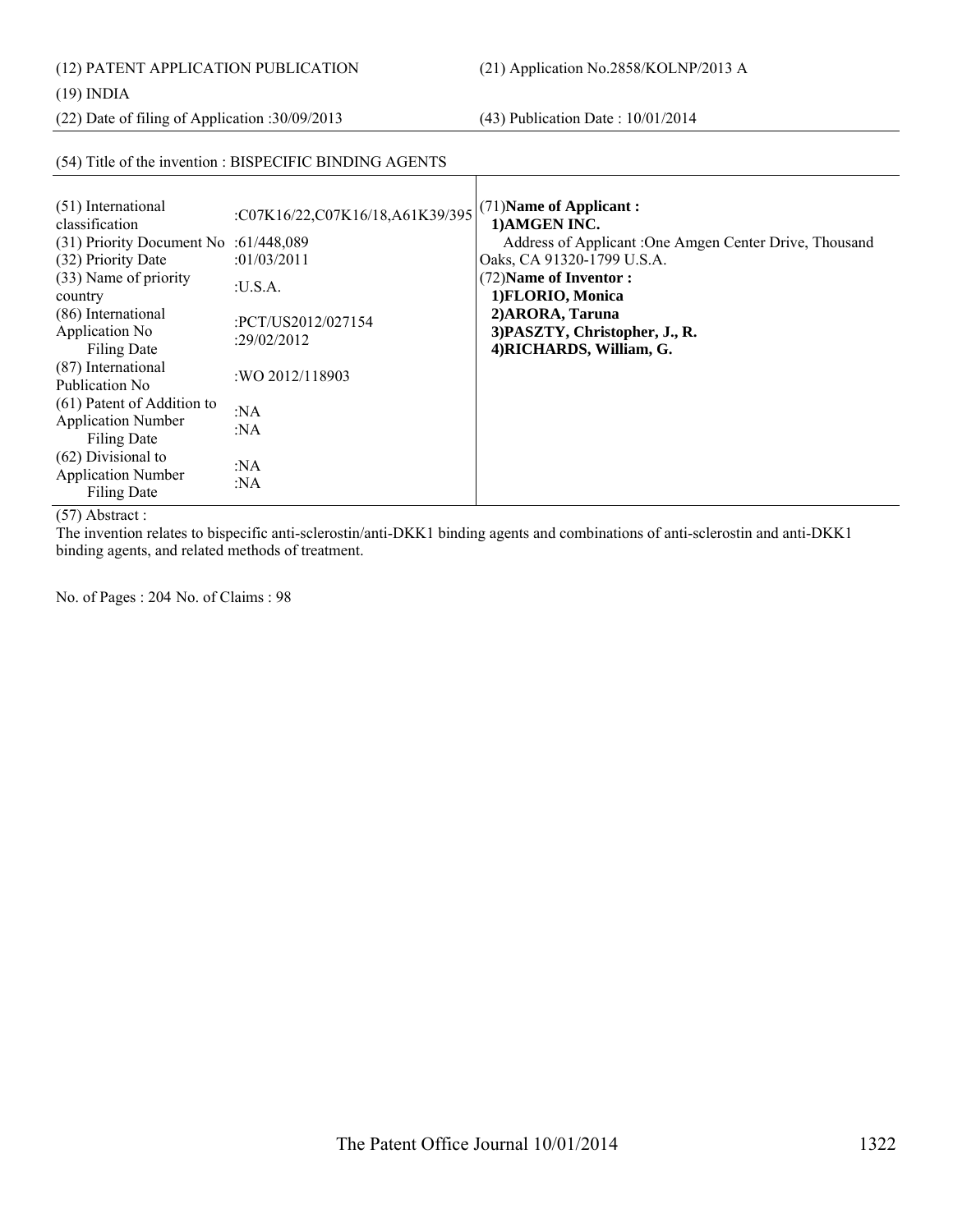(12) PATENT APPLICATION PUBLICATION (21) Application No.2860/KOLNP/2013 A

(19) INDIA

(22) Date of filing of Application :30/09/2013 (43) Publication Date : 10/01/2014

| (51) International classification<br>(31) Priority Document No<br>(32) Priority Date<br>(33) Name of priority country<br>(86) International Application No<br>Filing Date<br>(87) International Publication No<br>(61) Patent of Addition to Application<br>Number<br>Filing Date | :61/475,761<br>:15/04/2011<br>: <b>U.S.A.</b><br>:PCT/IB2012/000933<br>: $15/04/2012$<br>:WO 2012/140519<br>:NA<br>:NA<br>:NA | :C12N5/00,C12N5/077 (71) Name of Applicant:<br>1) PLURISTEM LTD.<br>Address of Applicant : Matam Building #20, 31905 Haifa (IL).<br>Israel<br>(72) Name of Inventor:<br>1) KASUTO, Harel<br>2) DRORI-CARMI, Nirit<br>3)ZOHAR, Barak |
|-----------------------------------------------------------------------------------------------------------------------------------------------------------------------------------------------------------------------------------------------------------------------------------|-------------------------------------------------------------------------------------------------------------------------------|-------------------------------------------------------------------------------------------------------------------------------------------------------------------------------------------------------------------------------------|
| (62) Divisional to Application Number<br>Filing Date                                                                                                                                                                                                                              | :NA                                                                                                                           |                                                                                                                                                                                                                                     |

# (54) Title of the invention : METHODS AND SYSTEMS FOR HARVESTING CELLS.

(57) Abstract :

Methods for using vibration to harvest cells grown in 3D culture are provided. The methods entail the application of force to cells attached to a 3D matrix of sufficient amplitude, frequency, and duration to detach cells from the matrix and to flush the detached cells out of the matrix material. An apparatus for performing the methods of the invention as provided.

No. of Pages : 68 No. of Claims : 82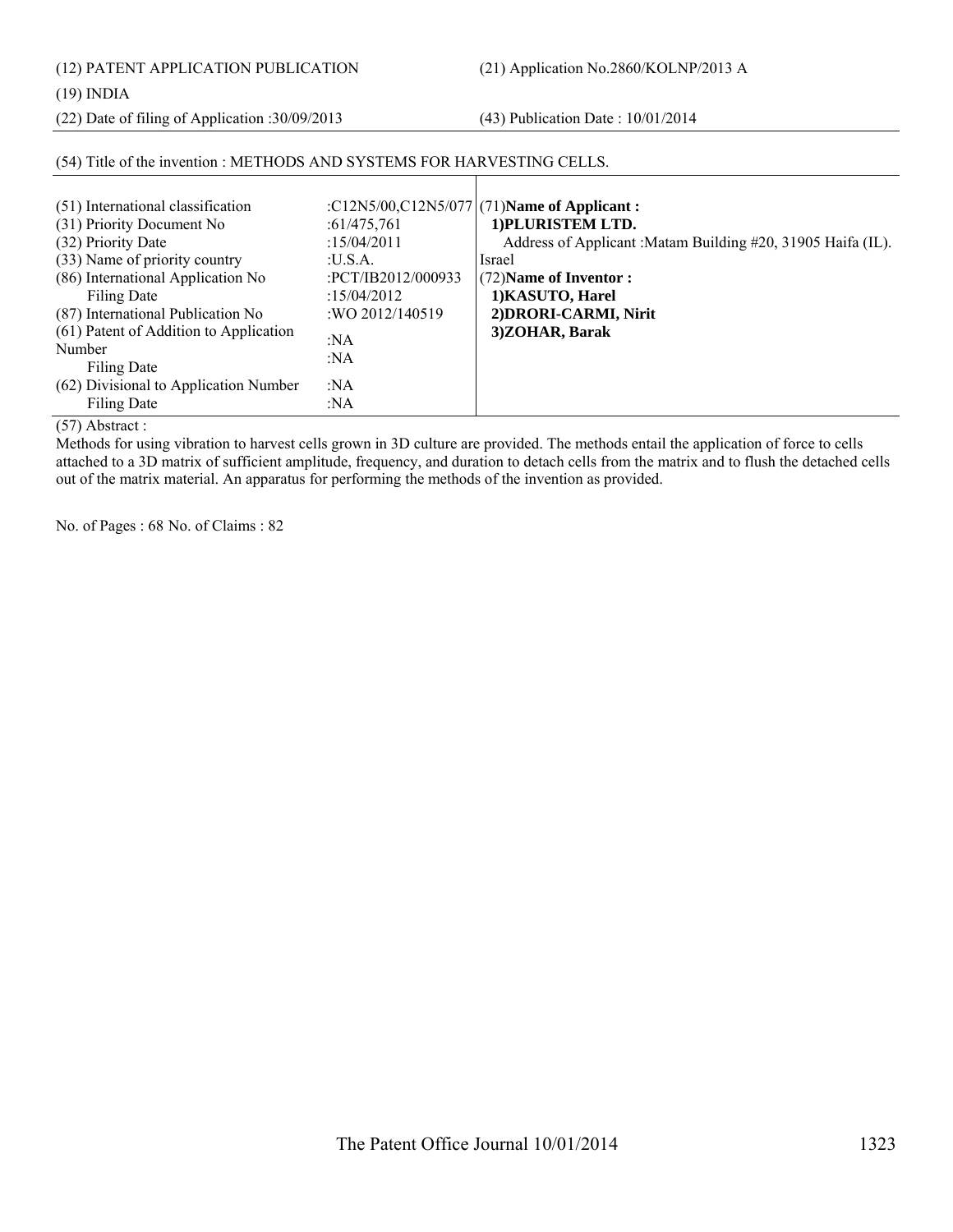(12) PATENT APPLICATION PUBLICATION (21) Application No.2861/KOLNP/2013 A

(19) INDIA

(22) Date of filing of Application :30/09/2013 (43) Publication Date : 10/01/2014

| (54) Title of the invention : A PROCESS FOR AUTOCATALYTIC ESTERIFICATION OF FATTY ACIDS                                                                                                                        |                                                                                               |                                                                                                                                                                                                          |
|----------------------------------------------------------------------------------------------------------------------------------------------------------------------------------------------------------------|-----------------------------------------------------------------------------------------------|----------------------------------------------------------------------------------------------------------------------------------------------------------------------------------------------------------|
| (51) International classification<br>(31) Priority Document No<br>(32) Priority Date<br>(33) Name of priority country<br>(86) International Application No<br>Filing Date<br>(87) International Publication No | :1100281.3<br>:14/04/2011<br>:Sweden<br>:PCT/EP2012/056630<br>:12/04/2012<br>: WO 2012/140111 | : $C11C3/02$ , $C11C3/10$ (71)Name of Applicant:<br>1) ALFA LAVAL CORPORATE AB<br>Address of Applicant :Box 73, SE-22100 Lund, SWEDEN<br>(72) Name of Inventor:<br>1) JONSSON, Susanne<br>2) SARUP, Bent |
| (61) Patent of Addition to Application<br>Number<br>Filing Date<br>(62) Divisional to Application Number                                                                                                       | :NA<br>: $NA$<br>:NA                                                                          |                                                                                                                                                                                                          |
| Filing Date                                                                                                                                                                                                    | :NA                                                                                           |                                                                                                                                                                                                          |

(57) Abstract :

The present invention relates to a process for isolation of micronutrients from deodorizer distillate comprising free fatty acids, the process comprises the following steps: (i)treating the deodorizer distillate in an esterification step with glycerol, which esterification step is autocatalysed, producing a feedstock of acyl glycerides, and discharging excess of glycerol and produced water; (ii)transferring the feedstock of acyl glycerides having a water content less than 1500 ppm and a free fatty acid content less than 3wt% to a transesterification step and treating the feedstock of acyl glycerides with methanol to produce a crude biodiesel product; and (iii)refining the crude biodiesel product in a distillation step, and separating the crude biodiesel product into three fractions 1) fatty acid methyl esters, 2) micronutrient rich product comprising tocopherol, and 3) light hydrocarbons.



No. of Pages : 25 No. of Claims : 15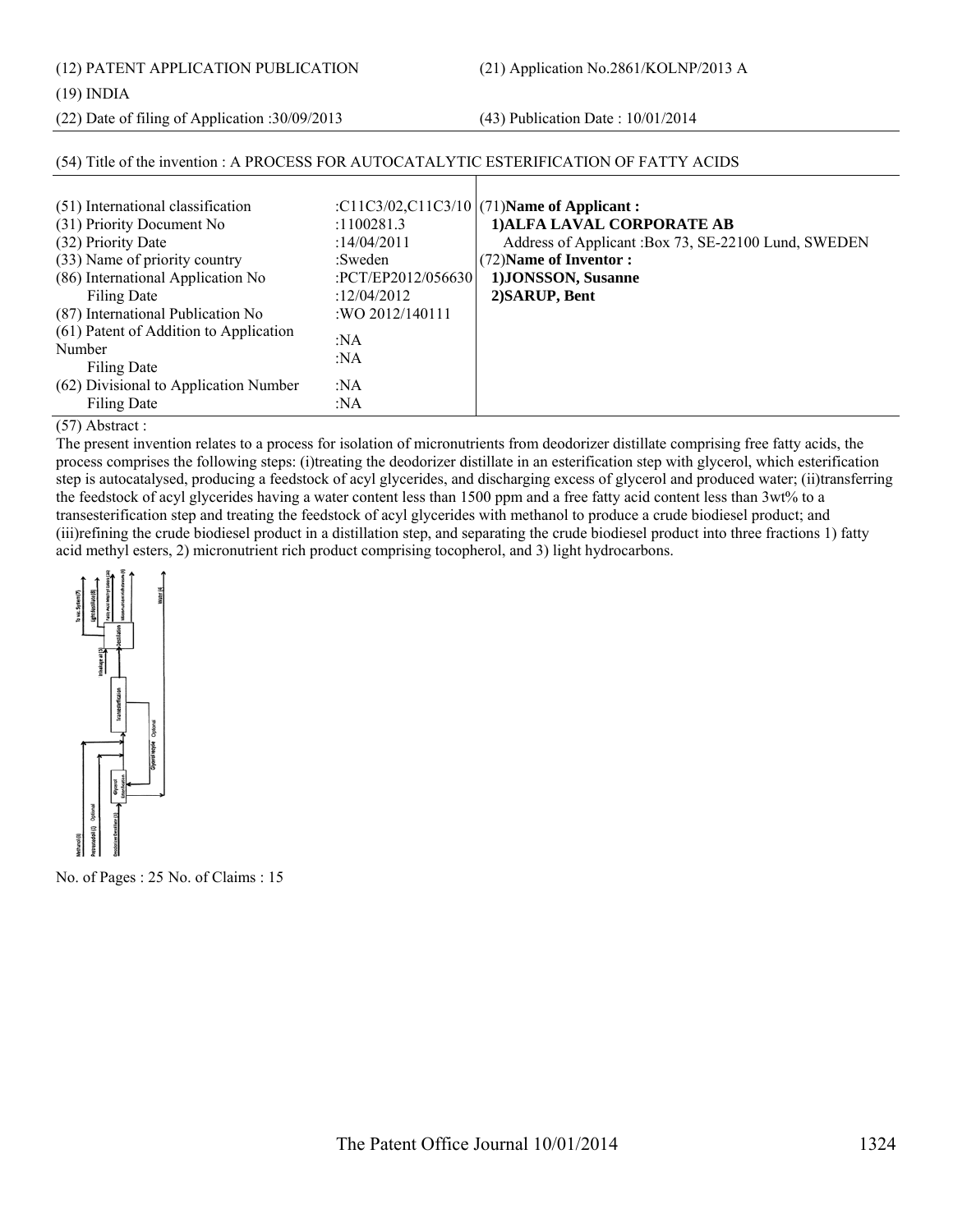(12) PATENT APPLICATION PUBLICATION (21) Application No.2862/KOLNP/2013 A

(19) INDIA

(22) Date of filing of Application :30/09/2013 (43) Publication Date : 10/01/2014

# (54) Title of the invention : PYRIDOPYRAZINE DERIVATIVES AND THEIR USE

| (51) International<br>classification                             | :A61K31/4985,A61K31/501,A61K31/5377 | $(71)$ Name of Applicant:<br>1) ÆTERNA ZENTARIS GMBH                           |
|------------------------------------------------------------------|-------------------------------------|--------------------------------------------------------------------------------|
| (31) Priority<br>Document No.                                    | :11161248.7                         | Address of Applicant: Weismüllerstraße 50, 60314 Frankfurt<br>am Main, GERMANY |
| (32) Priority Date                                               | :06/04/2011                         | (72) Name of Inventor:                                                         |
| (33) Name of priority<br>country                                 | : $EPO$                             | 1) GERLACH, Matthias<br>2) SEIPELT, Irene                                      |
| (86) International<br>Application No<br>Filing Date              | :PCT/EP2012/056142<br>:04/04/2012   | 3) BLUMENSTEIN, Lars<br>4) MUELLER, Gilbert<br>5) GÜNTHER, Eckhard             |
| (87) International<br>Publication No.                            | :WO 2012/136694                     | 6) SCHUSTER, Tilmann<br>7) TEIFEL, Michael                                     |
| (61) Patent of Addition                                          | ':NA                                |                                                                                |
| to Application Number<br><b>Filing Date</b>                      | : $NA$                              |                                                                                |
| $(62)$ Divisional to<br><b>Application Number</b><br>Filing Date | :NA<br>: $NA$                       |                                                                                |

(57) Abstract :

The present invention provides new pyridopyrazine compounds which are suitable for the treatment or prevention of physiological and/or pathophysiological states mediated and/or modulated by signal transduction pathways and/or enzymes in mammals and in particular in humans.

No. of Pages : 307 No. of Claims : 24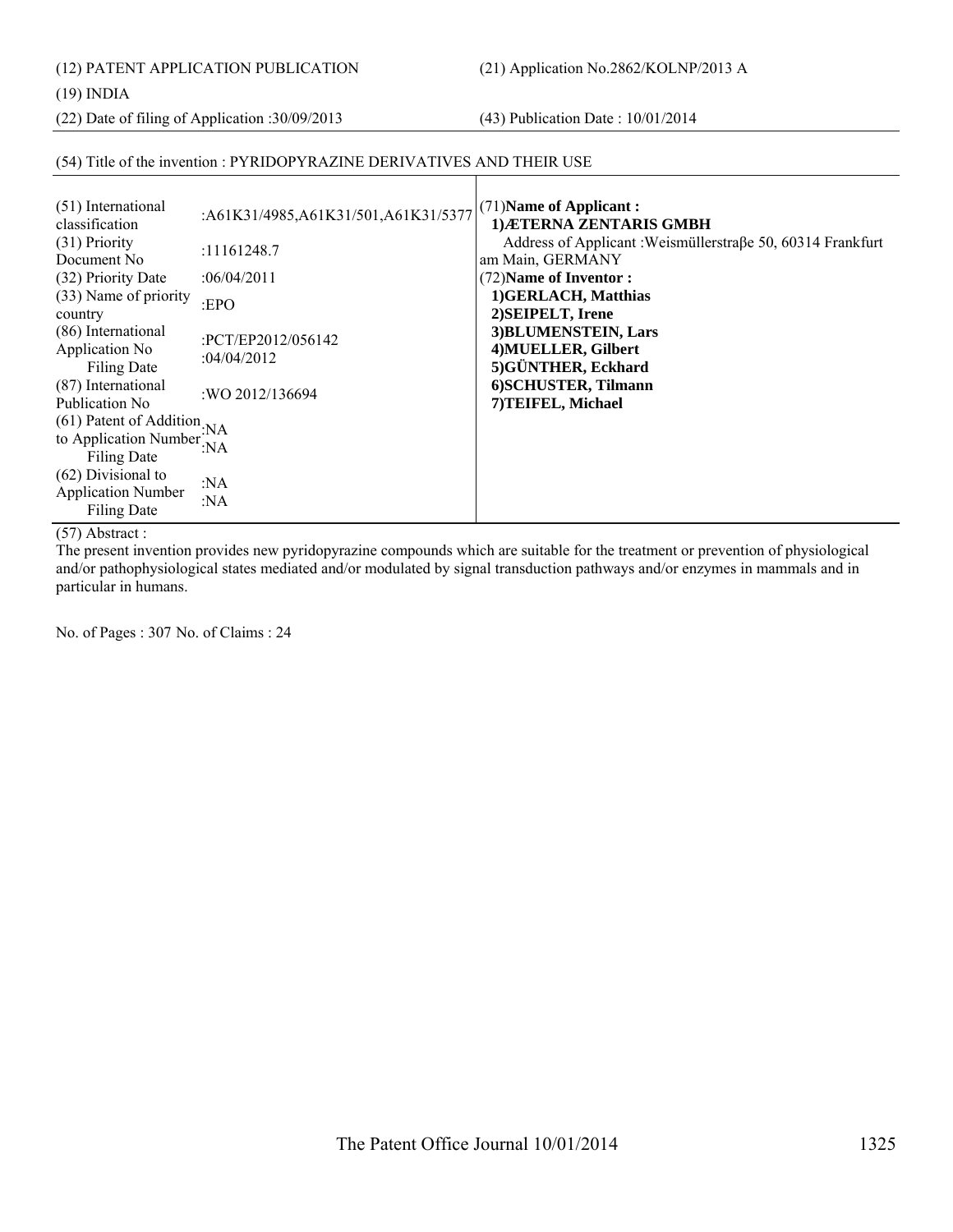(12) PATENT APPLICATION PUBLICATION (21) Application No.2863/KOLNP/2013 A

#### (19) INDIA

(22) Date of filing of Application :30/09/2013 (43) Publication Date : 10/01/2014

# (54) Title of the invention : METHOD AND APPARATUS FOR MANAGING MULTIPLE TIMING ADVANCE GROUPS IN MOBILE COMMUNICATION SYSTEM SUPPORTING CARRIER AGGREGATION PRIORITY

| (51) International<br>classification<br>(31) Priority Document No<br>(32) Priority Date<br>(33) Name of priority country : U.S.A.<br>(86) International Application<br>No. | :H04J11/00,H04B7/26,H04W56/00<br>:61/471,872<br>:05/04/2011<br>:PCT/KR2012/002571<br>:05/04/2012 | $(71)$ Name of Applicant:<br>1) SAMSUNG ELECTRONICS CO., LTD.<br>Address of Applicant : 129, Samsung-ro, Yeongtong-gu,<br>Suwon-si, Gyeonggi-do, 443-742, REPUBLIC OF KOREA<br>(72) Name of Inventor:<br>1)Sang Bum KIM<br>2) Kyeong In JEONG |
|----------------------------------------------------------------------------------------------------------------------------------------------------------------------------|--------------------------------------------------------------------------------------------------|-----------------------------------------------------------------------------------------------------------------------------------------------------------------------------------------------------------------------------------------------|
| Filing Date<br>(87) International Publication<br>No.                                                                                                                       | :WO 2012/138143                                                                                  |                                                                                                                                                                                                                                               |
| (61) Patent of Addition to<br><b>Application Number</b><br><b>Filing Date</b>                                                                                              | :NA<br>: $NA$                                                                                    |                                                                                                                                                                                                                                               |
| (62) Divisional to Application<br>Number<br>Filing Date                                                                                                                    | : $NA$<br>:NA                                                                                    |                                                                                                                                                                                                                                               |

#### (57) Abstract :

A method and apparatus for managing multiple Timing Advance Groups (TAGs) operating with different timings are provided for use in a Long Term Evolution (LTE) system. The method for managing multiple TAGs at a base station of a wireless communication system supporting carrier aggregation according to an exemplary embodiment of the present invention includes categorizing a plurality of carriers into at least one TAG according to a predetermined rule, assigning a TAG index to each TAG, transmitting the TAG index to a terminal, generating a Timing Advance Command (TAC) for synchronization, and transmitting the TAC to the terminal in a random access process. The method and apparatus for managing TAGs according to exemplary embodiments of the present invention is capable of informing of the timing advance group to which each carrier belongs and managing multiple timing advance groups efficiently without signaling overhead.

No. of Pages : 28 No. of Claims : 15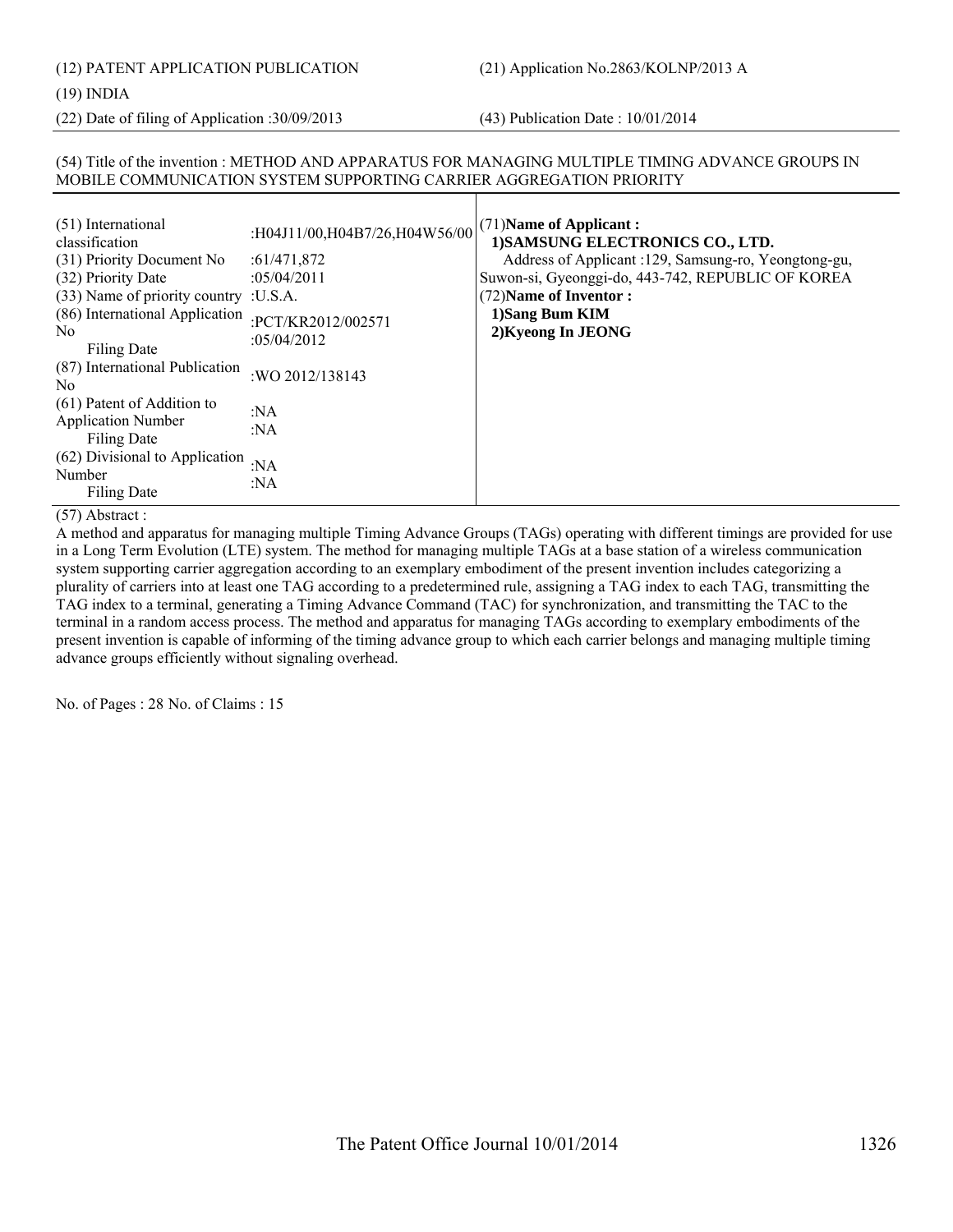# (19) INDIA

(22) Date of filing of Application :30/09/2013 (43) Publication Date : 10/01/2014

# (54) Title of the invention : METHOD AND APPARATUS OF CONFIGURING DOWNLINK TIMING AND TRANSMITTING RANDOM ACCESS RESPONSE IN MOBILE COMMUNICATION SYSTEM USING CARRIER AGGREGATION

| (51) International<br>classification                                   | :H04J11/00,H04B7/26,H04W74/08        | $(71)$ Name of Applicant:<br>1) SAMSUNG ELECTRONICS CO., LTD. |
|------------------------------------------------------------------------|--------------------------------------|---------------------------------------------------------------|
| (31) Priority Document No                                              | :61/471,872                          | Address of Applicant : 129, Samsung-ro, Yeongtong-gu,         |
| (32) Priority Date                                                     | :05/04/2011                          | Suwon-si, Gyeonggi-do, 443-742, REPUBLIC OF KOREA             |
| (33) Name of priority country : U.S.A.                                 |                                      | (72) Name of Inventor:                                        |
| (86) International Application<br>N <sub>0</sub><br>Filing Date        | :PCT/KR2012/002570<br>: $05/04/2012$ | 1) Jae Hyuk JANG<br>2) Kyeong In JEONG                        |
| (87) International Publication<br>N <sub>0</sub>                       | : WO 2012/138142                     |                                                               |
| (61) Patent of Addition to<br><b>Application Number</b><br>Filing Date | :NA<br>: $NA$                        |                                                               |
| (62) Divisional to Application<br>Number<br>Filing Date                | : $NA$<br>: $NA$                     |                                                               |

# (57) Abstract :

A method of configuring downlink timings and transmitting a random access response message is provided for a random access procedure in a Long Term Evolution (LTE) system supporting carrier aggregation. The method for adjusting timing of a terminal in a wireless communication system supporting carrier aggregation of at least one carrier includes transmitting a Random Access Preamble to a base station, and receiving a Random Access Response with a Timing Advance Command (TAC) for commanding uplink timing adjustment from the base station, wherein the Random Access Response comprises information indicating a Timing Advance Group (TAG) to which the TAC is applied.

No. of Pages : 30 No. of Claims : 16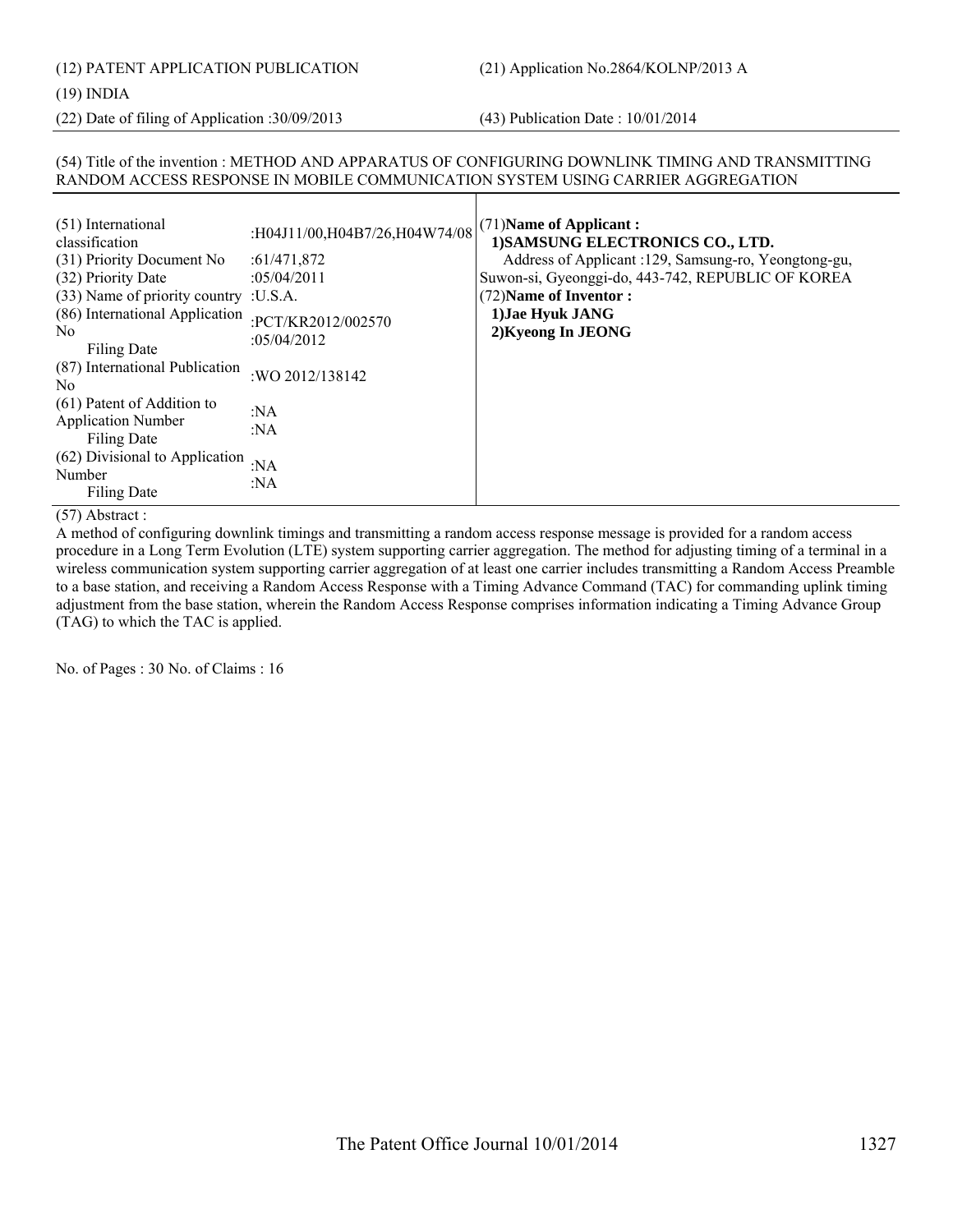(12) PATENT APPLICATION PUBLICATION (21) Application No.2867/KOLNP/2013 A

#### (19) INDIA

(22) Date of filing of Application :30/09/2013 (43) Publication Date : 10/01/2014

# (54) Title of the invention : METHOD AND APPARATUS FOR EFFECTIVELY CONTROLLING CELL RESELECTION PRIORITY OF USER EQUIPMENT IN CSG CELL

| (51) International<br>classification<br>$(31)$ Priority Document No :61/473,966 | :H04W36/08,H04W36/04,H04W48/08<br>:11/04/2011 | $(71)$ Name of Applicant:<br>1) SAMSUNG ELECTRONICS CO., LTD.<br>Address of Applicant : 129, Samsung-ro Yeongtong-gu, |
|---------------------------------------------------------------------------------|-----------------------------------------------|-----------------------------------------------------------------------------------------------------------------------|
| (32) Priority Date<br>(33) Name of priority<br>country                          | :U.S.A.                                       | Suwon-si, Gyeonggi-do, 443-742 Republic of Korea<br>(72) Name of Inventor:<br>1)Sang Bum KIM                          |
| (86) International<br>Application No<br><b>Filing Date</b>                      | :PCT/KR2012/002729<br>: $10/04/2012$          | 2) Soeng Hun KIM<br>3) Kyeong In JEONG                                                                                |
| (87) International<br>Publication No.                                           | :WO 2012/141482                               |                                                                                                                       |
| (61) Patent of Addition to<br><b>Application Number</b><br><b>Filing Date</b>   | : $NA$<br>: $NA$                              |                                                                                                                       |
| $(62)$ Divisional to<br><b>Application Number</b><br><b>Filing Date</b>         | : $NA$<br>:NA                                 |                                                                                                                       |

#### (57) Abstract :

A method by which a User Equipment (UE) controls a cell reselection priority in a Closed Subscriber Group (CSG) cell and an apparatus thereof are provided. The method of reselecting a cell by a UE in a mobile communication system includes receiving priority information about a cell reselection priority by frequencies transmitted from the mobile communication system, performing a cell reselection process according to the received priority information, determining whether a CSG cell to which the UE is allowed to connect is reselected, and assigning a highest cell reselection priority to a frequency for the CSG cell in reselecting the CSG cell.



No. of Pages : 19 No. of Claims : 14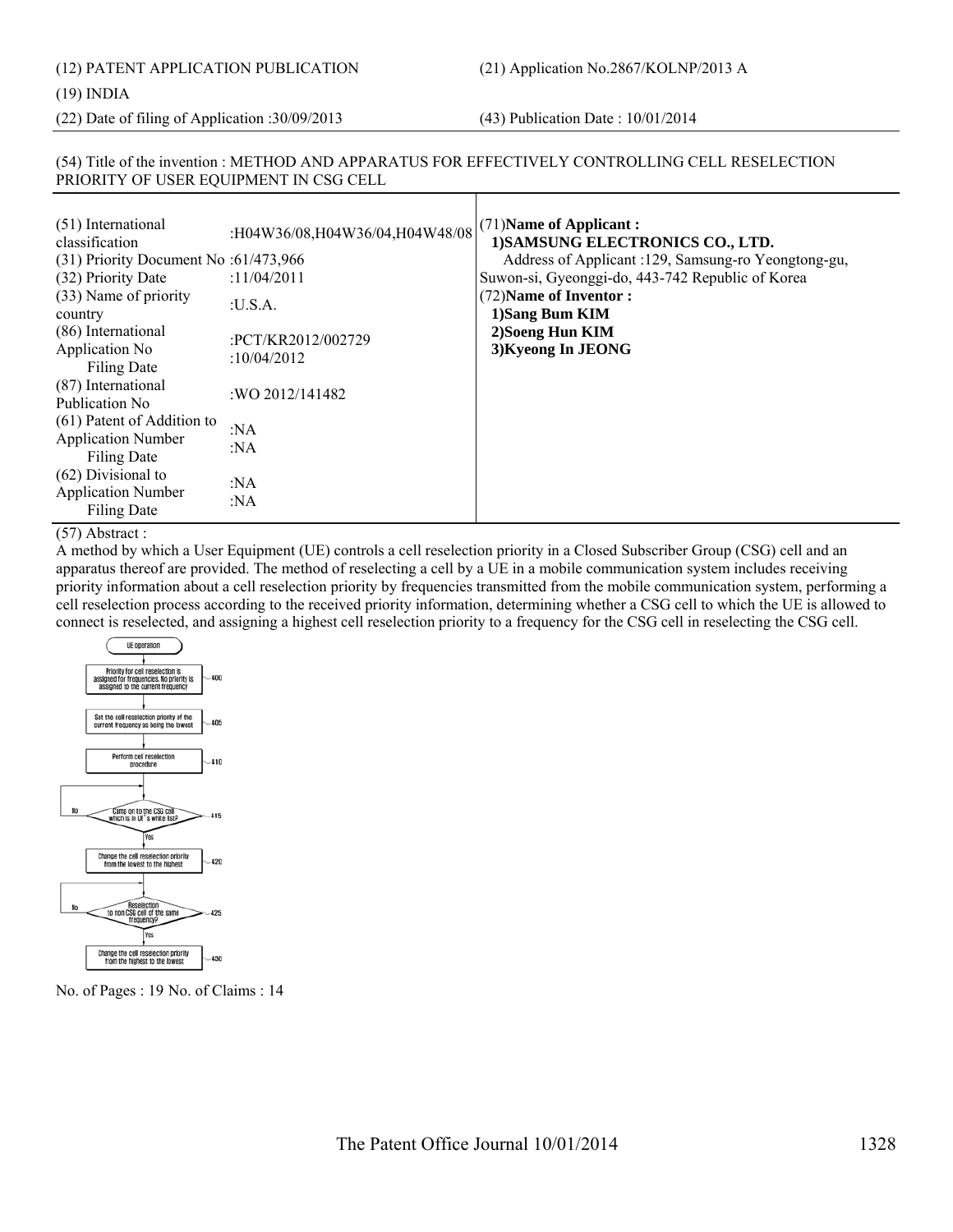(12) PATENT APPLICATION PUBLICATION (21) Application No.2868/KOLNP/2013 A

(19) INDIA

(22) Date of filing of Application :30/09/2013 (43) Publication Date : 10/01/2014

|                                                                                                                                                                                                                                                                                                                                                                                           | (54) Title of the invention : PRESSURE-RESISTANT HOUSING                                                                                                                            |                                                                                                                                                                                                                                |
|-------------------------------------------------------------------------------------------------------------------------------------------------------------------------------------------------------------------------------------------------------------------------------------------------------------------------------------------------------------------------------------------|-------------------------------------------------------------------------------------------------------------------------------------------------------------------------------------|--------------------------------------------------------------------------------------------------------------------------------------------------------------------------------------------------------------------------------|
| (51) International classification<br>(31) Priority Document No<br>(32) Priority Date<br>(33) Name of priority country<br>(86) International Application<br>N <sub>0</sub><br>Filing Date<br>(87) International Publication No: WO 2012/130849<br>(61) Patent of Addition to<br><b>Application Number</b><br>Filing Date<br>(62) Divisional to Application<br>Number<br><b>Filing Date</b> | :H02B1/28,F16J12/00,H01H9/04 $(71)$ Name of Applicant:<br>$:10\,2011\,001\,723.2$<br>:01/04/2011<br>:Germany<br>:PCT/EP2012/055418<br>:27/03/2012<br>: $NA$<br>:NA<br>: $NA$<br>:NA | 1) KONECRANES PLC<br>Address of Applicant : Koneenkatu 8, FI-05830 Hyvinkää,<br><b>FINLAND</b><br>(72) Name of Inventor:<br>1) MACK, Wilhelm<br>2) GRÜBEL, Willy<br>3) KAPP, Tatjana<br>4) WULFF, Andreas<br>5) HESS, Wilfried |

(57) Abstract :

In order to produce a pressure-resistant housing (10) of the explosion protection type ex-d, the process is started with two sheet metal blanks which are bent in a u-shaped manner. Said sheet- metal blanks are joined by being inserted one into the other, bound and then welded together, without the provision of a weld seam, by a circumferential fillet weld. A large aperture (28) is preferably provided on one side of the housing (10). Said aperture can be closed by a threaded cover or by a flat cover.

No. of Pages : 20 No. of Claims : 15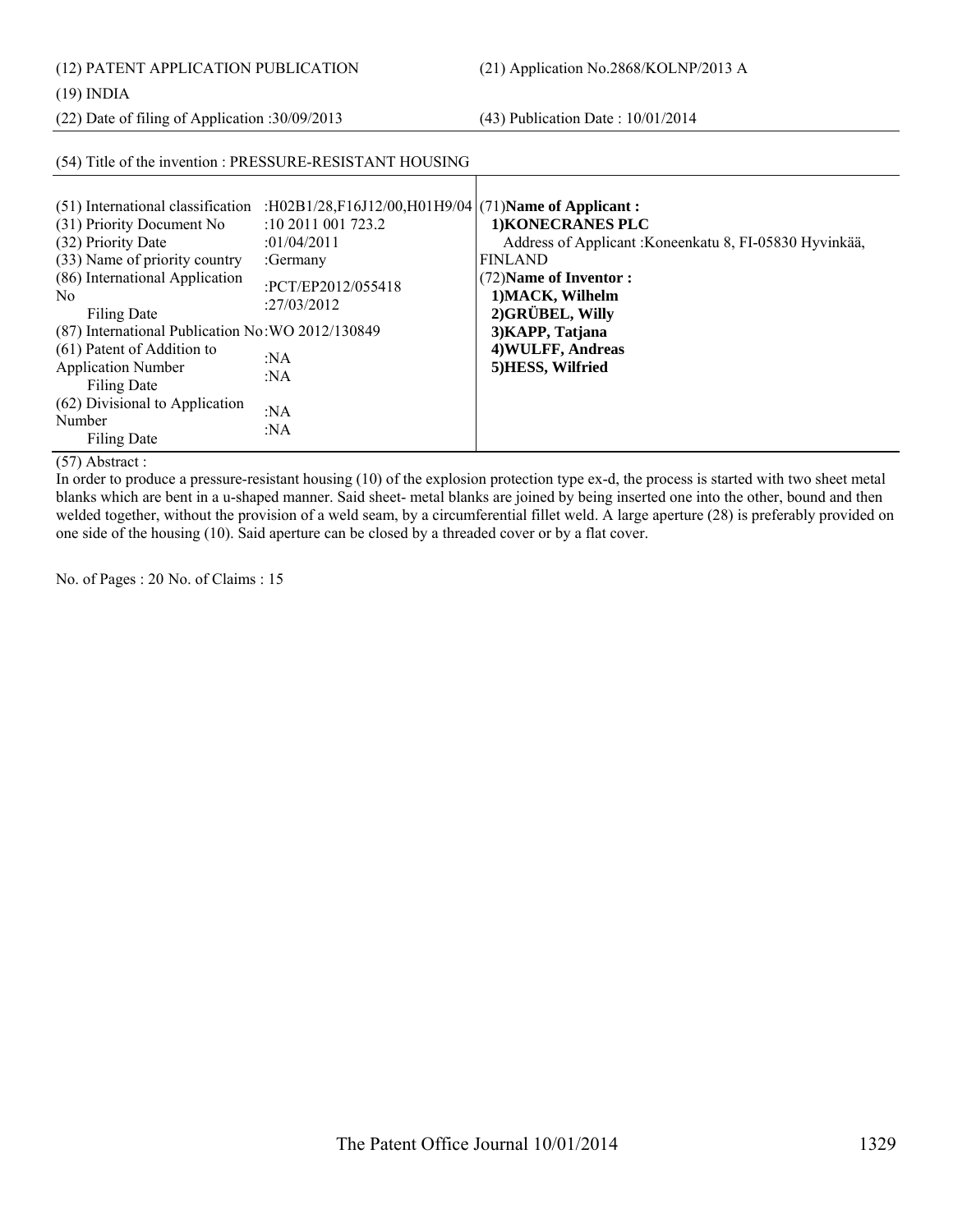(12) PATENT APPLICATION PUBLICATION (21) Application No.2869/KOLNP/2013 A

(19) INDIA

(22) Date of filing of Application :30/09/2013 (43) Publication Date : 10/01/2014

| (51) International classification<br>(31) Priority Document No<br>(32) Priority Date<br>(33) Name of priority country<br>(86) International Application No<br>Filing Date<br>(87) International Publication No<br>(61) Patent of Addition to Application<br>Number<br>Filing Date<br>(62) Divisional to Application Number | :F16H61/30<br>$:10\,2011\,015\,713.1$<br>:31/03/2011<br>:Germany<br>:30/03/2012<br>:WO 2012/130466<br>:NA<br>:NA<br>:NA | $(71)$ Name of Applicant:<br>1) HOERBIGER AUTOMOTIVE KOMFORTSYSTEME<br><b>GMBH</b><br>Address of Applicant : Martina-Hörbiger-Str. 5, 86956<br>:PCT/EP2012/001403 Schongau GERMANY<br>(72) Name of Inventor:<br>1) MACKE, Wlodzimierz |
|----------------------------------------------------------------------------------------------------------------------------------------------------------------------------------------------------------------------------------------------------------------------------------------------------------------------------|-------------------------------------------------------------------------------------------------------------------------|---------------------------------------------------------------------------------------------------------------------------------------------------------------------------------------------------------------------------------------|
| Filing Date                                                                                                                                                                                                                                                                                                                | :NA                                                                                                                     |                                                                                                                                                                                                                                       |

# (54) Title of the invention : PNEUMATIC SHIFTING FORCE SUPPORTING DEVICE

(57) Abstract :

A pneumatic shifting force supporting device for a gearbox comprises a housing structure (1) having a compressed air inlet (24) and an air vent (48), and having a control rod (17) and an output unit (3) which comprises a working piston (12) defining two pneumatic working chambers (14, 15). A valve arrangement (23) is functionally provided between the control rod and the output unit. By acting appropriately on the two pneumatic working chambers, said valve arrangement brings about a pneumatic follow-up control from the output unit to the control rod and comprises two valve pistons (20, 21), two annular sealing edges (43), two valve spools (30, 31) cooperating with said sealing edges and two valve seats (26, 27). A throttle slide (51) is associated with at least one of the valve pistons and is slidable relative thereto. The throttle slide has a closing edge (58) co-operating with the respective associated valve seat and delimiting at least one throttle passage (49), the cross-sectional area of which depends on the relative position of the throttle slide with respect to the associated valve piston.

No. of Pages : 26 No. of Claims : 18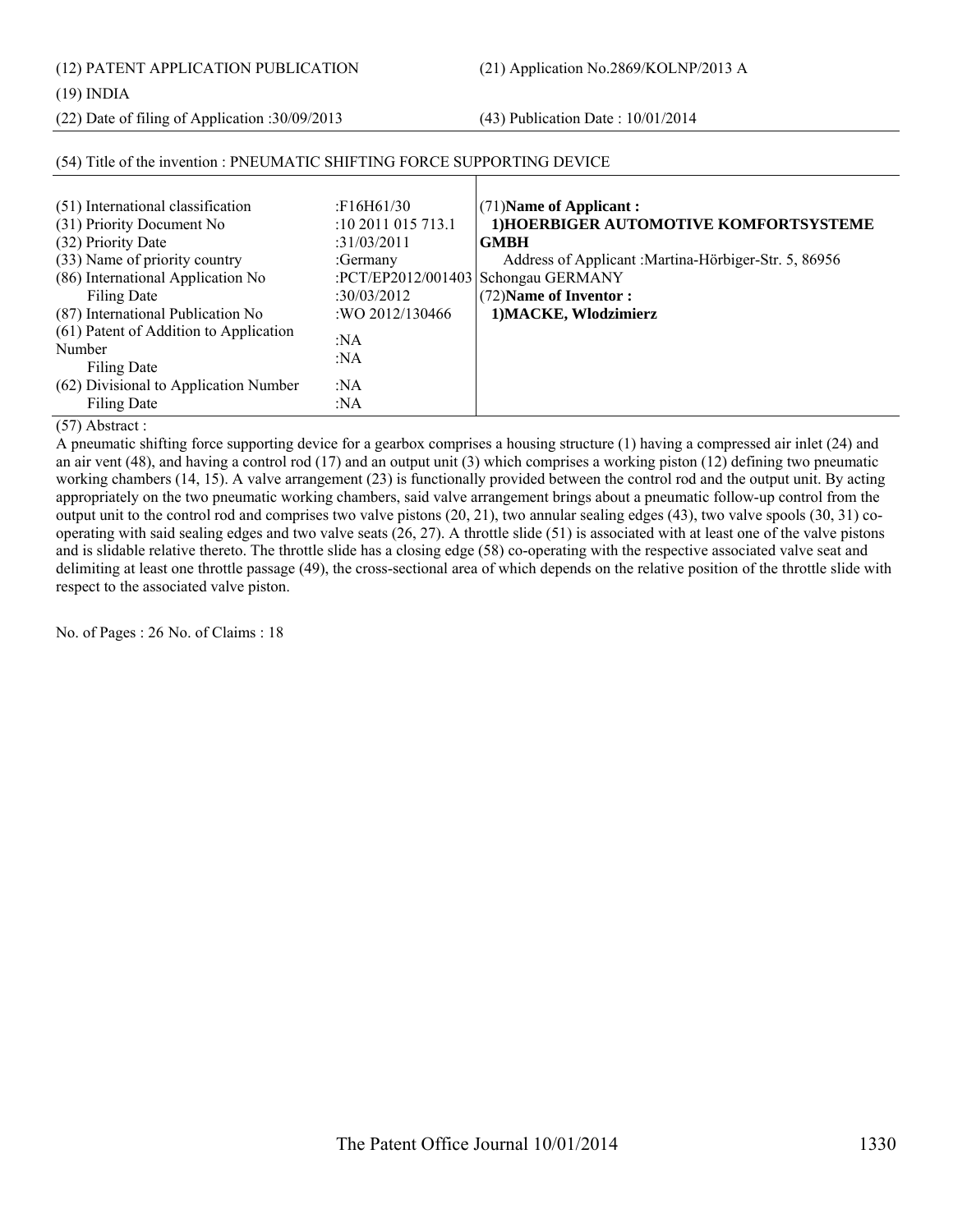(12) PATENT APPLICATION PUBLICATION (21) Application No.2870/KOLNP/2013 A

#### (19) INDIA

(22) Date of filing of Application :30/09/2013 (43) Publication Date : 10/01/2014

# (54) Title of the invention : METHOD AND APPARATUS FOR CONTROLLING RANDOM ACCESS IN WIRELESS COMMUNICATION SYSTEM SUPPORTING CARRIER AGGREGATION

| (51) International classification<br>(31) Priority Document No              | :61/471,872                       | :H04W74/08,H04J11/00 $(71)$ Name of Applicant:<br>1) SAMSUNG ELECTRONICS CO., LTD.                         |
|-----------------------------------------------------------------------------|-----------------------------------|------------------------------------------------------------------------------------------------------------|
| (32) Priority Date<br>(33) Name of priority country                         | :05/04/2011<br>:U.S.A.            | Address of Applicant : 129, Samsung-ro, Yeongtong-gu,<br>Suwon-si, Gyeonggi-do, 443-742, Republic of Korea |
| (86) International Application No<br>Filing Date                            | :PCT/KR2012/002556<br>:05/04/2012 | (72) Name of Inventor:<br>1) Kyeong In JEONG                                                               |
| (87) International Publication No<br>(61) Patent of Addition to Application | : WO 2012/138135<br>:NA           | 2) Gert Jan VAN LIESHOUT                                                                                   |
| Number<br>Filing Date                                                       | :NA                               |                                                                                                            |
| (62) Divisional to Application Number<br>Filing Date                        | :NA<br>:NA                        |                                                                                                            |

# (57) Abstract :

A random access procedure control method and apparatus is provided for controlling a random access procedure efficiently in a mobile communication system supporting carrier aggregation. The method for controlling random access procedure of a terminal in a wireless communication system having a primary cell and at least one secondary cell includes initiating a random access procedure in the primary cell and the at least one secondary cells, detecting a random access failure of a terminal performing the random access procedure, determining whether the random access failure is detected in the primary cell or the at least one secondary cell, and determining whether to continue the random access procedure according to a result of the determining of whether the random access failure is detected.



No. of Pages : 22 No. of Claims : 12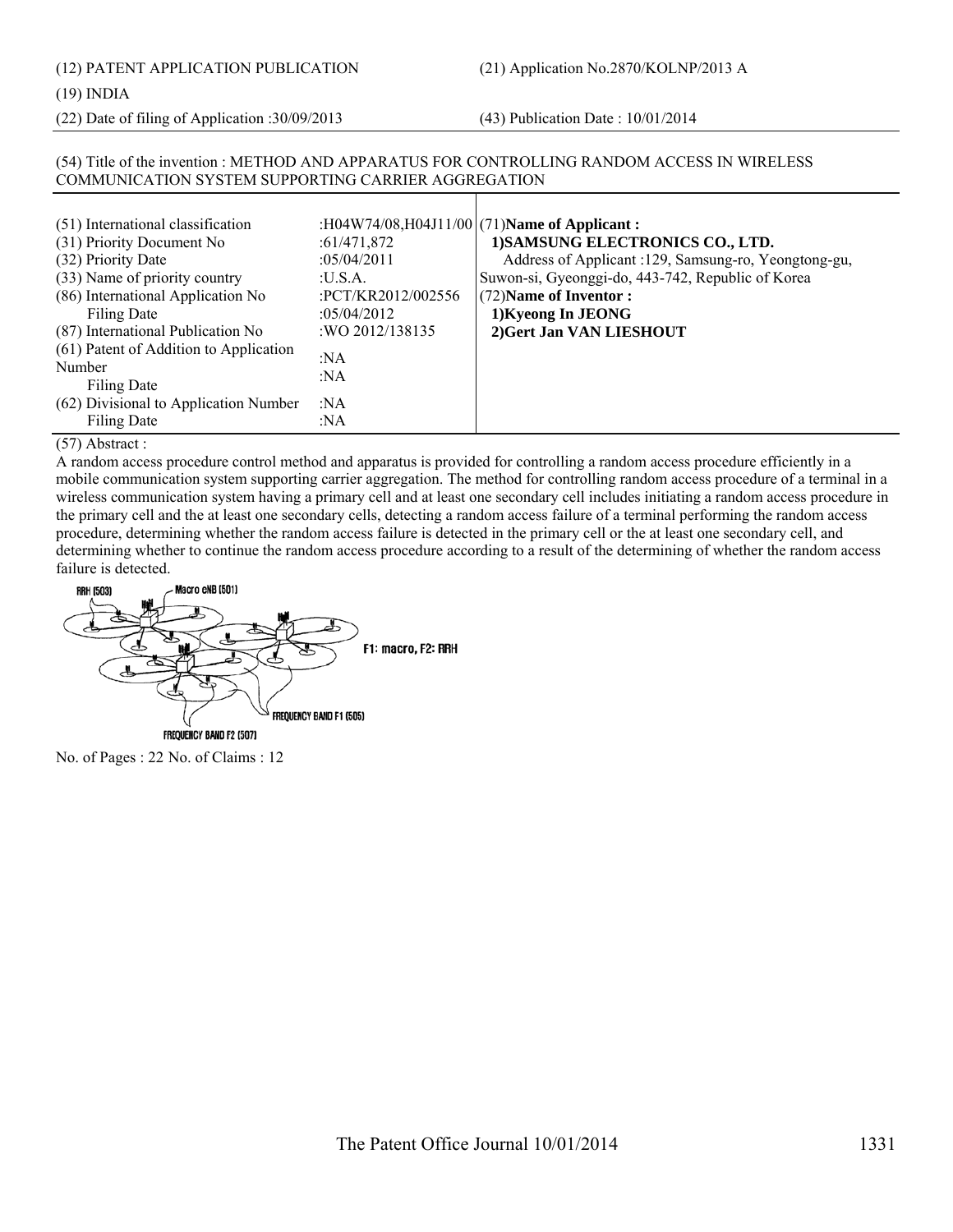(12) PATENT APPLICATION PUBLICATION (21) Application No.2874/KOLNP/2013 A

(19) INDIA

(22) Date of filing of Application :01/10/2013 (43) Publication Date : 10/01/2014

# (54) Title of the invention : HYBRID VEHICLE ENGINE START CONTROL DEVICE

| (51) International<br>classification<br>(31) Priority Document No :NA   | :B60W10/08,B60K6/445,B60W20/00    | (71) Name of Applicant:<br>1) SUZUKI MOTOR CORPORATION<br>Address of Applicant :300, Takatsuka-cho, Minami-ku,<br>Hamamatsu-shi, Shizuoka 4328611 JAPAN |
|-------------------------------------------------------------------------|-----------------------------------|---------------------------------------------------------------------------------------------------------------------------------------------------------|
| (32) Priority Date<br>(33) Name of priority<br>country                  | :NA<br>:NA                        | (72) Name of Inventor:<br>1)TAGAWA Masaaki                                                                                                              |
| (86) International<br>Application No<br><b>Filing Date</b>              | :PCT/JP2011/054607<br>:01/03/2011 | 2)ITO Yoshiki<br>3) SAITO Masakazu<br>4) OHKUMA Hitoshi                                                                                                 |
| (87) International<br>Publication No                                    | : WO 2012/117516                  | 5)HOSOE Yukihiro                                                                                                                                        |
| (61) Patent of Addition to<br><b>Application Number</b><br>Filing Date  | :NA<br>:NA                        |                                                                                                                                                         |
| $(62)$ Divisional to<br><b>Application Number</b><br><b>Filing Date</b> | :NA<br>: $NA$                     |                                                                                                                                                         |

# (57) Abstract :

A control means (17) of this hybrid vehicle engine start control device (1) calculates an inertia correction torque for compensating for the inertial torque of the engine and multiple motor generators on the basis of the target engine rotational acceleration, and calculates a command torque value of the motor generators (4, 5) on the basis of this inertia correction torque. By this means, the ability to follow the engine rotational speed can be improved because the motor torque is corrected such that the inertial torque is compensated for, and further, vibration can be suppressed at engine start because the resonance speed range at engine start is passed through in a short time.

No. of Pages : 40 No. of Claims : 2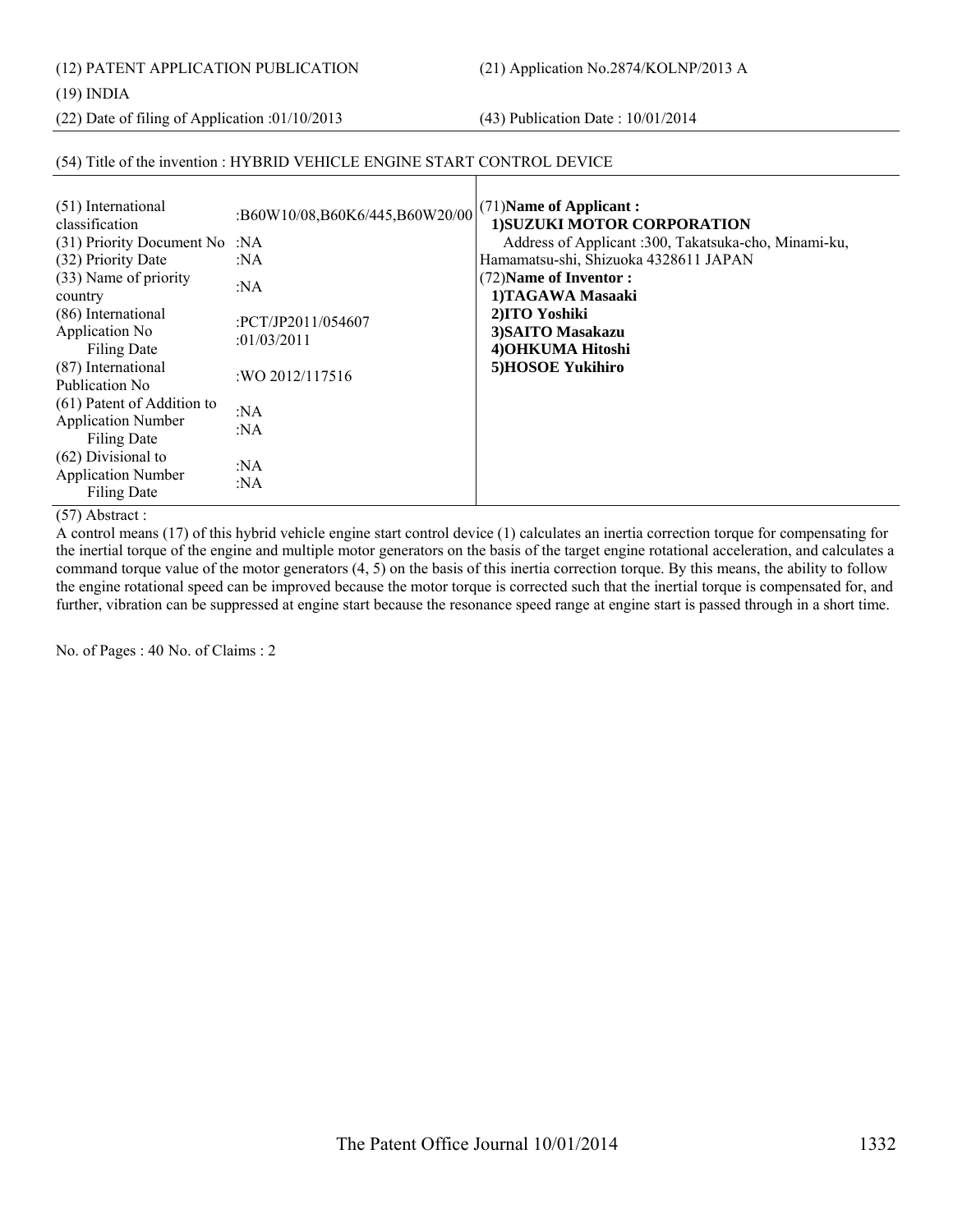(12) PATENT APPLICATION PUBLICATION (21) Application No.2875/KOLNP/2013 A

(19) INDIA

(22) Date of filing of Application :01/10/2013 (43) Publication Date : 10/01/2014

# (54) Title of the invention : HYBRID VEHICLE DRIVE CONTROL DEVICE

(57) Abstract :

With the purpose of improving drivability and driving experience, this invention takes into account the inertial torque of an internal combustion engine and multiple motor generators to optimize the torque variation of the internal combustion engine so as not to affect the drive torque especially when the internal combustion engine is started. This hybrid vehicle drive control device makes it possible to calculate the torque command values of the motor generators and make feedback corrections to the torque command values. An inertial torque correction calculation means is provided which calculates an inertial torque correction amount for the torque command values of the motor generators on the basis of the inertial torque calculated from the target engine rotational speed; a motor torque command value calculation means adds the inertial torque correction amounts to the respective feedback corrections of the motor generators and outputs the motor torque command values.

No. of Pages : 53 No. of Claims : 3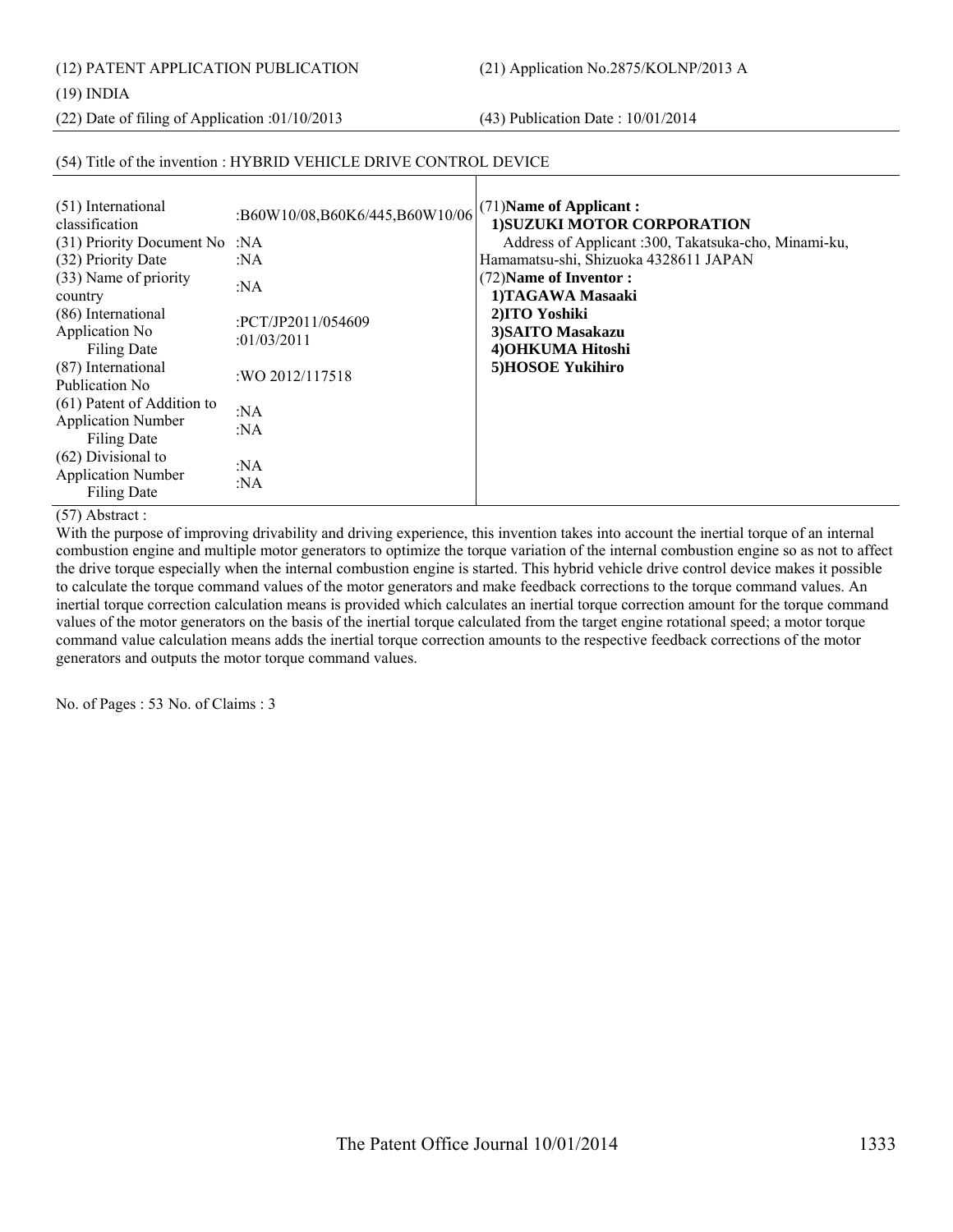(12) PATENT APPLICATION PUBLICATION (21) Application No.2876/KOLNP/2013 A

(19) INDIA

(22) Date of filing of Application :01/10/2013 (43) Publication Date : 10/01/2014

# (54) Title of the invention : HYBRID VEHICLE ENGINE START CONTROL DEVICE

| (31) Priority Document No :NA<br>:NA<br>: $NA$<br>:PCT/JP2011/054608<br>:01/03/2011<br>:WO 2012/117517<br>: $NA$<br>:NA | (71) Name of Applicant:<br>1) SUZUKI MOTOR CORPORATION<br>Address of Applicant :300, Takatsuka-cho, Minami-ku,<br>Hamamatsu-shi, Shizuoka 4328611 JAPAN<br>(72) Name of Inventor:<br>1)TAGAWA Masaaki<br>2)ITO Yoshiki<br>3) SAITO Masakazu<br>4) OHKUMA Hitoshi<br>5)HOSOE Yukihiro |
|-------------------------------------------------------------------------------------------------------------------------|--------------------------------------------------------------------------------------------------------------------------------------------------------------------------------------------------------------------------------------------------------------------------------------|
| : $NA$<br>: $NA$                                                                                                        |                                                                                                                                                                                                                                                                                      |
|                                                                                                                         | :B60W10/06,B60K6/445,B60W10/08                                                                                                                                                                                                                                                       |

(57) Abstract :

This hybrid vehicle engine start control device (1) is provided with a mechanism (39) for fixing an output shaft (3) of an engine (2) and driving and controlling the vehicle using output from the engine (2) and multiple motor generators (4, 5), wherein, when the engine (2) is started, after gradually decreasing the torque acting on the output shaft (3) of the engine (2), the engine torque is gradually changed until said engine torque is the torque necessary for cranking the engine (2). By this means, because step changes in torque are avoided when applying the torque necessary for starting the engine, sudden fluctuations in the driving force are suppressed and shocks during engine start are reduced.

No. of Pages : 44 No. of Claims : 4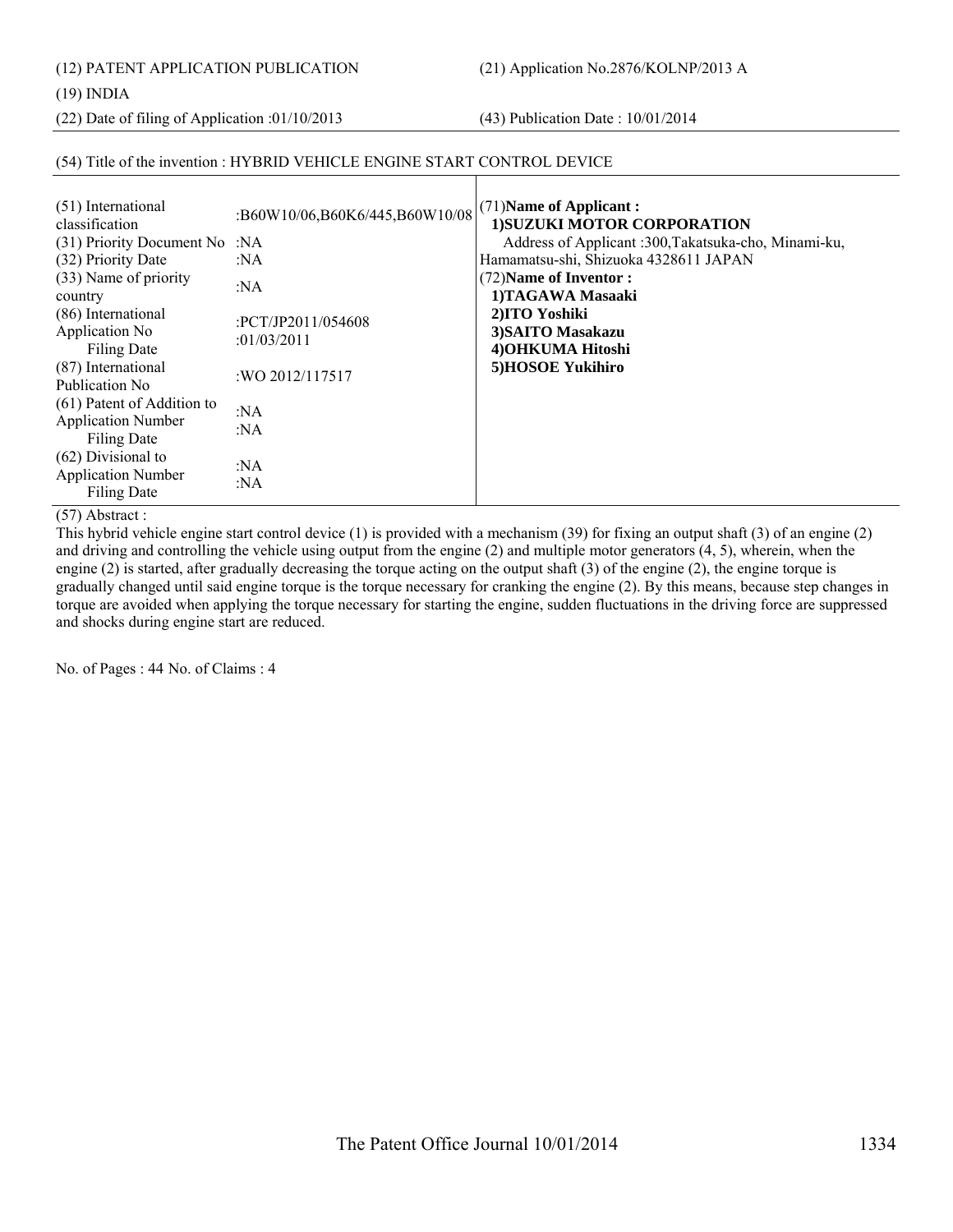(12) PATENT APPLICATION PUBLICATION (21) Application No.2877/KOLNP/2013 A

(22) Date of filing of Application :01/10/2013 (43) Publication Date : 10/01/2014

# (54) Title of the invention : ELUTING MEDICAL DEVICES

| (51) International classification      | :A61L29/08      | $(71)$ Name of Applicant:                               |
|----------------------------------------|-----------------|---------------------------------------------------------|
| (31) Priority Document No              | :61/449,427     | 1) W.L. GORE & ASSOCIATES, INC.                         |
| (32) Priority Date                     | :04/03/2011     | Address of Applicant :555 Paper Mill Road P.O. Box 9329 |
| (33) Name of priority country          | ·USA            | Newark DE 19714 U.S.A.                                  |
| (86) International Application No      |                 | :PCT/US2012/027493 (72)Name of Inventor :               |
| Filing Date                            | :02/03/2012     | 1) CAMPBELL, Carey, V.                                  |
| (87) International Publication No      | :WO 2012/122023 | 2) CLEEK, Robert, L.                                    |
| (61) Patent of Addition to Application | : $NA$          | 3) HOLLAND, Theresa, A.                                 |
| Number                                 | :NA             | 4) KRANZLER, Thane, L.                                  |
| <b>Filing Date</b>                     |                 | 5)LI, Mei                                               |
| (62) Divisional to Application Number  | : $NA$          | 6) TRAPP, Benjamin, M.                                  |
| Filing Date                            | :NA             |                                                         |

(57) Abstract :

The invention is directed to eluting medical devices that enable consistent on demand delivery of therapeutic agents to a vessel. The medical device of the current invention comprises an expandable member, a hydrophilic coating comprising at least one therapeutic agent about the expandable member or structural layer and an outer sheath with a variably permeable microstructure. The design and methods disclosed herein ensures that therapeutic agent delivery occurs essentially only during expansion of the expandable member, minimizing coating and/or therapeutic agent loss to the bloodstream and providing controlled delivery to the treatment site.

No. of Pages : 124 No. of Claims : 140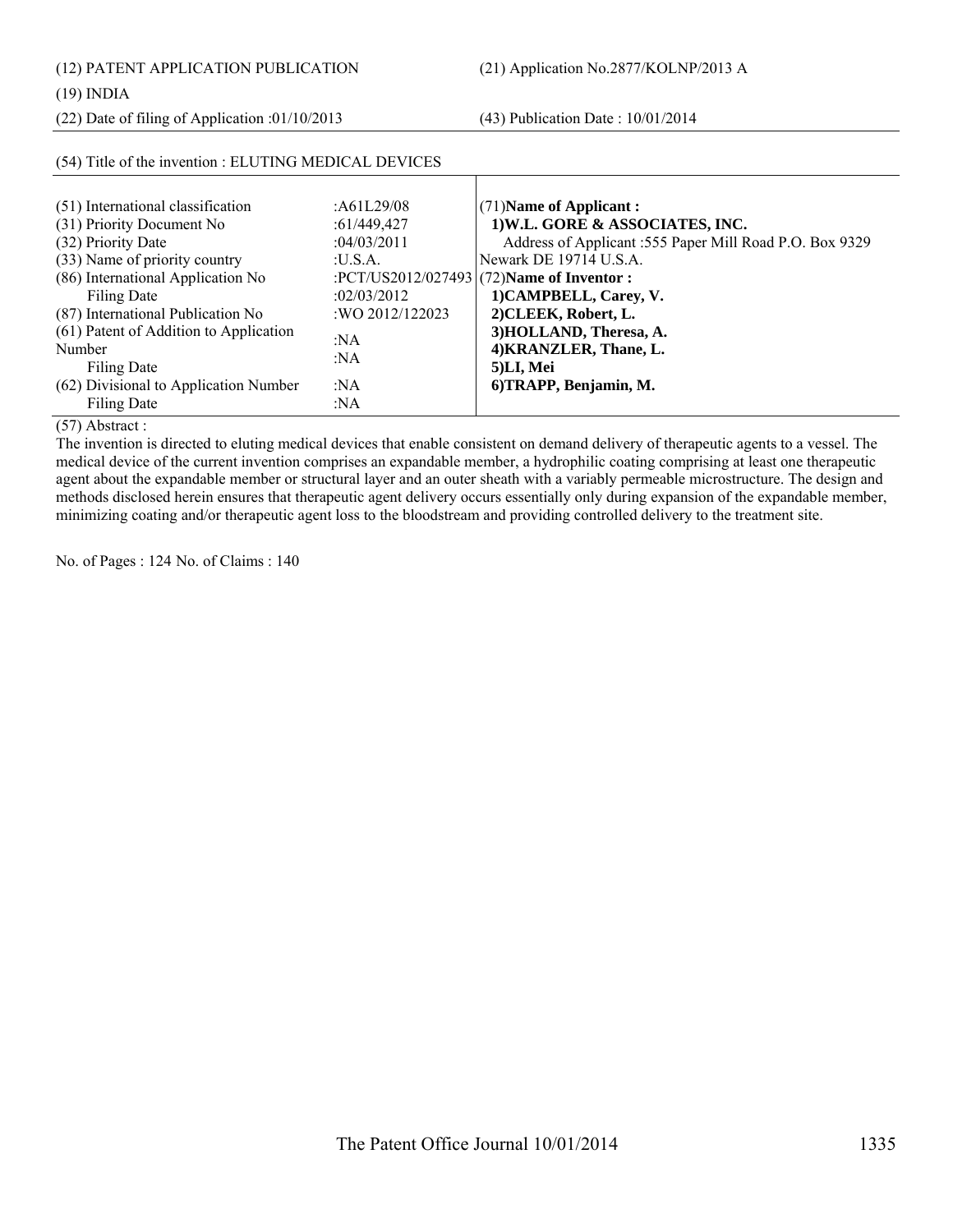(12) PATENT APPLICATION PUBLICATION (21) Application No.261/KOL/2013 A

# (19) INDIA

(22) Date of filing of Application :07/03/2013 (43) Publication Date : 10/01/2014

(54) Title of the invention : PIPE ENDOSCOPE

| (51) International classification             | :A61B1/04        | $(71)$ Name of Applicant:                                              |
|-----------------------------------------------|------------------|------------------------------------------------------------------------|
| (31) Priority Document No                     | :2012-<br>149793 | 1) CODEN CO., LTD.<br>Address of Applicant :17-1, NISHIGAHARA 4-CHOME, |
| (32) Priority Date                            |                  | :03/07/2012 KITA-KU, TOKYO 114-0024 JAPAN                              |
| (33) Name of priority country                 | :Japan           | (72) Name of Inventor:                                                 |
| (86) International Application No             | :NA              | 1) KODA YOSHIHARU                                                      |
| Filing Date                                   | :NA              | 2) KODA KOJIRO                                                         |
| (87) International Publication No             | : NA             |                                                                        |
| (61) Patent of Addition to Application Number | : $NA$           |                                                                        |
| Filing Date                                   | :NA              |                                                                        |
| (62) Divisional to Application Number         | :NA              |                                                                        |
| Filing Date                                   | :NA              |                                                                        |

#### (57) Abstract :

A pipe endoscope includes: a transparent observation container having a bottomed cylindrical shape which is open on a base end side and sealed on a tip side; a scope which is inserted into the observation container and includes an objective lens at a tip of the scope; and an image processing device which is connected to the scope and processes information collected by the scope to display a video image. The observation container includes: a protrusion which is projected to the tip side beyond a sealed bottom part having lighttransmitting property, and a tip of which is processed to have curvature; and a detachable light source which irradiates the periphery of the bottom part with light.



No. of Pages : 34 No. of Claims : 6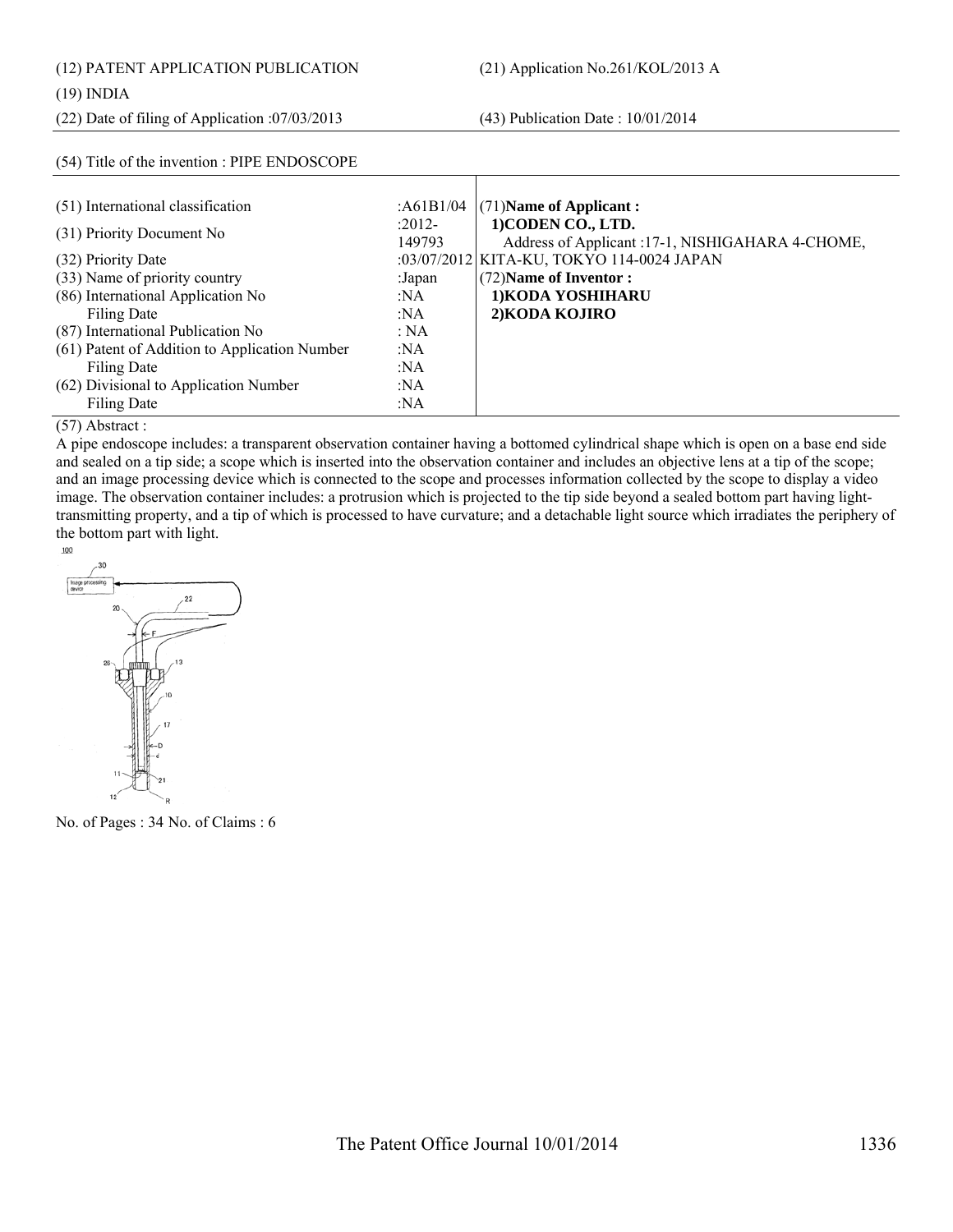(12) PATENT APPLICATION PUBLICATION (21) Application No.2879/KOLNP/2013 A

(22) Date of filing of Application :01/10/2013 (43) Publication Date : 10/01/2014

| (54) Title of the invention : ROTATING CONNECTOR DEVICE                                                                                                                                                                                                                           |                                                                                                                                   |                                                                                                                                                                                                                                         |
|-----------------------------------------------------------------------------------------------------------------------------------------------------------------------------------------------------------------------------------------------------------------------------------|-----------------------------------------------------------------------------------------------------------------------------------|-----------------------------------------------------------------------------------------------------------------------------------------------------------------------------------------------------------------------------------------|
| (51) International classification<br>(31) Priority Document No<br>(32) Priority Date<br>(33) Name of priority country<br>(86) International Application No<br>Filing Date<br>(87) International Publication No<br>(61) Patent of Addition to Application<br>Number<br>Filing Date | : $H01R35/04$<br>$:2011 - 050944$<br>:09/03/2011<br>:Japan<br>:PCT/JP2012/055902<br>:08/03/2012<br>: WO 2012/121313<br>:NA<br>:NA | $(71)$ Name of Applicant:<br>1) FURUKAWA ELECTRIC CO., LTD.<br>Address of Applicant : 2-3, Marunouchi 2-chome, Chiyoda-ku,<br>Tokyo 1008322 JAPAN<br>2) FURUKAWA AUTOMOTIVE SYSTEMS INC.<br>(72) Name of Inventor:<br>1) ADACHI Ryoichi |
| (62) Divisional to Application Number<br><b>Filing Date</b>                                                                                                                                                                                                                       | :NA<br>: $NA$                                                                                                                     |                                                                                                                                                                                                                                         |

(57) Abstract :

The purpose of the present invention is to provide steering roll connector (10) that can reliably maintain an electrical connection between a rotator (20) and a stator (30) even when dust and other foreign matter is mixed in. In this steering connector (10), a rotator (20) and stator (30) are joined relatively rotatably along the same axis with an accommodating space (S) formed by the rotator (20) and the stator (30), and a retainer (40), which supports a plurality of rotating rollers (45), and at least one flat cable (C) are accommodated in the bottom part of the accommodating space (S). A dummy cable (D) having a reversing part (Dr) that winds and reverses the winding direction of one rotating roller (45) and the flat cable (C), with one end thereof connected to the side of the rotator (20) and the other end connected to the side of the stator (30), are wound up so as to overlap and accommodated in the upper part of the retainer (40). A pressing guide part (46) that allows pressure on the reversing part (Dr) for the dummy cable is provided in the retainer (40).

No. of Pages : 49 No. of Claims : 3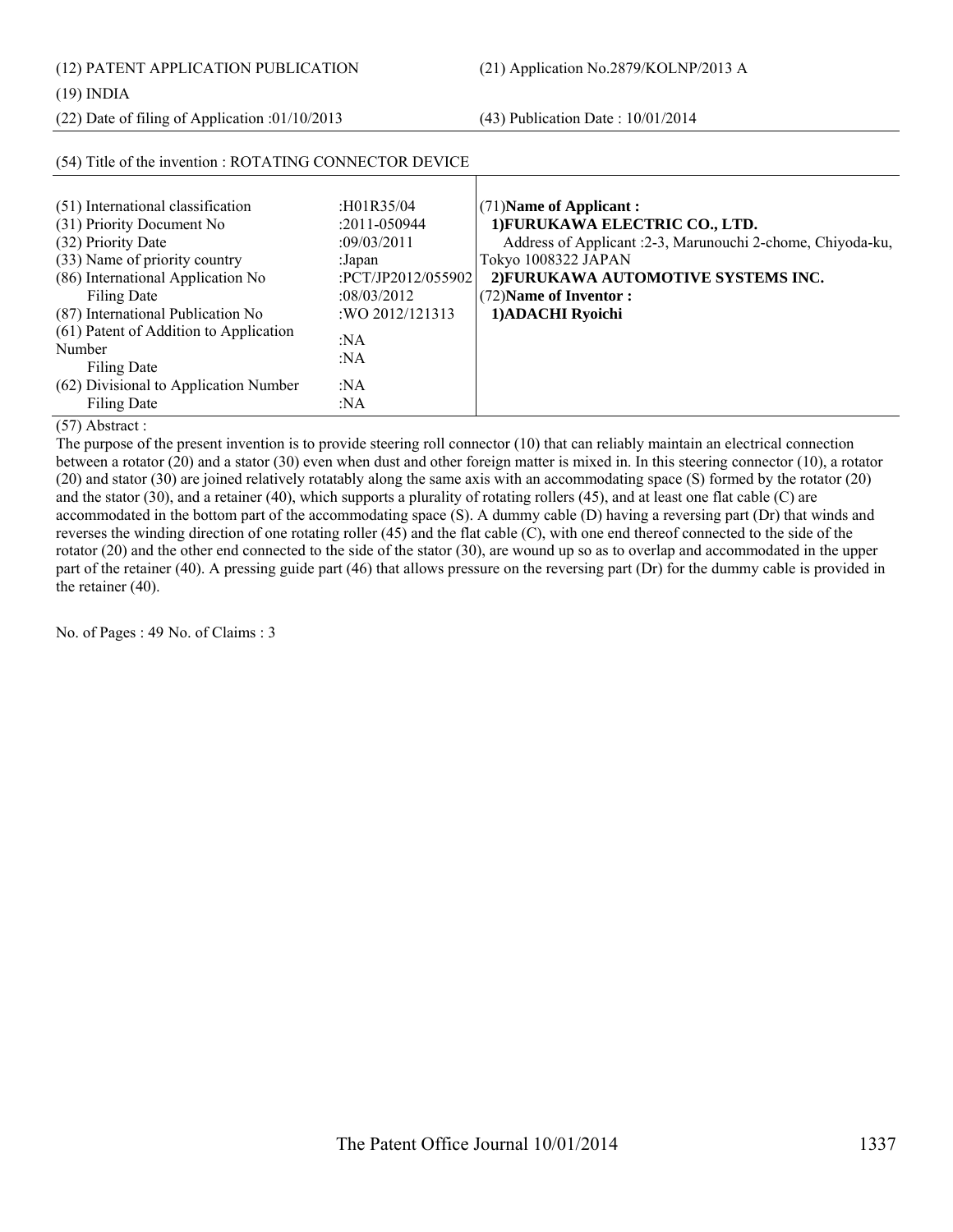(12) PATENT APPLICATION PUBLICATION (21) Application No.2880/KOLNP/2013 A

# (19) INDIA

(22) Date of filing of Application :01/10/2013 (43) Publication Date : 10/01/2014

# (54) Title of the invention : AXMI115 VARIANT INSECTICIDAL GENE AND METHODS FOR ITS USE

| (51) International<br>classification<br>(31) Priority Document No<br>(32) Priority Date<br>(33) Name of priority<br>country<br>(86) International | :C12N15/82,C07K14/325,A01H5/00<br>:61/471,848<br>:05/04/2011<br>:U.S.A.<br>:PCT/US2012/032086 | $(71)$ Name of Applicant:<br>1) ATHENIX CORP.<br>Address of Applicant :3500 Paramount Parkway Morrisville<br>INC 27560 U.S.A.<br>(72) Name of Inventor:<br>1) LEHTINEN, Duane<br>2) DESAI, Nalini, Manoj |
|---------------------------------------------------------------------------------------------------------------------------------------------------|-----------------------------------------------------------------------------------------------|----------------------------------------------------------------------------------------------------------------------------------------------------------------------------------------------------------|
| Application No<br>Filing Date                                                                                                                     | :04/04/2012                                                                                   | 3) HEINRICHS, Volker                                                                                                                                                                                     |
| (87) International Publication WO 2012/138703<br>N <sub>0</sub>                                                                                   |                                                                                               |                                                                                                                                                                                                          |
| (61) Patent of Addition to<br><b>Application Number</b><br>Filing Date                                                                            | : $NA$<br>: $NA$                                                                              |                                                                                                                                                                                                          |
| $(62)$ Divisional to<br><b>Application Number</b><br><b>Filing Date</b>                                                                           | :NA<br>: $NA$                                                                                 |                                                                                                                                                                                                          |

# (57) Abstract :

Compositions and methods for conferring pesticidal activity to bacteria, plants, plant cells, tissues and seeds are provided. The toxin coding sequences can be used in DNA constructs or expression cassettes for expression in plants and bacteria. Compositions also include transformed bacteria, plants, plant cells, tissues, and seeds. In particular, polynucleotide sequences and the toxin proteins encoded thereby are provided. Also provided are antibodies specifically binding to those amino acid sequences. In particular, the invention encompasses nucleotide sequences encoding fusion proteins, as well as biologically active variants and fragments thereof, wherein the fusion protein contains the C-terminal portion of SEQ ID NO:43. The fusion protein may also contain the N-terminal portion of SEQ ID NO:45. The invention also includes the nucleotide sequence of SEQ ID NO:47 and 1-14, or a nucleotide sequence encoding the amino acid sequence set forth in SEQ ID NO:48 and 15-31, including biologically active variants and fragments thereof.

No. of Pages : 62 No. of Claims : 45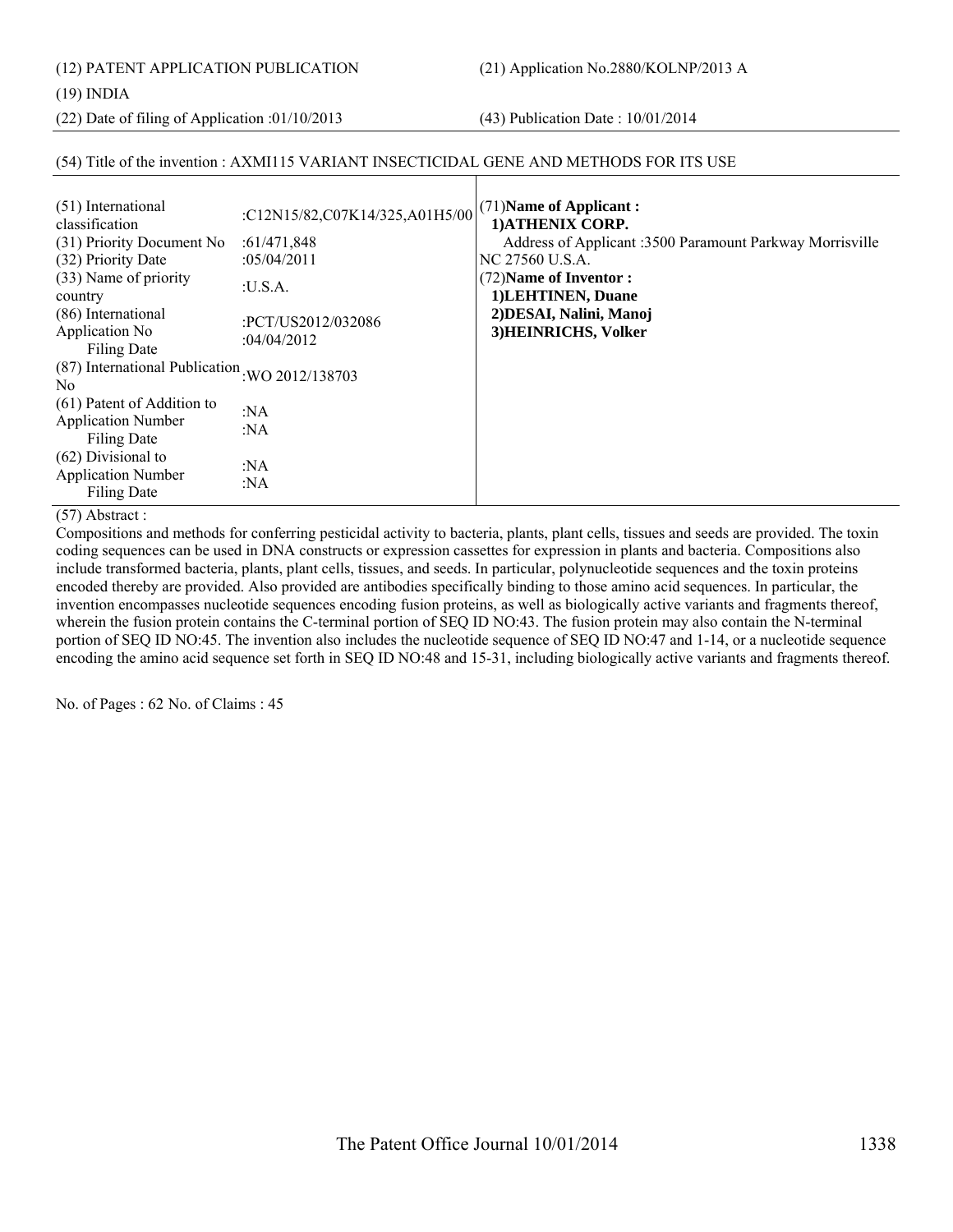(12) PATENT APPLICATION PUBLICATION (21) Application No.2881/KOLNP/2013 A

(19) INDIA

(22) Date of filing of Application :01/10/2013 (43) Publication Date : 10/01/2014

# (54) Title of the invention : COATED SOLID PHARMACEUTICAL PREPARATION

 $\mathbf{I}$ 

(57) Abstract :

The invention is directed to coated solid pharmaceutical preparations having a very thin coating in the nanometer range and a method for producing such preparations. The coated solid pharmaceutical preparation can be prepared by using atomic layer deposition (ALD).

No. of Pages : 28 No. of Claims : 14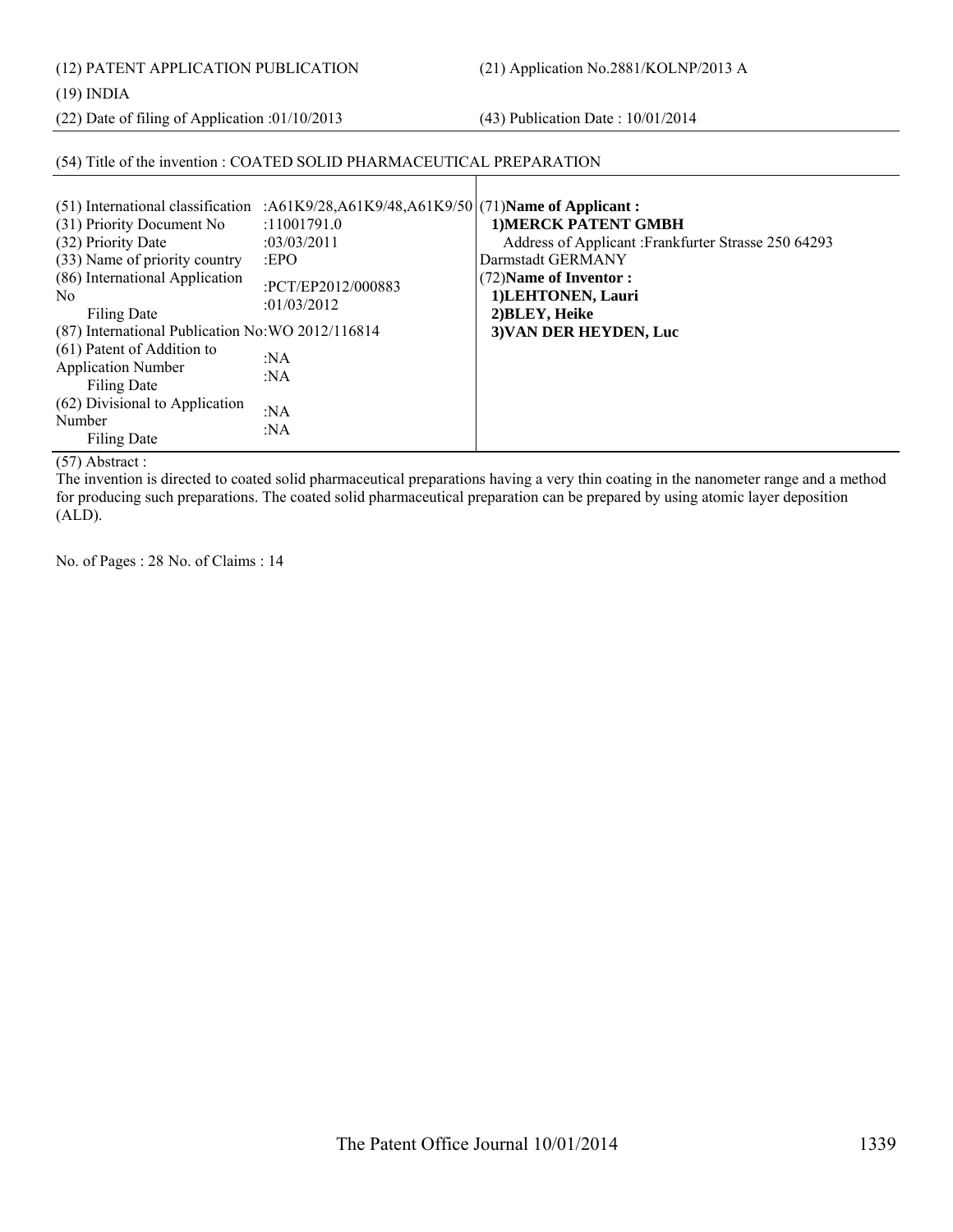(12) PATENT APPLICATION PUBLICATION (21) Application No.2884/KOLNP/2013 A

# (19) INDIA

(22) Date of filing of Application :01/10/2013 (43) Publication Date : 10/01/2014

| (51) International classification      | F16G13/16               | $(71)$ Name of Applicant:                         |
|----------------------------------------|-------------------------|---------------------------------------------------|
| (31) Priority Document No              | $:20\,2011\,004\,785.7$ | 1) IGUS GMBH                                      |
| (32) Priority Date                     | :01/04/2011             | Address of Applicant : Spicher Str. 1a 51147 Köln |
| (33) Name of priority country          | :Germany                | <b>GERMANY</b>                                    |
| (86) International Application No      |                         | :PCT/EP2012/055782 (72)Name of Inventor :         |
| Filing Date                            | :30/03/2012             | 1) BLASE, Günter                                  |
| (87) International Publication No      | : WO 2012/131033        | 2) JAEKER, Thilo-Alexander                        |
| (61) Patent of Addition to Application | : $NA$                  |                                                   |
| Number                                 |                         |                                                   |
| <b>Filing Date</b>                     | : $NA$                  |                                                   |
| (62) Divisional to Application Number  | : $NA$                  |                                                   |
| Filing Date                            | : $NA$                  |                                                   |
|                                        |                         |                                                   |

# (54) Title of the invention : ENERGY GUIDE CHAIN WITH DEFORMABLE JOINT ELEMENTS

(57) Abstract :

The invention relates to a cable carrier chain (1) for carrying cables, hoses or the like, having a plurality of links (2,3) which form two parallel link strands connected by transverse webs and which can be angled relative to one another by means of articulated connection, wherein the articulated connection between adjacent links (2,3) is formed by a joint element (5) which is elastically deformable in the angling direction of the links and which is preferably arranged in the longitudinal central plane (S2), which runs in the longitudinal direction of the cable carrier chain, of the links. According to the invention, in each link strand, in each case different inner links (2) and outer links (3) alternate in the longitudinal direction of the chain (1), wherein both the inner links and also the outer links are in each case of mirror-symmetrical form with respect to the vertical central plane (S1) thereof which runs perpendicular to the longitudinal direction, such that identical inner links (2) and identical outer links (3) can be used in both link strands. To secure adjacent inner and outer links (2; 3) in the longitudinal direction of the chain, the joint elements (5) have mirror-symmetrical opposite end regions (52).



No. of Pages : 29 No. of Claims : 14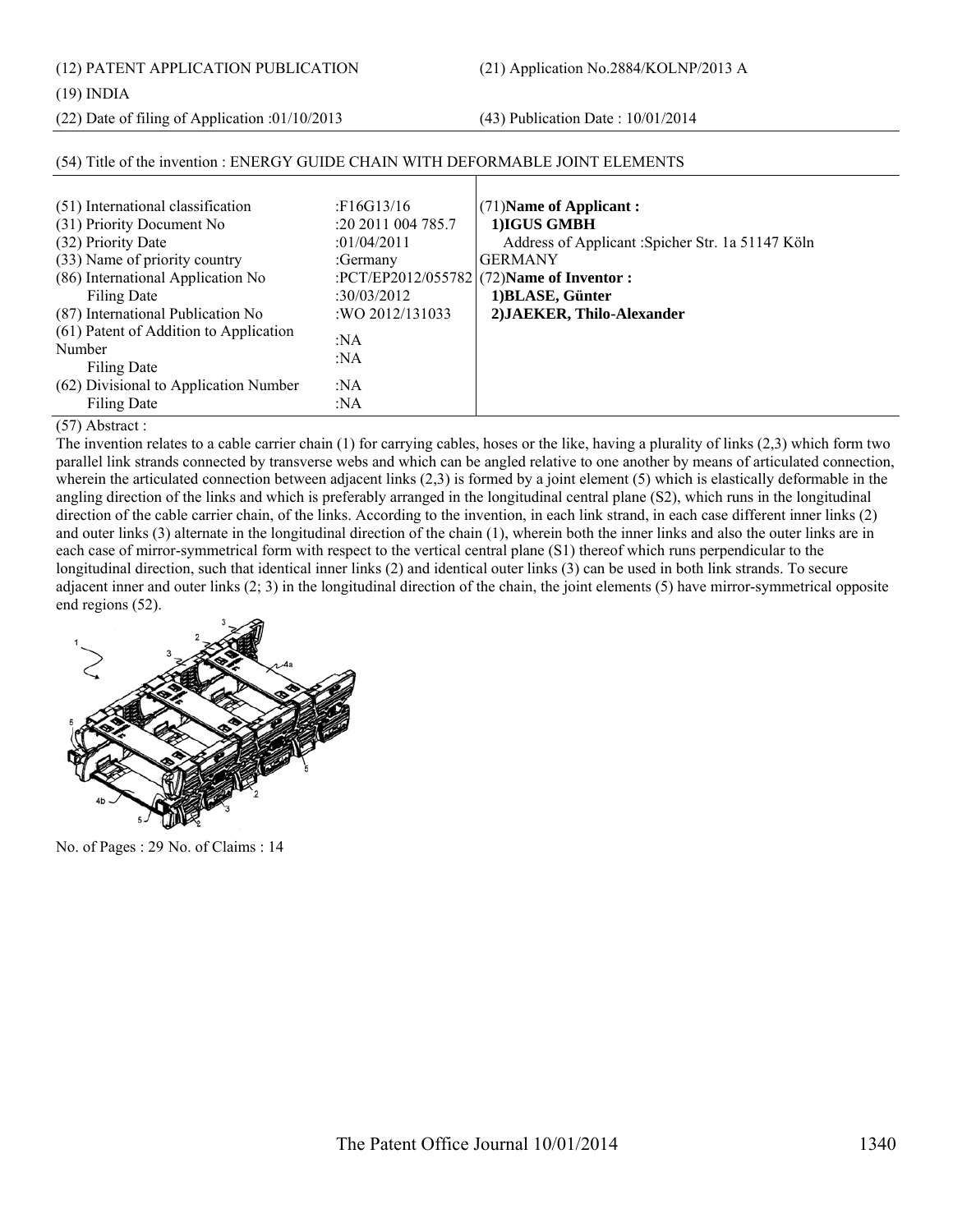(12) PATENT APPLICATION PUBLICATION (21) Application No.2885/KOLNP/2013 A

#### (19) INDIA

(22) Date of filing of Application :01/10/2013 (43) Publication Date : 10/01/2014

# (54) Title of the invention : LUBRICATING OIL ADDITIVE COMPOSITION AND METHOD FOR IMPROVING STORAGE STABILITY OF LUBRICATING OIL ADDITIVE COMPOSITION

| :C10M135/26,C10N20/00,C10N30/06   | $(71)$ Name of Applicant:<br>1) ADEKA CORPORATION<br>Address of Applicant : 2-35, Higashiogu 7-chome, Arakawa-<br>ku, Tokyo 116-8554, JAPAN |
|-----------------------------------|---------------------------------------------------------------------------------------------------------------------------------------------|
| :Japan                            | (72) Name of Inventor:<br>1)TATSUMI, Yukio                                                                                                  |
| :PCT/JP2012/060954<br>:24/04/2012 | 2) MORIIZUMI, Yukiya<br>3)IINO, Shinji                                                                                                      |
| : WO 2012/147732                  |                                                                                                                                             |
| : $NA$<br>: $NA$                  |                                                                                                                                             |
| :NA<br>:NA                        |                                                                                                                                             |
|                                   | $(31)$ Priority Document No :2011-096762<br>:25/04/2011                                                                                     |

(57) Abstract :

The purpose of the present invention is to provide a thiodicarboxylic acid ester which has high long-term storage stability without inhibiting antioxidant properties and wear-resistant properties of the thiodicarboxylic acid ester. In order to achieve the abovementioned purpose, the present invention provides a lubricating oil additive composition which is characterized by containing a compound (A) represented by general formula (1) and a compound (B) represented by general formula (2) and by having an acid value of 0.01-0.4 mgKOH/g. (In general formula (1), each of R1 and R4 independently represents a hydrocarbon group having 6-18 carbon atoms, and each of R2 and R3 independently represents an alkylene group having 1-4 carbon atoms.) (In general formula (2), R5 represents a hydrocarbon group having 6-18 carbon atoms, and each of R6 and R7 independently represents an alkylene group having 1-4 carbon atoms.)

No. of Pages : 22 No. of Claims : 5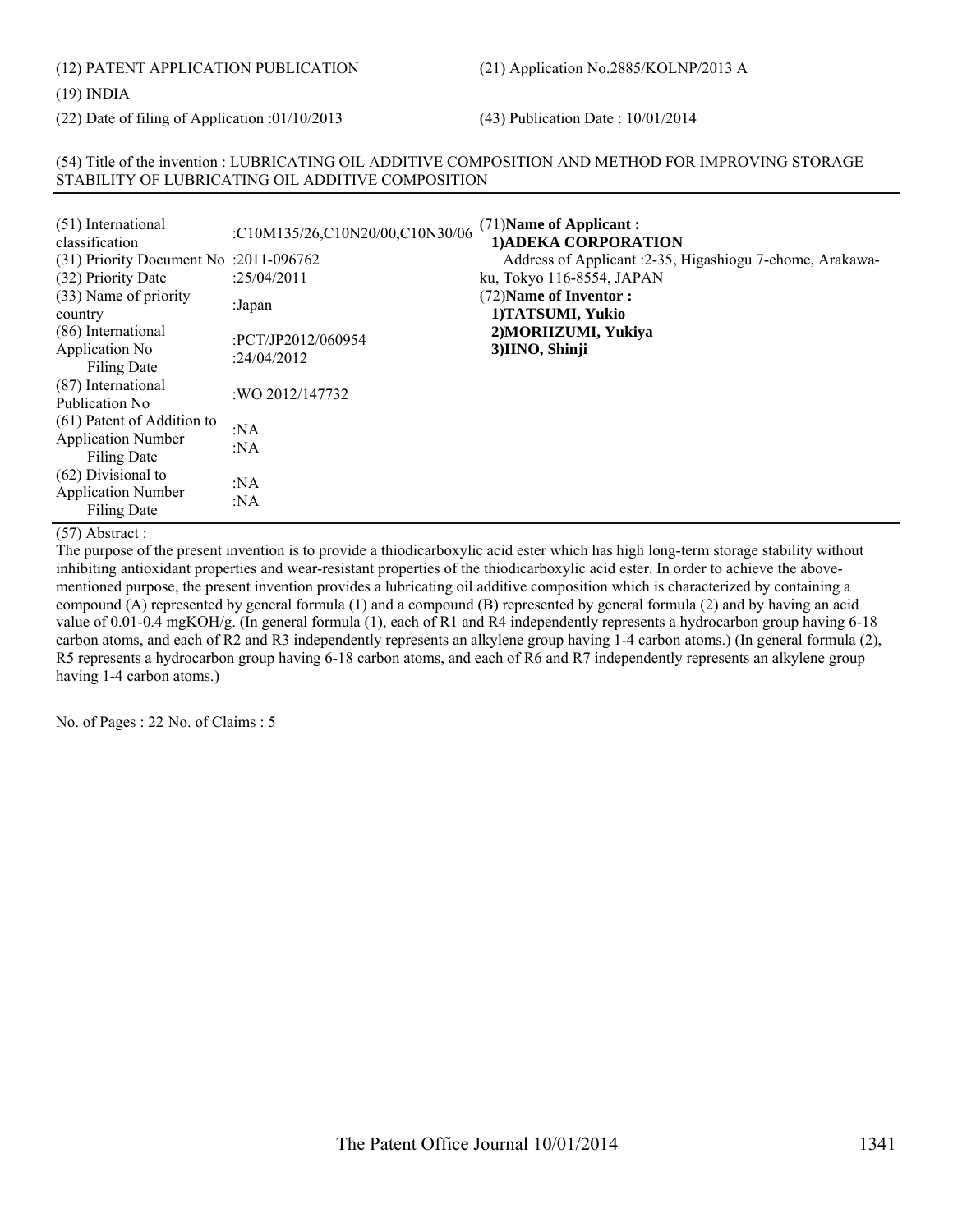(12) PATENT APPLICATION PUBLICATION (21) Application No.2886/KOLNP/2013 A

(19) INDIA

(22) Date of filing of Application :01/10/2013 (43) Publication Date : 10/01/2014

# (54) Title of the invention : BEARING DEVICE AND HYDRAULIC MACHINE

|                                | (51) International classification :F16C17/02,C23C4/04,F03B11/06 (71) Name of Applicant: |                                                         |
|--------------------------------|-----------------------------------------------------------------------------------------|---------------------------------------------------------|
| (31) Priority Document No      | $: 2011 - 084114$                                                                       | 1) KABUSHIKI KAISHA TOSHIBA                             |
| (32) Priority Date             | :05/04/2011                                                                             | Address of Applicant :1-1, Shibaura 1-chome, Minato-ku, |
| (33) Name of priority country  | :Japan                                                                                  | Tokyo 105-8001, JAPAN                                   |
| (86) International Application |                                                                                         | 2) TOSHIBA PLANT SYSTEMS & SERVICES                     |
| N <sub>0</sub>                 | :PCT/JP2012/002390                                                                      | <b>CORPORATION</b>                                      |
| Filing Date                    | :05/04/2012                                                                             | (72) Name of Inventor:                                  |
| (87) International Publication | :WO 2012/137509                                                                         | 1) OGUMA Tadashi                                        |
| N <sub>0</sub>                 |                                                                                         | 2) MIKAMI Makoto                                        |
| (61) Patent of Addition to     | : $NA$                                                                                  | 3) LONG Than Trong                                      |
| <b>Application Number</b>      | :NA                                                                                     | 4) KIZAKI Yasumi                                        |
| Filing Date                    |                                                                                         | 5)TSUTSUI Masaji                                        |
| (62) Divisional to Application | :NA                                                                                     | 6) TAKIMOTO Fumio                                       |
| Number                         | : $NA$                                                                                  | 7) NAKAGAWA Naritoshi                                   |
| <b>Filing Date</b>             |                                                                                         |                                                         |

# (57) Abstract :

Provided are a water-lubricated bearing device that exhibits exceptional bearing performance, is exceptionally corrosion resistant, can prevent abnormal bearing wear, and is adaptable when an adverse event occurs in association with a drop in water level; and a hydraulic machine comprising the bearing device. The bearing device of an embodiment is a bearing device of a hydraulic machine having an upright rotating shaft, the bearing device having a water tank for storing lubricating water, and a bearing pad for supporting a skirt member from the radial direction within the lubricating water, the skirt member being provided to the rotating shaft. The bearing device of the embodiment comprises a first support mechanism for supporting the bearing pad in a slidable manner with respect to the radial direction within the lubricating water, and a second support mechanism for supporting the bearing pad in a slidable manner with respect to the axial bottom side within the lubricating water. In the first support mechanism, either a support surface for supporting the bearing pad or a surface to be supported by the supporting surface in the bearing pad is formed into a convex curved shape. In the second support mechanism, either a support surface for supporting the bearing pad or a surface to be supported by the supporting surface in the bearing pad is formed into a convex curved shape.

No. of Pages : 91 No. of Claims : 24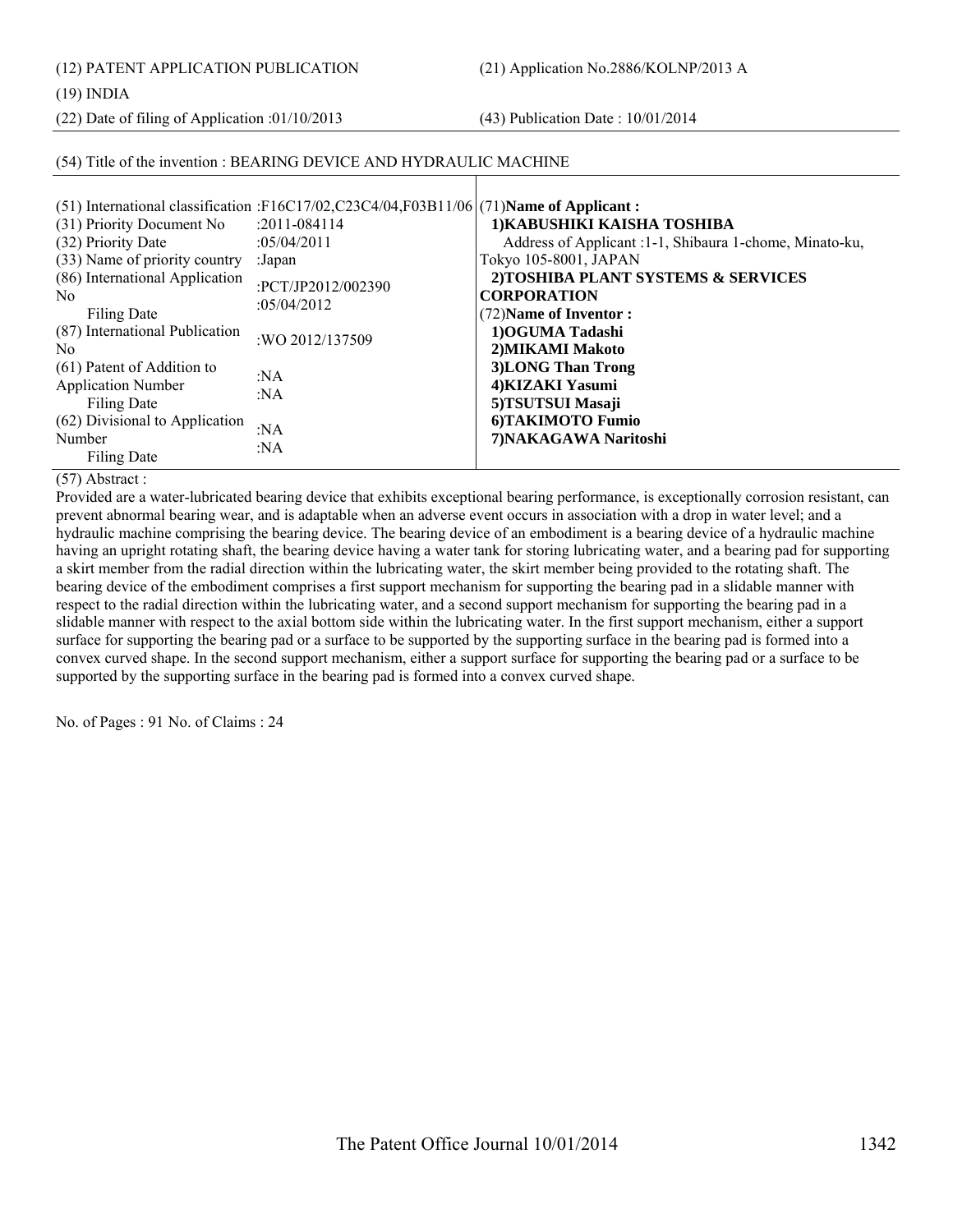(12) PATENT APPLICATION PUBLICATION (21) Application No.2890/KOLNP/2013 A

(19) INDIA

(22) Date of filing of Application :03/10/2013 (43) Publication Date : 10/01/2014

| (51) International classification<br>(31) Priority Document No<br>(32) Priority Date<br>(33) Name of priority country<br>(86) International Application No<br>Filing Date<br>(87) International Publication No<br>(61) Patent of Addition to Application<br>Number<br>Filing Date<br>(62) Divisional to Application Number<br><b>Filing Date</b> | $:2011 - 085788$<br>:07/04/2011<br>:Japan<br>:PCT/JP2012/059496<br>:06/04/2012<br>:WO 2012/137917<br>:NA<br>:NA<br>:NA<br>:NA | :H01M10/04,B32B37/16 $(71)$ Name of Applicant:<br>1) NISSAN MOTOR CO. LTD.<br>Address of Applicant :2, Takara-cho, Kanagawa-ku Yokohama-<br>shi, Kanagawa 221-0023. Japan<br>(72) Name of Inventor:<br>1) Masashi WATANABE<br>2) Hiroshi YUHARA<br>3) Manabu YAMASHITA |
|--------------------------------------------------------------------------------------------------------------------------------------------------------------------------------------------------------------------------------------------------------------------------------------------------------------------------------------------------|-------------------------------------------------------------------------------------------------------------------------------|------------------------------------------------------------------------------------------------------------------------------------------------------------------------------------------------------------------------------------------------------------------------|
|--------------------------------------------------------------------------------------------------------------------------------------------------------------------------------------------------------------------------------------------------------------------------------------------------------------------------------------------------|-------------------------------------------------------------------------------------------------------------------------------|------------------------------------------------------------------------------------------------------------------------------------------------------------------------------------------------------------------------------------------------------------------------|

# (54) Title of the invention : STACKING DEVICE AND STACKING METHOD

(57) Abstract :

In the present invention, a first grasping section (114) moves reciprocally between a first table (121) and a lamination table (141), while a second grasping section (115) moves reciprocally between the lamination table (141) and a second table (131); when a separator-electrode assembly (20) of which the position in the horizontal direction has been adjusted over the first table (121) is grasped by the first grasping section (114), the second grasping section (115) releases a second electrode (30) over the lamination table (141); and when the first grasping section (114) releases the separator-electrode assembly (20) over the lamination table (141), the second grasping section (115) grasps the second electrode (30) of which the position in the horizontal direction has been adjusted over the second table (131). Provided are a lamination device and lamination method that are able to efficiently and highly precisely laminate a separator-electrode assembly, which comprises a first electrode sandwiched in a separator, to a second electrode having a different polarity from the first electrode.



No. of Pages : 48 No. of Claims : 12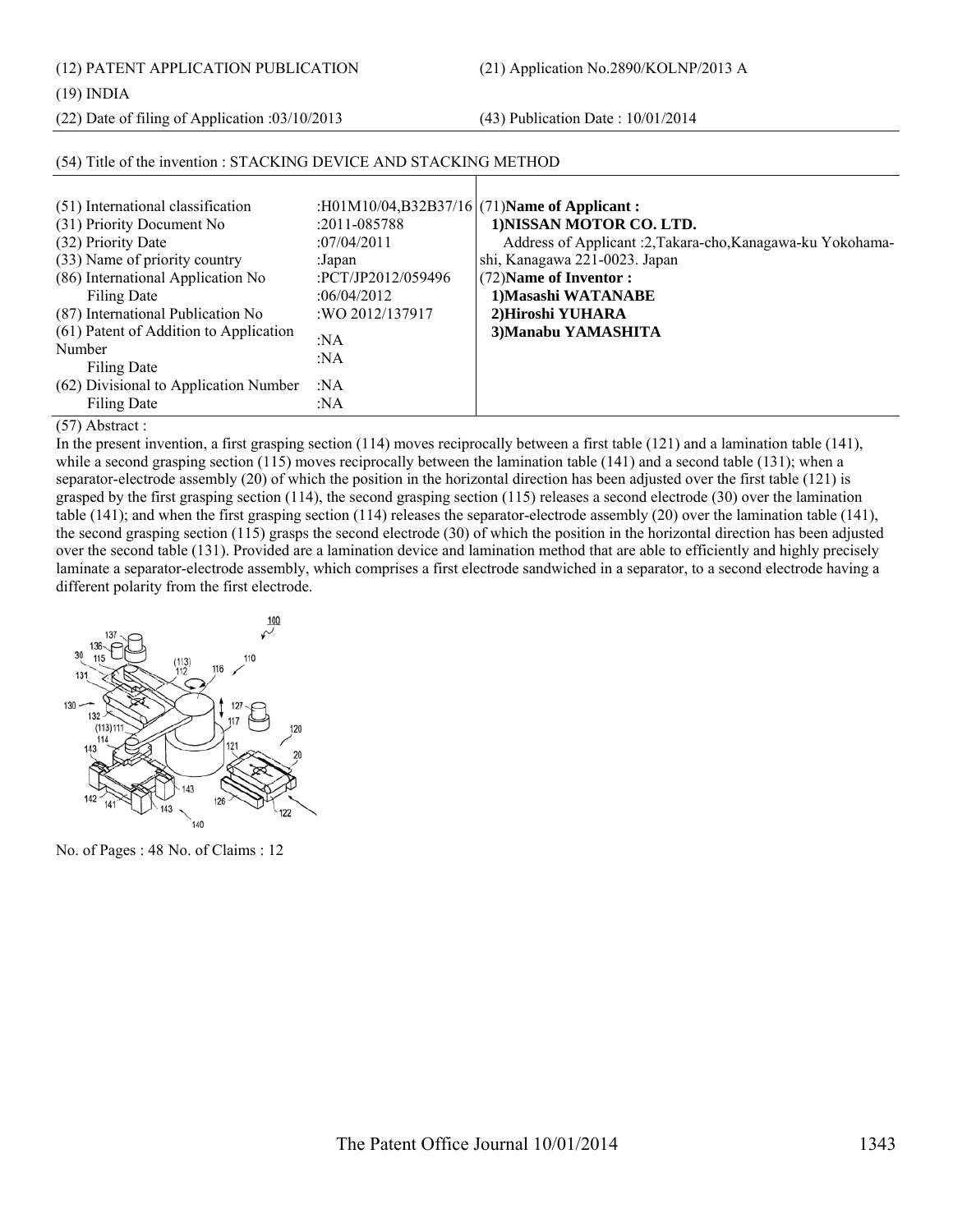(12) PATENT APPLICATION PUBLICATION (21) Application No.2891/KOLNP/2013 A

#### (19) INDIA

(22) Date of filing of Application :03/10/2013 (43) Publication Date : 10/01/2014

# (54) Title of the invention : DEVICE FOR PRODUCING PACKAGED ELECTRODE AND METHOD FOR PRODUCING BAGGED ELECTRODE

# (57) Abstract :

The present invention provides: a device for producing a packaged electrode that reduces the cycle time required for bagging an electrode between a pair of separators, increases the efficiency of producing packaged electrodes, and thus can contribute to increased efficiency in producing an entire battery; and a method for producing a packaged electrode. The device (100) for producing a packaged electrode has: a conveyance unit (200) that sequentially causes the overlapping of an electrode (40) and a pair of separators (30) from the front end side in the direction of conveyance while conveying same; and a joining unit (300) that joins the lateral edges of the separators (30) together. By means of this production device, the joining performed while moving the joining unit in a manner so that the relative speed difference to the conveyance speed of a workpiece (W) approaches zero is performed repeated a plurality of times from the front side in the direction of conveyance.

No. of Pages : 42 No. of Claims : 8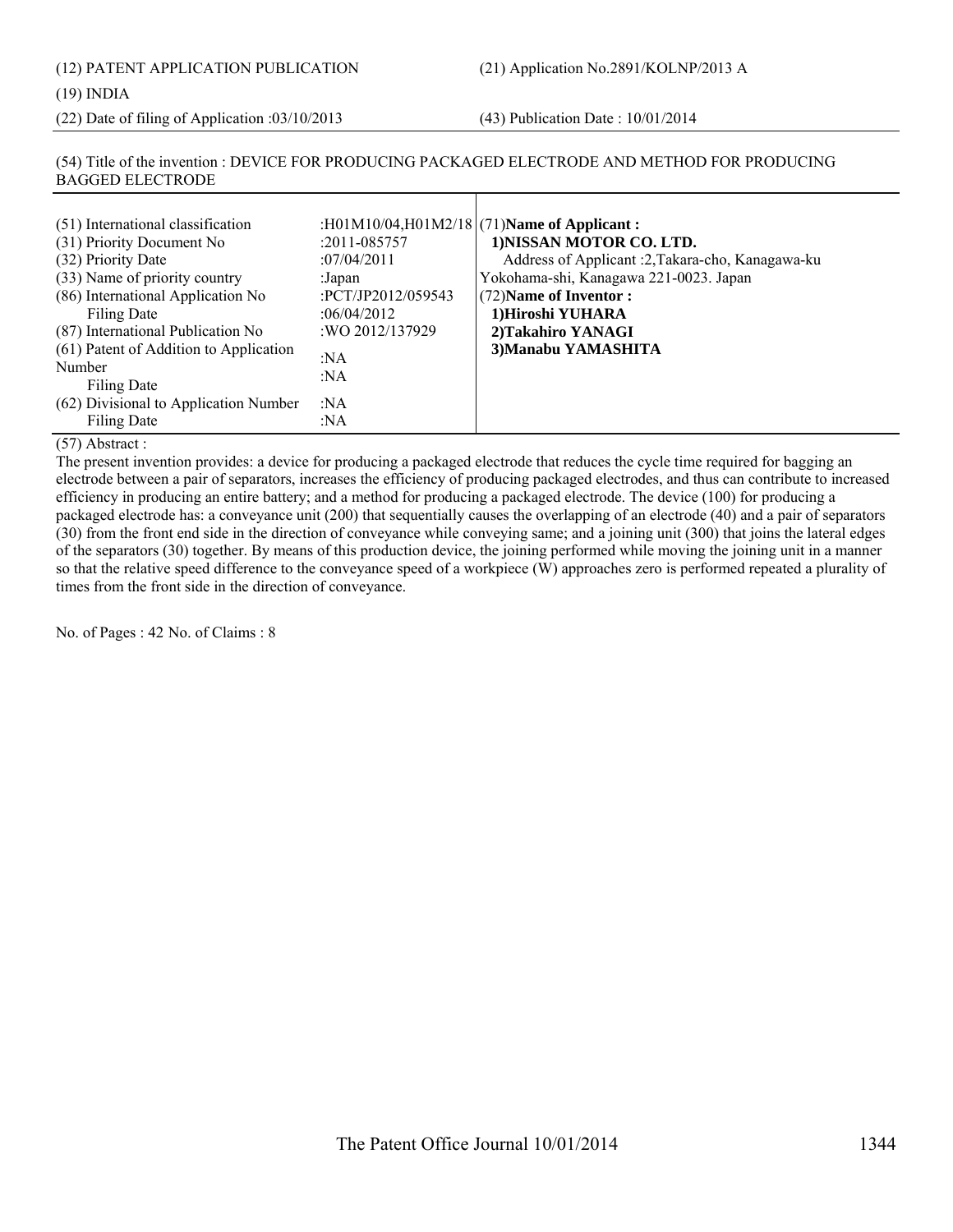(12) PATENT APPLICATION PUBLICATION (21) Application No.2892/KOLNP/2013 A

(19) INDIA

(22) Date of filing of Application :03/10/2013 (43) Publication Date : 10/01/2014

# (54) Title of the invention : BEARING POINT DEVICE FOR A WEIGHING DEVICE

| (51) International classification :F27B3/28,F27D21/00,G01G21/23 $(71)$ Name of Applicant: |                         |                                                      |
|-------------------------------------------------------------------------------------------|-------------------------|------------------------------------------------------|
| (31) Priority Document No                                                                 | $:10\,2011\,017\,443.5$ | <b>1)SCHENCK PROCESS GMBH</b>                        |
| (32) Priority Date                                                                        | :18/04/2011             | Address of Applicant : Pallaswiesenstrasse 100 64293 |
| (33) Name of priority country                                                             | :Germany                | Darmstadt Germany                                    |
| (86) International Application                                                            | :PCT/EP2012/001516      | (72) Name of Inventor :                              |
| N <sub>0</sub>                                                                            | :05/04/2012             | 1) SCHNELLBÄCHER Roland                              |
| Filing Date                                                                               |                         | 2) RETTIG Manfred                                    |
| (87) International Publication<br>N <sub>0</sub>                                          | :WO 2012/143094         |                                                      |
| (61) Patent of Addition to                                                                |                         |                                                      |
| <b>Application Number</b>                                                                 | :NA                     |                                                      |
| <b>Filing Date</b>                                                                        | :NA                     |                                                      |
| (62) Divisional to Application                                                            |                         |                                                      |
| Number                                                                                    | :NA<br>: $NA$           |                                                      |
| Filing Date                                                                               |                         |                                                      |

(57) Abstract :

The present invention relates to a bearing point device (1, 2, 3, 4) and to a weighing device for weighing a load element (5) which can be mounted on a pivotable base surface  $(6)$ . The bearing point device  $(1, 2, 3, 4)$  comprises a weighing cell and a receiving device, which are suitable for attachment to a base surface (6) for attachment to a load element (5). A load introduction part of the weighing cell and the receiving device are designed so as to engage into one another when the load element (5) is mounted on the base surface (6). A weighing device for a load element (5) which can be mounted on the pivotable base surface (6) and which is to be weighed comprises at least three bearing point devices (1, 2, 3, 4).

No. of Pages : 22 No. of Claims : 10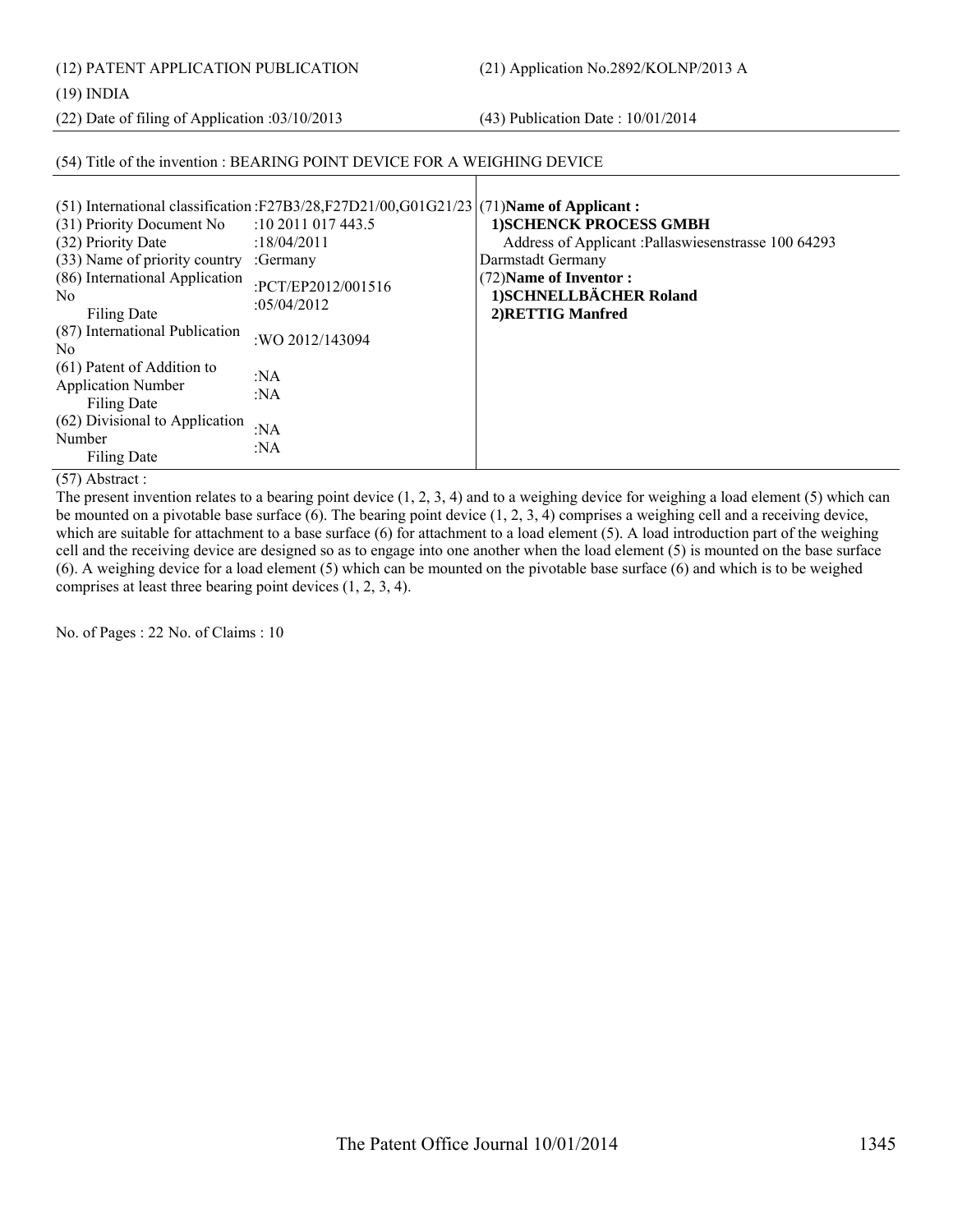(12) PATENT APPLICATION PUBLICATION (21) Application No.2893/KOLNP/2013 A

(19) INDIA

(22) Date of filing of Application :03/10/2013 (43) Publication Date : 10/01/2014

| (51) International classification      | :C07C5/00       | $(71)$ Name of Applicant:                                 |
|----------------------------------------|-----------------|-----------------------------------------------------------|
| (31) Priority Document No              | : $13/098,510$  | 1) FINA TECHNOLOGY, INC.                                  |
| (32) Priority Date                     | :02/05/2011     | Address of Applicant : P.O. Box 674412 Houston, TX 77267- |
| (33) Name of priority country          | :U.S.A.         | 4412 U.S.A.                                               |
| (86) International Application No      |                 | :PCT/US2012/032675 (72)Name of Inventor :                 |
| <b>Filing Date</b>                     | :09/04/2012     | 1) BUTLER, James, R.                                      |
| (87) International Publication No      | :WO 2013/109296 |                                                           |
| (61) Patent of Addition to Application | : $NA$          |                                                           |
| Number                                 | :NA             |                                                           |
| Filing Date                            |                 |                                                           |
| (62) Divisional to Application Number  | :NA             |                                                           |
| <b>Filing Date</b>                     | :NA             |                                                           |

# (54) Title of the invention : PROCESS FOR ETHYLBENZENE PRODUCTION

(57) Abstract :

A method of producing an alkylaromatic by the alkylation of an aromatic with an alkylating agent, such as producing ethylbenzene by an alkylation reaction of benzene, is disclosed. The method includes using an H-beta catalyst in a preliminary alkylation reactor that is located upstream of the primary alkylation reactor. The H-beta catalyst used in a preliminary alkylation reactor can be regenerated and the regenerated H-beta zeolite catalyst can have a deactivation rate that is no more than 120% of the deactivation rate of a fresh H-beta zeolite catalyst.

No. of Pages : 57 No. of Claims : 28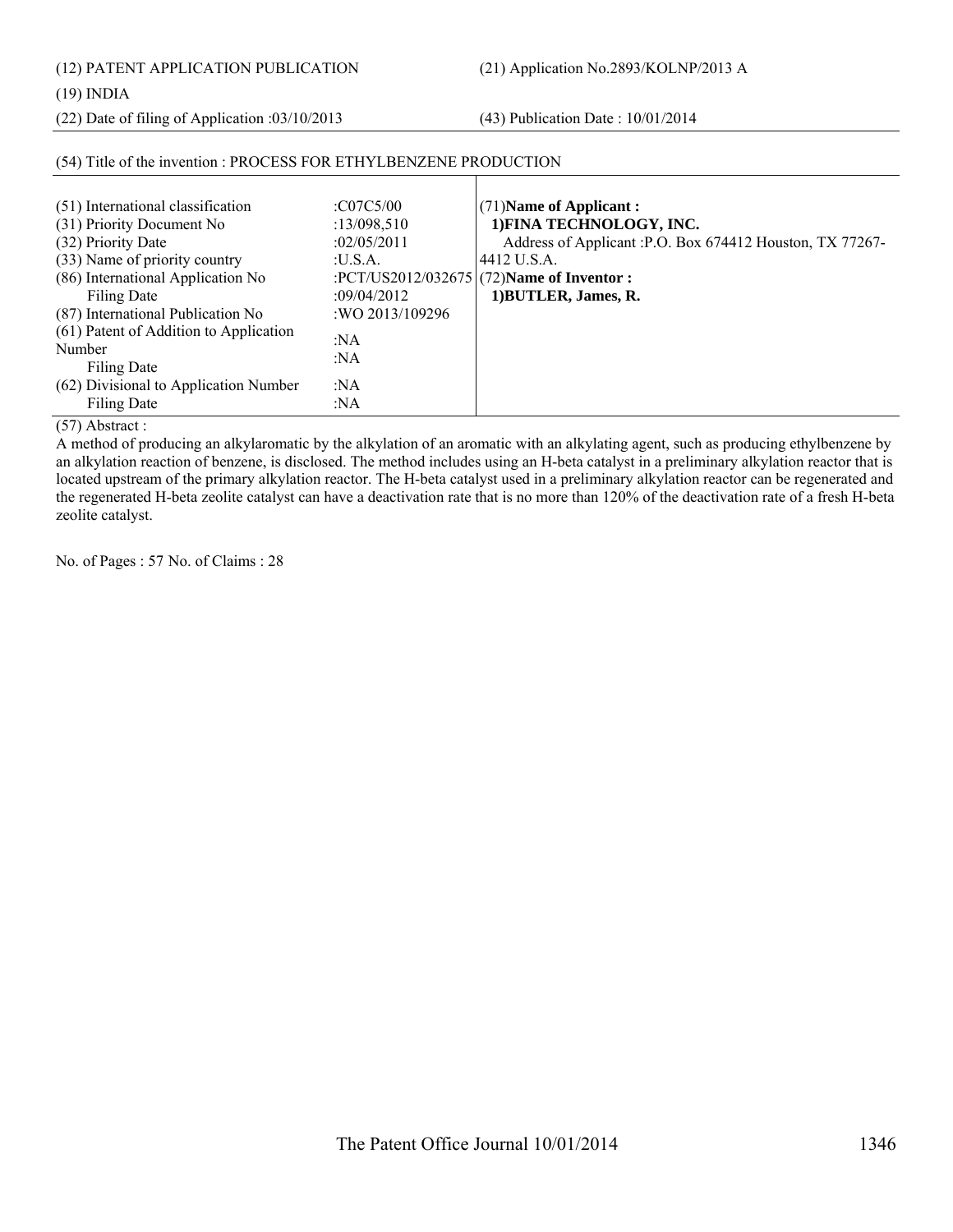(12) PATENT APPLICATION PUBLICATION (21) Application No.2920/KOLNP/2013 A

(22) Date of filing of Application :07/10/2013 (43) Publication Date : 10/01/2014

| (54) Title of the invention : NONWOVEN FABRIC ROLL                                                                                                                                                                                                                                                                                                      |                                                                                                                               |                                                                                                                                                                                                                                                                                 |  |
|---------------------------------------------------------------------------------------------------------------------------------------------------------------------------------------------------------------------------------------------------------------------------------------------------------------------------------------------------------|-------------------------------------------------------------------------------------------------------------------------------|---------------------------------------------------------------------------------------------------------------------------------------------------------------------------------------------------------------------------------------------------------------------------------|--|
| (51) International classification<br>(31) Priority Document No<br>(32) Priority Date<br>(33) Name of priority country<br>(86) International Application No<br><b>Filing Date</b><br>(87) International Publication No<br>(61) Patent of Addition to Application<br>Number<br><b>Filing Date</b><br>(62) Divisional to Application Number<br>Filing Date | : $D04H3/007$<br>$: 2011 - 083732$<br>:05/04/2011<br>:Japan<br>:04/04/2012<br>: WO 2012/137827<br>:NA<br>: $NA$<br>:NA<br>:NA | $(71)$ Name of Applicant:<br>1) Asahi Kasei Fibers Corporation<br>Address of Applicant :3-23, Nakanoshima 3-chome, Kita-<br>ku, Osaka-shi, Osaka 5308205, JAPAN<br>:PCT/JP2012/059214 $(72)$ Name of Inventor :<br>1) YAHANASHI, Masahiro<br>2) ZEISHO, Kazuya<br>3) UENO, Ikuo |  |
|                                                                                                                                                                                                                                                                                                                                                         |                                                                                                                               |                                                                                                                                                                                                                                                                                 |  |

(57) Abstract :

The purpose of the present invention is to provide a nonwoven fabric roll that has been stably rolled-up in a long length without damaging the performance of the nonwoven fabric with a good texture. The nonwoven fabric roll is characterized by having a package density  $[(basis weight) \times (roll length)/(cross-section area)]$  within a range of 0.175-0.400 g/cm3 inclusive.

No. of Pages : 38 No. of Claims : 14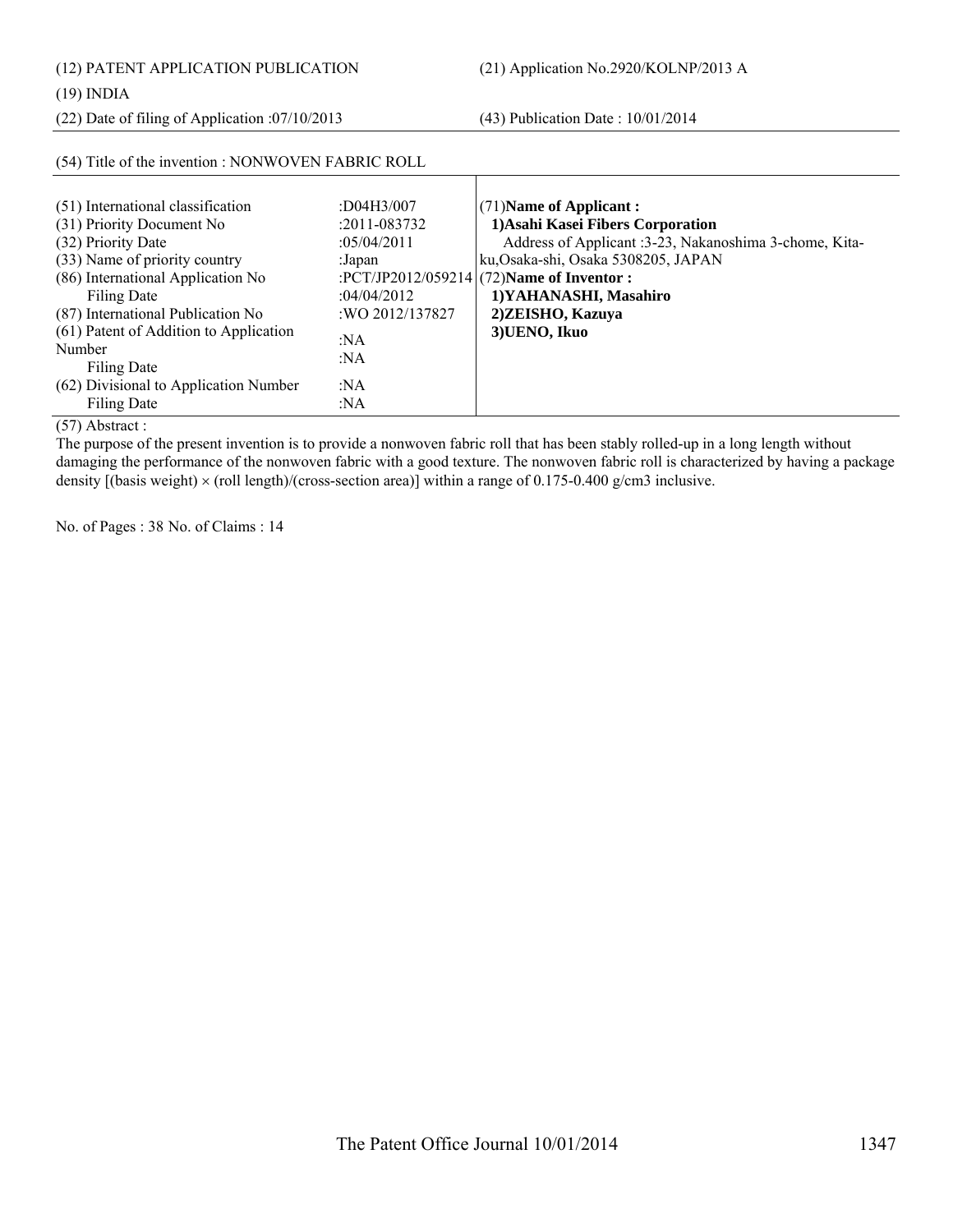(12) PATENT APPLICATION PUBLICATION (21) Application No.2921/KOLNP/2013 A

# (19) INDIA

(22) Date of filing of Application :07/10/2013 (43) Publication Date : 10/01/2014

# (54) Title of the invention : ALUMINIUM OXIDE PASTES AND PROCESS FOR THE USE THEREOF

| (51) International<br>classification<br>(31) Priority Document No<br>(32) Priority Date<br>(33) Name of priority country :EPO<br>(86) International Application : PCT/EP2012/000592<br>N <sub>0</sub> | :H01L31/18,C23C24/08,C23C26/00<br>:11001921.3<br>:08/03/2011<br>:09/02/2012 | $(71)$ Name of Applicant:<br><b>1)MERCK PATENT GMBH</b><br>Address of Applicant: Frankfurter Strasse 250, 64293<br>Darmstadt, GERMANY<br>(72) Name of Inventor:<br>1) Ingo KOEHLER<br>2) Oliver DOLL |
|-------------------------------------------------------------------------------------------------------------------------------------------------------------------------------------------------------|-----------------------------------------------------------------------------|------------------------------------------------------------------------------------------------------------------------------------------------------------------------------------------------------|
| Filing Date<br>(87) International Publication<br>N <sub>0</sub>                                                                                                                                       | :WO 2012/119686                                                             | 3) Werner STOCKUM<br>4) Sebastian BARTH                                                                                                                                                              |
| (61) Patent of Addition to<br><b>Application Number</b><br><b>Filing Date</b>                                                                                                                         | :NA<br>: $NA$                                                               |                                                                                                                                                                                                      |
| (62) Divisional to Application $_{\rm iNA}$<br>Number<br>Filing Date                                                                                                                                  | : $NA$                                                                      |                                                                                                                                                                                                      |

(57) Abstract :

The invention relates to aluminium oxide pastes and to a method for using the aluminium oxide pastes for forming Al2O3 coatings or mixed Al2O3 hybrid layers.



No. of Pages : 27 No. of Claims : 15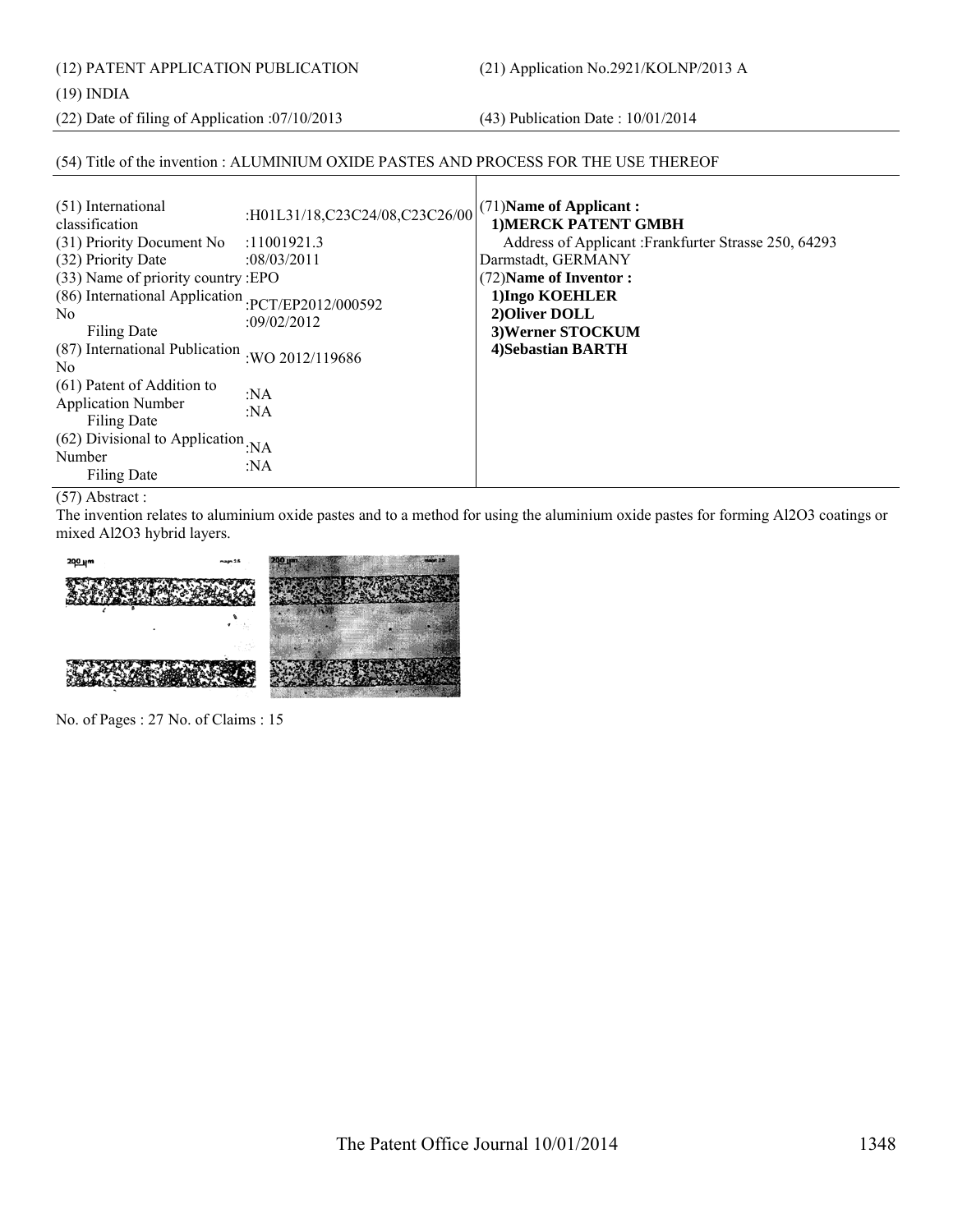(12) PATENT APPLICATION PUBLICATION (21) Application No.2924/KOLNP/2013 A

#### (19) INDIA

(22) Date of filing of Application :07/10/2013 (43) Publication Date : 10/01/2014

| (51) International classification      | :G01N27/90         | $(71)$ Name of Applicant :                             |
|----------------------------------------|--------------------|--------------------------------------------------------|
| (31) Priority Document No              | :10 2012 202 800.5 | 1) INSTITUT DR. FOERSTER GMBH & CO. KG                 |
| (32) Priority Date                     | :23/02/2012        | Address of Applicant : In Laisen 70, 72766 Reutlingen, |
| (33) Name of priority country          | :Germany           | <b>GERMANY</b>                                         |
| (86) International Application No      |                    | :PCT/EP2013/050470 $(72)$ Name of Inventor :           |
| Filing Date                            | :11/01/2013        | 1) BÖCKER, Matthias                                    |
| (87) International Publication No      | : WO 2013/124087   | 2) HADITSCH, Franz                                     |
| (61) Patent of Addition to Application | :NA                | 3) KOCH, Stefan                                        |
| Number                                 | :NA                |                                                        |
| Filing Date                            |                    |                                                        |
| (62) Divisional to Application Number  | :NA                |                                                        |
| Filing Date                            | :NA                |                                                        |

# (54) Title of the invention : THROUGH-COIL ARRANGEMENT, TEST APPARATUS WITH THROUGH-COIL ARRANGEMENT AND TESTING METHOD

# (57) Abstract :

A through-coil arrangement (100) for use in a testing device for testing elongated products in a feed-through method by means of eddy currents has a field coil arrangement with a field coil (122) enclosing a passage opening (112) for guiding an elongated product (190) along a feed-through direction (192), and a receiver coil arrangement arranged around the passage opening. The receiver coil arrangement has two or more segment coil arrangements (142-1 to 142-8) distributed around the periphery of the passage opening (112), each segment coil arrangement having a detection range that covers only a peripheral section of the periphery of the surface of the elongated product. The segment coil arrangements (142-1 to 142-8) are distributed on at least two shells (S1, S2) surrounding the passage opening at different distances (A1, A2) from a reference axis (114) of the through-coil arrangement. First segment coil arrangements (142-1 to 142-4) are arranged without mutual overlapping on a first shell (S1) and second segment coil arrangements (142-5 to 142-8) are arranged without mutual overlapping on a second shell (S2). First and second segment coil arrangements are arranged peripherally offset from one another in the peripheral direction in such a way that the second segment coil arrangements detect peripheral sections that are not covered by the first segment coil arrangements.

No. of Pages : 45 No. of Claims : 15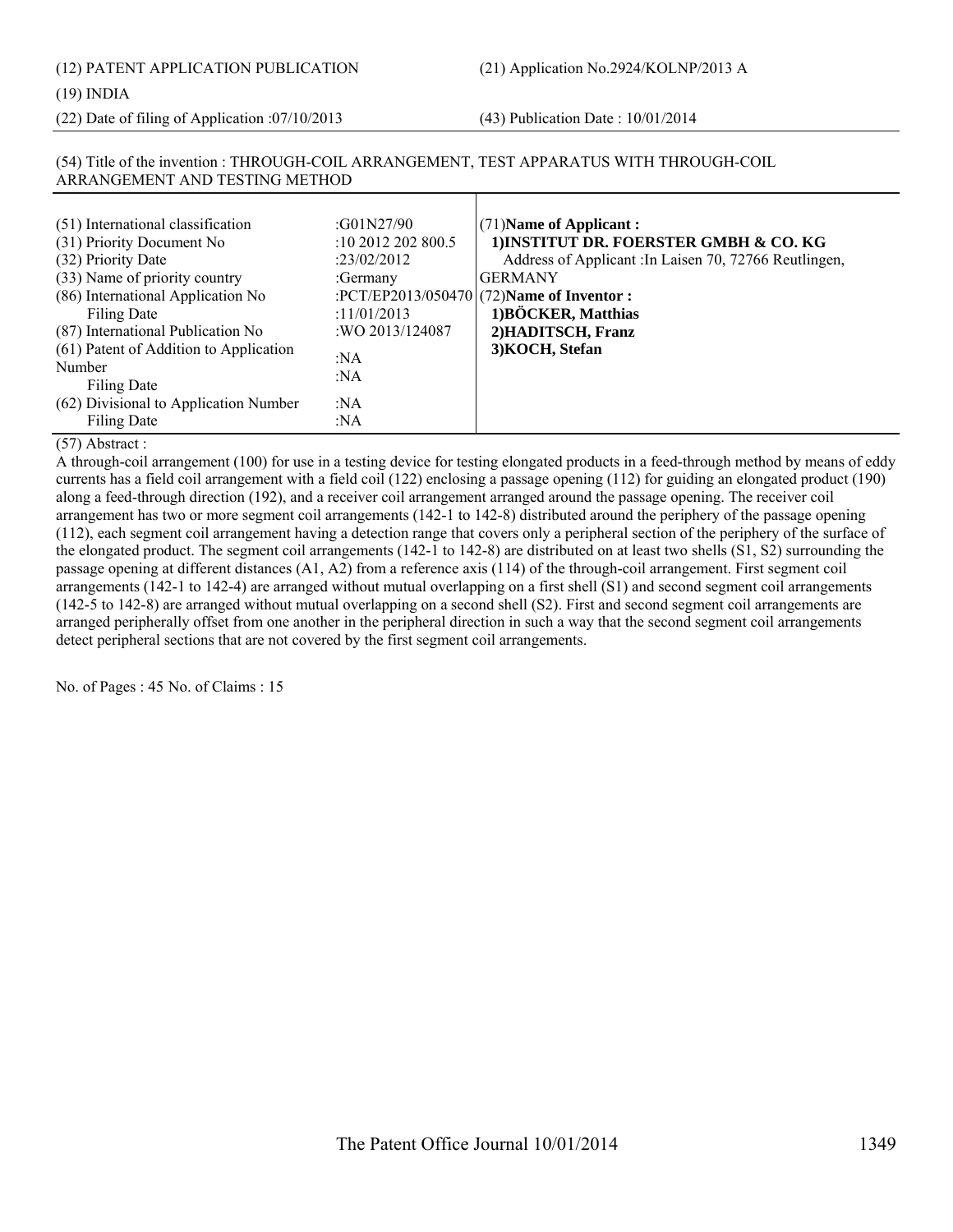# (19) INDIA

(22) Date of filing of Application :07/10/2013 (43) Publication Date : 10/01/2014

# (54) Title of the invention : NOVEL CROSS-LINKED PEPTIDES CONTAINING NON-PEPTIDE CROSS-LINKED STRUCTURE, METHOD FOR SYNTHESIZING CROSS-LINKED PEPTIDES, AND NOVEL ORGANIC COMPOUND USED IN METHOD

| (51) International<br>classification<br>(31) Priority Document No<br>(32) Priority Date<br>(33) Name of priority country : Japan<br>(86) International Application<br>N <sub>0</sub><br>Filing Date<br>(87) International Publication<br>N <sub>0</sub> | :C07K1/113,C07K7/06,C07K14/00<br>$: 2011 - 052107$<br>:09/03/2011<br>:PCT/JP2012/054895<br>:28/02/2012<br>:WO 2012/121057 | $(71)$ Name of Applicant:<br>1) Jitsubo Co., Ltd.<br>Address of Applicant :2-24-16, Naka-cho, Koganei-city,<br>Tokyo 1840012 JAPAN<br>(72) Name of Inventor:<br>1) KONO, Yusuke<br>2) FUJITA, Shuji<br>3) SUZUKI, Hideaki<br>4) OKUMOTO, Mari<br>5) NAKAE, Takashi |
|---------------------------------------------------------------------------------------------------------------------------------------------------------------------------------------------------------------------------------------------------------|---------------------------------------------------------------------------------------------------------------------------|--------------------------------------------------------------------------------------------------------------------------------------------------------------------------------------------------------------------------------------------------------------------|
| (61) Patent of Addition to<br><b>Application Number</b><br>Filing Date<br>(62) Divisional to Application<br>Number<br>Filing Date                                                                                                                       | :NA<br>:NA<br>: $NA$<br>:NA                                                                                               | 6) CHIBA, Kazuhiro                                                                                                                                                                                                                                                 |

# (57) Abstract :

The purpose of the present invention is to provide novel cross-linked peptides containing a non-peptide cross-linked structure, and a method for synthesizing the same. Cross-linked peptides having a non-peptide cross-linked structure with a novel structure, a useful intermediate for synthesizing the cross-linked peptides, and a method for synthesizing the novel cross-linked peptides and the intermediate are provided. These cross-linked peptides are characterized by having an -NR- bond in the cross-linked structure. By using the method for synthesizing these cross-linked peptides, cross-links can be freely designed and changes can be freely made to the cross-links.

No. of Pages : 207 No. of Claims : 26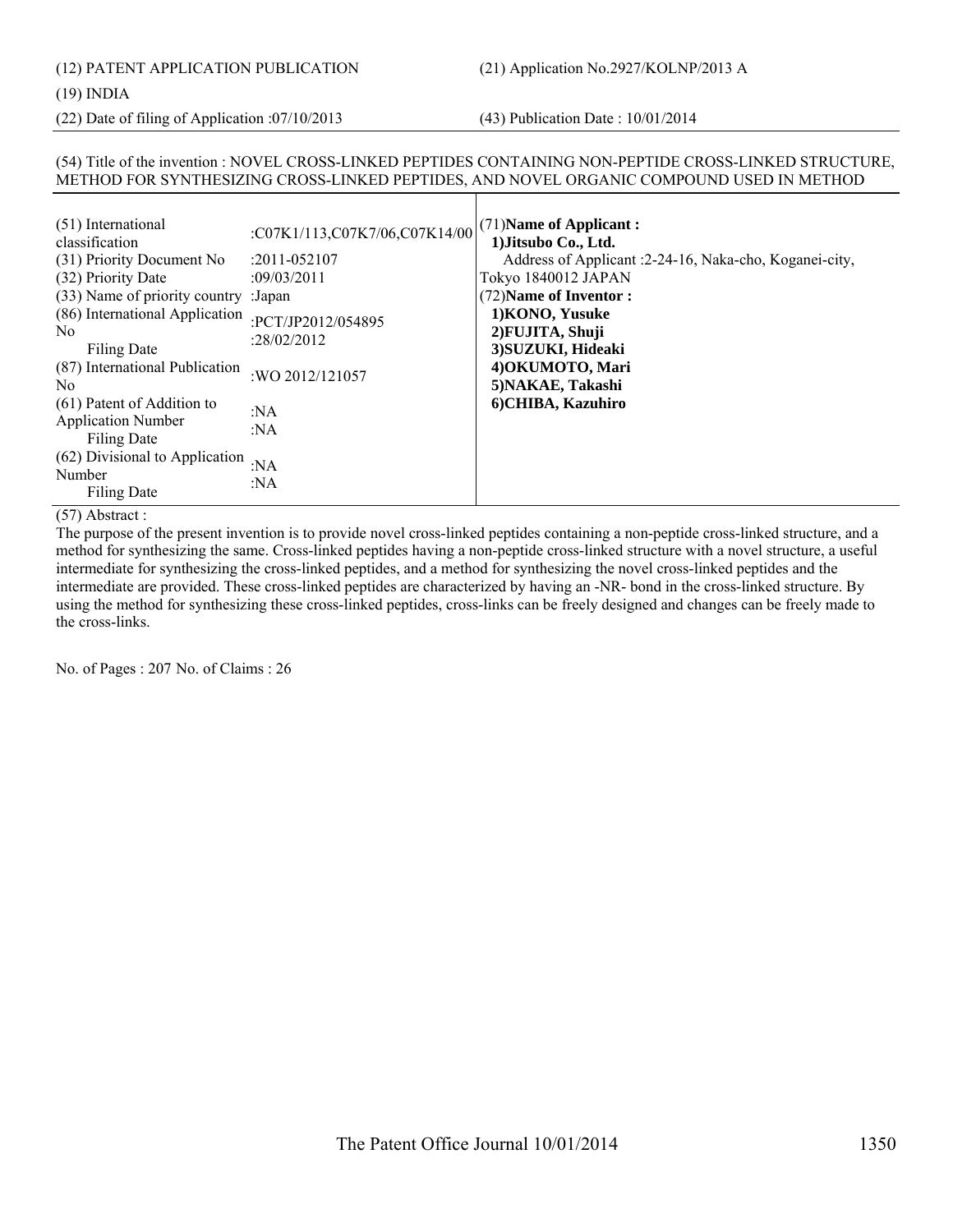# (12) PATENT APPLICATION PUBLICATION (21) Application No.2928/KOLNP/2013 A (19) INDIA

(22) Date of filing of Application :07/10/2013 (43) Publication Date : 10/01/2014

#### (54) Title of the invention : DEVICE TO ASSIST THE OPENING OF A COVERING ELEMENT PIVOTABLY MOUNTED RELATIVE TO AN EDGE OF A FRAME

| :E05F1/10,E02D29/14,E06B5/01 (71)Name of Applicant:<br>(51) International classification<br>(31) Priority Document No<br>:11 51 944<br>(32) Priority Date<br>:09/03/2011<br>(33) Name of priority country<br>:France<br>(86) International Application<br>:PCT/FR2012/050490<br>N <sub>0</sub><br>:08/03/2012<br>Filing Date<br>(87) International Publication No: WO 2012/120239<br>(61) Patent of Addition to<br>:NA<br><b>Application Number</b><br>:NA<br>Filing Date<br>(62) Divisional to Application<br>:NA<br>Number<br>:NA<br>Filing Date | 1) EJ EMEA<br>Address of Applicant : Z.I de Marivaux, F-60149 Saint Crepin<br><b>Ibouvillers FRANCE</b><br>(72) Name of Inventor:<br>1) PIERMEE, Alexandre |
|----------------------------------------------------------------------------------------------------------------------------------------------------------------------------------------------------------------------------------------------------------------------------------------------------------------------------------------------------------------------------------------------------------------------------------------------------------------------------------------------------------------------------------------------------|------------------------------------------------------------------------------------------------------------------------------------------------------------|
|----------------------------------------------------------------------------------------------------------------------------------------------------------------------------------------------------------------------------------------------------------------------------------------------------------------------------------------------------------------------------------------------------------------------------------------------------------------------------------------------------------------------------------------------------|------------------------------------------------------------------------------------------------------------------------------------------------------------|

(57) Abstract :

The present invention relates to a device to assist the opening of a covering element pivotably mounted relative to an edge of a frame. According to the invention, the assistance cylinder (6) includes a hollow shaft (7), a guide pin (10) inserted in the hollow shaft (7) and comprising at the end thereof opposite the end wall (8) of the hollow shaft (7) a yoke (11), a spring (13) inserted in the hollow shaft (7) surrounding the guide pin (10) and mounted pre-stressed when unloaded between the end wall (4) of the hollow shaft (7) and the yoke (11) of the guide pin (10), and a means (14) secured to the end of the guide pin (10) and engaging with the end wall (8) of the hollow shaft (7) for keeping the pre-stressed spring (13) in the released state thereof. The invention is useful in the field of road systems.

No. of Pages : 29 No. of Claims : 16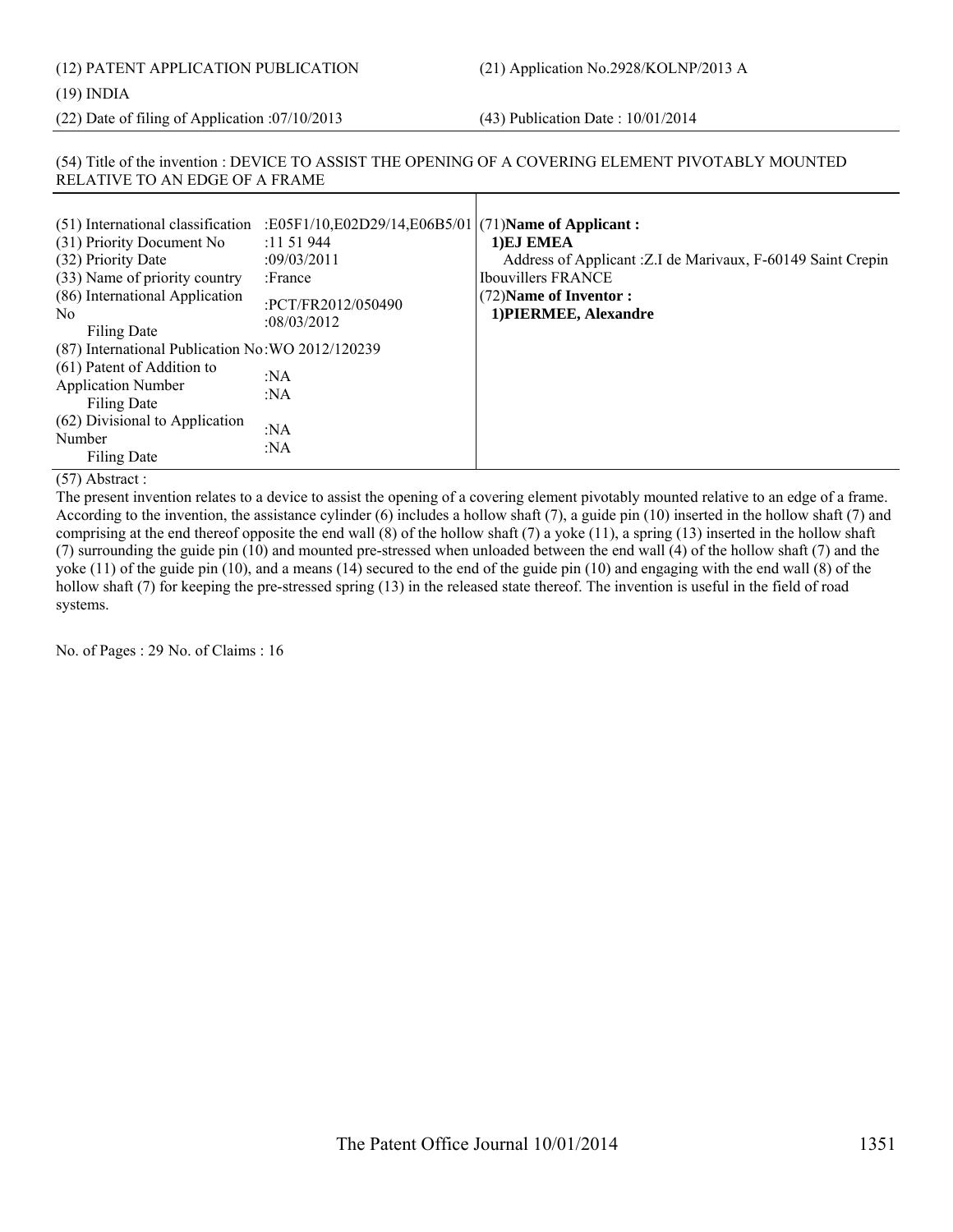(12) PATENT APPLICATION PUBLICATION (21) Application No.2896/KOLNP/2013 A

(22) Date of filing of Application :03/10/2013 (43) Publication Date : 10/01/2014

## (54) Title of the invention : SEMICONDUCTOR DEVICE

| (51) International classification      | :H01L29/78       | $(71)$ Name of Applicant:                               |
|----------------------------------------|------------------|---------------------------------------------------------|
| (31) Priority Document No              | $:2011 - 056008$ | 1) RICOH COMPANY, LTD.                                  |
| (32) Priority Date                     | :14/03/2011      | Address of Applicant :3-6, Nakamagome 1-chome, Ohta-ku, |
| (33) Name of priority country          | :Japan           | Tokyo 1438555 Japan                                     |
| (86) International Application No      |                  | :PCT/JP2012/056795 (72)Name of Inventor :               |
| Filing Date                            | :12/03/2012      | 1) OHTSUKA, Masaya                                      |
| (87) International Publication No      | :WO 2012/124794  |                                                         |
| (61) Patent of Addition to Application | :NA              |                                                         |
| Number                                 | : $NA$           |                                                         |
| Filing Date                            |                  |                                                         |
| (62) Divisional to Application Number  | :NA              |                                                         |
| <b>Filing Date</b>                     | :NA              |                                                         |

(57) Abstract :

A region for substrate potential is formed of an n-type well at a position in the direction of a channel length relative to the gate electrode and the position is between drain regions in the direction of a channel width. An n-type of a contact region with a higher concentration of n-type impurity than that of the region is provided in the region. The contact region is arranged away from the drain regions with a distance to obtain a desired breakdown voltage of PN-junction between the region and the drain region.

No. of Pages : 47 No. of Claims : 8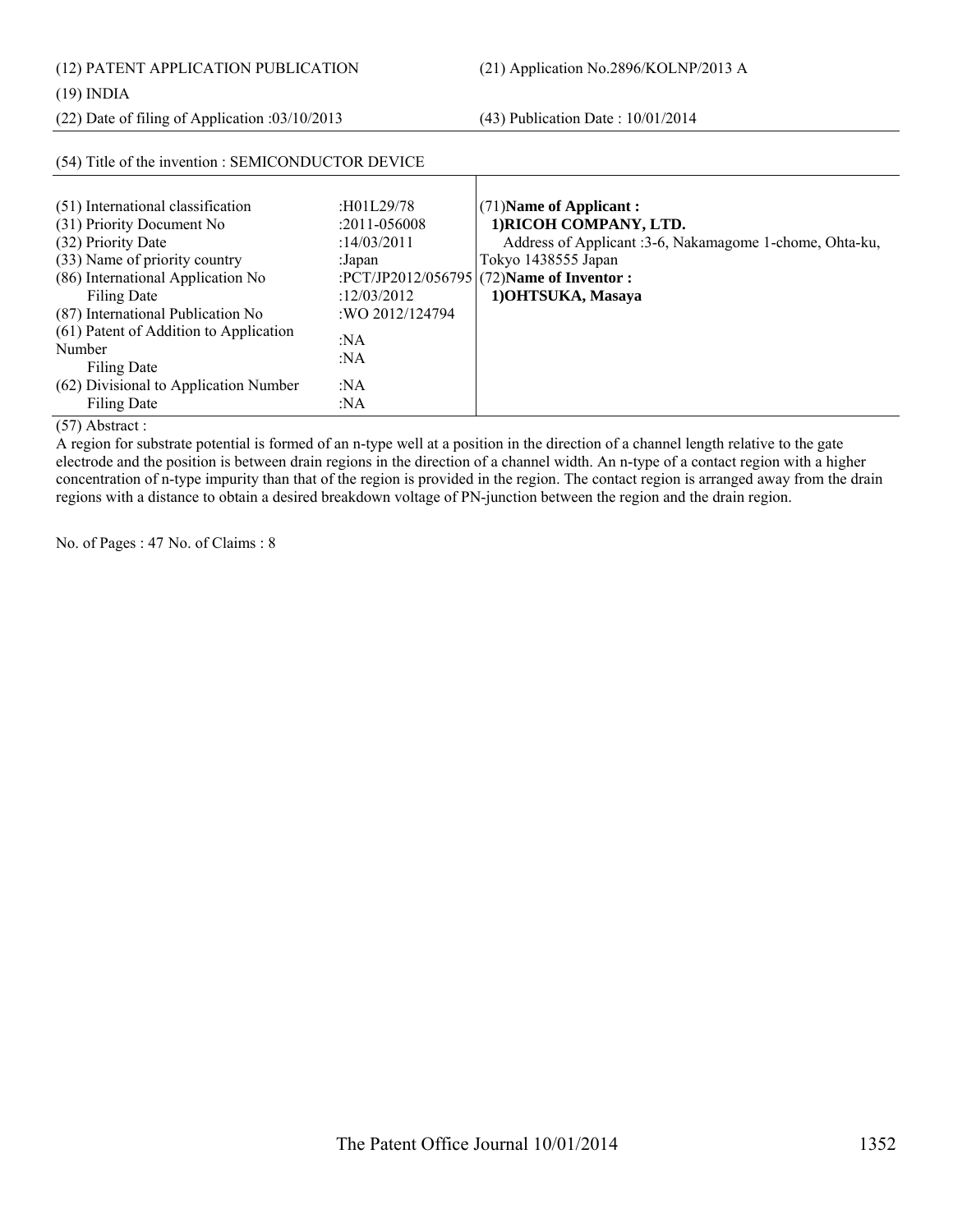(12) PATENT APPLICATION PUBLICATION (21) Application No.2897/KOLNP/2013 A

#### (19) INDIA

(22) Date of filing of Application :03/10/2013 (43) Publication Date : 10/01/2014

#### (54) Title of the invention : WNT PATHWAY ANTAGONISTS

| (51) International<br>:C07D235/26,C07D401/08,C07D401/12<br>classification<br>(31) Priority Document<br>:11161025.9<br>N <sub>0</sub><br>(32) Priority Date<br>:04/04/2011<br>(33) Name of priority<br>EPO<br>country<br>(86) International<br>:PCT/EP2012/055199<br>Application No<br>:23/03/2012<br>Filing Date<br>(87) International<br>:WO 2012/136492<br>Publication No.<br>(61) Patent of Addition to<br>: $NA$<br><b>Application Number</b><br>: $NA$<br><b>Filing Date</b><br>(62) Divisional to<br>:NA<br><b>Application Number</b><br>:NA<br><b>Filing Date</b> | (71) Name of Applicant:<br>1) SIENA BIOTECH S.p.A.<br>Address of Applicant : Via Banchi di Sotto, 34, I-53100 Siena.<br>Italy<br>(72) Name of Inventor:<br>1) VARRONE, Maurizio<br>2)TRAVAGLI Massimiliano<br>3) MINETTO Giacomo<br>4)CESARI Lucia<br>5)GALEAZZI Simone<br>6)CARICASOLE Andrea<br>7) CHIUMIENTO Antonio<br>8) SALERNO Massimiliano |
|--------------------------------------------------------------------------------------------------------------------------------------------------------------------------------------------------------------------------------------------------------------------------------------------------------------------------------------------------------------------------------------------------------------------------------------------------------------------------------------------------------------------------------------------------------------------------|----------------------------------------------------------------------------------------------------------------------------------------------------------------------------------------------------------------------------------------------------------------------------------------------------------------------------------------------------|
|--------------------------------------------------------------------------------------------------------------------------------------------------------------------------------------------------------------------------------------------------------------------------------------------------------------------------------------------------------------------------------------------------------------------------------------------------------------------------------------------------------------------------------------------------------------------------|----------------------------------------------------------------------------------------------------------------------------------------------------------------------------------------------------------------------------------------------------------------------------------------------------------------------------------------------------|

(57) Abstract :

The present invention relates to novel compounds of formula (I) : as herein described and pharmaceutical compositions thereof. The compounds of formula (I) have inhibitory effect on the Wnt pathway and are therefore useful in the preparation of a medicament, in particular for the treatment of cancer.

No. of Pages : 196 No. of Claims : 20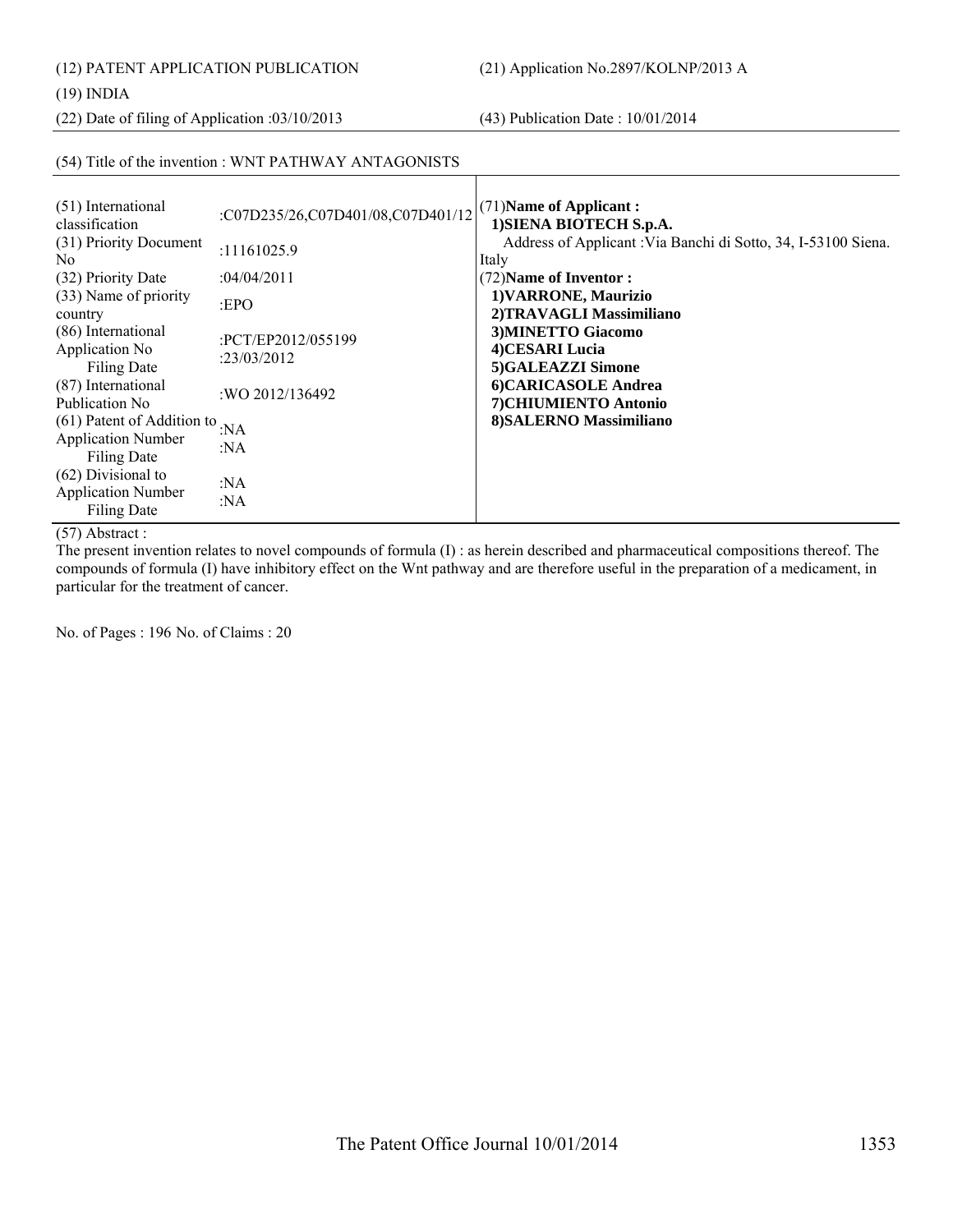## (12) PATENT APPLICATION PUBLICATION (21) Application No.2898/KOLNP/2013 A

#### (19) INDIA

(22) Date of filing of Application :03/10/2013 (43) Publication Date : 10/01/2014

WITHIN DATA, AND METHODS AND DEVICES ASSOCIATED THEREWITH

#### (51) International classification :G06K9/00 (31) Priority Document No :13/039,554 (32) Priority Date :03/03/2011 (33) Name of priority country :U.S.A. (86) International Application No Filing Date :PCT/US2012/027638 :03/03/2012 (87) International Publication No :WO 2012/119140 (61) Patent of Addition to Application Number Filing Date :NA :NA (62) Divisional to Application Number Filing Date :NA :NA (71)**Name of Applicant : 1)CYPHER, LLC** Address of Applicant :10808 River Front Parkway, Suite 450 South Jordan, Utah 84095 U.S.A. (72)**Name of Inventor : 1)EDWARDS, Tyson, Lavar**

(54) Title of the invention : SYSTEM FOR AUTONONOUS DETECTION AND SEPARATION OF COMMON ELEMENTS

### (57) Abstract :

A data interpretation and separation system for identifying data elements within a data set that have common features, and separating those data elements from other data elements not sharing such common features. Commonalities relative to methods and/or rates of change within a data set may be used to determine which elements share common features. Determining the commonalities may be performed autonomously by referencing data elements within the data set, and need not be matched against algorithmic or predetermined definitions. Interpreted and separated data may be used to reconstruct an output that includes only separated data. Such reconstruction may be non-destructive. Interpreted and separated data may also be used to retroactively build on existing element sets associated with a particular source.



No. of Pages : 73 No. of Claims : 15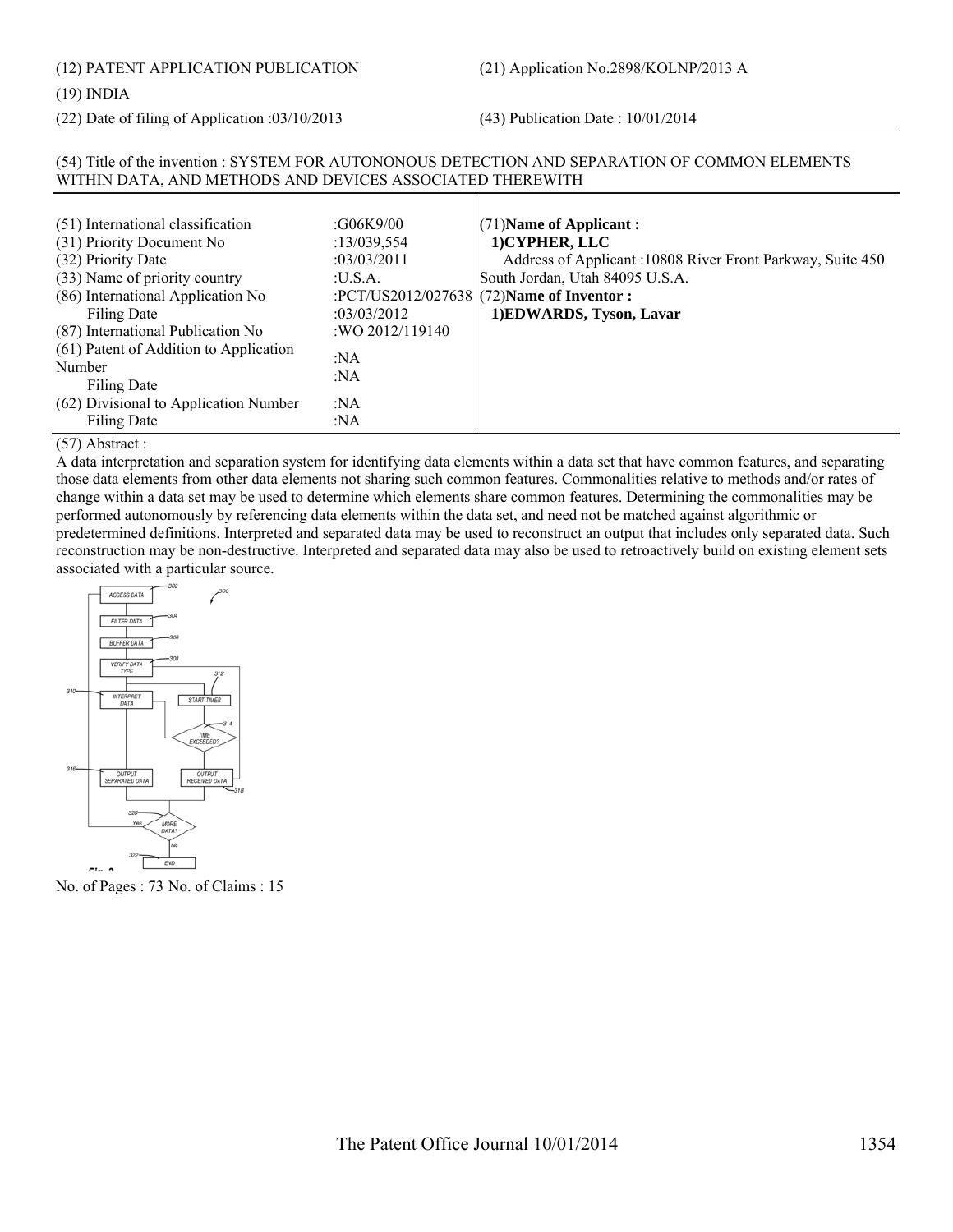(12) PATENT APPLICATION PUBLICATION (21) Application No.2899/KOLNP/2013 A

(19) INDIA

(22) Date of filing of Application :03/10/2013 (43) Publication Date : 10/01/2014

#### (54) Title of the invention : NUCLEIC ACID DETECTION METHOD, AND DEVICE AND KIT FOR USE IN SAME

| (31) Priority Document No                                              | (51) International classification : $C12Q1/68$ , $C12M1/34$ , $G01N33/50$ $(71)$ Name of Applicant:<br>$: 2011 - 048183$ | 1) KANEKA CORPORATION                                                     |
|------------------------------------------------------------------------|--------------------------------------------------------------------------------------------------------------------------|---------------------------------------------------------------------------|
| (32) Priority Date<br>(33) Name of priority country                    | :04/03/2011<br>:Japan                                                                                                    | Address of Applicant :2-3-18 Nakanoshima Kita-ku, Osaka,<br>5308288 Japan |
| (86) International Application<br>N <sub>0</sub><br>Filing Date        | :PCT/JP2012/055601<br>:05/03/2012                                                                                        | (72) Name of Inventor:<br>1) MIYAMOTO Shigehiko<br>2)TOMONO Jun           |
| (87) International Publication<br>N <sub>0</sub>                       | :WO 2012/121225                                                                                                          | 3) TAKAHASHI Koji<br>4) SANO Sotaro                                       |
| (61) Patent of Addition to<br><b>Application Number</b><br>Filing Date | : $NA$<br>:NA                                                                                                            | 5) JIKIHARA Takaaki                                                       |
| (62) Divisional to Application<br>Number<br><b>Filing Date</b>         | :NA<br>: $NA$                                                                                                            |                                                                           |

(57) Abstract :

The invention addresses the problem of preventing the problems of cost and handleability, and the contamination or exposure of a sample, which are problematic in the analysis of an amplified nucleic acid. According to the invention, a sample containing a nucleic acid and a nucleic acid detection reagent are mixed in a closed system. At this time, the nucleic acid is mixed with the detection reagent after being amplified in the same closed system without the system being opened. As a means therefor, for example, a device in which the detection reagent is shielded by a coating material or the like is used.

No. of Pages : 70 No. of Claims : 16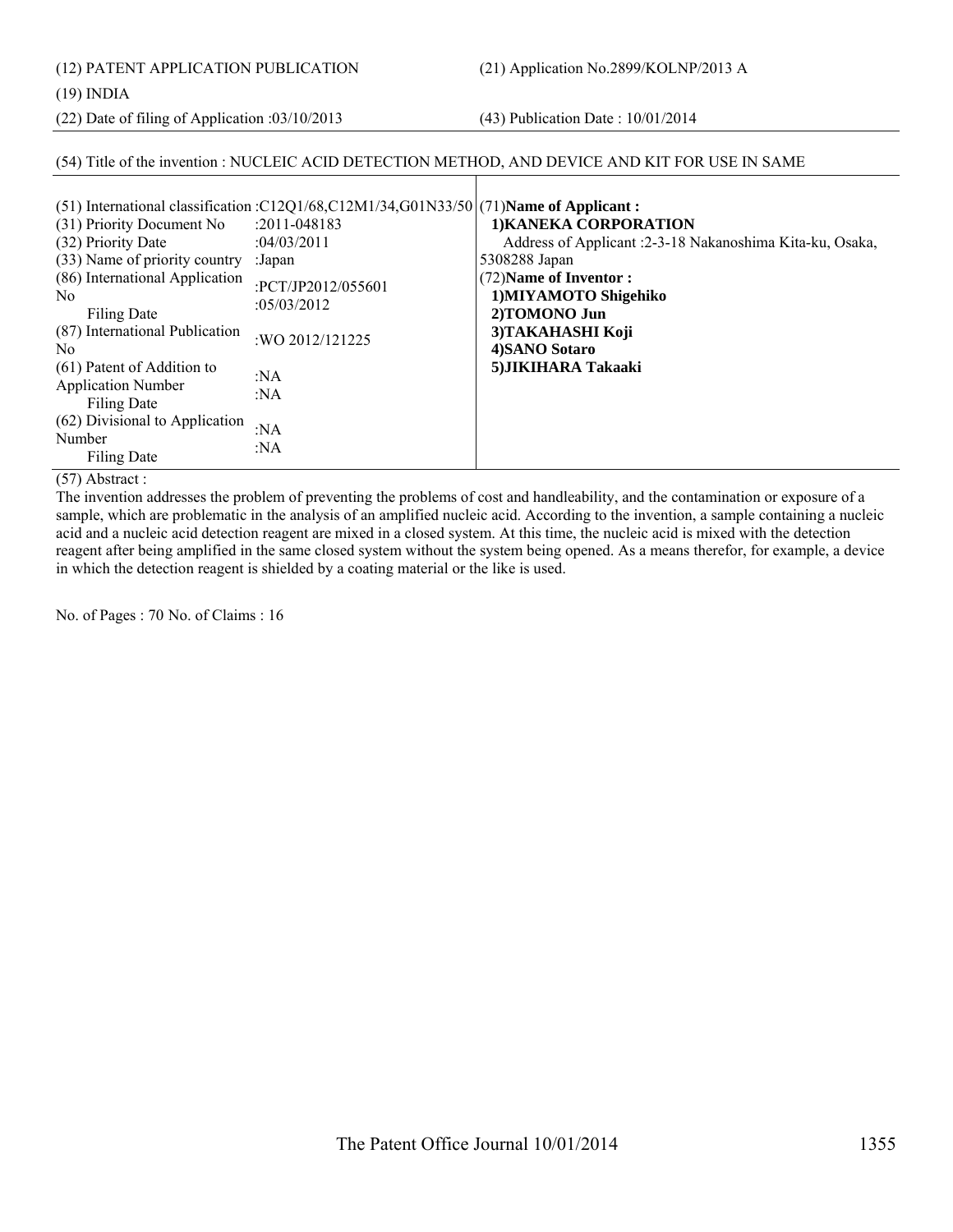(22) Date of filing of Application :09/10/2013 (43) Publication Date : 10/01/2014

#### (54) Title of the invention : METHOD OF COLLECTION, CLASSIFICATION AND PRESERVATION OF SAMPLES CONTAINING STEM CELLS

| (51) International<br>classification<br>(31) Priority Document No<br>(32) Priority Date                                       | :A61L2/00,C12N5/073,C12N5/0735<br>:NA<br>:NA | (71) Name of Applicant:<br>1) BIOCELL CENTER S.P.A.<br>Address of Applicant : Viale Stelvio 125, I-21052 Busto<br>Arsizio (Varese) ITALY |
|-------------------------------------------------------------------------------------------------------------------------------|----------------------------------------------|------------------------------------------------------------------------------------------------------------------------------------------|
| (33) Name of priority country: NA<br>(86) International Application PCT/IT2011/000114<br>N <sub>0</sub><br><b>Filing Date</b> | :13/04/2011                                  | (72) Name of Inventor:<br>1) MAGGI, Federico<br>2) REGUZZONI, Marco Giovanni<br>3) SIMONI, Giuseepe                                      |
| (87) International Publication<br>N <sub>0</sub>                                                                              | :WO 2012/140681                              |                                                                                                                                          |
| (61) Patent of Addition to<br><b>Application Number</b><br>Filing Date                                                        | :NA<br>: $NA$                                |                                                                                                                                          |
| $(62)$ Divisional to<br><b>Application Number</b><br>Filing Date                                                              | : $NA$<br>: $NA$                             |                                                                                                                                          |

#### (57) Abstract :

A method of collection, classification and conservation of stem cells comprises the following steps: taking a sample of organic material by continuously maintaining a total microbiological, atmospheric and physical isolation between a sampling volume, the sample and a collection portion wherein the sample is confined, manipulating said sample under sterility conditions by an isolator apparatus, for determining a presence and/or an amount and/or developing capabilities of stem cells trapped in. said sample and preserving the sample; the steps of taking the sample, manipulating the sample and preserving the sample are performed on a sample comprising at least a portion of organic tissue wherein stem cells are trapped in and are also performed on the sample in its entirety, without separating the stem cells from the portion of organic tissue.

No. of Pages : 18 No. of Claims : 10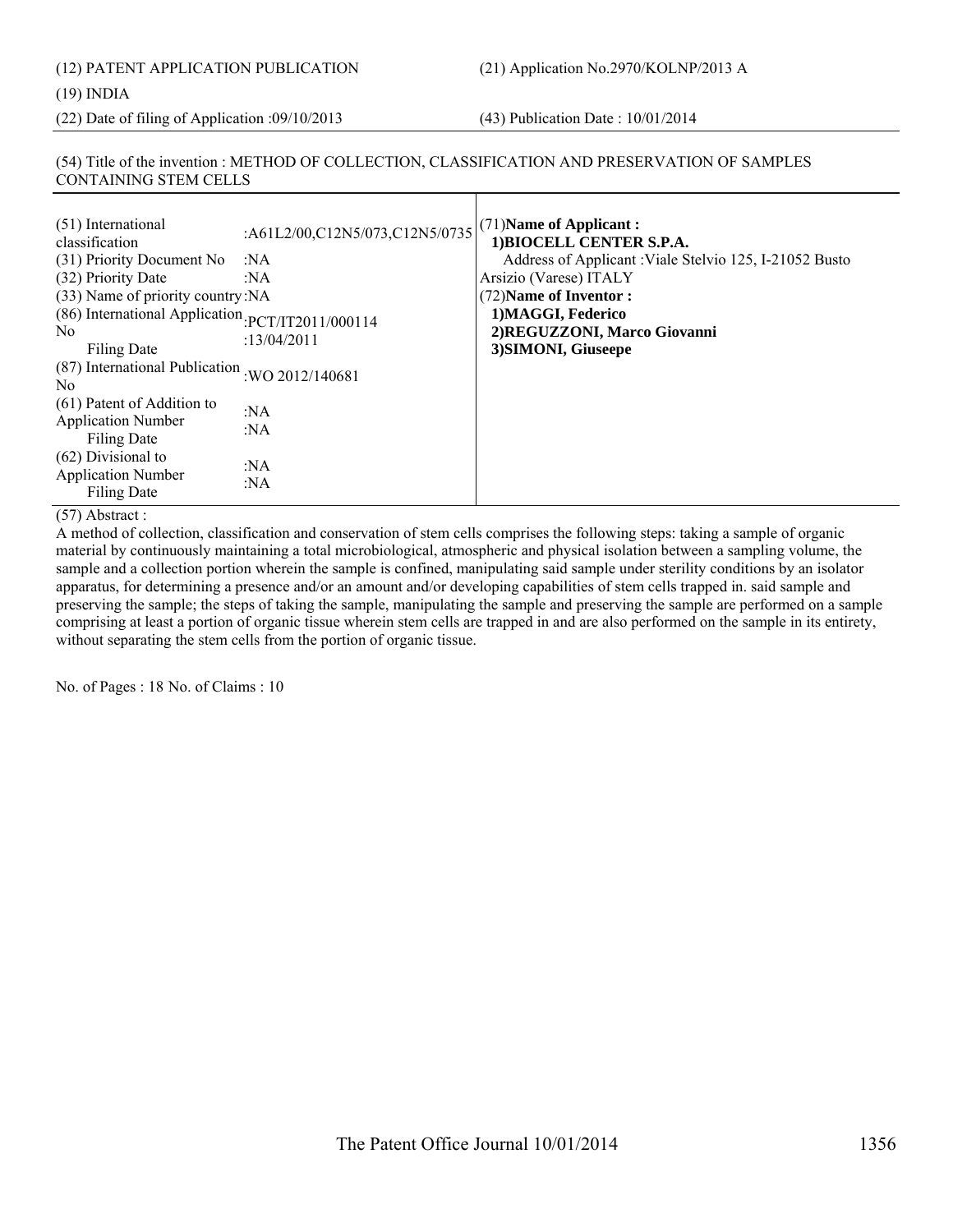(22) Date of filing of Application :02/07/2013 (43) Publication Date : 10/01/2014

#### (54) Title of the invention : PRECIPITATION HARDENING TYPE MARTENSITIC STAINLESS STEEL,ROTOR BLADE OF STEAM TURBINE AND STEAM TURBINE

| (51) International classification             | C22C<br>38/00      | $(71)$ Name of Applicant:<br>1) KABUSHIKI KAISHA TOSHIBA                          |
|-----------------------------------------------|--------------------|-----------------------------------------------------------------------------------|
| (31) Priority Document No                     | $:2012-$<br>149654 | Address of Applicant : 1-1, SHIBAURA 1-CHOME,<br>MINATO-KU, TOKYO 105-8001, JAPAN |
| (32) Priority Date                            |                    | :03/07/2012 (72) Name of Inventor :                                               |
| (33) Name of priority country                 | :Japan             | 1) REKI TAKAKU                                                                    |
| (86) International Application No             | :NA                | 2) HARUKI OHNISHI                                                                 |
| Filing Date                                   | :NA                | 3) MASAYUKI YAMADA                                                                |
| (87) International Publication No             | : NA               | 4) YORIHARU MURATA                                                                |
| (61) Patent of Addition to Application Number | :NA                | 5) KENICHI IMAI                                                                   |
| Filing Date                                   | :NA                |                                                                                   |
| (62) Divisional to Application Number         | :NA                |                                                                                   |
| Filing Date                                   | :NA                |                                                                                   |

#### (57) Abstract :

A precipitation hardening type martensitic stainless steel of an embodiment contains: Cr: 8.5 to 12.5%; Mo: 1 to 2%; Ni: 8.5 to 11.5%; Ti: 0.6 to 1.4%; C: 0.0005 to 0.05%; Al: 0.0005 to 0 .25%;Cu: 0.005 to 0.75%; Nb: 0.0005 to 0.3%; Si: 0.005 to 0.75%; Mn:0.005 to 1%; and N: 0.0001 to 0.03% by mass, and the balance of Fe and unavoidable impurities.

No. of Pages : 29 No. of Claims : 11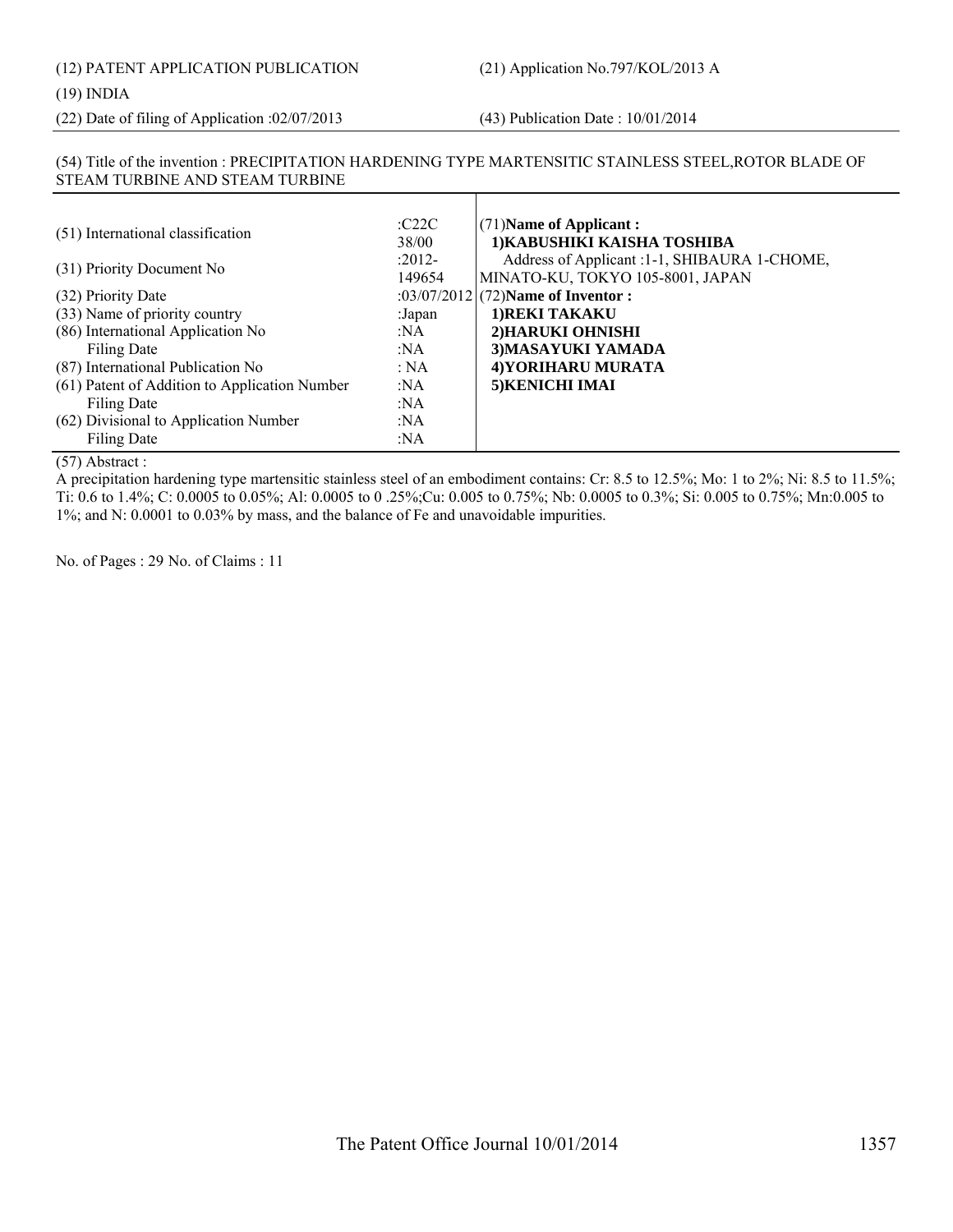(12) PATENT APPLICATION PUBLICATION (21) Application No.2965/KOLNP/2013 A

(19) INDIA

(22) Date of filing of Application :09/10/2013 (43) Publication Date : 10/01/2014

| (54) Title of the invention : CARTON AND CARTON BLANK |                    |                                                       |  |
|-------------------------------------------------------|--------------------|-------------------------------------------------------|--|
|                                                       |                    |                                                       |  |
| (51) International classification                     |                    | :B65D5/46,B65D71/36 (71)Name of Applicant:            |  |
| (31) Priority Document No                             | :1106450.8         | 1) MEADWESTVACO PACKAGING SYSTEMS, LLC.               |  |
| (32) Priority Date                                    | :15/04/2011        | Address of Applicant :501 South 5th Street, Richmond, |  |
| (33) Name of priority country                         | :U.K.              | Virginia 23219-0501, U.S.A.                           |  |
| (86) International Application No                     | :PCT/US2012/033735 | (72) Name of Inventor:                                |  |
| Filing Date                                           | :16/04/2012        | 1)GARNIER, Jean-Michel                                |  |
| (87) International Publication No                     | :WO 2012/142559    |                                                       |  |
| (61) Patent of Addition to Application                | :NA                |                                                       |  |
| Number                                                | :NA                |                                                       |  |
| Filing Date                                           |                    |                                                       |  |
| (62) Divisional to Application Number                 | : $NA$             |                                                       |  |
| <b>Filing Date</b>                                    | :NA                |                                                       |  |

(57) Abstract :

A carton for receiving one or more articles is formed by a plurality of panels (12, 14a, 14b, 16, 18a, 18b, 20). One (12) of the panels has a handle receiving device (52) including at least one receiving aperture (54) and at least one anchoring member (56a, 58a) formed from part of the one panel. The at least one receiving aperture is defined at least in part by the at least one anchoring member to receive a portion (A) of a handle (H) such that a first section of the at least one receiving aperture is closed by the at least one anchoring member when the portion of the handle is received in the at least one receiving aperture.



No. of Pages : 26 No. of Claims : 19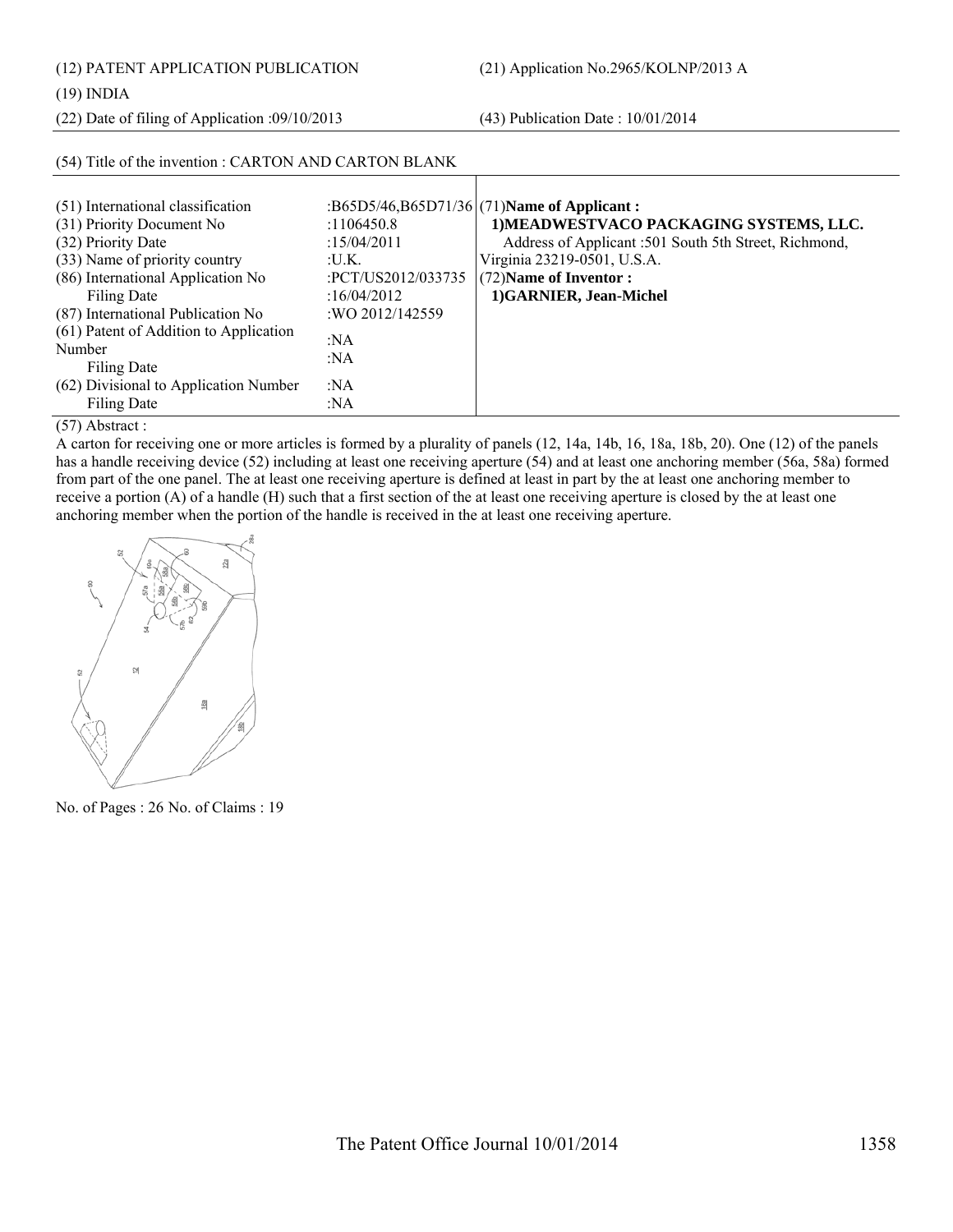(12) PATENT APPLICATION PUBLICATION (21) Application No.2967/KOLNP/2013 A

(19) INDIA

(22) Date of filing of Application :09/10/2013 (43) Publication Date : 10/01/2014

#### (54) Title of the invention : ENCODING, DECODING, AND REPRESENTING HIGH DYNAMIC RANGE IMAGES

#### (57) Abstract :

Techniques are provided to encode and decode image data comprising a tone mapped (TM) image with HDR reconstruction data in the form of luminance ratios and color residual values. In an example embodiment, luminance ratio values and residual values in color channels of a color space are generated on an individual pixel basis based on a high dynamic range (HDR) image and a derivative tone mapped (TM) image that comprises one or more color alterations that would not be recoverable from the TM image with a luminance ratio image. The TM image with HDR reconstruction data derived from the luminance ratio values and the color channel residual values may be outputted in an image file to a downstream device, for example, for decoding, rendering, and/or storing. The image file may be decoded to generate a restored HDR image free of the color alterations.

No. of Pages : 48 No. of Claims : 44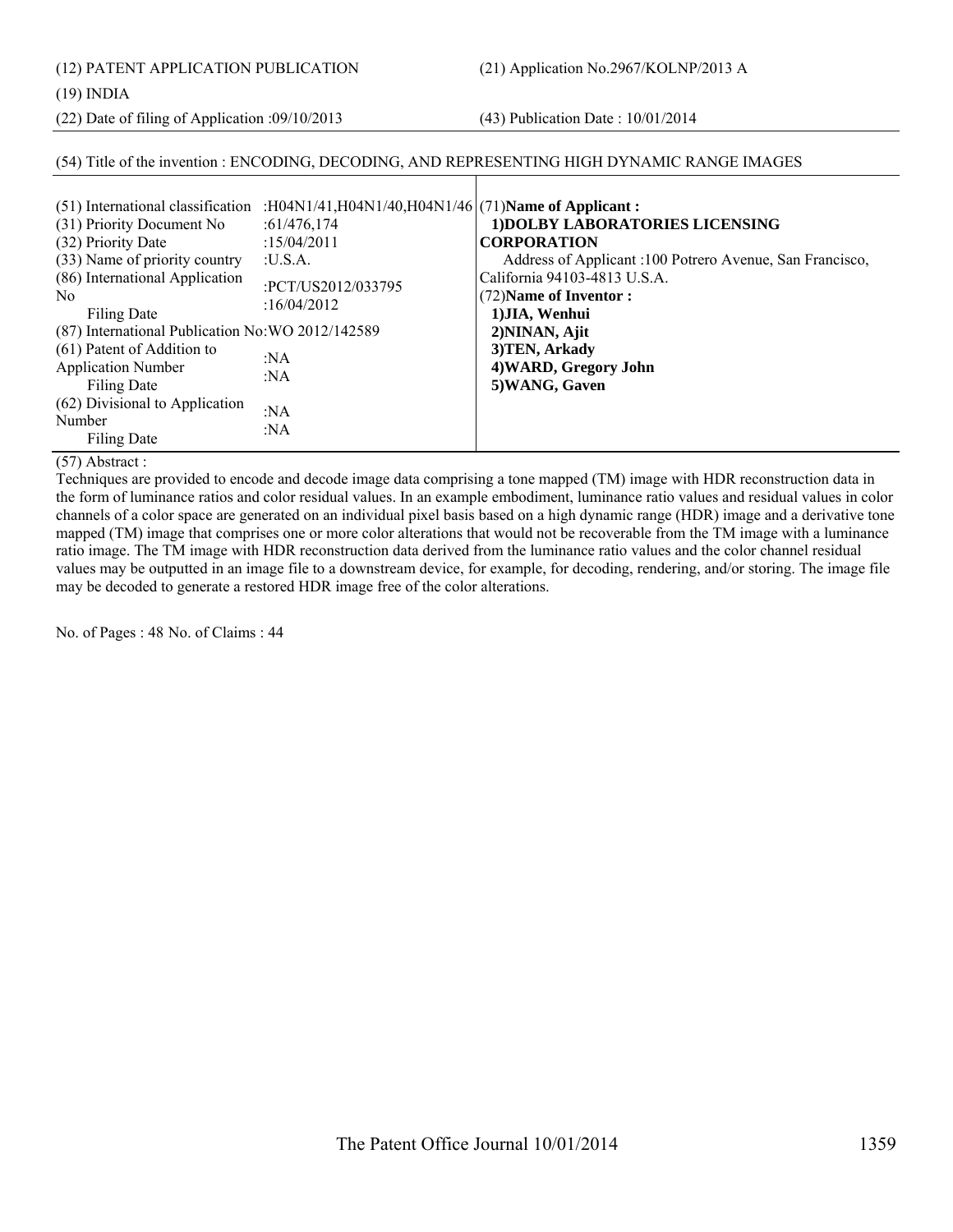(12) PATENT APPLICATION PUBLICATION (21) Application No.2968/KOLNP/2013 A

#### (19) INDIA

(22) Date of filing of Application :09/10/2013 (43) Publication Date : 10/01/2014

#### (54) Title of the invention : DYNAMIC ASSESSMENT SYSTEM FOR HIGH-VOLTAGE ELECTRICAL COMPONENTS (51) International classification :G05B23/02 (31) Priority Document No :61/475,852 (32) Priority Date :15/04/2011 (33) Name of priority country :U.S.A. (86) International Application No Filing Date :PCT/US2012/033433 :13/04/2012 (87) International Publication No :WO 2012/142355 (61) Patent of Addition to Application Number Filing Date :NA :NA (62) Divisional to Application Number Filing Date :NA :NA (71)**Name of Applicant : 1)ABB TECHNOLOGY AG** Address of Applicant :Affolternstrasse 44, CH-8050 Zurich SWITZERLAND (72)**Name of Inventor : 1)CHEIM, Luiz V. 2)LORIN, Pierre**

#### (57) Abstract :

A dynamic assessment system for monitoring high voltage electrical components, which includes a computer system that is configured to receive data from a plurality of on-line sensors configured to monitor various operating parameters associated with the operation of a plurality of electrical components such as a plurality of electrical transformers. The computer system is configured to automatically and continuously correlate the data from the on-line sensors with data from various off-line databases and supervisory networks associated with monitoring the operation of the power distribution network, so as to generate dynamic operating condition assessments, including risk of failure assessments, of each of the monitored electrical components.

No. of Pages : 21 No. of Claims : 11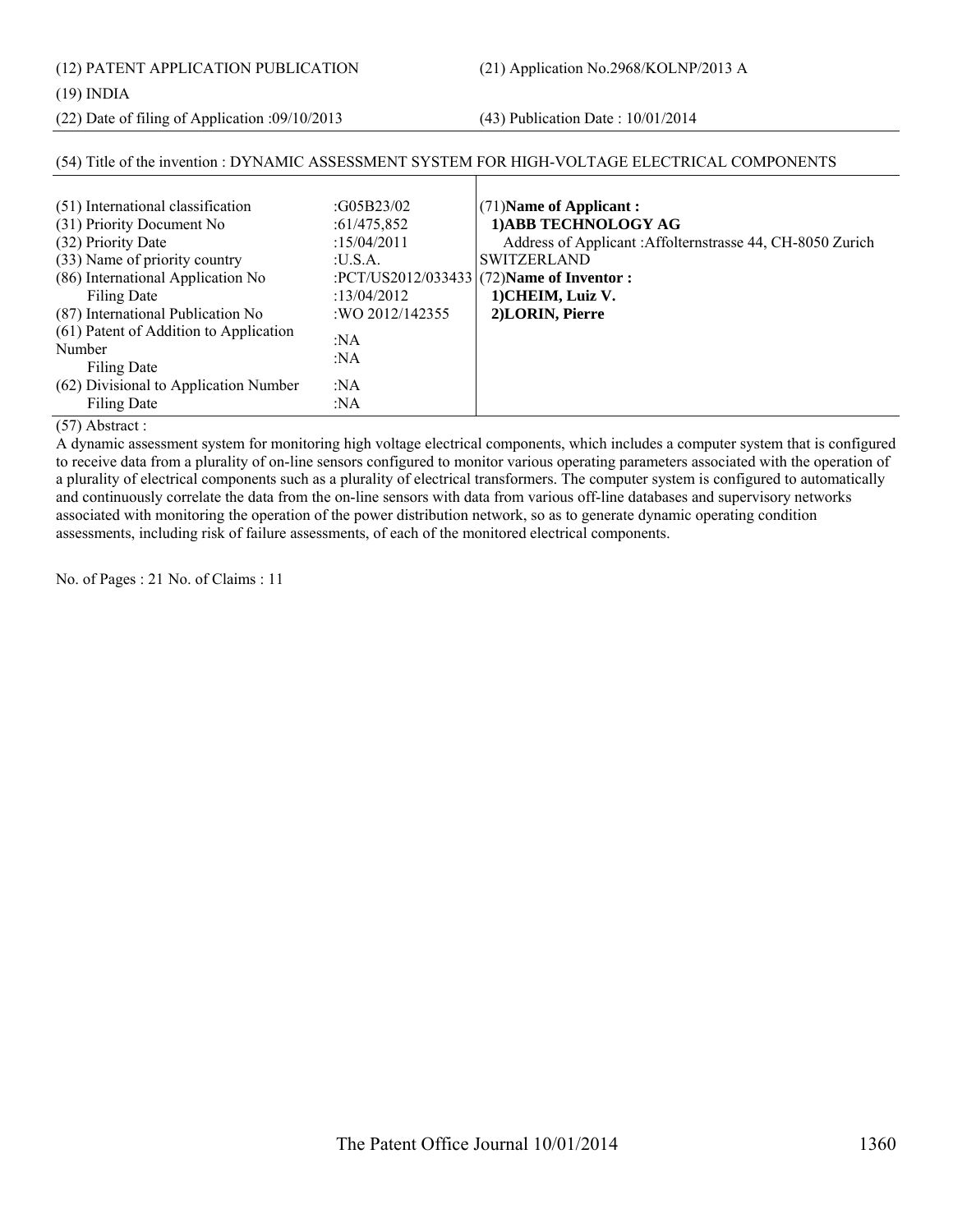(12) PATENT APPLICATION PUBLICATION (21) Application No.2969/KOLNP/2013 A

#### (19) INDIA

(22) Date of filing of Application :09/10/2013 (43) Publication Date : 10/01/2014

#### (54) Title of the invention : METAL FREE AQUEOUS ELECTROLYTE ENERGY STORAGE DEVICE

| (51) International<br>classification<br>(31) Priority Document No<br>(32) Priority Date<br>(33) Name of priority country : U.S.A.<br>(86) International Application : PCT/US2012/028228<br>N <sub>0</sub><br>Filing Date | :H01M10/12,H01M2/02,H01M2/10<br>:61/450,774<br>:09/03/2011<br>:08/03/2012 | (71) Name of Applicant:<br>1) AQUION ENERGY INC.<br>Address of Applicant : Building A, 32 39th Street, Pittsburgh,<br>Pennsylvania 15201 U.S.A.<br>(72) Name of Inventor:<br>1) WHITACRE, Jay<br>2) HUMPHREYS, Don<br>3) YANG, Wenzhuo |
|--------------------------------------------------------------------------------------------------------------------------------------------------------------------------------------------------------------------------|---------------------------------------------------------------------------|----------------------------------------------------------------------------------------------------------------------------------------------------------------------------------------------------------------------------------------|
| (87) International Publication<br>N <sub>0</sub>                                                                                                                                                                         | :WO 2012/122353                                                           | 4)LYNCH-BELL, Edward<br>5) MOHAMAD, Alex                                                                                                                                                                                               |
| (61) Patent of Addition to<br><b>Application Number</b><br>Filing Date                                                                                                                                                   | :NA<br>: $NA$                                                             | 6) WEBER, Eric                                                                                                                                                                                                                         |
| (62) Divisional to Application : NA<br>Number<br>Filing Date                                                                                                                                                             | : $NA$                                                                    |                                                                                                                                                                                                                                        |

(57) Abstract :

An electrochemical device including a housing and a stack of electrochemical cells in the housing. Each electrochemical cell includes an anode electrode, a cathode electrode, a separator located between the anode electrode and the cathode electrode and an electrolyte. The electrochemical device also includes a current collector located between adjacent electrochemical cells, an anode bus operatively connected to the anodes of the electrochemical cells in the stack and a cathode bus operatively connected to the cathodes of the electrochemical cells in the stack. The housing, the anode electrode, the cathode electrode, the separator, the anode bus and the cathode bus are non-metallic.

No. of Pages : 47 No. of Claims : 29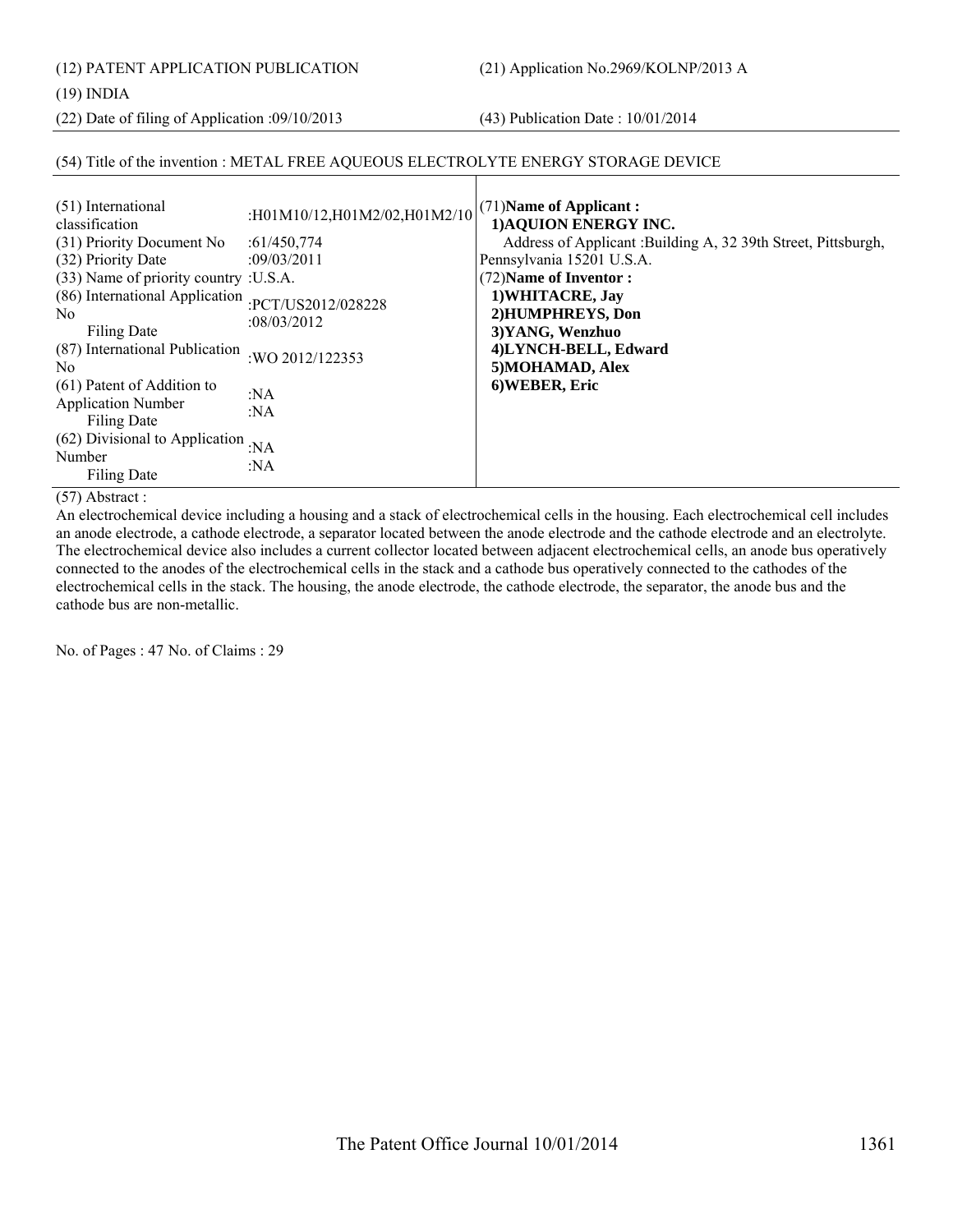(12) PATENT APPLICATION PUBLICATION (21) Application No.2865/KOLNP/2013 A

(19) INDIA

(22) Date of filing of Application :30/09/2013 (43) Publication Date : 10/01/2014

#### (54) Title of the invention : HIGH STRENGTH STEEL SHEET HAVING EXCELLENT FORMABILITY AND STABILITY OF MECHANICAL PROPERTIES AND METHOD FOR MANUFACTURING THE SAME

|                                                                        | (51) International classification: $C22C38/00$ , $C21D9/46$ , $C22C38/06$ (71) Name of Applicant: |                                                                      |
|------------------------------------------------------------------------|---------------------------------------------------------------------------------------------------|----------------------------------------------------------------------|
| (31) Priority Document No                                              | $: 2011 - 096966$                                                                                 | <b>1) JFE STEEL CORPORATION</b>                                      |
| (32) Priority Date                                                     | :25/04/2011                                                                                       | Address of Applicant : 2-3, Uchisaiwai-cho 2-chome, Chiyoda-         |
| (33) Name of priority country : Japan                                  |                                                                                                   | ku, Tokyo 100-0011 JAPAN                                             |
| (86) International Application<br>No.<br>Filing Date                   | :PCT/JP2012/061305<br>:20/04/2012                                                                 | (72) Name of Inventor:<br>1)Yoshiyasu KAWASAKI<br>2)Hiroshi HASEGAWA |
| (87) International Publication<br>N <sub>0</sub>                       | :WO 2012/147898                                                                                   | 3) Shinjiro KANEKO<br>4) Yasunobu NAGATAKI                           |
| (61) Patent of Addition to<br><b>Application Number</b><br>Filing Date | :NA<br>:NA                                                                                        |                                                                      |
| (62) Divisional to Application<br>Number<br>Filing Date                | : $NA$<br>:NA                                                                                     |                                                                      |

(57) Abstract :

Provided is a high-strength steel plate having excellent hole expandability as well as stability of material properties, and a method for manufacturing the same, the high-strength steel plate having a TS of at least 780 MPa and a TS  $\times$  EL of at least 22,000 MPa % in a low-C steel composition. The high-strength steel plate having excellent formability and stability of material properties has an ingredient composition including, in terms of mass%, 0.03%- 0.25% C, 0.4%-2.5% Si, 3.5%-10.0% Mn, 0.1% or less P, 0.01% or less S, 0.01%-2.5% Al, 0.008% or less N, and Si + Al at least 1.0%, the remainder being Fe and unavoidable impurities, the steel structure having, by area ratio, 30%-80% ferrite, 0%-17% martensite, and, by volume ratio, 8% or more of residual austenite, and the average crystalline particle diameter of the residual austenite being 2µm or less.



No. of Pages : 47 No. of Claims : 12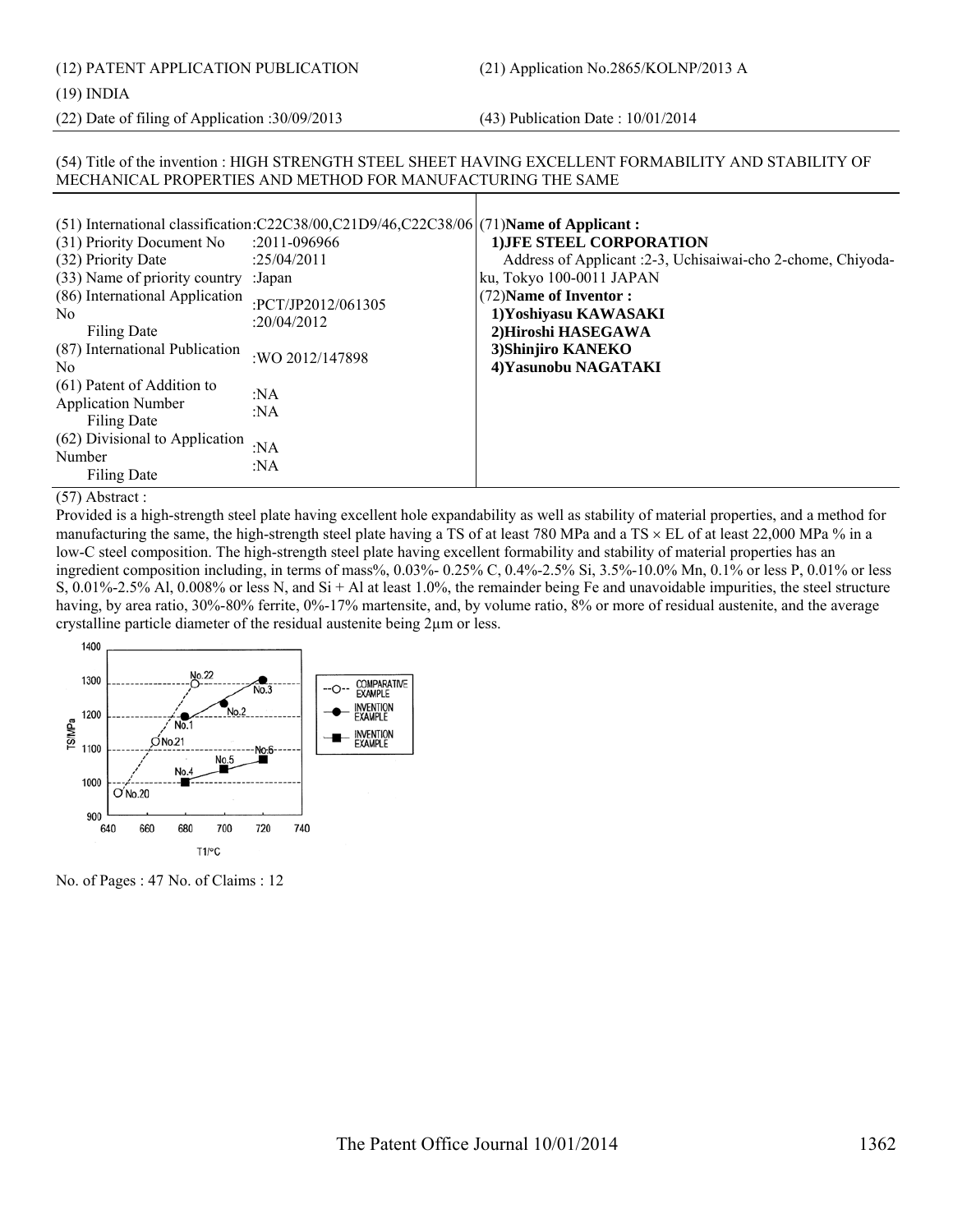(12) PATENT APPLICATION PUBLICATION (21) Application No.2866/KOLNP/2013 A

#### (19) INDIA

(22) Date of filing of Application :30/09/2013 (43) Publication Date : 10/01/2014

#### (54) Title of the invention : METHOD AND APPARATUS FOR RECEIVING DATA IN USER EQUIPMENT OF SUPPORTING MULTIMEDIA BROADCAST MULTICAST SERVICE

(57) Abstract :

A method and an apparatus for receiving data in a User Equipment (UE) supporting a Multimedia Broadcast Multicast Service (MBMS) are provided. A method of receiving data by a UE which supports an MBMS includes obtaining first indication information indicating a Multicast/Broadcast over a Single Frequency Network (MBSFN) subframe reserved for an MBSFN, obtaining second indication information indicating a subframe in the MBSFN subframe, the subframe decoding a Physical Multicast CHannel (PMCH), and when although a first subframe is indicated as the MBSFN subframe, the first subframe is not indicated to decode a PMCH and is not of a subframe for a Positioning Reference Signal (PRS), receiving a Physical Downlink Control CHannel (PDCCH) of the first subframe and decoding a corresponding Physical Downlink Shared CHannel (PDSCH).

No. of Pages : 24 No. of Claims : 14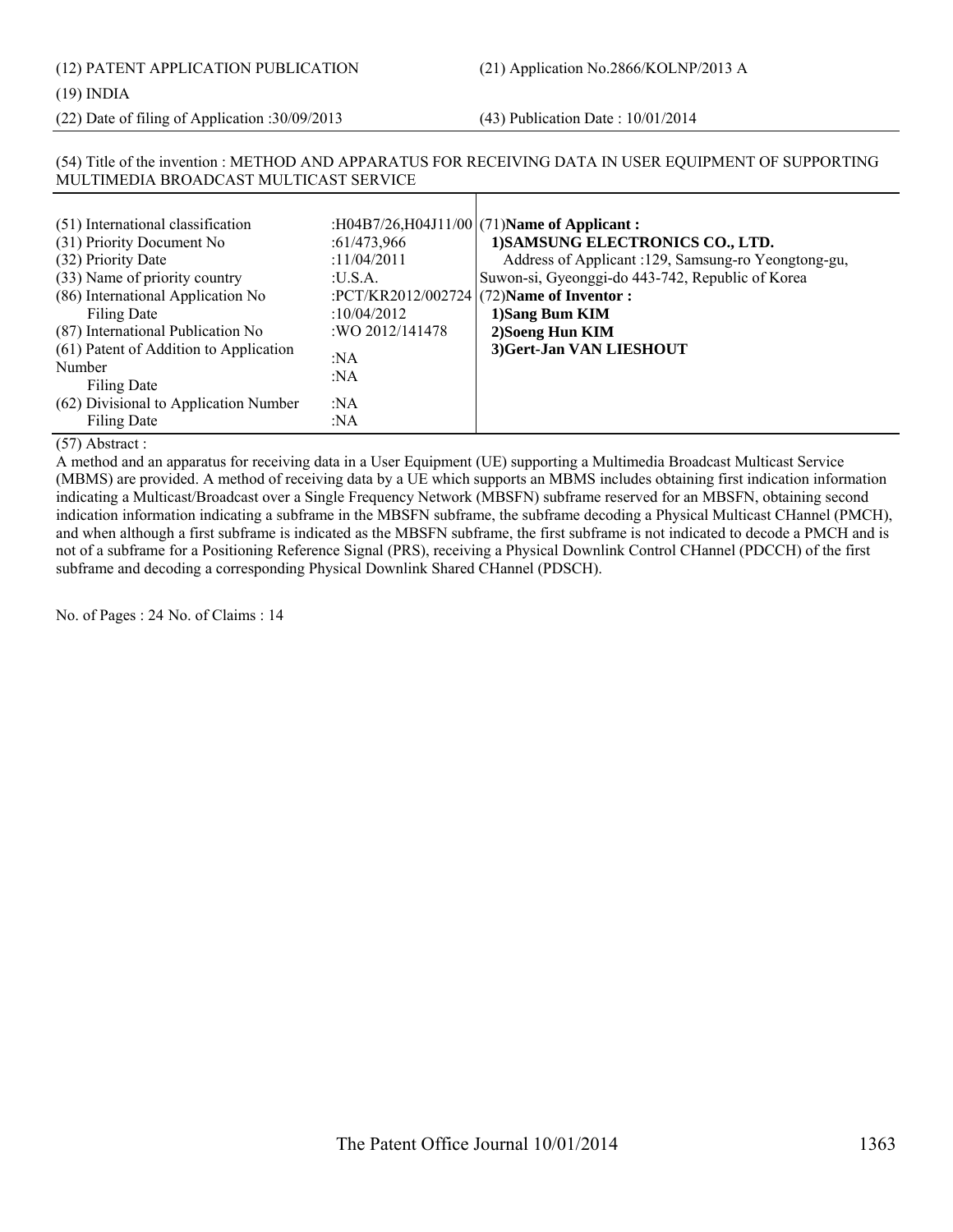(12) PATENT APPLICATION PUBLICATION (21) Application No.2871/KOLNP/2013 A

(19) INDIA

(22) Date of filing of Application :30/09/2013 (43) Publication Date : 10/01/2014

#### (54) Title of the invention : COMBINATION VACCINES WITH LOWER DOSES OF ANTIGEN AND/OR ADJUVANT

| (51) International<br>classification                                   | :A61K39/095,A61K39/13,A61K39/295  | (71) Name of Applicant:<br>1) NOVARTIS AG                                   |
|------------------------------------------------------------------------|-----------------------------------|-----------------------------------------------------------------------------|
| (31) Priority Document<br>N <sub>0</sub>                               | :61/448,226                       | Address of Applicant : Lichtstrasse 35, CH-4056 Basel<br><b>SWITZERLAND</b> |
| (32) Priority Date                                                     | :02/03/2011                       | 2) O'HAGAN, DEREK                                                           |
| (33) Name of priority<br>country                                       | :U.S.A.                           | (72) Name of Inventor:<br>1) BAUDNER, Barbara                               |
| (86) International<br>Application No<br><b>Filing Date</b>             | :PCT/IB2012/050989<br>:02/03/2012 | 2) SKIBINSKI, David A.G.<br>3) SINGH, Manmohan<br>4) O'HAGAN, Derek         |
| (87) International<br>Publication No.                                  | :WO 2012/117377                   |                                                                             |
| (61) Patent of Addition to<br><b>Application Number</b><br>Filing Date | :N $A$<br>:NA                     |                                                                             |
| $(62)$ Divisional to<br><b>Application Number</b><br>Filing Date       | :NA<br>:NA                        |                                                                             |

#### (57) Abstract :

Combination vaccine compositions as well as methods for their manufacture have a relatively low amount of antigen and/or a relatively low amount of aluminium, but they can nevertheless have immunogenicity which is comparable to combination vaccines with a relatively high amount of antigen and/or a relatively high amount of aluminium. Aluminium-free combination vaccine compositions are also provided e.g. compositions which are adjuvanted with an oil-in-water emulsion adjuvant.

No. of Pages : 43 No. of Claims : 25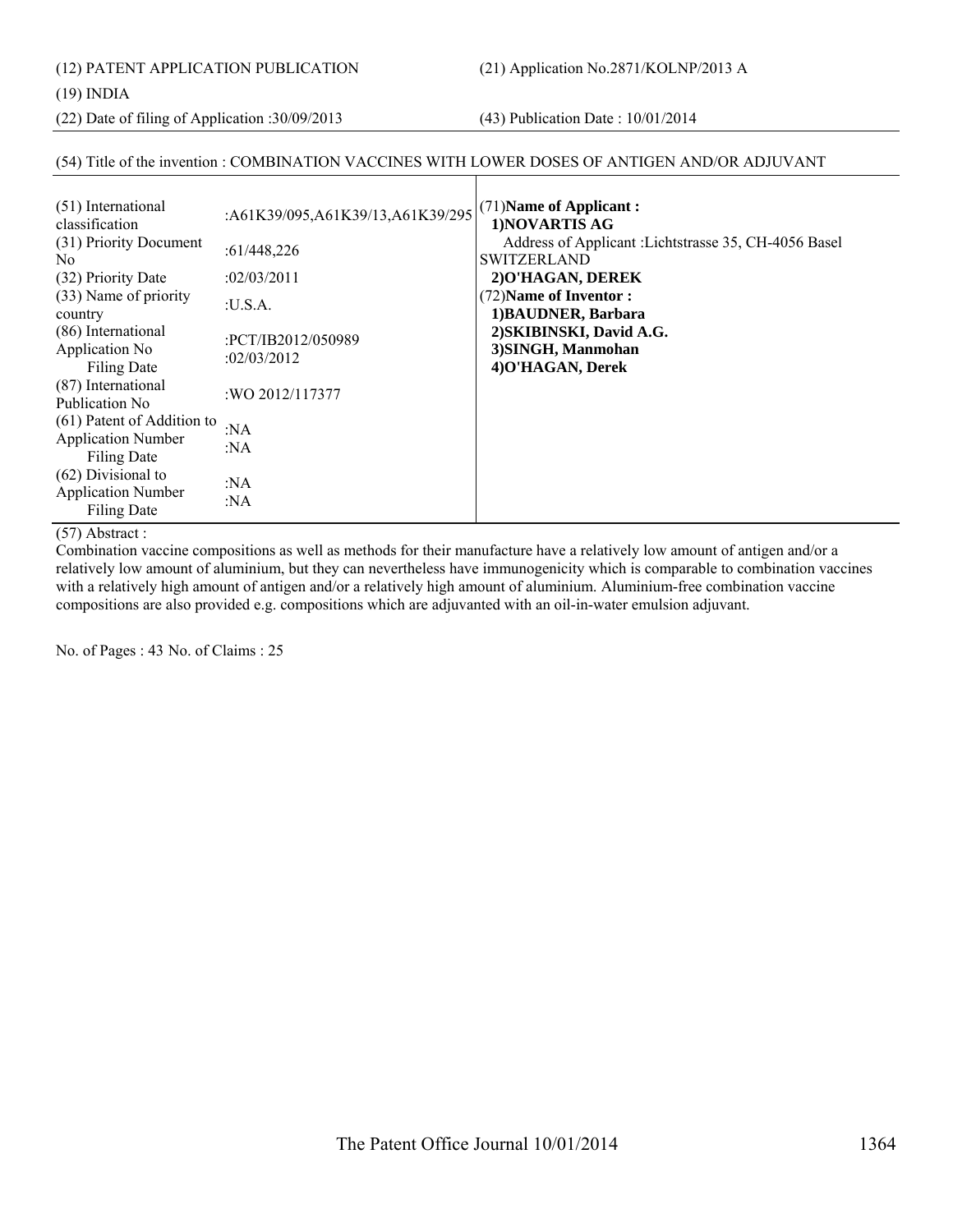(12) PATENT APPLICATION PUBLICATION (21) Application No.2882/KOLNP/2013 A

(19) INDIA

(22) Date of filing of Application :01/10/2013 (43) Publication Date : 10/01/2014

| (54) Title of the invention : COMPONENT FOR A VEHICLE SEAT                                                                                                                                                                                                                                                                                |                                                                                                                      |                                                                                                                                                                                                                                                                      |
|-------------------------------------------------------------------------------------------------------------------------------------------------------------------------------------------------------------------------------------------------------------------------------------------------------------------------------------------|----------------------------------------------------------------------------------------------------------------------|----------------------------------------------------------------------------------------------------------------------------------------------------------------------------------------------------------------------------------------------------------------------|
| (51) International classification<br>(31) Priority Document No<br>(32) Priority Date<br>(33) Name of priority country<br>(86) International Application No<br>Filing Date<br>(87) International Publication No<br>(61) Patent of Addition to Application<br>Number<br>Filing Date<br>(62) Divisional to Application Number<br>Filing Date | $:10\,2011\,016\,654.8$<br>:04/04/2011<br>:Germany<br>:30/03/2012<br>: WO 2012/136595<br>: $NA$<br>:NA<br>:NA<br>:NA | :B60N2/22,B60N2/68 (71) Name of Applicant:<br>1) KEIPER GMBH & CO. KG<br>Address of Applicant : Hertelsbrunnenring 2 67657<br>Kaiserslautern GERMANY<br>:PCT/EP2012/055845 $(72)$ Name of Inventor :<br>1) PLUTA, Wolfgang<br>2) KRAMM, Lars<br>3) WOLSIEFER, Harald |
| $\sqrt{m}$ $\rightarrow$ $\rightarrow$ $\rightarrow$ $\rightarrow$                                                                                                                                                                                                                                                                        |                                                                                                                      |                                                                                                                                                                                                                                                                      |

(57) Abstract :

The invention relates to a component (20), in particular for a vehicle seat with an opening (22) for the fastening of the component (20), said opening having a centre point (M) and a radius (r). The component (20) is locally hardened at at least one point in the vicinity (N) of the opening (22) and at a distance from the opening (22), wherein the vicinity (N) of the opening (22) is a region around the centre point (M) with a radius of up to four times the radius (r) of the opening (22).

No. of Pages : 19 No. of Claims : 10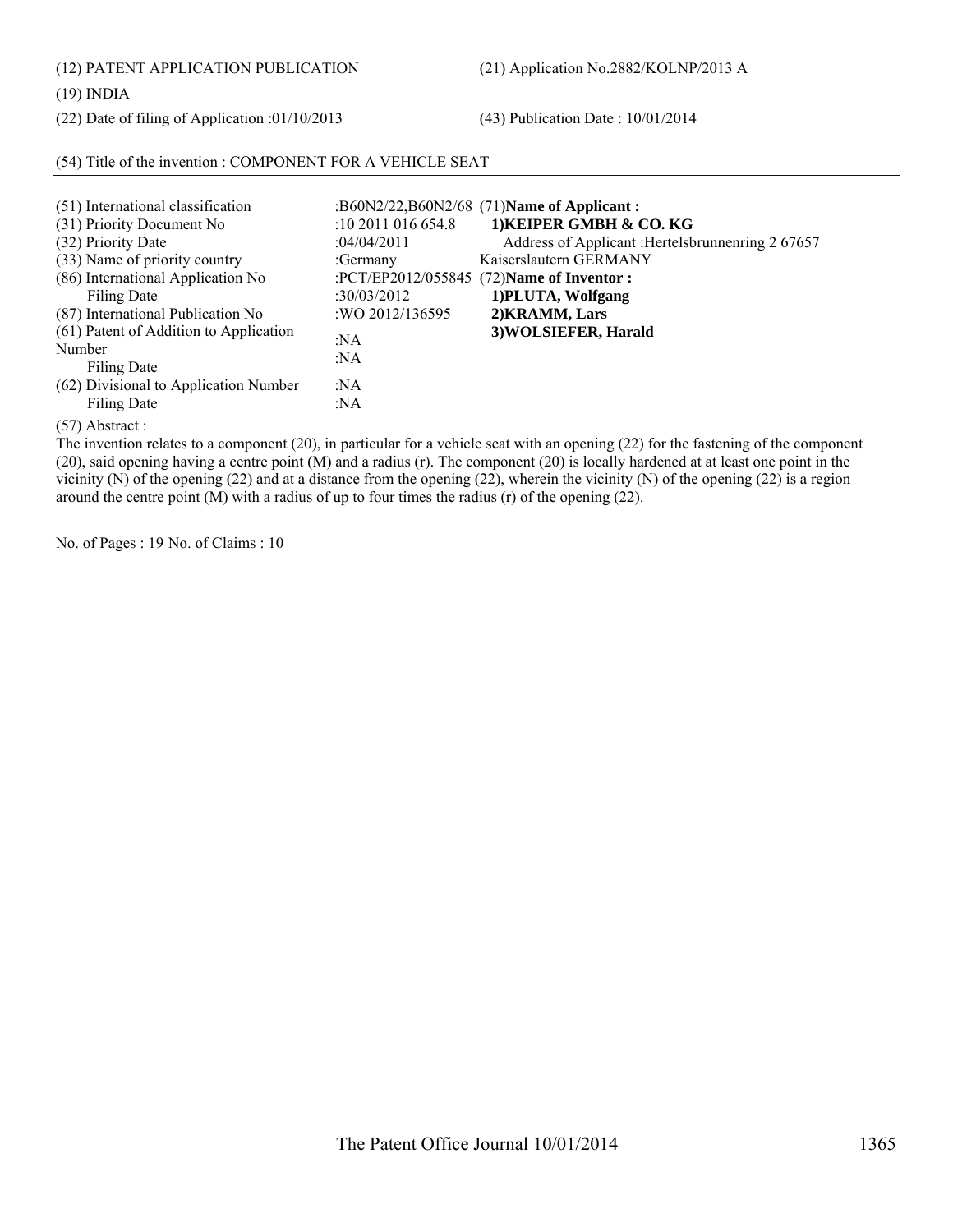(12) PATENT APPLICATION PUBLICATION (21) Application No.2883/KOLNP/2013 A

#### (19) INDIA

(22) Date of filing of Application :01/10/2013 (43) Publication Date : 10/01/2014

#### (54) Title of the invention : ELECTROCHEMICAL CELL WITH GASKET FRAME AS SEALING ALTERNATIVE TO KEEP ELECTROLYTE FROM PERCOLATING OVER THE EDGES  $(51)$  International classification (31) Priority Document No :10 2011 100 768.0 (71)**Name of Applicant : 1)UHDENORA S.P.A.**

| (31) Priority Document No              | $10\,2011\,100\,768.0$ | TJUHDENOKA S.P.A.                                       |
|----------------------------------------|------------------------|---------------------------------------------------------|
| (32) Priority Date                     | :06/05/2011            | Address of Applicant : VIA BISTOLFI, 35, I-20134 MILAN, |
| (33) Name of priority country          | :Germany               | <b>ITALY</b>                                            |
| (86) International Application No      | :PCT/EP2012/001682     | 2) BAYER INTELLECTUAL PROPERTY GMBH                     |
| Filing Date                            | :19/04/2012            | (72) Name of Inventor:                                  |
| (87) International Publication No      | :WO 2012/152367        | 1) KIEFER, Randolf                                      |
| (61) Patent of Addition to Application | :NA                    | 2) WOLTERING, Peter                                     |
| Number                                 |                        | 3) WEBER, Rainer                                        |
| Filing Date                            | :NA                    | 4) BULAN, Andreas                                       |
| (62) Divisional to Application Number  | :NA                    | 5)GROSSHOLZ, Michael                                    |
| Filing Date                            | :NA                    |                                                         |

#### (57) Abstract :

The invention relates to an electrochemical cell, comprising an anode half-shell (14) and a cathode half-shell (15) which are separated from one another by a membrane (8), having the corresponding electrodes, and the anode half-shell (14) and the cathode half-shell (15) each have an outer wall (12, 13), each outer wall having in the contact region of the two half-shells flange regions (16, 17) which are designed as a frame, and the flange regions (16 and 17) have assembly holes (4) which mark an inner region (23) and an outer region (24) of the electrochemical cell and a gas diffusion electrode (6) which rests on a support system (7), and a porous medium (9) which lies on the gas diffusion electrode (6), and devices for delivering and removing gas (18, 19) and electrolyte (20 21). The invention is in particular characterised in that at least one peripheral frame seal (3) is provided in the contact region of the two halfshells between the frame-like flange regions (16 and 17) of the outer walls (12 and 13) of the two half-shells, and said seal lies on the membrane (8), wherein the porous medium (9) and the gas diffusion electrode (6) lie on the frame-like cathodic flange region (17) and in said region the peripheral frame seal (3) overlaps the porous medium (9) and the gas diffusion electrode (5), wherein said overlap region (2) has at least two profiled areas (1), wherein the peripheral frame seal has at least one further profiled area (22) in the contact region of the two half-shells between the frame-like flange regions (16 and 17) outside the overlap region of the porous medium (9) and the gas diffusion electrode (6) and/or at least one deformable sealing cord (5) is arranged, wherein the further profiled area (22) and/or the deformable sealing cord (5) is disposed in the inner region (23) of the electrochemical cell.



No. of Pages : 20 No. of Claims : 7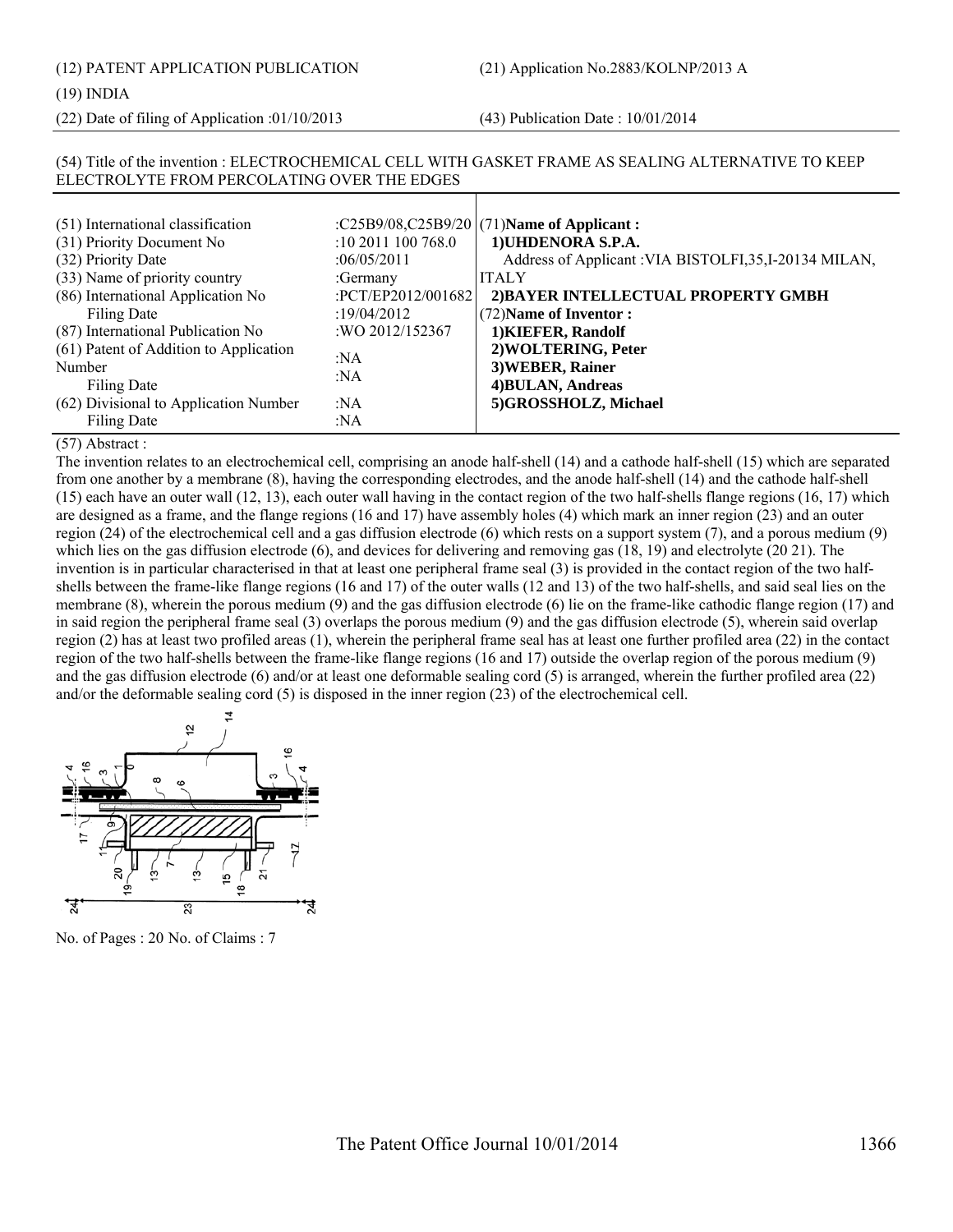| (12) PATENT APPLICATION PUBLICATION |  |
|-------------------------------------|--|
| (19) INDIA                          |  |

### (19) INDIA

(22) Date of filing of Application :09/07/2012 (43) Publication Date : 10/01/2014

#### (54) Title of the invention : DEVELOPMENT OF CONTINUOUS RATING OZONE GENERATOR FROM COMMON ELECTRONIC COMPONENTS.

| (51) International classification<br>(31) Priority Document No<br>(32) Priority Date<br>(33) Name of priority country<br>(86) International Application No<br>Filing Date<br>(87) International Publication No<br>(61) Patent of Addition to Application Number<br>Filing Date<br>(62) Divisional to Application Number | :NA<br>:NA<br>:NA<br>:NA<br>:NA<br>:NA<br>:NA<br>:NA<br>:NA | : $CO2F$ (71)Name of Applicant :<br>1) SAKTIBRATA DASGUPTA<br>Address of Applicant : 75/2B, PURNA DAS ROAD, 1ST<br>FLOOR, KOLKATA-700029 West Bengal India<br>$(72)$ Name of Inventor :<br>1) SAKTIBRATA DASGUPTA |
|-------------------------------------------------------------------------------------------------------------------------------------------------------------------------------------------------------------------------------------------------------------------------------------------------------------------------|-------------------------------------------------------------|-------------------------------------------------------------------------------------------------------------------------------------------------------------------------------------------------------------------|
| Filing Date                                                                                                                                                                                                                                                                                                             | :NA                                                         |                                                                                                                                                                                                                   |

(57) Abstract :

An ozone generator has been developed for the first time for continuous generation of standard quantity of ozone, using only very regularly available electronic components and using NO component actually manufactured for and used by other industries. No particular custom made component is needed, yet very reliable production of ozone is achievable. This ozone generator can be manufactured economically at a small scale infrastructure and also for typical domestic applications, can be manufactured at a very large scale.

No. of Pages : 12 No. of Claims : 1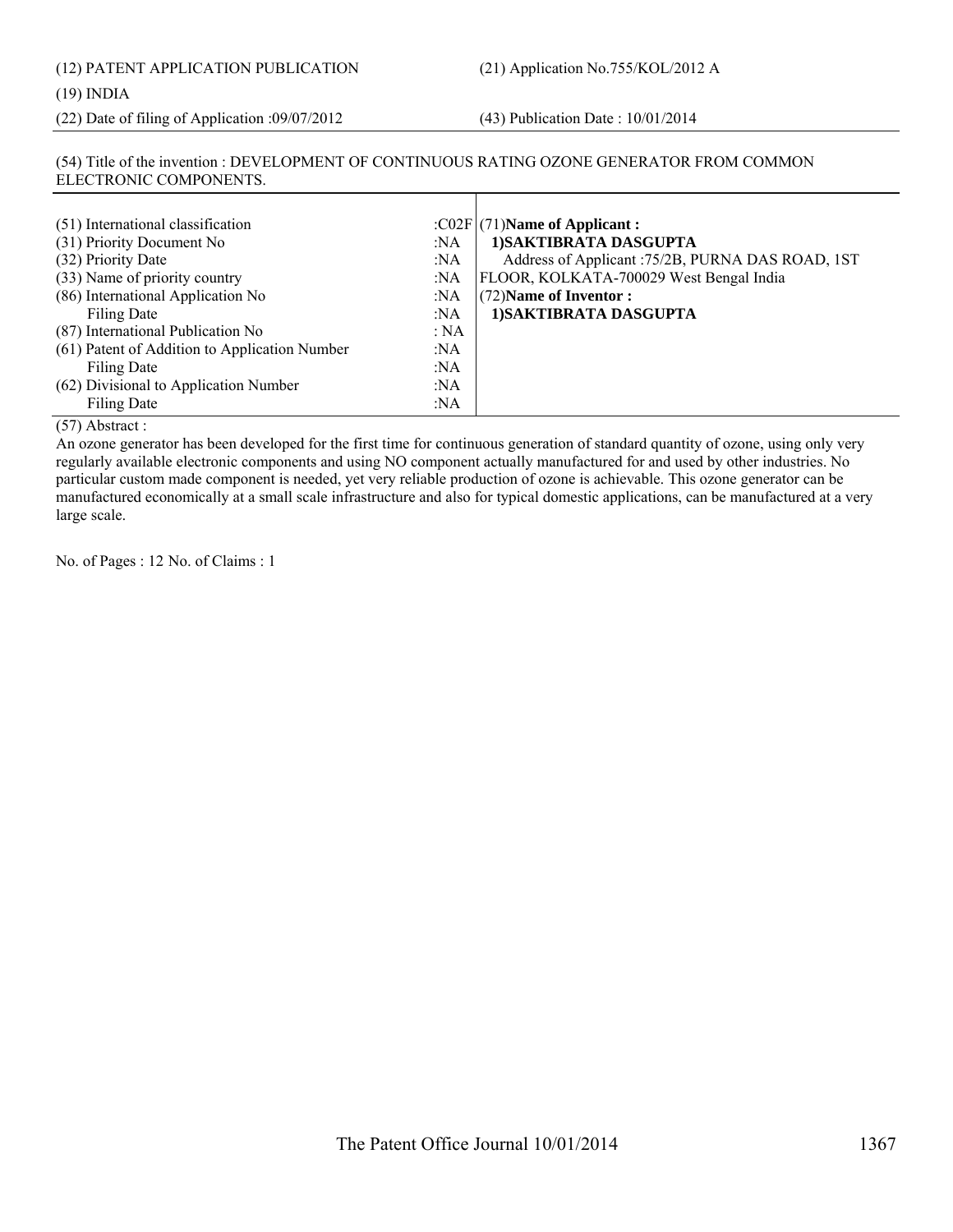# (12) PATENT APPLICATION PUBLICATION (21) Application No.2849/KOLNP/2013 A

(19) INDIA

(22) Date of filing of Application :27/09/2013 (43) Publication Date : 10/01/2014

#### (54) Title of the invention : STEEL SHEET WITH EXCELLENT FORMABILITY AND SURFACE QUALITY AFTER FORMING TO BE USED FOR CAN HAVING CAN BODY WITH HIGH RESISTANCE TO BUCKLING AGAINST EXTERNAL PRESSURE AND METHOD FOR MANUFACTURING THE SAME

| (51) International classification :C22C38/06,C21D8/04,C21D9/48 (71) Name of Applicant:<br>(31) Priority Document No<br>:2011-094871<br>(32) Priority Date<br>:21/04/2011<br>(33) Name of priority country<br>:Japan<br>(86) International Application<br>:PCT/JP2012/002709<br>No.<br>:19/04/2012<br>Filing Date<br>(87) International Publication<br>: WO 2012/144213<br>No.<br>(61) Patent of Addition to<br>:NA<br><b>Application Number</b><br>: $NA$<br>Filing Date<br>(62) Divisional to Application<br>:NA<br>Number<br>:NA<br>Filing Date | 1) JFE STEEL CORPORATION<br>Address of Applicant :2-3, Uchisaiwai-cho 2-chome, Chiyoda-<br>ku, Tokyo 100-0011 JAPAN<br>(72) Name of Inventor:<br>1) Mikito SUTO<br>2) Katsumi KOJIMA<br>3) Masaki TADA<br>4) Takumi TANAKA<br>5) Yoichi TOBIYAMA |
|---------------------------------------------------------------------------------------------------------------------------------------------------------------------------------------------------------------------------------------------------------------------------------------------------------------------------------------------------------------------------------------------------------------------------------------------------------------------------------------------------------------------------------------------------|--------------------------------------------------------------------------------------------------------------------------------------------------------------------------------------------------------------------------------------------------|
|---------------------------------------------------------------------------------------------------------------------------------------------------------------------------------------------------------------------------------------------------------------------------------------------------------------------------------------------------------------------------------------------------------------------------------------------------------------------------------------------------------------------------------------------------|--------------------------------------------------------------------------------------------------------------------------------------------------------------------------------------------------------------------------------------------------|

(57) Abstract :

Provided are a steel sheet for cans which attains high buckling strength and is excellent in terms of formability and of surface properties after forming and a process for producing the steel sheet. The steel sheet contains 0.0005-0.0035% C, up to 0.05% Si, 0.1 0.6% Mn, up to 0.02% P, less than 0.02% S, 0.01- 0.10%, excluding 0.10%, Al, up to 0.0030% N, and at least 0.0010% B, wherein  $B/N \leq 3.0$  ( $B/N = (B \text{ (mass\%)}/10.81)$ /(N (mass%)/14.01)), with the remainder comprising Fe and incidental impurities. The steel sheet has a texture in which the sheet plane that is located at a depth corresponding to 1/4 the sheet thickness has an average integrated intensity (f) in the (111)[1-10] to (111)[-1-12] orientations of 7.0 or higher. The steel sheet satisfies Eave≥215 GPa, Eo≥210 GPa, E45≥210 GPa, E90≥210 GPa, and -0.4≤∆r≤0.4 and has an average ferrite grain diameter in the rolling-direction cross-section of 6.0- 10.0 µm.

No. of Pages : 45 No. of Claims : 2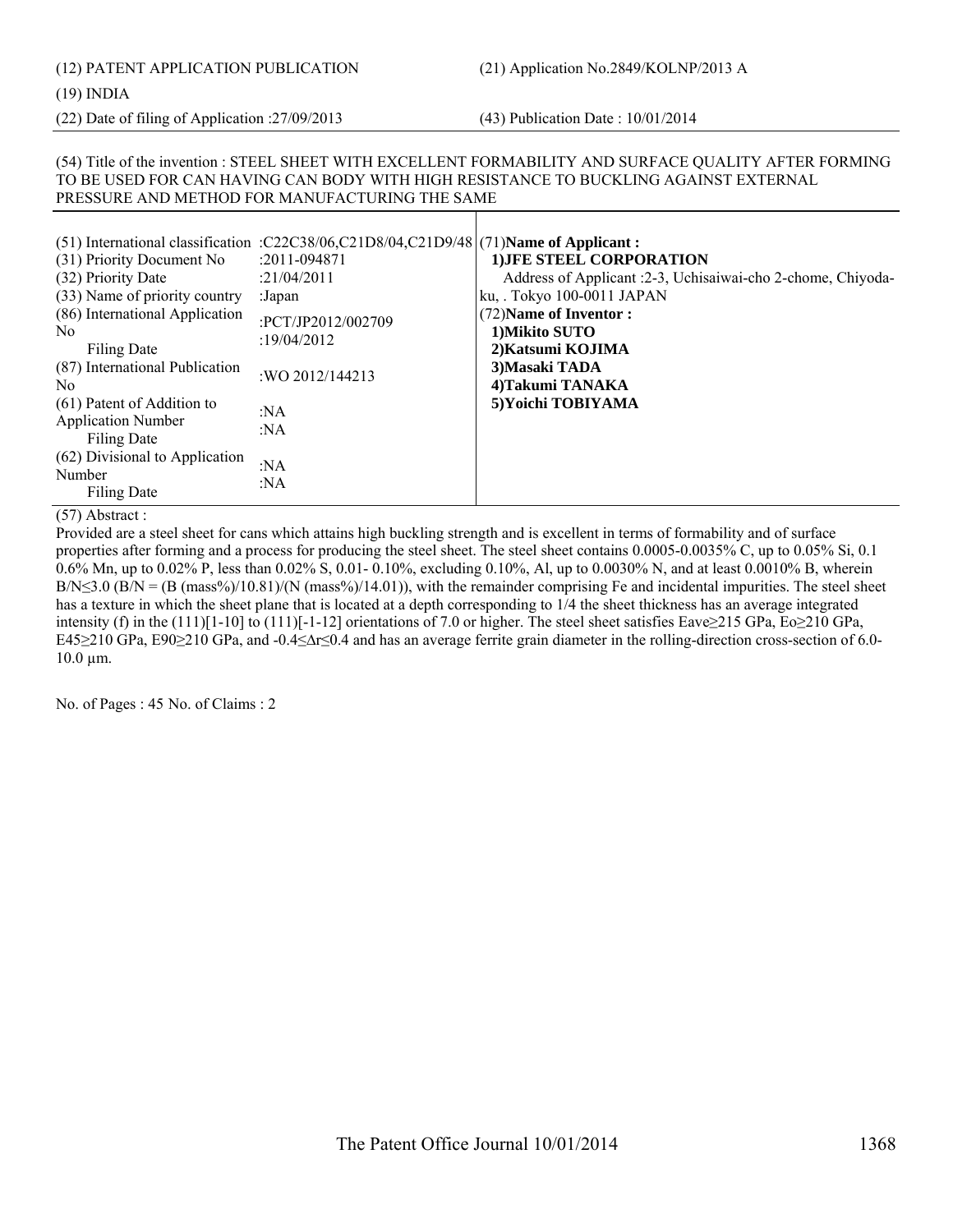(12) PATENT APPLICATION PUBLICATION (21) Application No.750/KOL/2012 A

#### (19) INDIA

(22) Date of filing of Application :06/07/2012 (43) Publication Date : 10/01/2014

#### (54) Title of the invention : COMPELLING- TYPE CENTRIFUGAL CLUTCH DEVICE WITH C-SHAPED JOINT STRUCTURE (51) International classification :F16D (31) Priority Document No :NA (32) Priority Date :NA (33) Name of priority country :NA (86) International Application No Filing Date :NA :NA (87) International Publication No : NA (61) Patent of Addition to Application Number :NA (71)**Name of Applicant : 1)TAI-HER YANG** Address of Applicant :NO.59, CHUNG HSING 8 ST., SI-HU TOWN, DZAN-HWA, R.O.C., Taiwan (72)**Name of Inventor : 1)TAI-HER YANG**

:NA

:NA :NA

#### (57) Abstract :

Filing Date

Filing Date

(62) Divisional to Application Number

The present invention relates to a compelling-type centrifugal clutch device with C-shaped joint structure, in which a C-shaped joint structure assembly (100), which can be bended for displacement, is installed between an active rotary part (101) and a passive rotary part (201) of the centrifugal clutch device with a radial arrangement means and is driven by the active rotary part (101), a joint axial core of C-shaped joint structure (113) is provided for connecting an active arm of C-shaped joint structure (111) and a centrifugal compelling arm of C-shaped joint structure (112) having a centrifugal force actuation clutch device (119) at one distal end, and a recovery spring (114) is installed between the mentioned two arms, so that an inward-bending prestressed force is formed between the two arms for performing the angular displacement through bending at difference angles.



No. of Pages : 36 No. of Claims : 14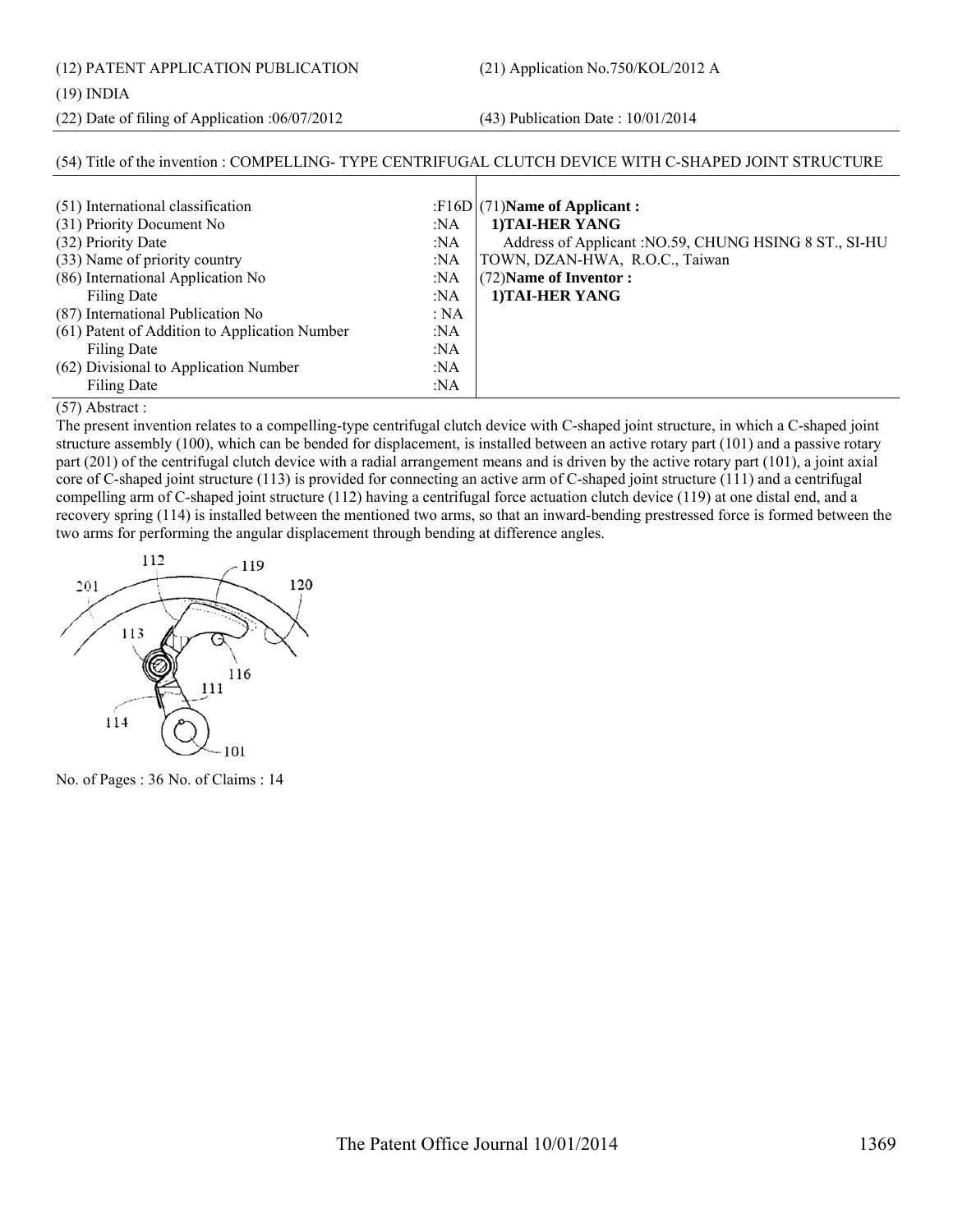|  | (12) PATENT APPLICATION PUBLICATION |
|--|-------------------------------------|
|  |                                     |

### (19) INDIA

(22) Date of filing of Application :04/07/2013 (43) Publication Date : 10/01/2014

| (54) Title of the invention : BRAKE BLOCK                                            |                                               |                                                                                                        |
|--------------------------------------------------------------------------------------|-----------------------------------------------|--------------------------------------------------------------------------------------------------------|
| (51) International classification<br>(31) Priority Document No<br>(32) Priority Date | :F16D 65/00<br>:201220326087.8<br>:06/07/2012 | $(71)$ Name of Applicant:<br>1) ICER RAIL S.L.<br>Address of Applicant : POL. IND. AGUSTINOS C/G, S/N, |
| (33) Name of priority country<br>(86) International Application No                   | :China<br>:NA                                 | 31013 PAMPLONA, SPAIN<br>(72) Name of Inventor:                                                        |
| Filing Date                                                                          | :NA                                           | 1)1) TERESA MARIA ROUZAUT SUBIRA                                                                       |
| (87) International Publication No<br>(61) Patent of Addition to Application Number   | : NA<br>:NA                                   | 2)2) EMILIANO MARCHANTE LOGRONO                                                                        |
| Filing Date<br>(62) Divisional to Application Number                                 | :NA<br>:NA                                    |                                                                                                        |
| Filing Date                                                                          | :NA                                           |                                                                                                        |

(57) Abstract :

The invention relates to a brake block for frictional abutment on the running face (6) of a rail wheel, having a block base (3) which contacts the running face (6) during a braking operation and which is constructed in the manner of an annular portion, and which is characterised in that the contact face (4) of the block base (3) has in a peripheral direction a plurality of individual faces (5) which are continuously adjacent to each other.

No. of Pages : 10 No. of Claims : 10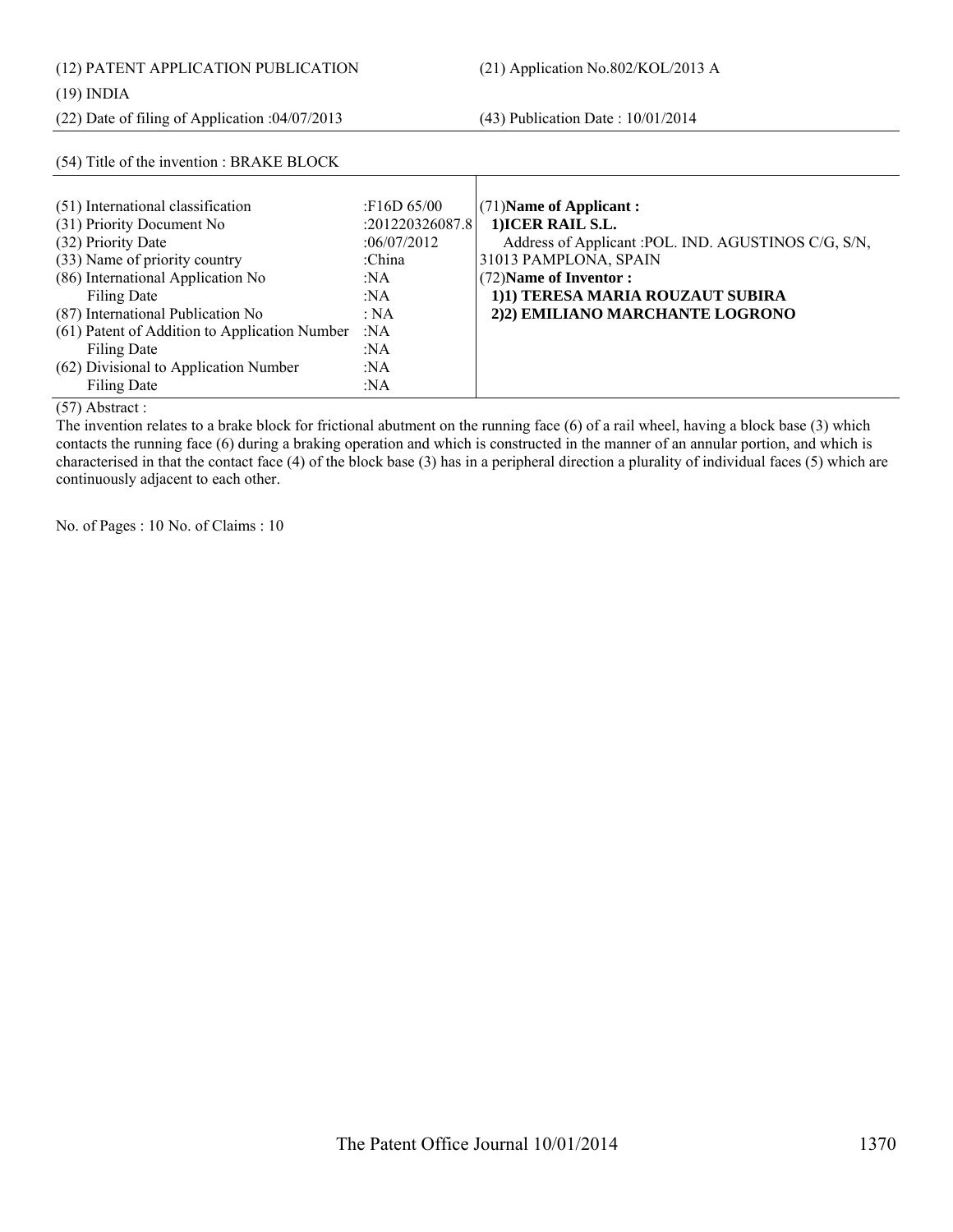(12) PATENT APPLICATION PUBLICATION (21) Application No.2838/KOLNP/2013 A

(19) INDIA

(22) Date of filing of Application :27/09/2013 (43) Publication Date : 10/01/2014

| (54) Title of the invention : DIGITAL BOOK PROVISION SYSTEM                                                            |                                                                |                                                                                                                                      |
|------------------------------------------------------------------------------------------------------------------------|----------------------------------------------------------------|--------------------------------------------------------------------------------------------------------------------------------------|
| (51) International classification<br>(31) Priority Document No<br>(32) Priority Date                                   | $:2011 - 079381$<br>:31/03/2011                                | :G06F17/21,G06F17/30 (71)Name of Applicant:<br>1) DIGITALMAX CO., LTD.<br>Address of Applicant :12-50, Esaka-cho 1-chome, Suita-shi, |
| (33) Name of priority country<br>(86) International Application No<br>Filing Date<br>(87) International Publication No | :Japan<br>:PCT/JP2012/057681<br>:26/03/2012<br>:WO 2012/133262 | Osaka 5640063 JAPAN<br>(72) Name of Inventor:<br>1) KAKIUCHI, Shigeyoshi                                                             |
| (61) Patent of Addition to Application<br>Number<br>Filing Date                                                        | :NA<br>:NA                                                     |                                                                                                                                      |
| (62) Divisional to Application Number<br>Filing Date                                                                   | :NA<br>: $NA$                                                  |                                                                                                                                      |

(57) Abstract :

When an image file which has a predetermined file format and is prepared as image data constituting the base of each page in a digital book is input to a server (2), a compatible image file (terminal-compatible image data) (AP, AA, AI) is generated and stored in each of a plurality of types of reading terminals (4P, 4A, 4I) which are to be read, and if a digital book reading request based on the image file is received from any of the terminal devices (4P, 4A, 4I), only an image file compatible with the type of the terminal device (4) is distributed and provided for display. As a result, a digital book provision system is provided which facilitates the creation of digital books that can be read by a plurality of types of reading terminals.

No. of Pages : 137 No. of Claims : 10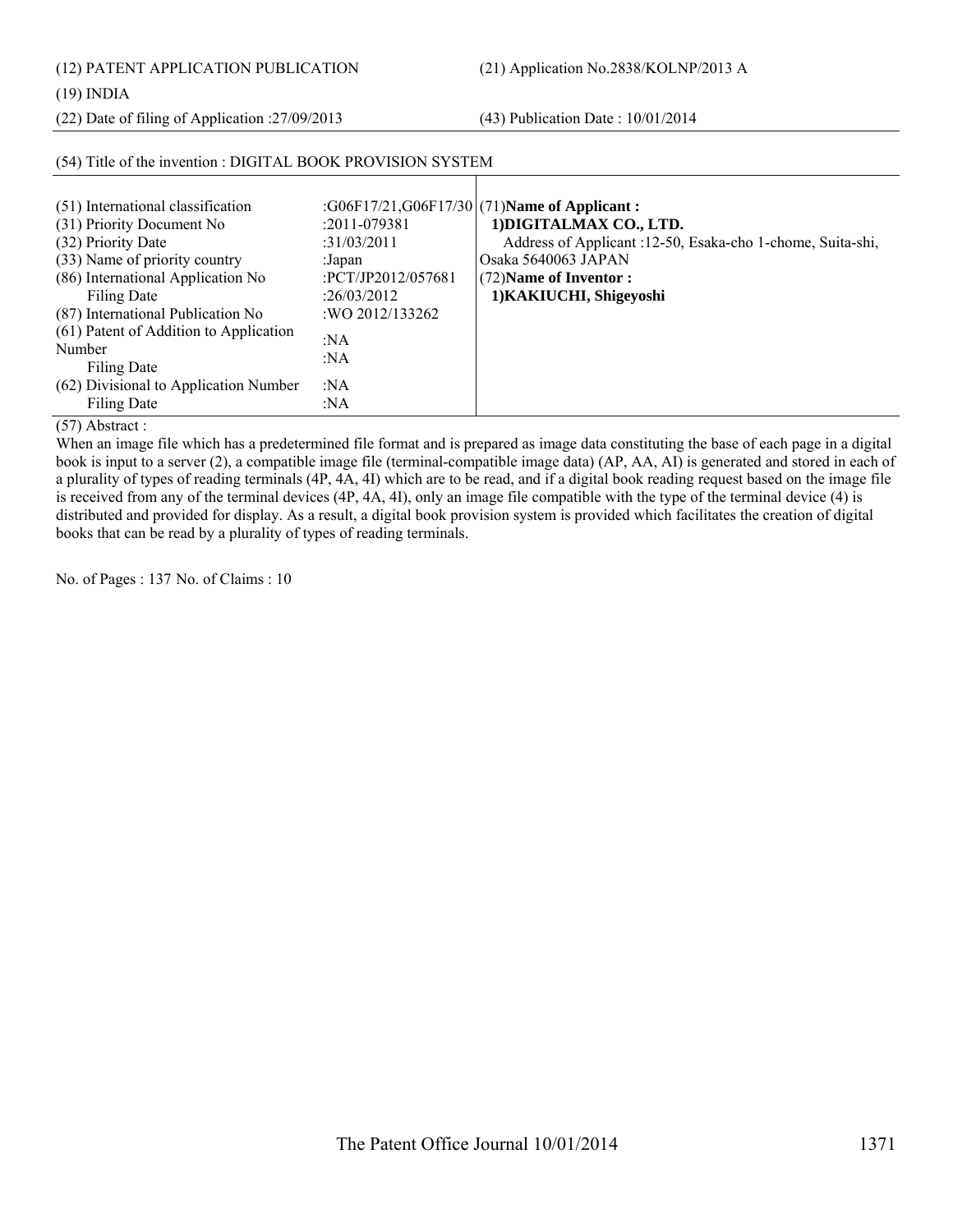(12) PATENT APPLICATION PUBLICATION (21) Application No.748/KOL/2012 A

#### (19) INDIA

(22) Date of filing of Application :06/07/2012 (43) Publication Date : 10/01/2014

| (54) Title of the invention: CORN HUSKING AND THRESHING MACHINE AND THE PROCESS THEREOF. |        |                                                |
|------------------------------------------------------------------------------------------|--------|------------------------------------------------|
|                                                                                          |        |                                                |
| (51) International classification                                                        |        | : $A01F(71)$ Name of Applicant :               |
| (31) Priority Document No                                                                | :NA    | 1) JM AGRO ENGINEERING                         |
| (32) Priority Date                                                                       | :NA    | Address of Applicant : 174/3, B. L. SHAH ROAD, |
| (33) Name of priority country                                                            | :NA    | KOLKATA - 700053, WEST BENGAL, INDIA.          |
| (86) International Application No                                                        | :NA    | (72) Name of Inventor:                         |
| <b>Filing Date</b>                                                                       | : $NA$ | 1) JOY GHOSH                                   |
| (87) International Publication No                                                        | : NA   | 2) MRINAL KANTI DAS                            |
| (61) Patent of Addition to Application Number                                            | :NA    |                                                |
| Filing Date                                                                              | :NA    |                                                |
| (62) Divisional to Application Number                                                    | :NA    |                                                |
| <b>Filing Date</b>                                                                       | :NA    |                                                |

(57) Abstract :

The invention relates to a corn husking and threshing machine and in particular, this invention relates to food processing equipment and particularly to that type of machine used for removing the husk or exterior of an article of produce. More particularly, this present invention relates to the process of husking of grains or cereals with a minimum breakage of said grains and with sufficient versatility to vary the husking without stopping the machine. Furthermore, this invention also relates to a corn cob husking and threshing machine, which relates to the field of agricultural machinery, is fine in husking and threshing effect and high in work efficiency, can observably reduce labor intensity of farmers, and consists of a framework.



No. of Pages : 25 No. of Claims : 8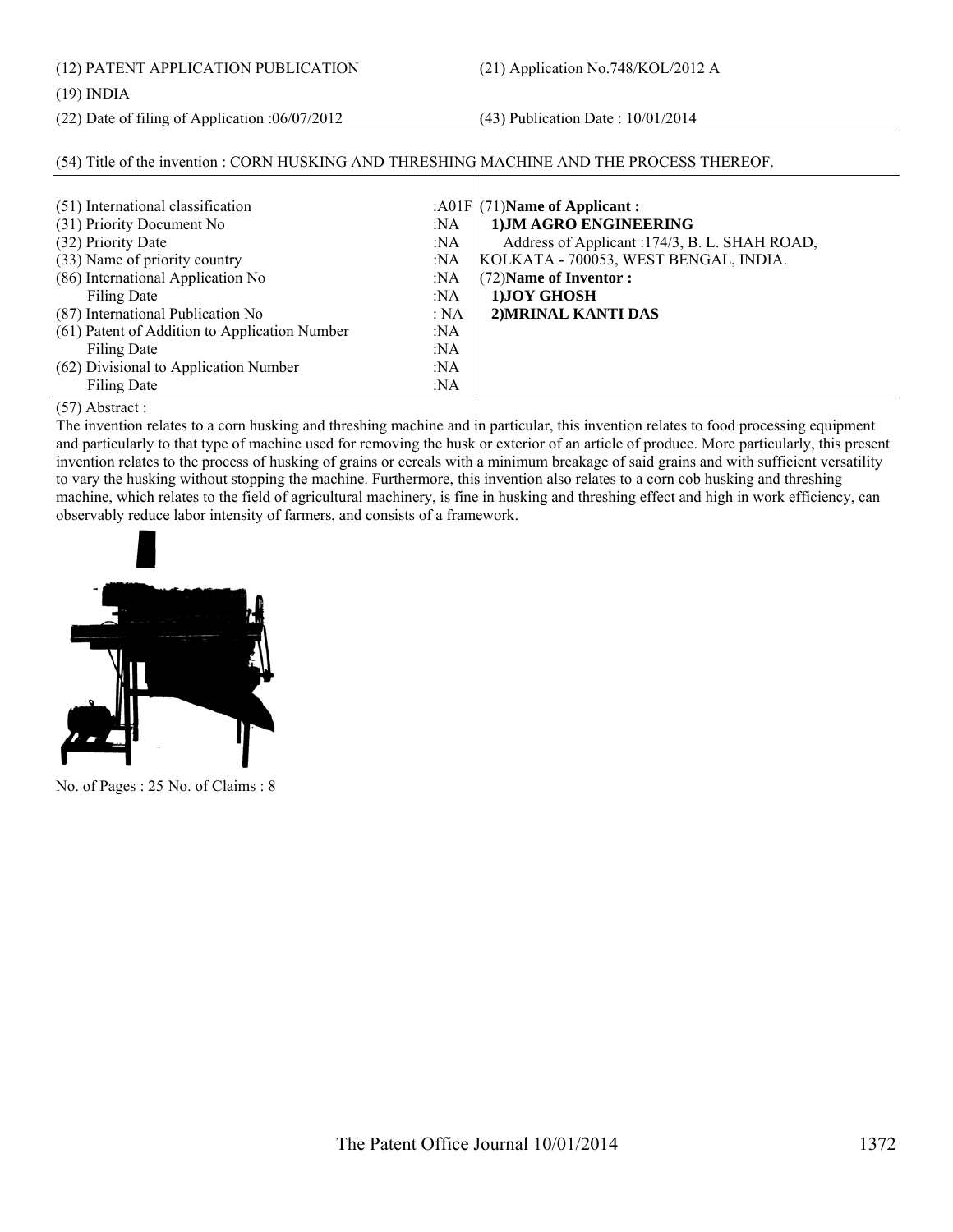(12) PATENT APPLICATION PUBLICATION (21) Application No.749/KOL/2012 A

### (19) INDIA

(22) Date of filing of Application :06/07/2012 (43) Publication Date : 10/01/2014

#### (54) Title of the invention : COMPELLING-TYPE RADIAL CLUTCH DEVICE WITH C-SHAPED JOINT STRUCTURE  $(51)$  International classification (31) Priority Document No :NA (32) Priority Date :NA (33) Name of priority country :NA (86) International Application No Filing Date :NA :NA (87) International Publication No : NA (61) Patent of Addition to Application Number Filing Date :NA :NA (62) Divisional to Application Number :NA (71)**Name of Applicant : 1)TAI-HER YANG** Address of Applicant :NO.59, CHUNG HSING 8 ST., SI-HU TOWN, DZAN-HWA, R.O.C., Taiwan (72)**Name of Inventor : 1)TAI-HER YANG**

:NA

#### (57) Abstract :

Filing Date

The present invention relates to a compelling-type radial clutch device with C-shaped joint structure, in which a C-shaped joint structure assembly, which can be bended for displacement, is installed between an active rotary part and a passive rotary part with a radial arrangement means and is driven by the active rotary part, a joint axial core of C-shaped joint structure is provided for connecting an active arm of C-shaped joint structure and a compelling arm of C-shaped joint structure, an outward-expanding spring is installed between the two arms, so that a prestressed outward-expanding force is formed between the two arms for performing the angular displacement through bending at difference angles, the other end of the active arm of C-shaped joint structure is connected and fastened on the active rotary part; and the other end of the compelling arm of C-shaped joint structure is installed with a compelling roller which is outwardly expanded through the prestressed force and compelled to be engaged in an inner tooth shaped slot at the passive rotary part.

No. of Pages : 46 No. of Claims : 18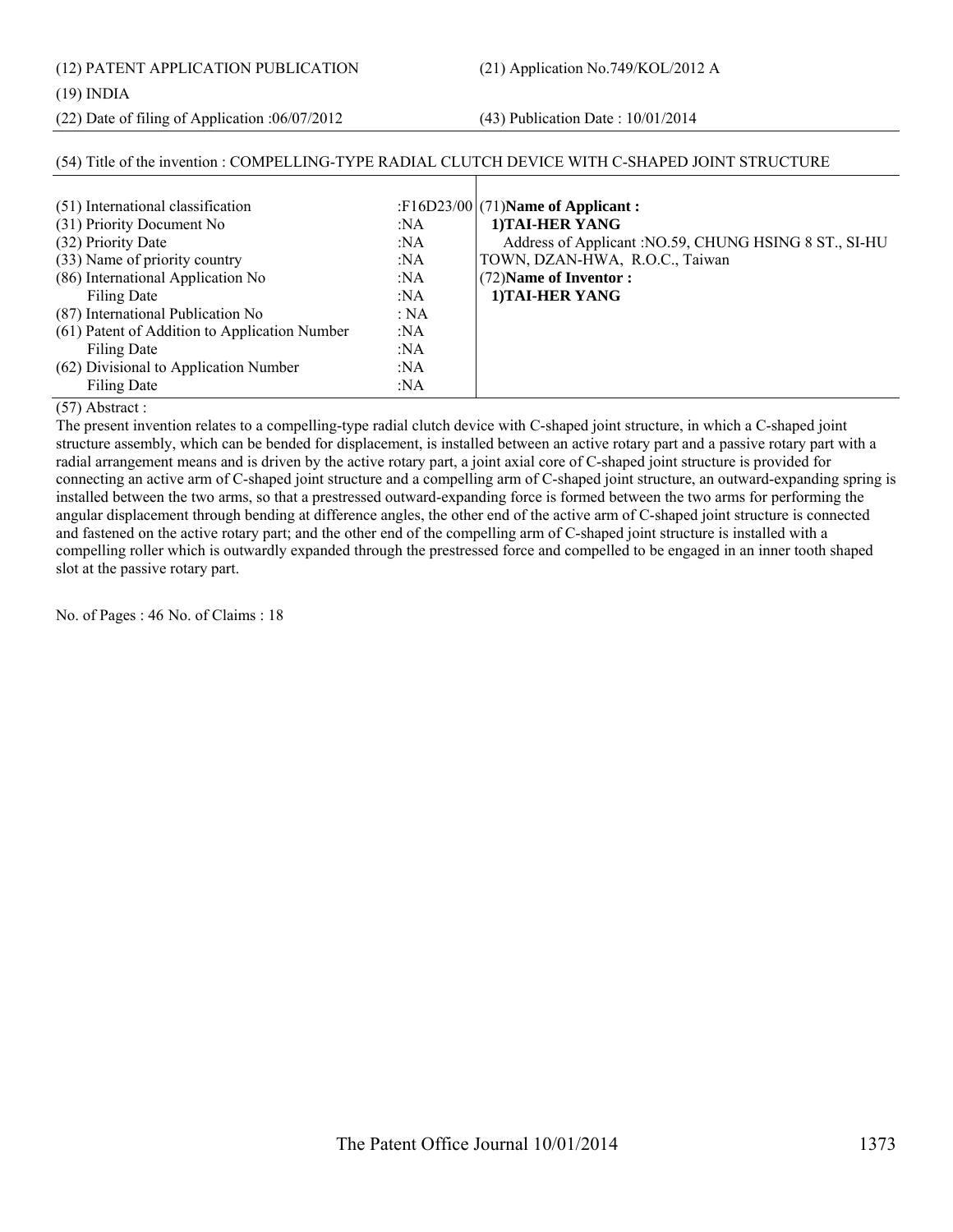# (12) PATENT APPLICATION PUBLICATION (21) Application No.2859/KOLNP/2013 A

#### (19) INDIA

(22) Date of filing of Application :30/09/2013 (43) Publication Date : 10/01/2014

#### (54) Title of the invention : COMPOSITIONS, METHODS OF TREATMENT AND DIAGNOSTICS FOR TREATMENT OF HEPATIC STEATOSIS ALONE OR IN COMBINATION WITH A HEPATITIS C VIRUS INFECTION

| (51) International<br>classification                                    | :A61K31/70,A61K35/12,A61P31/12 | $(71)$ Name of Applicant:<br>1) SCHENTAG, Jerome        |
|-------------------------------------------------------------------------|--------------------------------|---------------------------------------------------------|
| (31) Priority Document No                                               | :12/932,633                    | Address of Applicant :100 Crosby Boulevard, Amherst, NY |
| (32) Priority Date                                                      | :02/03/2011                    | 14226 U.S.A.                                            |
| (33) Name of priority country: U.S.A.                                   |                                | 2) FAYAD, Joseph, M.                                    |
| (86) International                                                      |                                | (72) Name of Inventor:                                  |
| Application No                                                          | :PCT/US2012/026561             | 1) SCHENTAG, Jerome                                     |
| Filing Date                                                             | :24/02/2012                    | 2) FAYAD, Joseph, M.                                    |
| (87) International Publication<br>N <sub>0</sub>                        | :WO 2012/118712                |                                                         |
| (61) Patent of Addition to<br><b>Application Number</b><br>Filing Date  | : $NA$<br>: $NA$               |                                                         |
| $(62)$ Divisional to<br><b>Application Number</b><br><b>Filing Date</b> | : $NA$<br>:NA                  |                                                         |

#### (57) Abstract :

The present invention is directed to pharmaceutical compositions and methods of treatment that relate to the inhibition, resolution and/or prevention of an array of the manifestations of metabolic syndromes, including Type 2 diabetes, hyperlipidemia, weight gain, obesity, insulin resistance, hypertension, atherosclerosis, fatty liver diseases and certain chronic inflammatory states that lead to these manifestations, among others. In additional aspects, the present invention relates to compositions and methods which may be used to treat, inhibit or reduce the likelihood of hepatitis viral infections, including Hepatitis B and Hepatitis C viral infections, as well as the secondary disease states and/or conditions which are often associated with such viral infections, including hepatic steatosis (steatohepatitis), cirrhosis, fatty liver and hepatocellular cancer, among other disease states or conditions.

No. of Pages : 89 No. of Claims : 71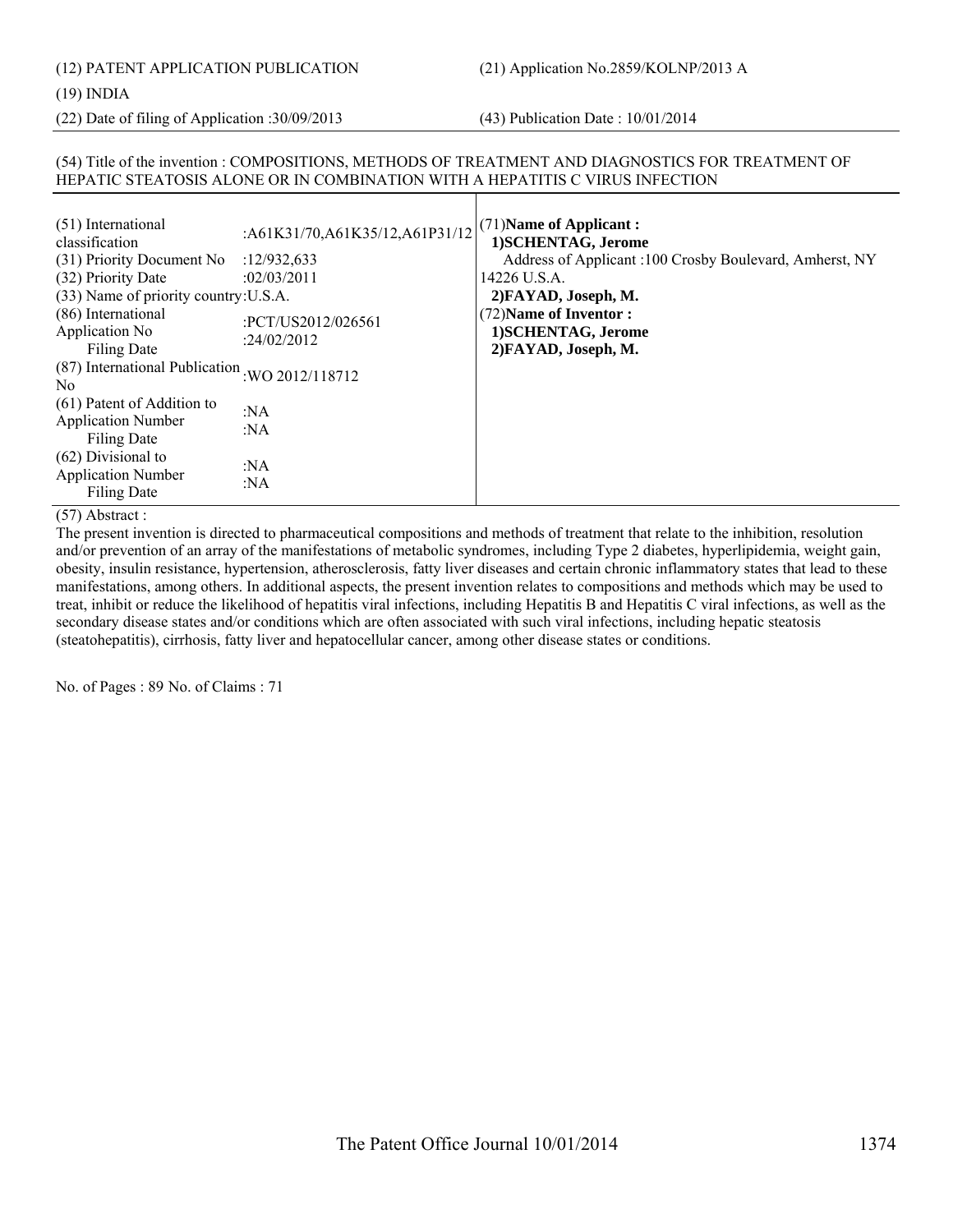(12) PATENT APPLICATION PUBLICATION (21) Application No.2878/KOLNP/2013 A

(19) INDIA

(22) Date of filing of Application :01/10/2013 (43) Publication Date : 10/01/2014

| (51) International classification<br>(31) Priority Document No<br>(32) Priority Date                                    | :61/450,580<br>:08/03/2011                                                                | :G02B6/00,F21V8/00 $(71)$ Name of Applicant:<br>1) DOLBY LABORATORIES LICENSING<br><b>CORPORATION</b>   |
|-------------------------------------------------------------------------------------------------------------------------|-------------------------------------------------------------------------------------------|---------------------------------------------------------------------------------------------------------|
| (33) Name of priority country<br>(86) International Application No<br>Filing Date<br>(87) International Publication No  | : <b>U.S.A.</b><br>:PCT/US2012/028128194103-4813 U.S.A.<br>:07/03/2012<br>:WO 2012/122306 | Address of Applicant :100 Potrero Avenue San Francisco CA<br>(72) Name of Inventor:<br>1) ATKINS, Robin |
| (61) Patent of Addition to Application<br>Number<br>Filing Date<br>(62) Divisional to Application Number<br>Filing Date | :NA<br>:NA<br>:NA<br>:NA                                                                  |                                                                                                         |

### (54) Title of the invention : ILLUMINATOR FOR REFLECTIVE DISPLAYS

(57) Abstract :

An illuminator for a reflective display (10) incorporates a light guide (14) having substantially transparent front and rear planar surfaces which overlap the display's viewing surface when the surfaces are substantially parallel and adjacent to the viewing surface. A light source (16) emits light into the light guide. A plurality of light redirecting structures (30) is distributed on the light guide's rear surface. The structures are shaped to redirect through the light guide toward the viewing surface light rays which encounter the structures. Most light rays emitted into the light guide by the light source which do not encounter any of the structures are confined within the light guide by total internal reflection. Most light rays emitted into the light guide by the light source which encounter any of the structures are redirected through the light guide toward the viewing surface, substantially uniformly illuminating the display in a low ambient light environment.

No. of Pages : 17 No. of Claims : 24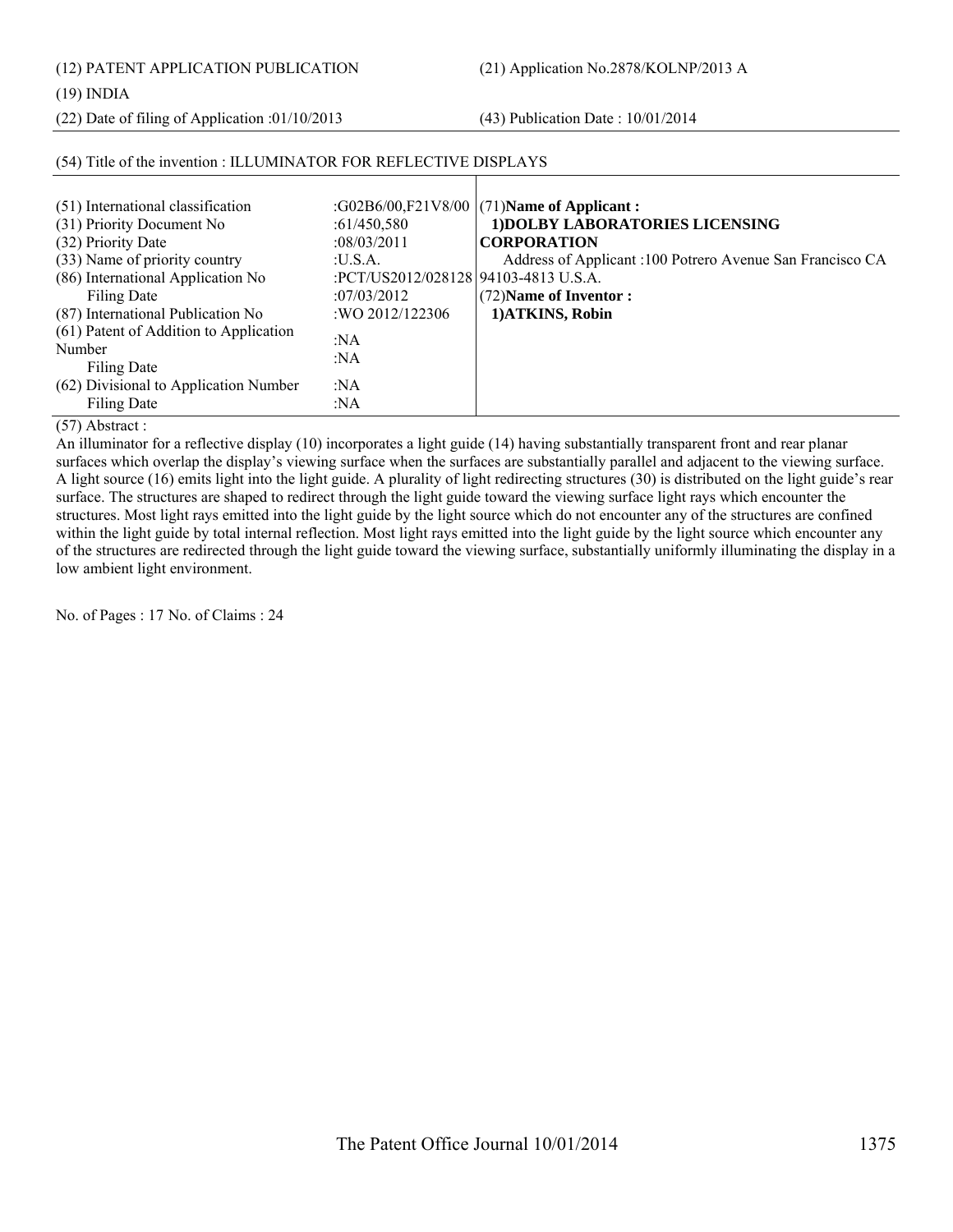(12) PATENT APPLICATION PUBLICATION (21) Application No.2919/KOLNP/2013 A

#### (19) INDIA

(22) Date of filing of Application :07/10/2013 (43) Publication Date : 10/01/2014

#### (54) Title of the invention : METHOD FOR PROCESSING AND UTILIZING BYPASS DUSTS OBTAINED DURING THE PRODUCTION OF CEMENT

| (51) International classification<br>(31) Priority Document No<br>(32) Priority Date<br>(33) Name of priority country<br>(86) International Application No<br>Filing Date<br>(87) International Publication No<br>(61) Patent of Addition to Application<br>Number<br>Filing Date | :A $0577/2011$<br>:21/04/2011<br>:Austria<br>:23/04/2012<br>: WO 2012/142638<br>:NA<br>:NA | : $C04B7/43$ , $C04B7/60$ (71)Name of Applicant:<br>1) HOLCIM TECHNOLOGY LTD.<br>Address of Applicant : Zürcherstrasse 156, CH-8645<br>Rapperswil-Jona, SWITZERLAND<br>:PCT/AT2012/000109 (72)Name of Inventor :<br>1) SIPPLE, Ernst-Michael<br>2) MADERO, Carlos, Enrique, Alzate<br>3) SZABADOŠ, Peter<br>4) VAJANSKY, Michal<br>5) SVARC, Viktor |
|-----------------------------------------------------------------------------------------------------------------------------------------------------------------------------------------------------------------------------------------------------------------------------------|--------------------------------------------------------------------------------------------|-----------------------------------------------------------------------------------------------------------------------------------------------------------------------------------------------------------------------------------------------------------------------------------------------------------------------------------------------------|
| (62) Divisional to Application Number<br>Filing Date                                                                                                                                                                                                                              | :NA<br>:NA                                                                                 | 6) KOGLBAUER, Gerald                                                                                                                                                                                                                                                                                                                                |

(57) Abstract :

The invention relates to a method for processing and utilizing bypass dusts obtained during the production of cement. According to said method, a) the bypass dust is brought in contact with an aqueous phase and the two phases are mixed with each other to obtain a homogeneous slurry, water-soluble components of the bypass dust being dissolved in the aqueous phase, b) a solid-liquid separation is carried out to remove the solids contained in the slurry, brine remaining, c) heavy metals present in the brine are removed and calcium is precipitated as poorly soluble calcium salts Ca-CO3 to obtain a processed brine, and d) the processed brine is subjected to fractional crystallization.

No. of Pages : 26 No. of Claims : 24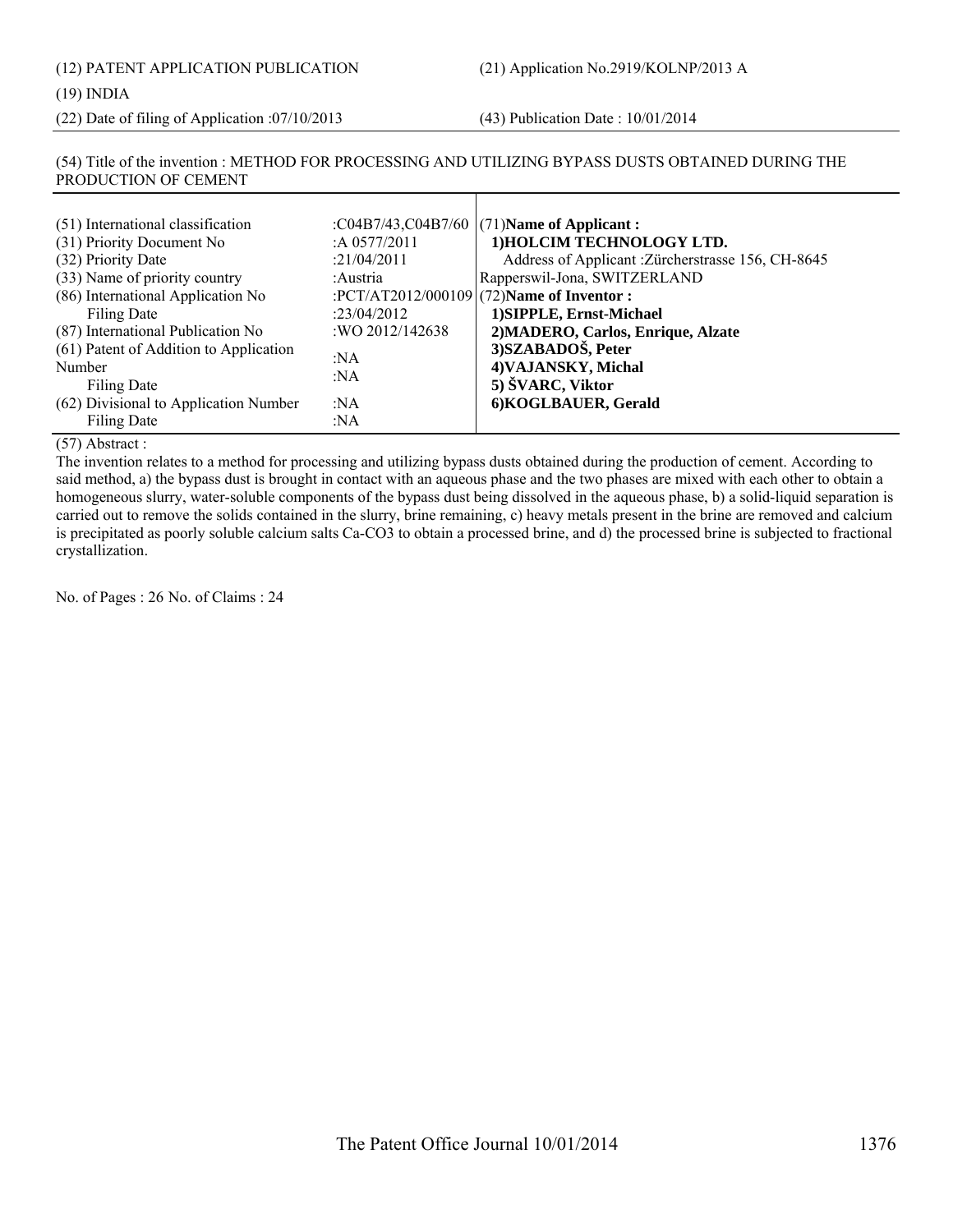(12) PATENT APPLICATION PUBLICATION (21) Application No.2887/KOLNP/2013 A (19) INDIA

(22) Date of filing of Application :01/10/2013 (43) Publication Date : 10/01/2014

(54) Title of the invention : ABSORPTION MEDIUM AND METHOD FOR ABSORPTION OF AN ACID GAS FROM A GAS MIXTURE

| (51) International<br>classification<br>$(31)$ Priority Document No :11169492.3<br>(32) Priority Date | :B01D53/14,B01D53/62,C07D211/58<br>:10/06/2011 | (71) Name of Applicant:<br>1) EVONIK DEGUSSA GMBH<br>Address of Applicant : Rellinghauser Straße 1-11 45128 Essen<br><b>GERMANY</b> |
|-------------------------------------------------------------------------------------------------------|------------------------------------------------|-------------------------------------------------------------------------------------------------------------------------------------|
| (33) Name of priority<br>country                                                                      | :EPO                                           | (72) Name of Inventor:<br>1)ROLKER Jörn                                                                                             |
| (86) International<br>Application No<br><b>Filing Date</b>                                            | :PCT/EP2012/059824<br>:25/05/2012              | 2) SEILER Matthias<br>3) SCHNEIDER Rolf<br>4)LENORMANT Thibaut                                                                      |
| (87) International<br>Publication No.                                                                 | :WO 2012/168095                                |                                                                                                                                     |
| (61) Patent of Addition to<br><b>Application Number</b><br>Filing Date                                | : $NA$<br>: $NA$                               |                                                                                                                                     |
| $(62)$ Divisional to<br><b>Application Number</b><br><b>Filing Date</b>                               | :NA<br>:NA                                     |                                                                                                                                     |

(57) Abstract :

An absorption medium which comprises water, an amine (A) of the formula (I), where R is a n-alkyl radical having 1 to 4 carbon atoms, and an alkanolamine (B) which is a tertiary amine or a sterically hindered primary or secondary amine, has a high absorption capacity for CO2 at a high absorption rate. Using the absorption medium, during the absorption of acid gases from a gas mixture, even without addition of a solvent, a separation of the absorption medium into two liquid phases or the precipitation of a solid during the absorption of CO2 and the regeneration of the absorption medium may be avoided.

No. of Pages : 20 No. of Claims : 14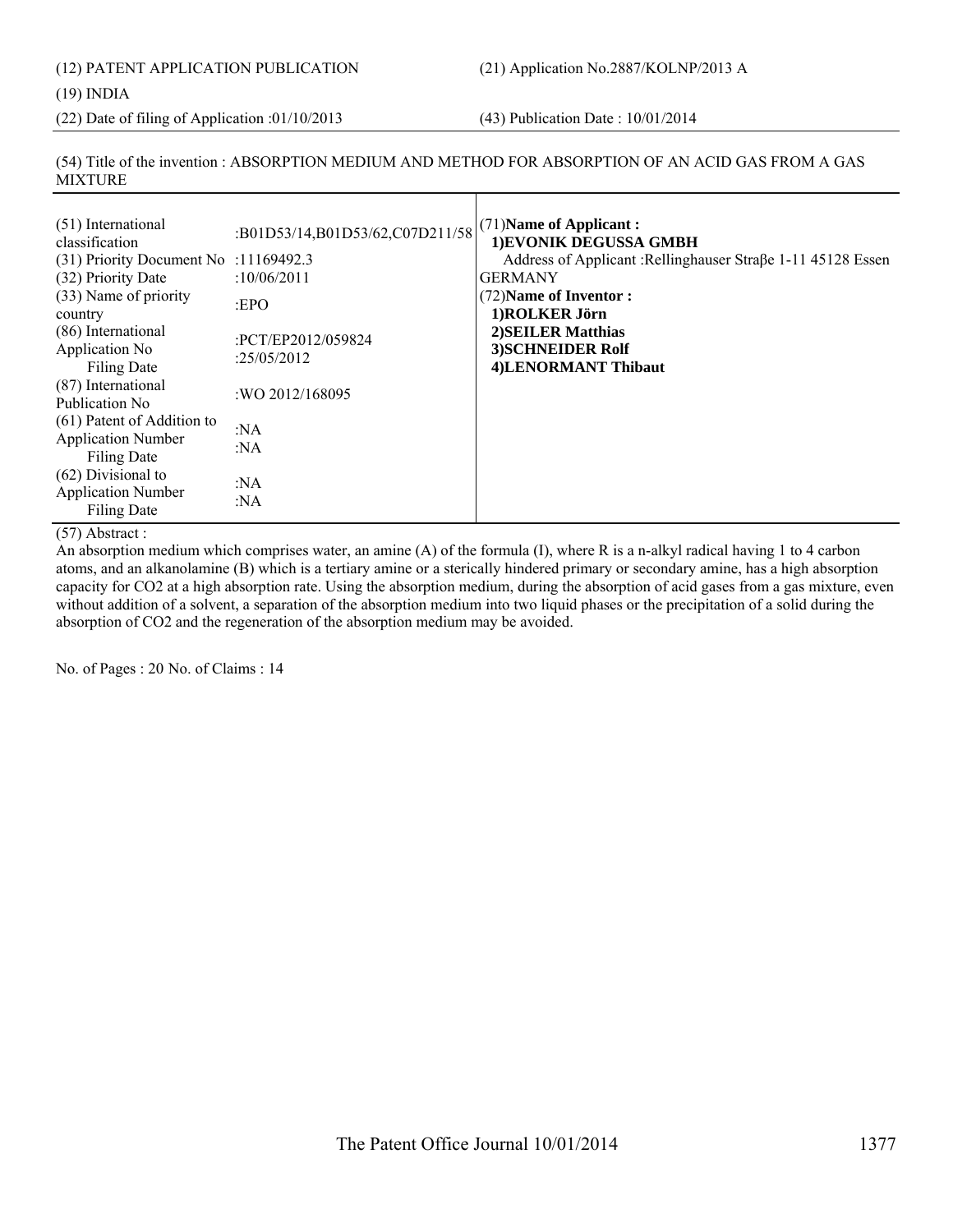(12) PATENT APPLICATION PUBLICATION (21) Application No.2888/KOLNP/2013 A

(54) Title of the invention : FILTERING APPARATUS

(22) Date of filing of Application :01/10/2013 (43) Publication Date : 10/01/2014

| (51) International classification      |                    | :B01D29/52,B01D29/66 (71)Name of Applicant:            |
|----------------------------------------|--------------------|--------------------------------------------------------|
| (31) Priority Document No              | :10 2011 100 518.1 | 1) HYDAC PROCESS TECHNOLOGY GMBH                       |
| (32) Priority Date                     | :05/05/2011        | Address of Applicant : Industriegebiet Grube König, Am |
| (33) Name of priority country          | :Germany           | Wrangelflöz 1, 66538 Neunkirchen, GERMANY              |
| (86) International Application No      | :PCT/EP2012/001772 | (72) Name of Inventor:                                 |
| Filing Date                            | :26/04/2012        | 1) WNUK Ralf                                           |
| (87) International Publication No      | : WO 2012/150010   | 2) GERSTNER Jörg, Hermann                              |
| (61) Patent of Addition to Application | :NA                | 3) BÖTTCHER Thomas                                     |
| Number                                 | :NA                | 4) MORAWIETZ Thomas                                    |
| Filing Date                            |                    |                                                        |
| (62) Divisional to Application Number  | :NA                |                                                        |
| <b>Filing Date</b>                     | :NA                |                                                        |

(57) Abstract :

A filtering apparatus with a plurality of filtering elements (9) which can be accommodated in a filter housing (1) having a filter inlet (45) for fluid to be filtered and a filter outlet (43) for the filtered fluid, wherein during the filtration operation, at least one of the filtering elements (9) can be back-flushed by means of a back-flushing device (13,21) in order to dedust the effective filtering surface of said filtering element, the back flushing device comprising a pressure control device (13) for assisting the back-flushing operation, is characterized in that the pressure control device comprises a hydraulic accumulator (13), the one fluid chamber (67) of which can be filled during the filtration operation with a quantity of dedusted fluid and can be connected for a back-flushing operation via a backflushing guide (21) to the clean side (59) of the filtering element (9) to be dedusted, and in that, for a back-flushing operation, a further fluid chamber (79) of the hydraulic accumulator (13) can be subjected to a media pressure in order, by means of a resultant movement of the separating element (65) of the hydraulic accumulator (13), to at least partially again dispense the filling amount of the dedusted fluid for the back-flushing operation from the first fluid chamber (67).



No. of Pages : 23 No. of Claims : 12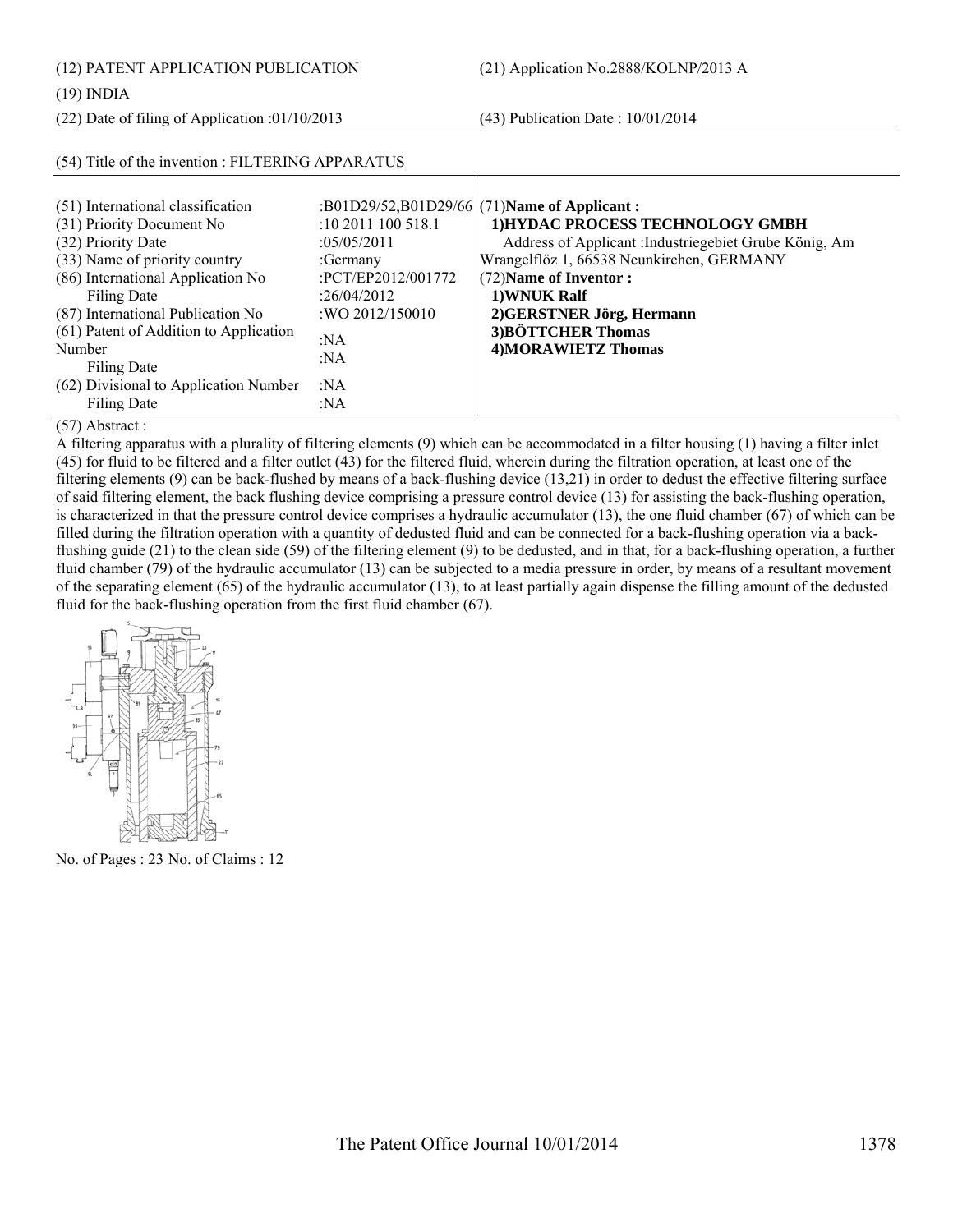(12) PATENT APPLICATION PUBLICATION (21) Application No.2889/KOLNP/2013 A

#### (19) INDIA

(22) Date of filing of Application :03/10/2013 (43) Publication Date : 10/01/2014

### (54) Title of the invention : METHOD AND APPARATUS FOR MEASURING CADMIUM IN FOOD

| (51) International classification<br>(31) Priority Document No<br>(32) Priority Date<br>(33) Name of priority country<br>(86) International Application No<br>Filing Date<br>(87) International Publication No<br>(61) Patent of Addition to Application<br>Number<br>Filing Date<br>(62) Divisional to Application Number :NA | :G01N27/48,G01N27/416 (71) Name of Applicant:<br>:NA<br>:NA<br>:NA<br>:PCT/JP2011/058682<br>:06/04/2011<br>: WO 2012/137314<br>:NA<br>:NA | 1) MEIDENSHA CORPORATION<br>Address of Applicant :1-1, Osaki 2-chome, Shinagawa-ku,<br>Tokyo 141-0032. Japan<br>(72) Name of Inventor:<br>1) Masayoshi FUKUOKA<br>2) Miyoko KUSUMI |
|--------------------------------------------------------------------------------------------------------------------------------------------------------------------------------------------------------------------------------------------------------------------------------------------------------------------------------|-------------------------------------------------------------------------------------------------------------------------------------------|------------------------------------------------------------------------------------------------------------------------------------------------------------------------------------|
| Filing Date                                                                                                                                                                                                                                                                                                                    | :NA                                                                                                                                       |                                                                                                                                                                                    |

(57) Abstract :

The purpose is to measure the concentration of cadmium in a food with high accuracy in a simple manner. A food which is to be measured on the cadmium concentration is weighed precisely and pulverized. The pulverized sample is subjected to an ashing treatment by strong heating. The resultant sample is mixed with an acid and the mixed solution is shaken. A residue is removed from the mixed solution to produce a solution, and the solution is subjected to an electrochemical measurement. The method for the electrochemical measurement to be employed is an anodic stripping voltammetry or the like. The working electrode to be used in the electrochemical measurement is a copper electrode or the like. The temperature to be employed for the ashing treatment by strong heating is equal to or higher than the melting point of zinc and equal to or lower than the boiling point of cadmium, and the solution to be subjected to the measurement is adjusted to pH 3.5 to 5.5.

No. of Pages : 41 No. of Claims : 7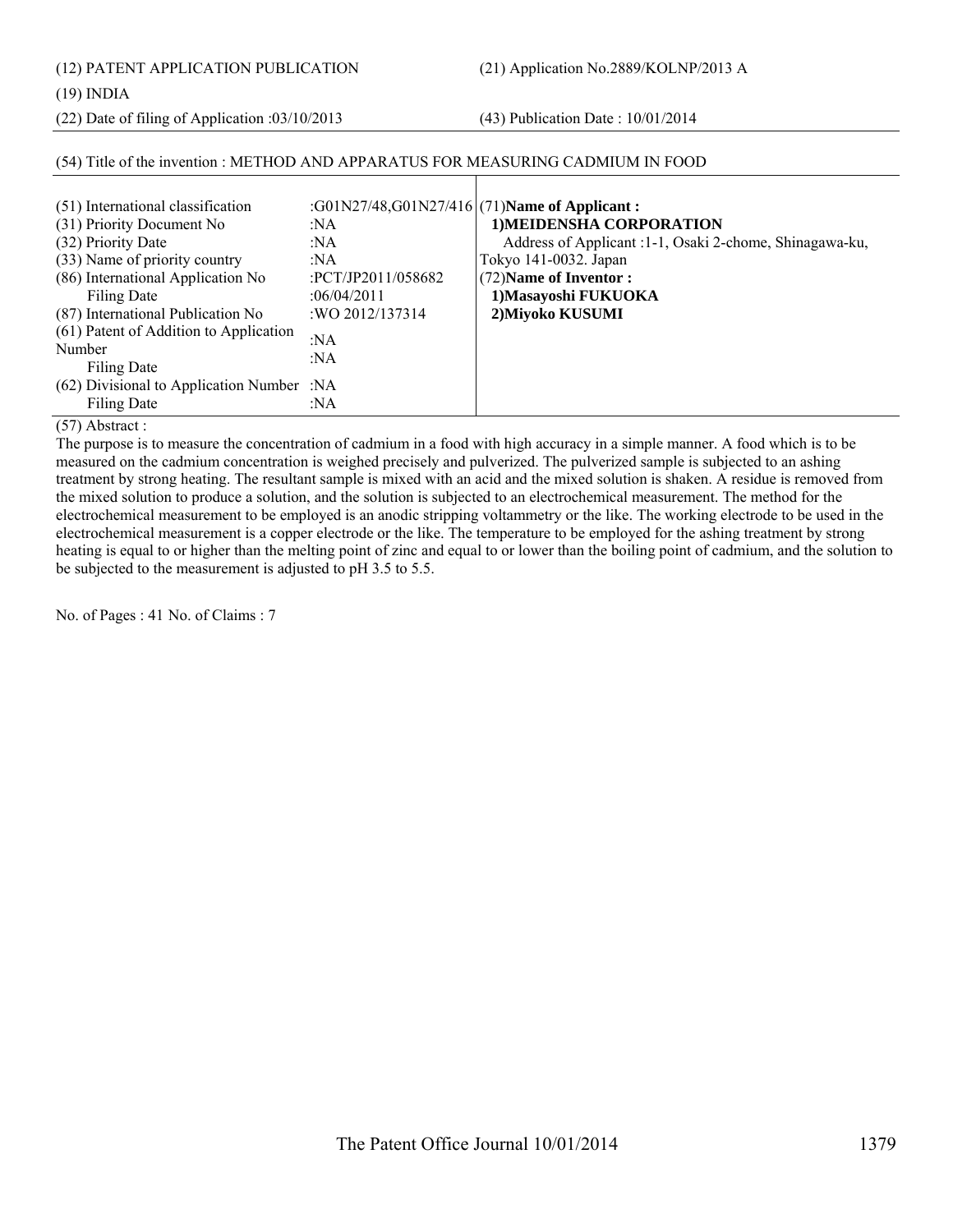(12) PATENT APPLICATION PUBLICATION (21) Application No.725/KOL/2013 A

#### (19) INDIA

(22) Date of filing of Application :18/06/2013 (43) Publication Date : 10/01/2014

| (51) International classification             | :H04L 12/00     | $(71)$ Name of Applicant:                          |
|-----------------------------------------------|-----------------|----------------------------------------------------|
| (31) Priority Document No                     | :102012211867.5 | 1) SIEMENS AKTIENGESELLSCHAFT                      |
| (32) Priority Date                            | :06/07/2012     | Address of Applicant : WITTELSBACHERPLATZ 2, 80333 |
| (33) Name of priority country                 | :Germany        | MÜNCHEN, GERMANY                                   |
| (86) International Application No             | :NA             | (72) Name of Inventor:                             |
| Filing Date                                   | :NA             | 1) MARTIN DAIMER                                   |
| (87) International Publication No             | : NA            |                                                    |
| (61) Patent of Addition to Application Number | $\cdot$ NA      |                                                    |
| Filing Date                                   | :NA             |                                                    |
| (62) Divisional to Application Number         | :NA             |                                                    |
| Filing Date                                   | :NA             |                                                    |

### (54) Title of the invention : PROFLENERGY IN SUBSIDIARY COMMUNICATION SYSTEM

(57) Abstract :

The invention relates to an automation system featuring a PROFINET system (1) and a second system (2) subsidiary to the PROFINET system (1), wherein the PROFINET system (1) comprises a PROFINET controller (10) and a PROFINET field device (13) which can establish a communication connection to the subsidiary second system (2). In order to provide an automation system having improved energy management, it is proposed that the second system (2) should comprise a first device (23), wherein the PROFINET controller (10) can send a PROFIenergy command to the first device (23), wherein the first device (23) can perform an energy state change and/or send consumption data to the PROFINET controller (10) as a result of a received PROFIenergy command.

No. of Pages : 22 No. of Claims : 8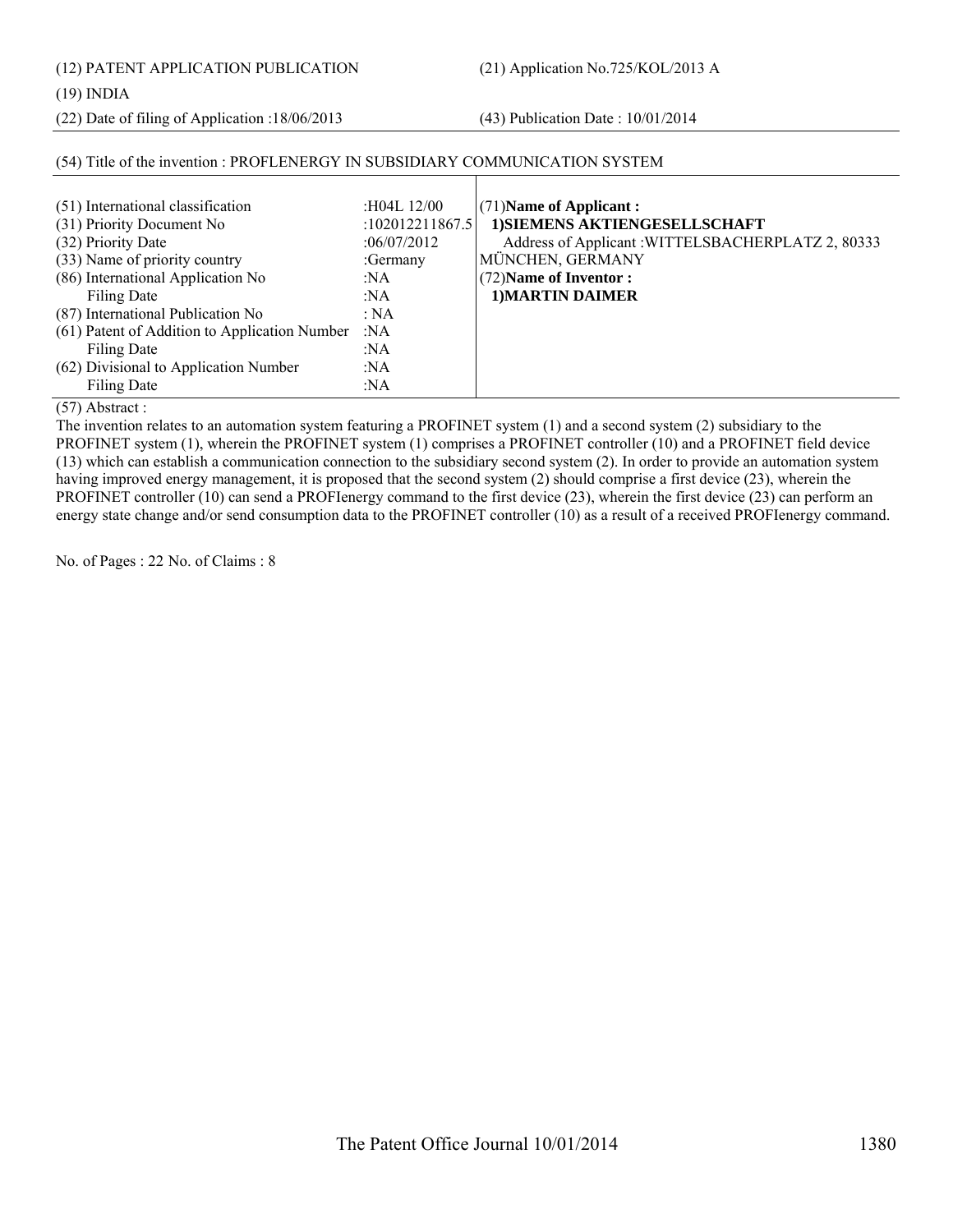(12) PATENT APPLICATION PUBLICATION (21) Application No.2910/KOLNP/2013 A

#### (19) INDIA

(22) Date of filing of Application :04/10/2013 (43) Publication Date : 10/01/2014

### (54) Title of the invention : A STABLE COMPOSITION OF HOCI, PROCESSES FOR ITS PRODUCTION AND USES THEREOF

| (51) International<br>classification<br>(31) Priority Document No             | :A01N25/34,A01N59/08,A61K33/00<br>:1104180.3 | (71) Name of Applicant:<br>1) BIOMIMETICS HEALTH INDUSTRIES LIMITED<br>Address of Applicant: Apt 4 Villanueva Building 99 Hanniega |
|-------------------------------------------------------------------------------|----------------------------------------------|------------------------------------------------------------------------------------------------------------------------------------|
| (32) Priority Date                                                            | :11/03/2011                                  | St Ghaxaq GXQ 1025 MALTA                                                                                                           |
| (33) Name of priority<br>country                                              | :U.K.                                        | (72) Name of Inventor:<br>1) MALLET, Christopher                                                                                   |
| (86) International<br>Application No<br><b>Filing Date</b>                    | :PCT/GB2012/000228<br>:08/03/2012            | 2) SINDEN, Richard<br>3) WEDERELL, CHRISTOPHER (DECEASED)                                                                          |
| (87) International<br>Publication No.                                         | :WO 2012/123695                              |                                                                                                                                    |
| (61) Patent of Addition to<br><b>Application Number</b><br><b>Filing Date</b> | :NA<br>:NA                                   |                                                                                                                                    |
| $(62)$ Divisional to<br><b>Application Number</b><br><b>Filing Date</b>       | :NA<br>:NA                                   |                                                                                                                                    |

### (57) Abstract :

A stable antimicrobial aqueous hypochlorous acid solution that retains its activity for at least three months and can be provided with high levels of hypochlorous acid (more than 500ppm), the aqueous hypochlorous acid composition having low chloride concentrations (maximum chloride levels of 1:3 chloride to hydrochlorous acid) and a pH between 3.5 and 7.0 to stabilise the composition without the need for additional stabilisers. A solid composition is also provided for producing the stable solution.

No. of Pages : 33 No. of Claims : 26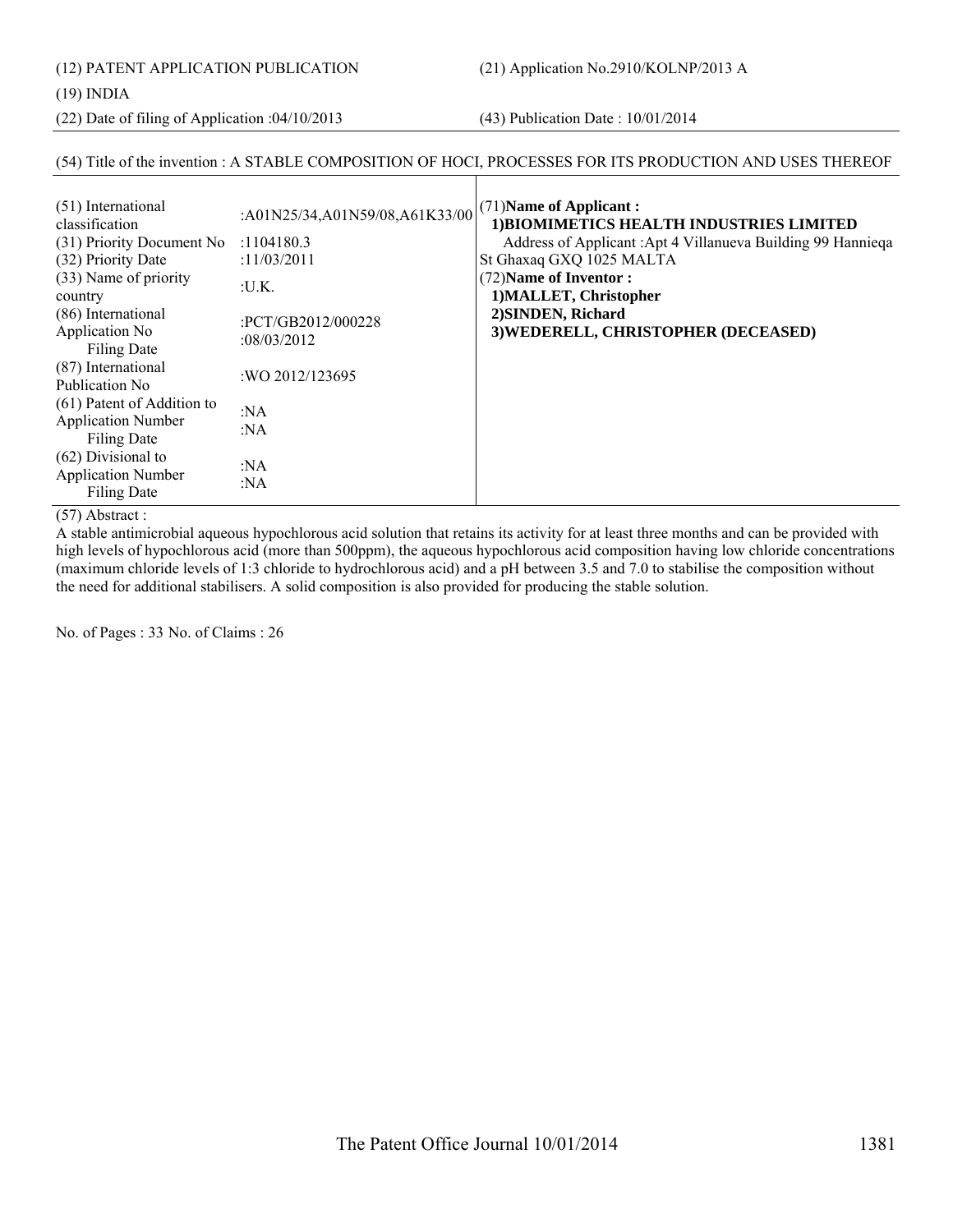(12) PATENT APPLICATION PUBLICATION (21) Application No.2912/KOLNP/2013 A

#### (19) INDIA

(22) Date of filing of Application :04/10/2013 (43) Publication Date : 10/01/2014

#### (54) Title of the invention : BONDING ELEMENT, BONDING MATRIX AND COMPOSITE MATERIAL HAVING THE BONDING ELEMENT, AND METHOD OF MANUFACTURING THEREOF

| (51) International classification<br>(31) Priority Document No<br>(32) Priority Date<br>(33) Name of priority country<br>(86) International Application No<br>Filing Date<br>(87) International Publication No<br>(61) Patent of Addition to Application | :C04B35/64<br>:61/449,659<br>:05/03/2011<br>:U.S.A.<br>:02/03/2012<br>:WO 2012/122031 | (71) Name of Applicant:<br>1) RUTGERS, THE STATE UNIVERSITY OF NEW<br><b>JERSEY</b><br>Address of Applicant : Old Queens, 83 Somerset Street, New<br>:PCT/US2012/027536 Brunswick, NJ 08901-1281 U.S.A.<br>(72) Name of Inventor:<br>1) RIMAN, Richard, E.<br>2) GUPTA, Surojit |
|----------------------------------------------------------------------------------------------------------------------------------------------------------------------------------------------------------------------------------------------------------|---------------------------------------------------------------------------------------|---------------------------------------------------------------------------------------------------------------------------------------------------------------------------------------------------------------------------------------------------------------------------------|
| Number<br>Filing Date                                                                                                                                                                                                                                    | : $NA$<br>:NA                                                                         | 3) ATAKAN, Vahit<br>4)LI, Qinghua                                                                                                                                                                                                                                               |
| (62) Divisional to Application Number<br>Filing Date                                                                                                                                                                                                     | :NA<br>:NA                                                                            |                                                                                                                                                                                                                                                                                 |

#### (57) Abstract :

A bonding element, a bonding element matrix and composite materials with a wide range of attractive properties that may be optimized, including, but not limited to, mechanical properties, thermal properties, magnetic properties, optical properties and nuclear properties, as a result of a first layer and second layer structure or core, first layer, and second layer structure of the bonding elements, as well as methods for making the bonding elements and the corresponding ceramic and/or composite materials.

No. of Pages : 97 No. of Claims : 108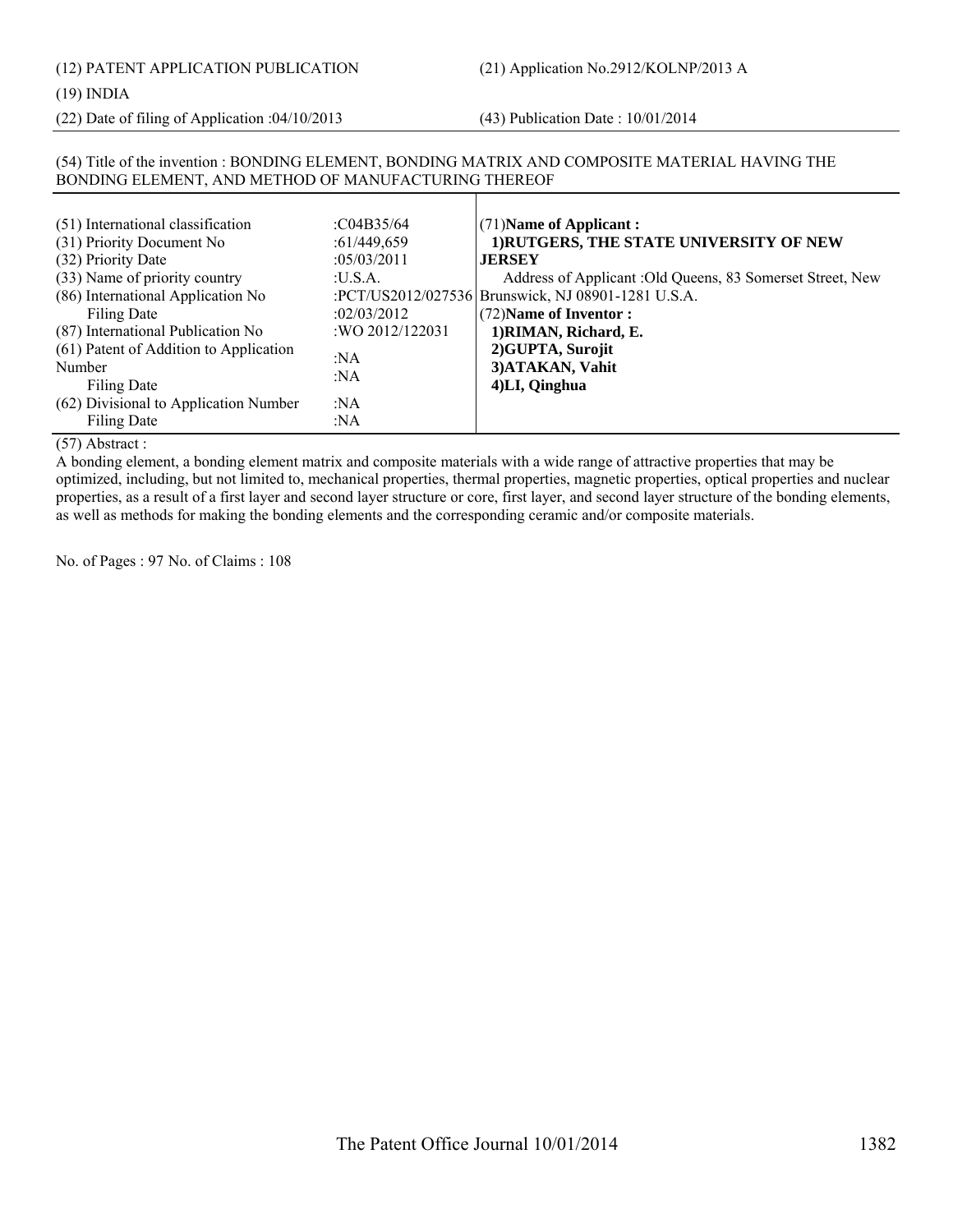(12) PATENT APPLICATION PUBLICATION (21) Application No.2913/KOLNP/2013 A

(19) INDIA

(22) Date of filing of Application :04/10/2013 (43) Publication Date : 10/01/2014

#### (54) Title of the invention : A DEVICE COMPRISING A CENTRIFUGAL SEPARATOR (51) International classification :B04B5/12,B04B9/06,F01M13/04 (31) Priority Document No :11165854.8 (32) Priority Date :12/05/2011 (33) Name of priority country :EPO (86) International Application No Filing Date :PCT/EP2012/058786 :11/05/2012 (87) International Publication No<br>No 2012/152925 (61) Patent of Addition to Application Number Filing Date :NA :NA (62) Divisional to Application Number Filing Date :NA :NA (71)**Name of Applicant : 1)ALFA LAVAL CORPORATE AB** Address of Applicant :Box 73, SE-22100 Lund, SWEDEN (72)**Name of Inventor : 1)ANDERSSON AGINGER, Thomas**

#### (57) Abstract :

The invention relates to a device for cleaning a gas which is contaminated with particles, the device comprising a centrifugal separator (1) with a centrifugal rotor (2) for separating the particles from the gas and a drive arrangement  $(16, 7)$  for rotating the centrifugal rotor (2) about a rotational axis  $(R)$ , the drive 5 arrangement comprising an impulse turbine (16) drivingly connected to the centrifugal rotor (2)and a nozzle (17) for a pressurized fluid, the impulse turbine (16) being arranged with buckets (16a) for receiving a jet (J) of pressurized fluid from a nozzle (17) directed against the buckets (16a) which are configured such that the fluid jet direction is reversed along a height (H) of 10 the bucket (16a), characterized in that the height (H) of the bucket (16a) is 2-3 times the diameter of the nozzle opening (17a).



No. of Pages : 18 No. of Claims : 14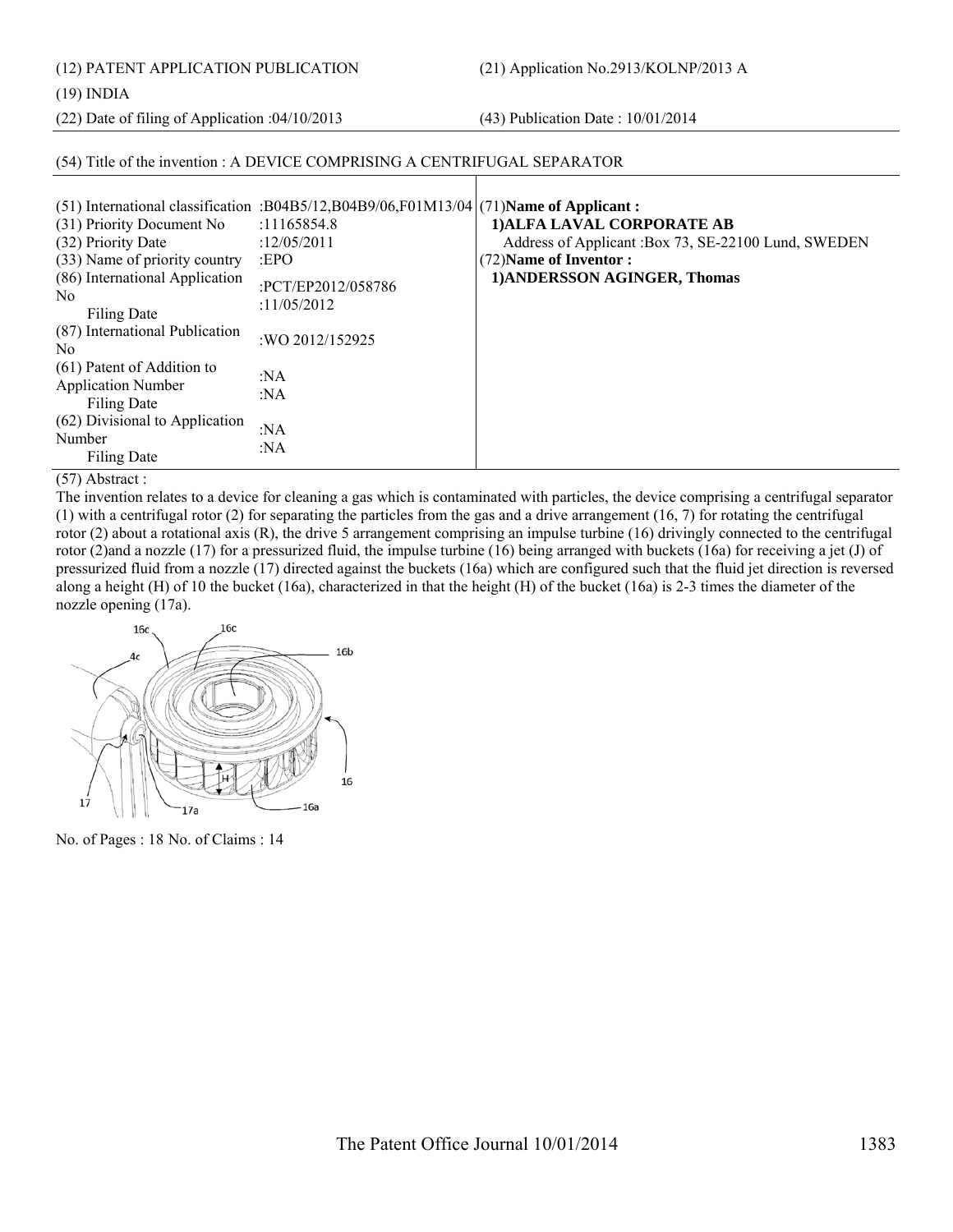(12) PATENT APPLICATION PUBLICATION (21) Application No.2930/KOLNP/2013 A

#### (19) INDIA

(22) Date of filing of Application :07/10/2013 (43) Publication Date : 10/01/2014

### (54) Title of the invention : SYNERGISTIC COMPOSITIONS AND METHODS

| (51) International<br>classification<br>$(31)$ Priority Document No :13/081,643<br>(32) Priority Date<br>(33) Name of priority<br>country<br>(86) International<br>Application No<br><b>Filing Date</b><br>(87) International<br>Publication No.<br>(61) Patent of Addition to<br><b>Application Number</b><br>Filing Date | :A61K31/01,A61K31/07,A61K31/122<br>:07/04/2011<br>:U.S.A.<br>:PCT/IL2012/050128<br>:05/04/2012<br>:WO 2012/137209<br>: $NA$<br>:NA | $(71)$ Name of Applicant:<br>1)LYCORED LTD<br>Address of Applicant : P.O.Box 320, 84102 Beersheba<br><b>ISRAEL</b><br>(72) Name of Inventor :<br>1) ZELKHA, Morris<br>2) BLATT, Yoav<br>3)LEVY, Yossi<br>4) SHARONI, Yoav |
|----------------------------------------------------------------------------------------------------------------------------------------------------------------------------------------------------------------------------------------------------------------------------------------------------------------------------|------------------------------------------------------------------------------------------------------------------------------------|---------------------------------------------------------------------------------------------------------------------------------------------------------------------------------------------------------------------------|
| $(62)$ Divisional to<br><b>Application Number</b><br><b>Filing Date</b>                                                                                                                                                                                                                                                    | : $NA$<br>: $NA$                                                                                                                   |                                                                                                                                                                                                                           |

 $\mathbf{I}$ 

### (57) Abstract :

Pharmaceutical compositions for oral administration comprising a therapeutically effective amount of a synergistic combination of a carotene and at least one phytosterol wherein the ratio of said lycopene to said phytosterol in said pharmaceutical composition is a maximum of about 5:1 and wherein said composition produces a synergistic inhibition of cell growth and anti-inflammatory effects are disclosed.

No. of Pages : 39 No. of Claims : 39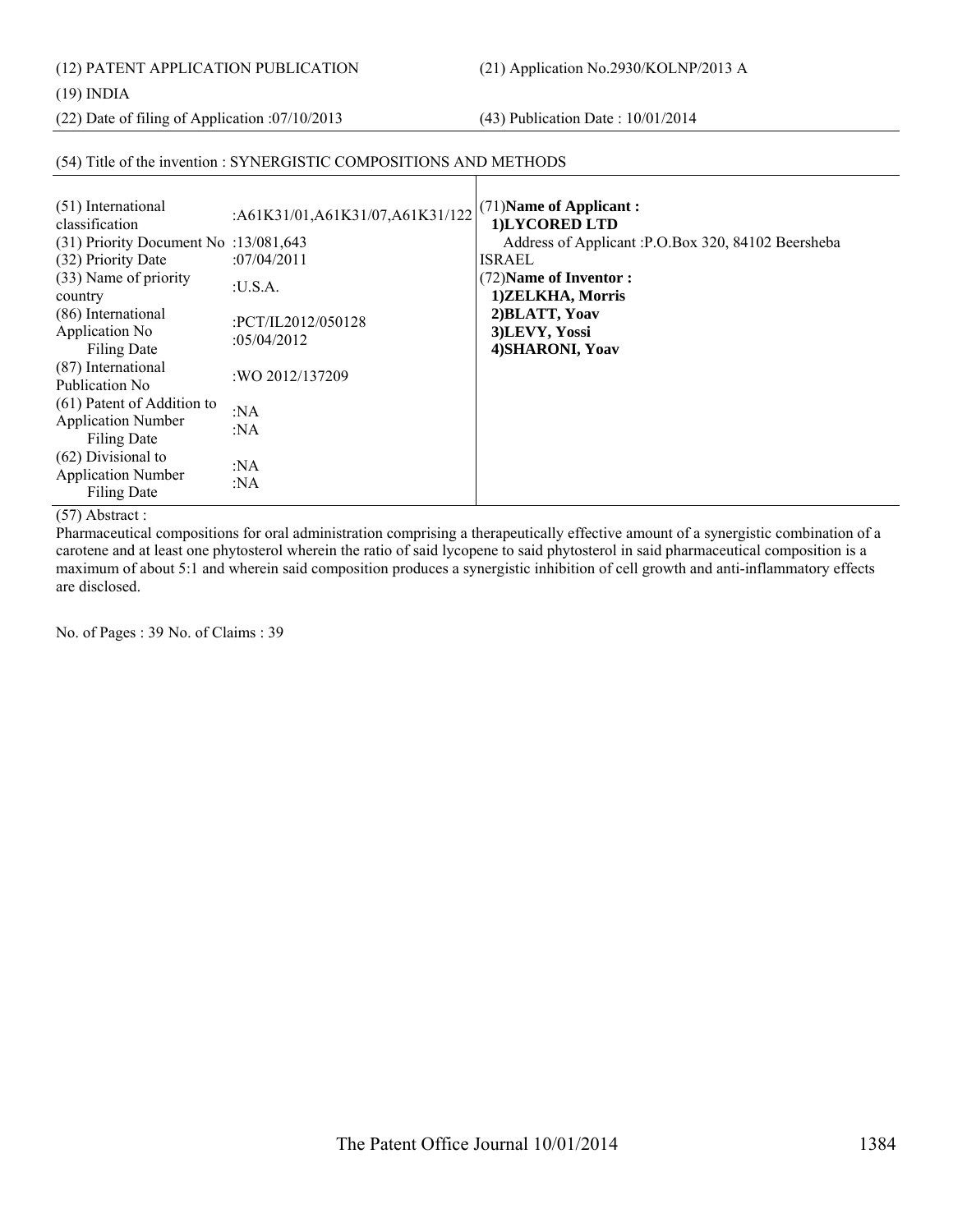# (12) PATENT APPLICATION PUBLICATION (21) Application No.2931/KOLNP/2013 A (19) INDIA

(22) Date of filing of Application :07/10/2013 (43) Publication Date : 10/01/2014

#### (54) Title of the invention : METHOD FOR DRY SPINNING NEUTRAL AND ANIONICALLY MODIFIED CELLULOSE AND FIBRES MADE USING THE METHOD

| (51) International classification                       | :D01F2/00,D01D1/02,D01D5/40 (71)Name of Applicant: |                                                            |
|---------------------------------------------------------|----------------------------------------------------|------------------------------------------------------------|
| (31) Priority Document No                               | :11157311.9                                        | 1) SAPPI NETHERLANDS SERVICES B.V.                         |
| (32) Priority Date                                      | :08/03/2011                                        | Address of Applicant : Biesenweg 16, NL-6211 AA Maastricht |
| (33) Name of priority country                           | EPO                                                | <b>Netherlands</b>                                         |
| (86) International Application No:PCT/EP2012/053987     |                                                    | (72) Name of Inventor:                                     |
| Filing Date                                             | :08/03/2012                                        | 1)GRAVESON, Ian                                            |
| (87) International Publication No: WO 2012/120073       |                                                    | 2) TURNER, Philip                                          |
| (61) Patent of Addition to<br><b>Application Number</b> | :NA<br>:NA                                         |                                                            |
| Filing Date                                             |                                                    |                                                            |
| (62) Divisional to Application<br>Number                | :NA                                                |                                                            |
| Filing Date                                             | :NA                                                |                                                            |

(57) Abstract :

The present invention is directed towards a method for spinning neutral or anionically modified cellulose comprising the steps of: (a) preparing a suspension of the neutral or anionically modified cellulose in a continuous phase; (b) subjecting the suspension to high shear rate; (c) performing spinning by extruding the cellulose suspension into an airgap region comprising at least one heated zone to obtain spun fibres, (d) subjecting the spun fibres to at least one washing stages and (e) isolating the spun fibres from the at least one washing stages; as well as fibres obtained based on the method of the invention and paper or board products derived from such fibres.

No. of Pages : 13 No. of Claims : 13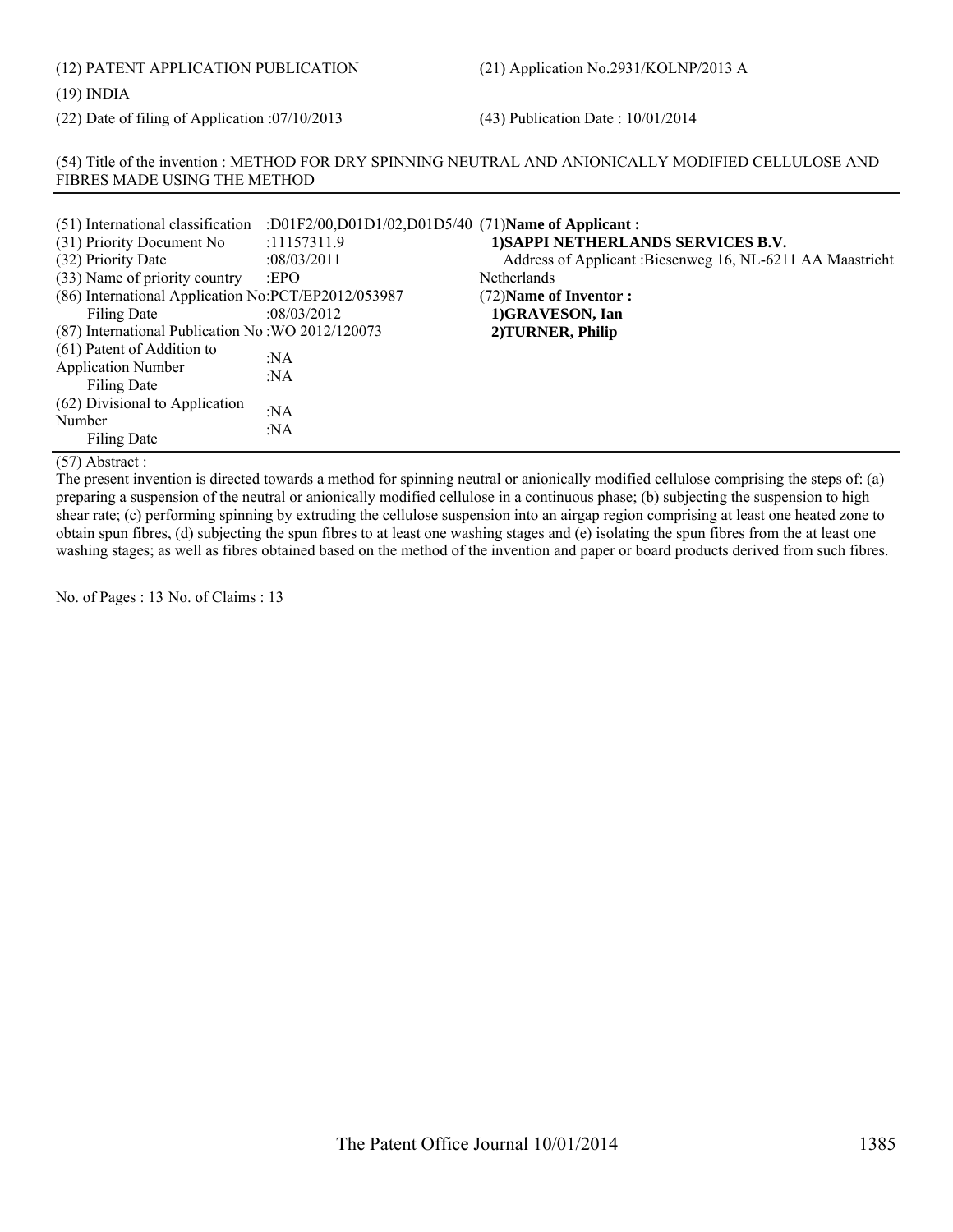# (12) PATENT APPLICATION PUBLICATION (21) Application No.2932/KOLNP/2013 A

(19) INDIA

(22) Date of filing of Application :07/10/2013 (43) Publication Date : 10/01/2014

(54) Title of the invention : METHOD FOR SPINNING ANIONICALLY MODIFIED CELLULOSE AND FIBRES MADE USING THE METHOD

| (51) International classification                   | :D01F2/00,D01D1/02,D01D5/40 (71)Name of Applicant: |                                                            |
|-----------------------------------------------------|----------------------------------------------------|------------------------------------------------------------|
| (31) Priority Document No                           | :11157314.3                                        | 1) SAPPI NETHERLANDS SERVICES B.V.                         |
| (32) Priority Date                                  | :08/03/2011                                        | Address of Applicant : Biesenweg 16, NL-6211 AA Maastricht |
| (33) Name of priority country                       | EPO                                                | THE NETHERLANDS                                            |
| (86) International Application No:PCT/EP2012/053989 |                                                    | (72) Name of Inventor:                                     |
| Filing Date                                         | :08/03/2012                                        | 1)GRAVESON, Ian                                            |
| (87) International Publication No: WO 2012/120074   |                                                    |                                                            |
| (61) Patent of Addition to                          | : $NA$                                             |                                                            |
| <b>Application Number</b>                           |                                                    |                                                            |
| <b>Filing Date</b>                                  | :NA                                                |                                                            |
| (62) Divisional to Application                      | :NA                                                |                                                            |
| Number                                              |                                                    |                                                            |
| Filing Date                                         | : $NA$                                             |                                                            |

(57) Abstract :

The present invention is directed towards a method for spinning anionically modified cellulose comprising the steps of: (a) preparing a suspension of the anionically modified cellulose in a continuous phase; (b) subjecting the suspension to high shear rate; (c) performing spinning by extruding the cellulose suspension through a spinneret into a spin bath comprising a cationic complexing agent, and (d) isolating the spun fibres from the spin bath; as well as fibres obtained based on the method of the invention and paper or board products derived from such fibres.

No. of Pages : 13 No. of Claims : 12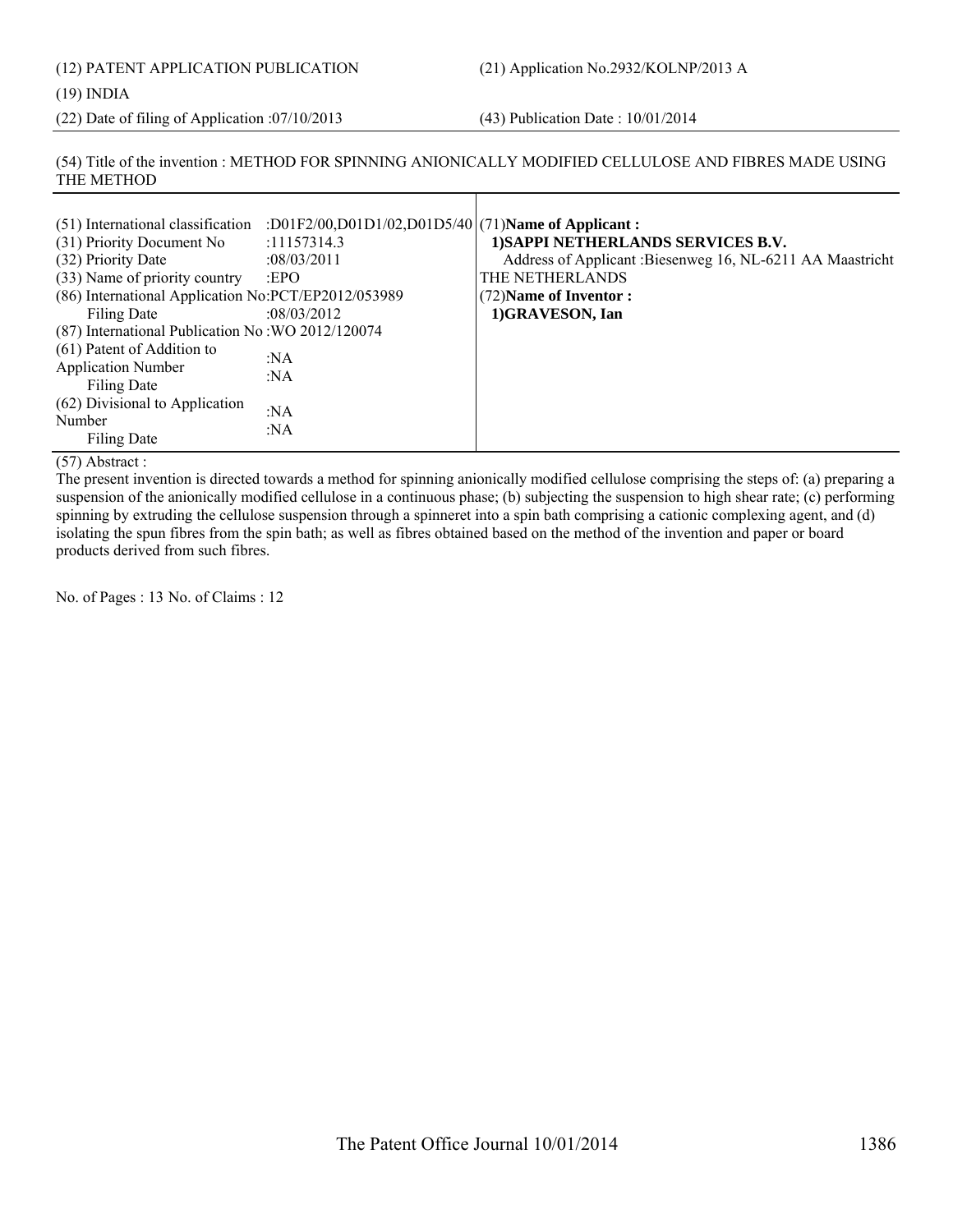#### (19) INDIA

(22) Date of filing of Application :07/10/2013 (43) Publication Date : 10/01/2014

#### (54) Title of the invention : OPHTHALMIC PREPARATIONS BASED ON PACAP (PITUITARY ADENYLATE CYCLASE ACTIVATING POLYPEPTIDE) WHICH RESTORE THE NORMAL VISUAL FUNCTION IN EARLY GLAUCOMA

| (51) International<br>classification<br>(31) Priority Document No<br>(32) Priority Date<br>(33) Name of priority country: Italy<br>(86) International Application<br>No.<br>Filing Date | :A61K9/00,A61K38/22,A61K47/36<br>:MI2011A000583<br>:08/04/2011<br>:PCT/EP2012/001514<br>: $05/04/2012$ | (71) Name of Applicant:<br>1) HMFRA HUNGARY LIMITED LIABILITY COMPANY<br>Address of Applicant: Villanyi ut 47, H-1118 Budapest<br><b>HUNGARY</b><br>(72) Name of Inventor:<br>1) DOMENICI, Luciano<br>2) SANSO', Marco<br>3)GIOVANNINI, Luca |
|-----------------------------------------------------------------------------------------------------------------------------------------------------------------------------------------|--------------------------------------------------------------------------------------------------------|----------------------------------------------------------------------------------------------------------------------------------------------------------------------------------------------------------------------------------------------|
| (87) International Publication<br>N <sub>0</sub>                                                                                                                                        | :WO 2012/136369                                                                                        |                                                                                                                                                                                                                                              |
| (61) Patent of Addition to<br><b>Application Number</b><br>Filing Date                                                                                                                  | : $NA$<br>:NA                                                                                          |                                                                                                                                                                                                                                              |
| (62) Divisional to Application<br>Number<br>Filing Date                                                                                                                                 | :NA<br>:NA                                                                                             |                                                                                                                                                                                                                                              |

#### (57) Abstract :

The present invention relates to ophthalmic preparations in the form of eyedrops based on PACAP (Pituitary Adenylate Cyclase Activating Polypeptide) which restore the normal visual function in retinal dystrophy/retinopathy and optic neuropathy, with special reference to glaucoma. Said preparations can be administered topically to the intact eye surface, and are useful in the treatment of various forms of retinal dystrophy/retinopathy and optic neuropathy, such as glaucoma.



No. of Pages : 28 No. of Claims : 10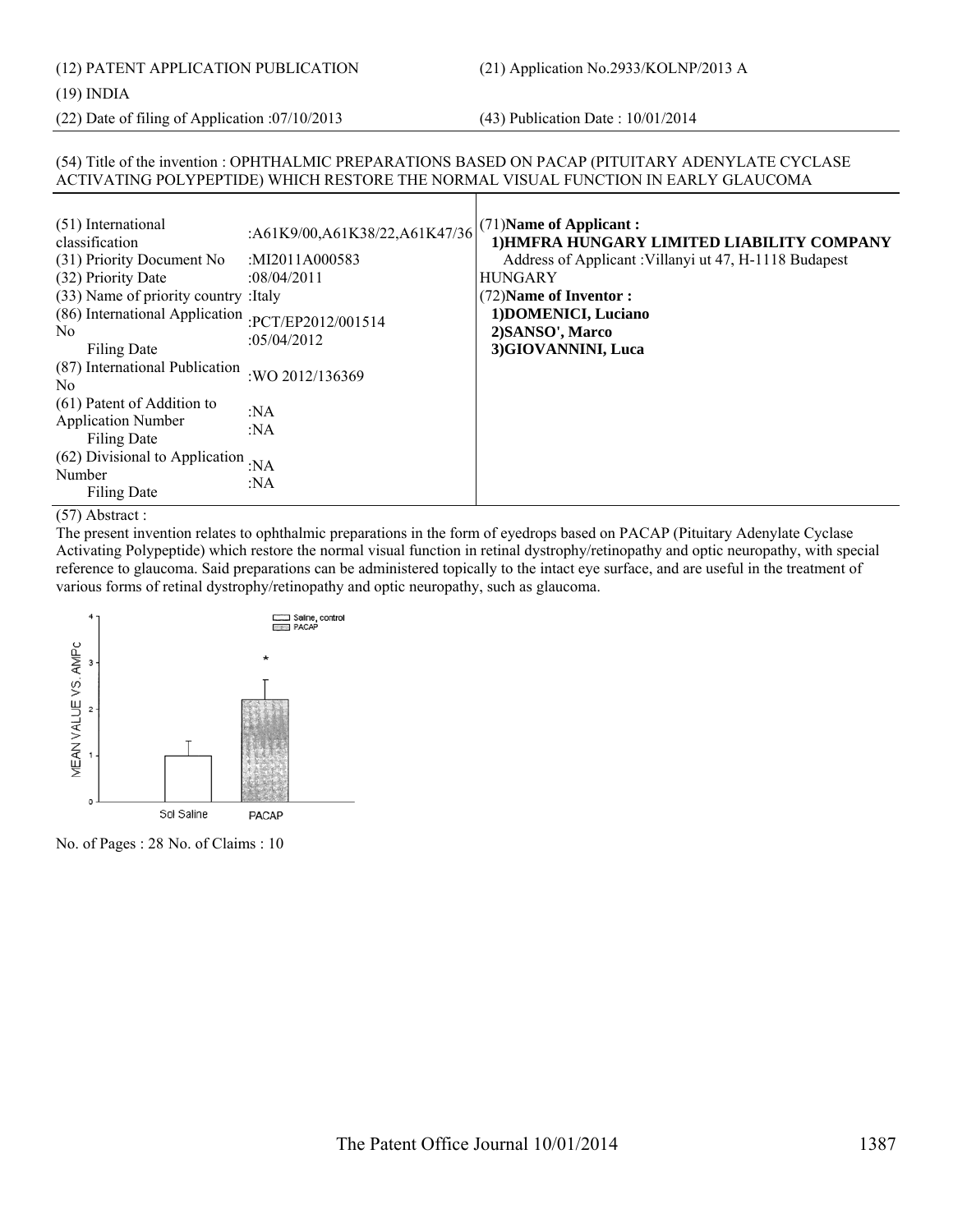(12) PATENT APPLICATION PUBLICATION (21) Application No.739/KOL/2012 A

#### (19) INDIA

(22) Date of filing of Application :04/07/2012 (43) Publication Date : 10/01/2014

#### (54) Title of the invention : BACTERIA-PROOF AND ANTIBACTERIAL LIQUID POURING NOZZLE

| (51) International classification             |      | $:B65D(71)$ Name of Applicant :               |
|-----------------------------------------------|------|-----------------------------------------------|
| (31) Priority Document No                     | :NA  | 1) YUSHIN CO., LTD.                           |
| (32) Priority Date                            | :NA  | Address of Applicant : 964, YANAGAWA-SHINDEN, |
| (33) Name of priority country                 | :NA  | SANJO-SHI, NIIGATA, 955-0002 JAPAN            |
| (86) International Application No             | :NA  | (72) Name of Inventor:                        |
| Filing Date                                   | :NA  | 1) FUTASE, KATSUNORI                          |
| (87) International Publication No             | : NA |                                               |
| (61) Patent of Addition to Application Number | :NA  |                                               |
| Filing Date                                   | :NA  |                                               |
| (62) Divisional to Application Number         | :NA  |                                               |
| Filing Date                                   | :NA  |                                               |

#### (57) Abstract :

It is an object of the present invention to propose a bacteria-proof and antibacterial nozzle for pouring liquid material which can effectively prevent penetration of air but also surely prevent invasion of microorganisms and can restrict the activity of the microorganisms to only a pouring port even if the microorganisms are invaded gets into the bag as well as a package bag using the same. The present invention lies in a bacteria-proof and antibacterial nozzle for pouring a liquid material to be installed to a side portion or a top portion of a package bag body which is formed as a film-shaped non-return nozzle characterized in that the inner surfaces of the front and rear plastic laminate films constituting a pouring path have a surface roughness Ra of not more than 5  $\mu$ m and a flatness of a pouring port formed by opening at least a tip end of the film shaped non-return nozzle made of the plastic laminate films is not more than 10  $\mu$ m as a distance of the micro-gap after the pouring of the liquid material.



No. of Pages : 34 No. of Claims : 8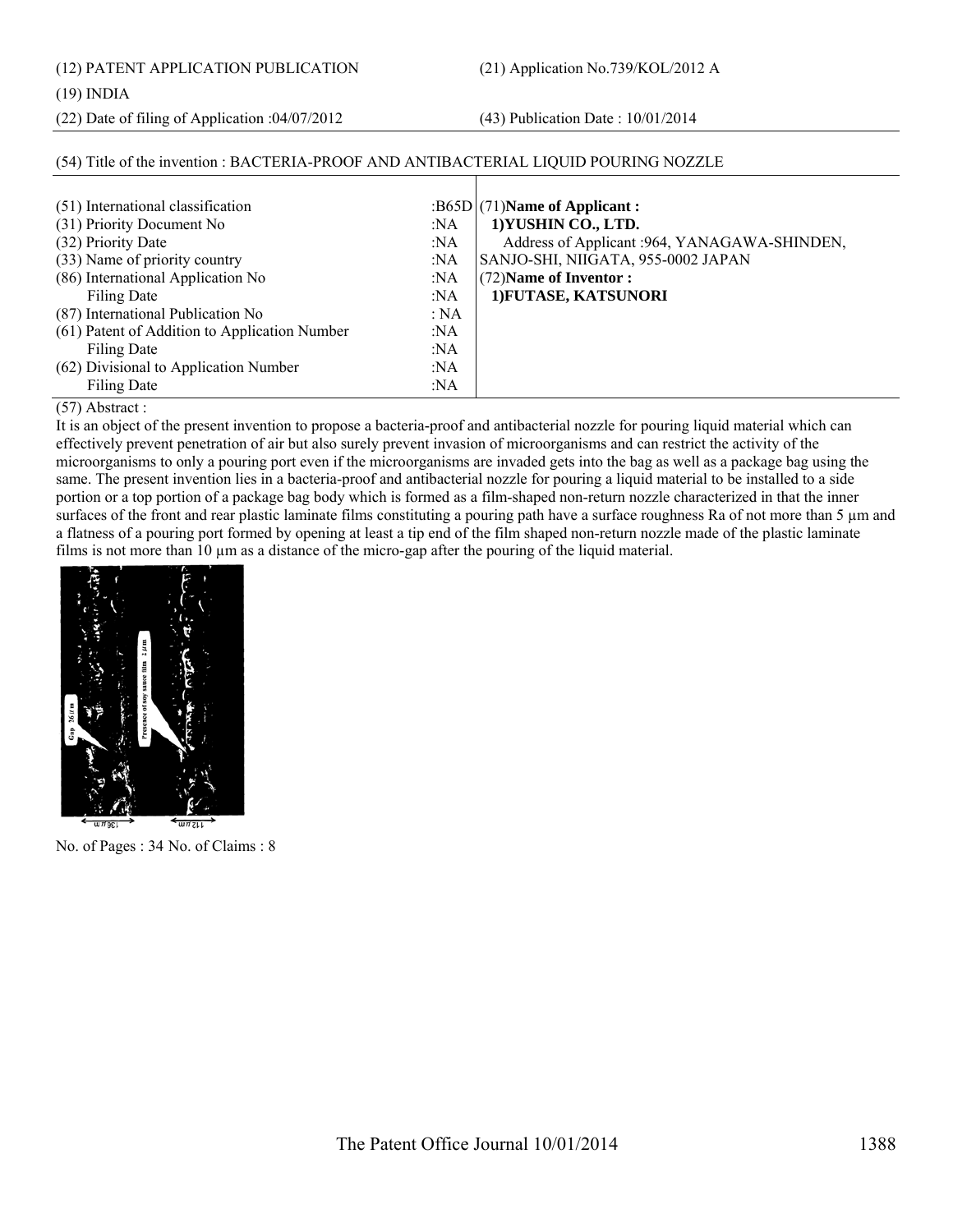(12) PATENT APPLICATION PUBLICATION (21) Application No.2929/KOLNP/2013 A

#### (19) INDIA

(22) Date of filing of Application :07/10/2013 (43) Publication Date : 10/01/2014

#### (54) Title of the invention : METHODS AND COMPOSITIONS FOR MODULATING PERIPHERAL IMMUNE FUNCTION

| (51) International classification<br>(31) Priority Document No                                       | : $A61K35/12$<br>:61/516,637  | $(71)$ Name of Applicant:<br>1) SANBIO, INC.                                              |
|------------------------------------------------------------------------------------------------------|-------------------------------|-------------------------------------------------------------------------------------------|
| (32) Priority Date<br>(33) Name of priority country                                                  | :06/04/2011<br>:U.S.A.        | Address of Applicant :231 S. Whisman Road, Mountain View,<br>California 94041-1522 U.S.A. |
| (86) International Application No<br>Filing Date                                                     | :06/04/2012                   | :PCT/US2012/032504 $(72)$ Name of Inventor :<br>1) DAO, Mo                                |
| (87) International Publication No<br>(61) Patent of Addition to Application<br>Number<br>Filing Date | :WO 2012/154344<br>:NA<br>:NA | 2) CASE, Casey                                                                            |
| (62) Divisional to Application Number<br>Filing Date                                                 | :NA<br>:NA                    |                                                                                           |

#### (57) Abstract :

Disclosed herein are cell preparations useful for modulating various peripheral immune functions, methods for making said cell preparations, and methods for their use.

No. of Pages : 55 No. of Claims : 22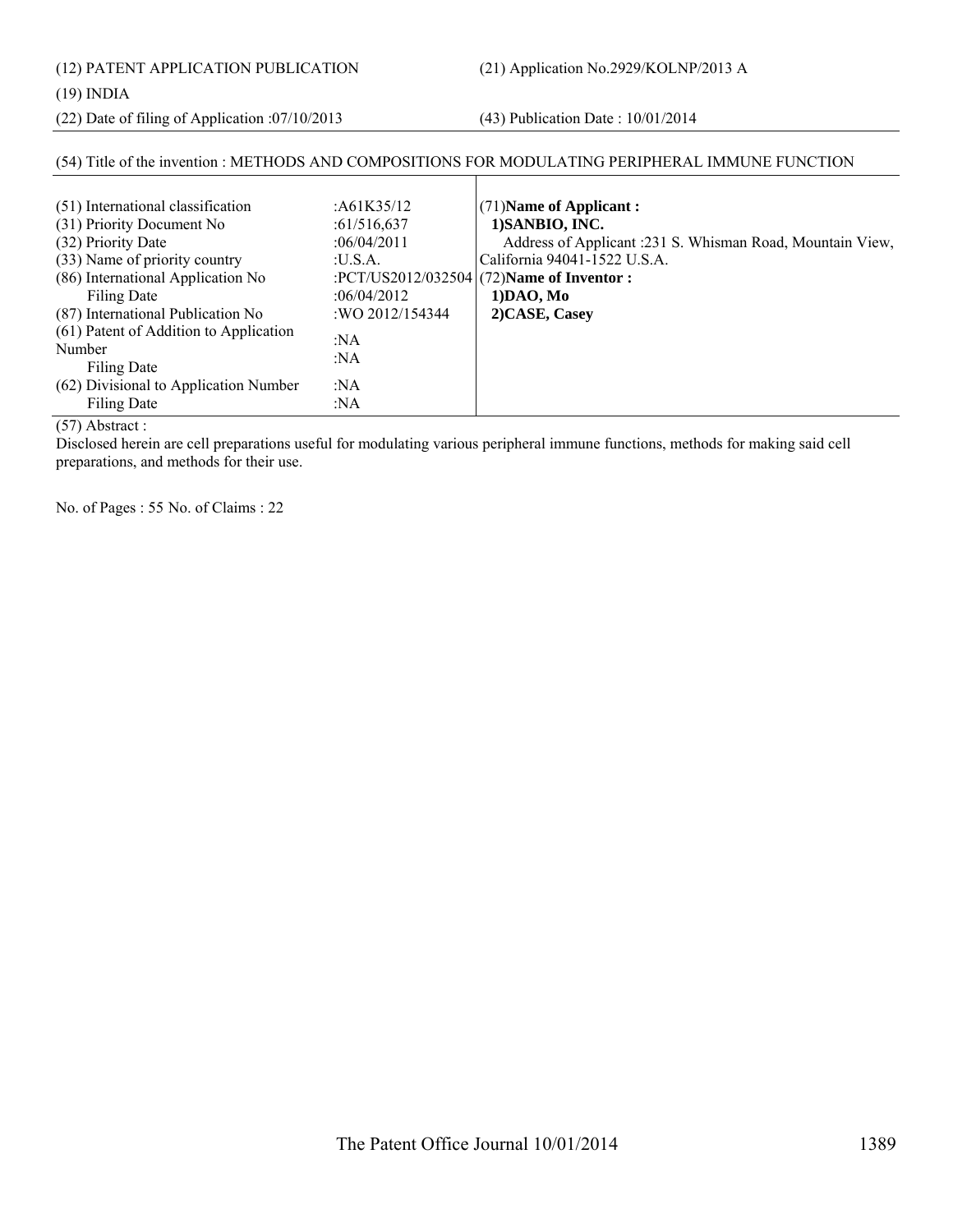| (12) PATENT APPLICATION PUBLICATION<br>$(19)$ INDIA                                                                                                                       |                                                                                        | (21) Application No.2947/KOLNP/2013 A                                                                                                                                                                                 |  |  |
|---------------------------------------------------------------------------------------------------------------------------------------------------------------------------|----------------------------------------------------------------------------------------|-----------------------------------------------------------------------------------------------------------------------------------------------------------------------------------------------------------------------|--|--|
| $(22)$ Date of filing of Application :08/10/2013                                                                                                                          |                                                                                        | $(43)$ Publication Date: $10/01/2014$                                                                                                                                                                                 |  |  |
| (54) Title of the invention : CERAMIC TOILET BOWL                                                                                                                         |                                                                                        |                                                                                                                                                                                                                       |  |  |
| (51) International classification<br>(31) Priority Document No<br>(32) Priority Date<br>(33) Name of priority country<br>(86) International Application No<br>Filing Date | :BO2011A000202<br>:15/04/2011<br>:Italy<br>$\cdot$ PCT/IB2012/051825<br>: $13/04/2012$ | :E03D11/02,E03D11/18 (71) Name of Applicant:<br>1) SACMI COOPERATIVA MECCANICI IMOLA<br>SOCIETA' COOPERATIVA<br>Address of Applicant : Via Selice Provinciale, 17/A, I-40026<br>Imola ITALY<br>(72) Name of Inventor: |  |  |
| (87) International Publication No<br>(61) Patent of Addition to Application                                                                                               | : WO 2012/140608<br>:NA                                                                | 1) BERNABEI, Alessandro<br>2) MAZZANTI, Vasco                                                                                                                                                                         |  |  |

(57) Abstract :

Filing Date

Filing Date

Number

A ceramic bowl obtained by means of casting in moulds, comprises: a liquid collection pan (2); a siphon portion (16) for draining liquids from the pan (2); a liquid distribution rim (3) having at least one portion configured to reproduce the top edge (7) of the pan (2) along a common plane (P) of lie; the rim portion (3) has a toroidal cross-section generating a tubular chamber (4) for the passage of liquids; the rim (3) and the pan (2) being made as a single body in a mould (SI); an outer casing (5) for housing the pan (2) and the rim (3) in the form of a single body; the siphon portion (16) for draining liquids is separate from the pan (2), formed as a single body with the casing (5), and configured to be joined to the pan (2) inside said casing (5).

:NA

:NA :NA

No. of Pages : 22 No. of Claims : 12

(62) Divisional to Application Number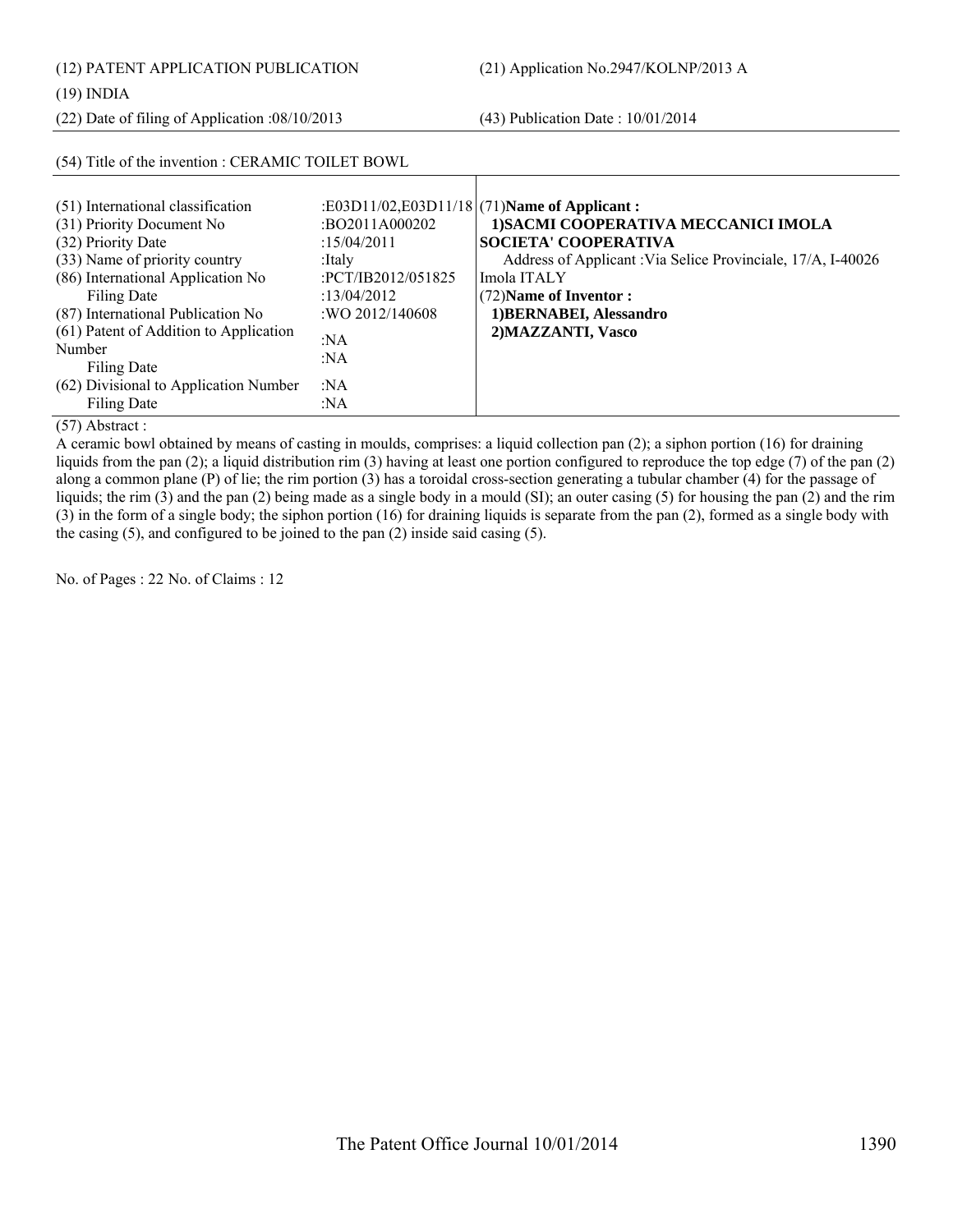(12) PATENT APPLICATION PUBLICATION (21) Application No.2949/KOLNP/2013 A

(22) Date of filing of Application :08/10/2013 (43) Publication Date : 10/01/2014

# (54) Title of the invention : HIGH LUMINANCE PROJECTION DISPLAYS AND ASSOCIATED METHODS

| (51) International classification<br>(31) Priority Document No<br>(32) Priority Date<br>(33) Name of priority country<br>(86) International Application No<br>Filing Date<br>(87) International Publication No<br>(61) Patent of Addition to Application<br>Number<br>Filing Date<br>(62) Divisional to Application Number<br>Filing Date | : $H04N9/31$<br>:61/476,949<br>:19/04/2011<br>:U.S.A.<br>: $11/04/2012$<br>:WO 2012/145200<br>: $NA$<br>:NA<br>:NA<br>:NA | $(71)$ Name of Applicant:<br>1) DOLBY LABORATORIES LICENSING<br><b>CORPORATION</b><br>Address of Applicant :100 Potrero Avenue, San Francisco,<br>:PCT/US2012/032995   California 94103-4813 U.S.A.<br>$(72)$ Name of Inventor :<br>1) DAMBERG, Gerwin<br>2) RICHARDS, Martin J.<br>3) TODD, Craig |
|-------------------------------------------------------------------------------------------------------------------------------------------------------------------------------------------------------------------------------------------------------------------------------------------------------------------------------------------|---------------------------------------------------------------------------------------------------------------------------|----------------------------------------------------------------------------------------------------------------------------------------------------------------------------------------------------------------------------------------------------------------------------------------------------|
|-------------------------------------------------------------------------------------------------------------------------------------------------------------------------------------------------------------------------------------------------------------------------------------------------------------------------------------------|---------------------------------------------------------------------------------------------------------------------------|----------------------------------------------------------------------------------------------------------------------------------------------------------------------------------------------------------------------------------------------------------------------------------------------------|

(57) Abstract :

Projection displays include a highlight projector and a main projector. Highlights projected by the highlight projector boost luminance in highlight areas of a base image projected by the main projector. Various highlight projectors including steerable beams, holographic projectors and spatial light modulators are described.

No. of Pages : 38 No. of Claims : 33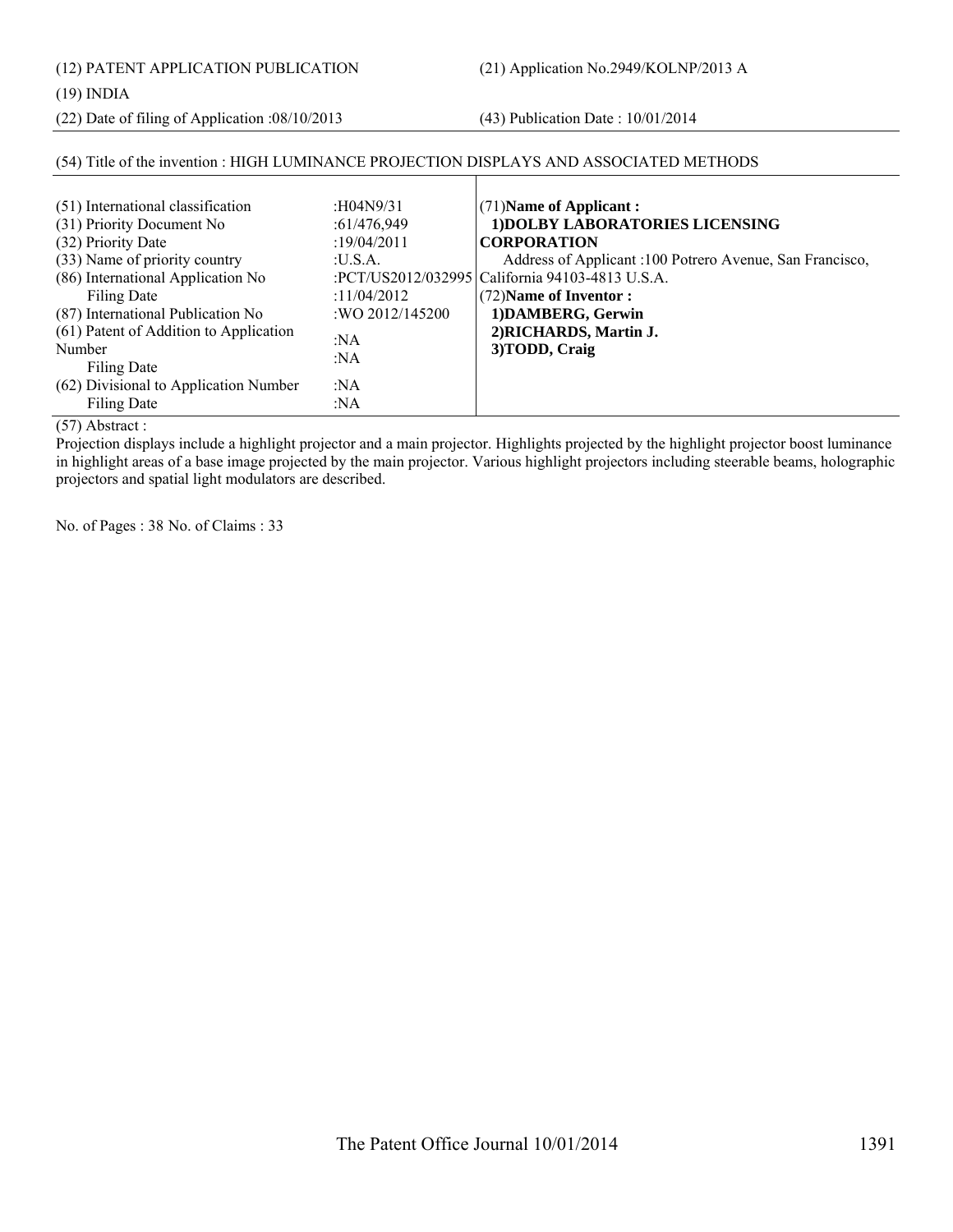(12) PATENT APPLICATION PUBLICATION (21) Application No.734/KOL/2012 A

#### (19) INDIA

(22) Date of filing of Application :03/07/2012 (43) Publication Date : 10/01/2014

#### (54) Title of the invention : HERBAL COMPOSITION AND MEDICAMENT THEREOF FOR TREATING EPILEPSY  $(51)$  International classification :A61K (31) Priority Document No :NA (32) Priority Date :NA (33) Name of priority country :NA (86) International Application No Filing Date :NA :NA (87) International Publication No : NA (61) Patent of Addition to Application Number Filing Date :NA :NA (62) Divisional to Application Number :NA (71)**Name of Applicant : 1)MEDHI MILA RAM** Address of Applicant :SALIKI SUBORI, VILL. MATI PARBOT GAON, P.O. BONGAL DHARA, DIST: MORIGAON, ASSAM, PIN: 782412, Assam India (72)**Name of Inventor : 1)MEDHI MILA RAM**

(57) Abstract :

Filing Date

A herbal composition for treatment of epilepsy; the composition comprising of Lasia spinosa, Costus speciosus, Curcuma longa and Streblus asper. The method for the preparation of said composition is also disclosed herein. A medicament comprising said composition and a method for the preparation of the medicament is also disclosed herein.

:NA

No. of Pages : 28 No. of Claims : 15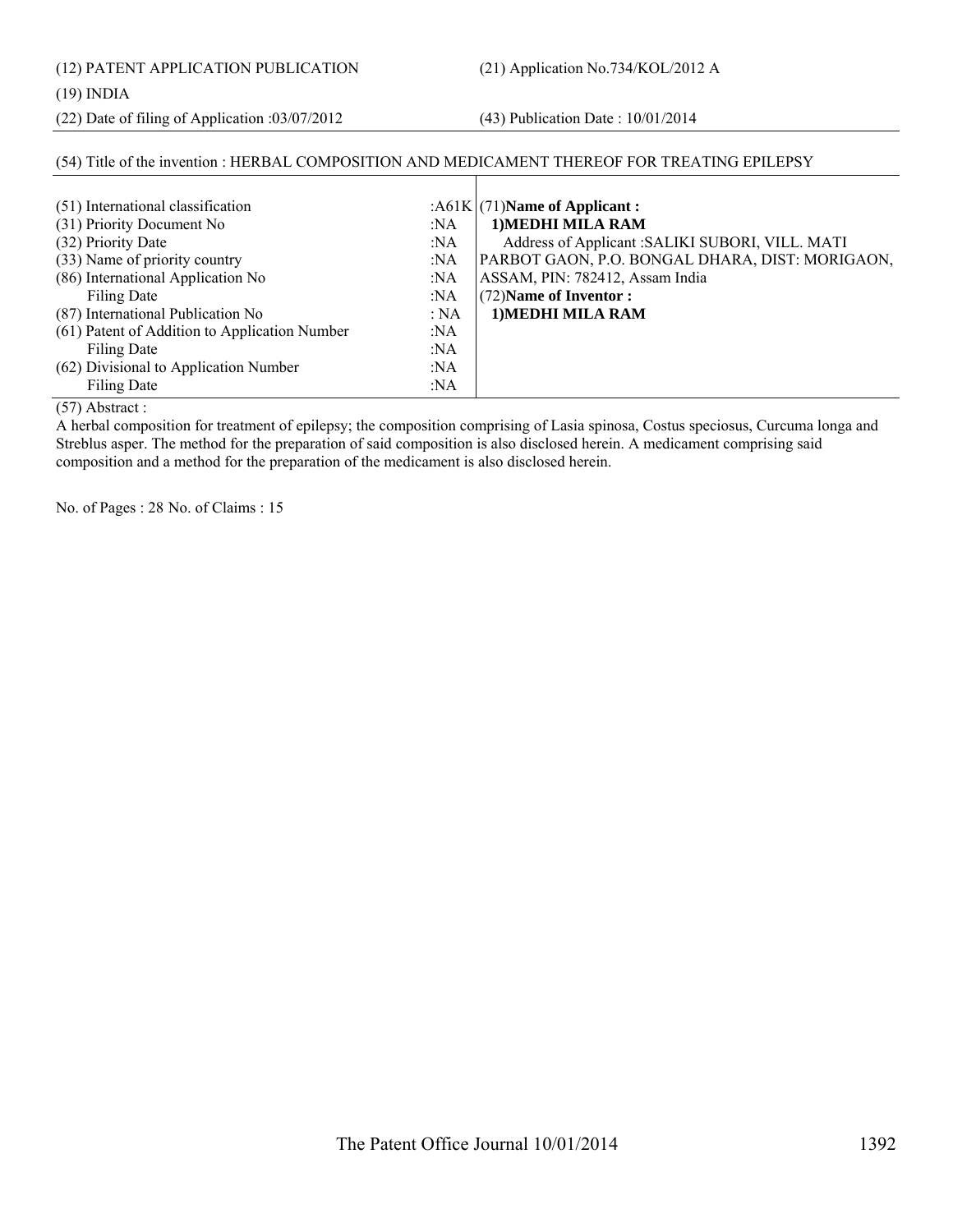(12) PATENT APPLICATION PUBLICATION (21) Application No.735/KOL/2012 A

#### (19) INDIA

(22) Date of filing of Application :03/07/2012 (43) Publication Date : 10/01/2014

## (54) Title of the invention : HERBAL COMPOSITION AND MEDICAMENT THEREOF FOR TREATING EPILEPSY

| (51) International classification<br>(31) Priority Document No<br>(32) Priority Date | :NA<br>:NA | : $A61K/(71)$ Name of Applicant:<br>1) LATIF MOHAMMED ABDUL<br>Address of Applicant: WARD NO 7, MORI MUSLIM |
|--------------------------------------------------------------------------------------|------------|-------------------------------------------------------------------------------------------------------------|
| (33) Name of priority country                                                        | :NA        | GAON, PO MORI GAON, DIST: MORIGAON, ASSAM -                                                                 |
| (86) International Application No                                                    | :NA        | 782105, Assam India                                                                                         |
| Filing Date                                                                          | :NA        | (72) Name of Inventor:                                                                                      |
| (87) International Publication No                                                    | : NA       | 1) LATIF MOHAMMED ABDUL                                                                                     |
| (61) Patent of Addition to Application Number                                        | :NA        |                                                                                                             |
| Filing Date                                                                          | : $NA$     |                                                                                                             |
| (62) Divisional to Application Number                                                | :NA        |                                                                                                             |
| <b>Filing Date</b>                                                                   | :NA        |                                                                                                             |

(57) Abstract :

A herbal composition for treatment of epilepsy; the composition comprising of Leucas aspera, Aloe barbadensis and Oxalis corniculata. The methods for the preparation of said composition is also disclosed herein. A medicament comprising said composition and methods for the preparation of the medicament is also disclosed herein.

No. of Pages : 27 No. of Claims : 15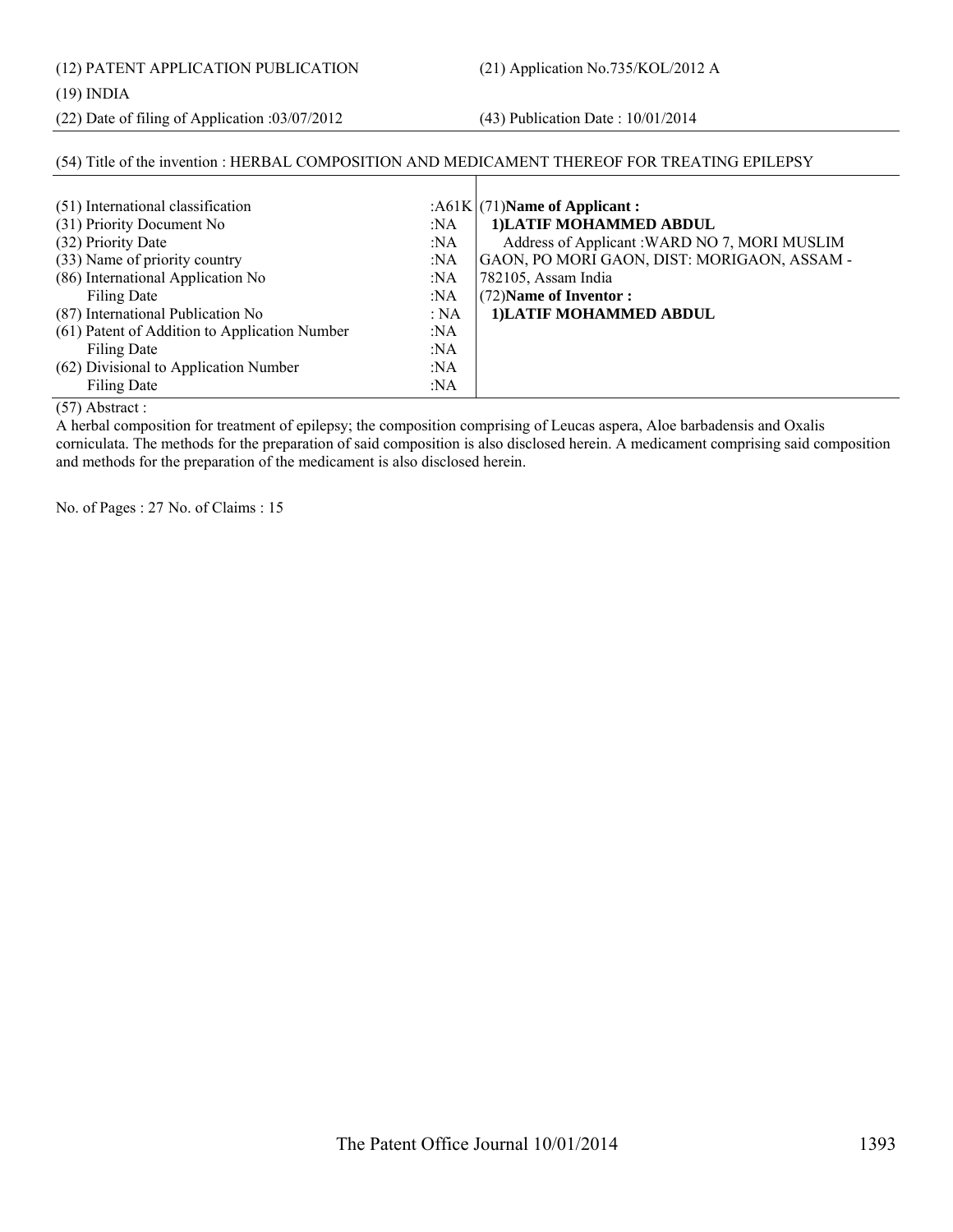#### (19) INDIA

(22) Date of filing of Application :03/10/2013 (43) Publication Date : 10/01/2014

#### (54) Title of the invention : DEVICE FOR SECURING AN ASSEMBLY SCREW TO AN ELEMENT BEFORE BEING FIXED TO ANOTHER ELEMENT

| (51) International classification<br>(31) Priority Document No<br>(32) Priority Date<br>(33) Name of priority country<br>(86) International Application No<br>Filing Date<br>(87) International Publication No<br>(61) Patent of Addition to Application<br>Number<br>Filing Date<br>(62) Divisional to Application Number<br>Filing Date | F16B41/00<br>:1152847<br>:04/04/2011<br>:France<br>:02/04/2012<br>:WO 2012/136922<br>:NA<br>:NA<br>:NA<br>:NA | (71) Name of Applicant:<br>1) DURA AUTOMOTIVE SYSTEMS SAS<br>Address of Applicant :14 Parc Burospace, Route de Gisy, F-<br>191570 Bievres France<br>:PCT/FR2012/050711 $(72)$ Name of Inventor :<br>1) BLANC, Hugues |
|-------------------------------------------------------------------------------------------------------------------------------------------------------------------------------------------------------------------------------------------------------------------------------------------------------------------------------------------|---------------------------------------------------------------------------------------------------------------|----------------------------------------------------------------------------------------------------------------------------------------------------------------------------------------------------------------------|
|-------------------------------------------------------------------------------------------------------------------------------------------------------------------------------------------------------------------------------------------------------------------------------------------------------------------------------------------|---------------------------------------------------------------------------------------------------------------|----------------------------------------------------------------------------------------------------------------------------------------------------------------------------------------------------------------------|

#### (57) Abstract :

The assembly screw (1) has a threaded segment (1b), the nominal diameter (D1) of which is greater than the diameter (D3) of its shank. The device comprises an anti-creep ring (4) intended to hold the screw (1) and one of the ends of which has arrangements (4a-4b-4c-4d) able to delimit, before the ring (4) is inserted into a housing (2a) in the element (2) before being screwed, a circular zone having a diameter (D) greater than the nominal diameter (D1) of the threaded segment (1b) and, after insertion of said ring (4) into said housing (2a), a circular zone (D) having a diameter (D2) less than that of the nominal diameter (D1) of the threaded segment (1b) but greater than that (D3) of the shank (1a) so as to act as an abutment for said segment and to enclose the screw (1) in the ring (4) while allowing it limited movement.



No. of Pages : 13 No. of Claims : 9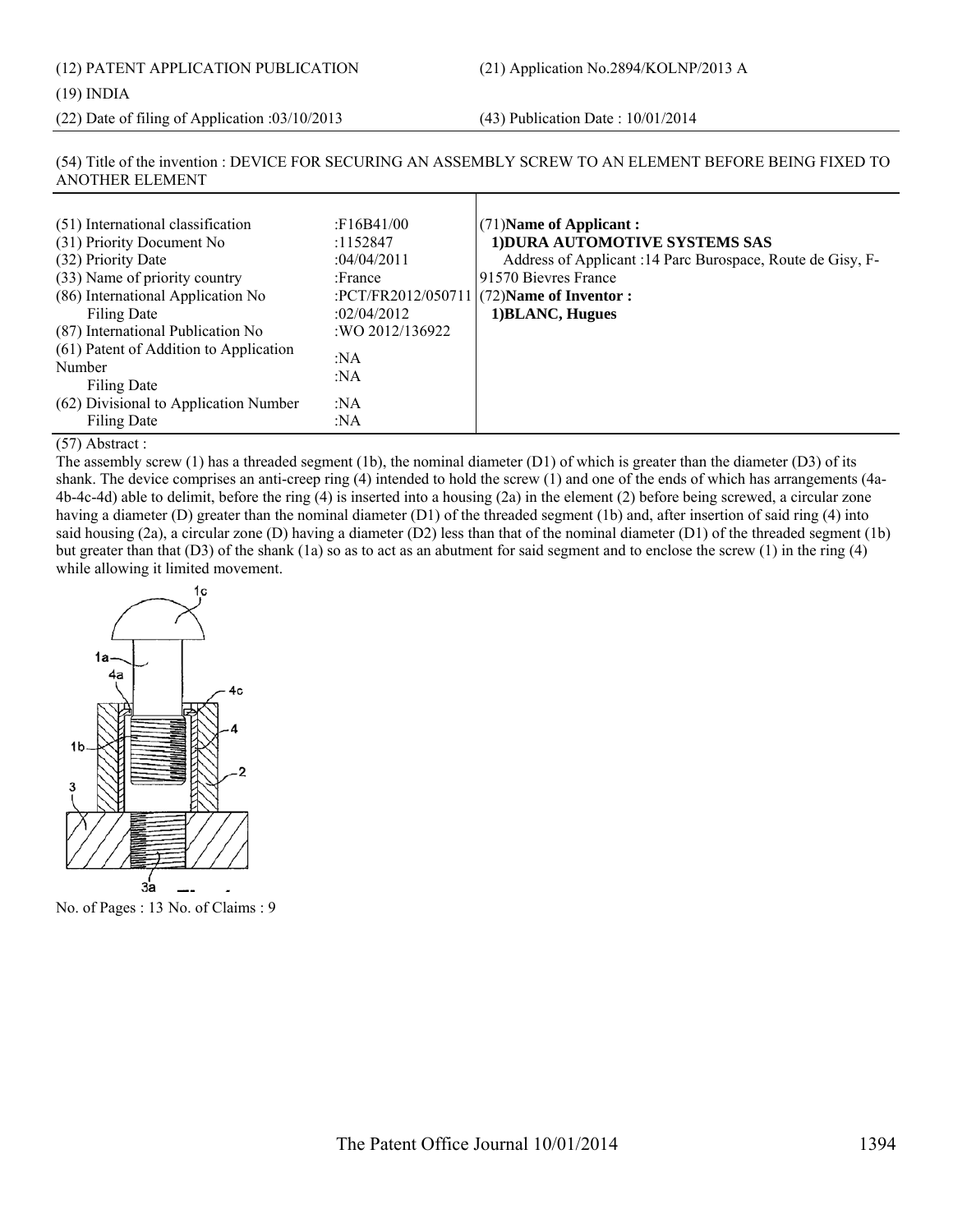(12) PATENT APPLICATION PUBLICATION (21) Application No.2895/KOLNP/2013 A

#### (19) INDIA

(22) Date of filing of Application :03/10/2013 (43) Publication Date : 10/01/2014

| (51) International classification<br>(31) Priority Document No<br>(32) Priority Date<br>(33) Name of priority country<br>(86) International Application No<br>Filing Date<br>(87) International Publication No | :E04C3/02<br>:61/449,485<br>:04/03/2011<br>: <b>U.S.A.</b><br>:03/03/2012<br>: WO 2012/122063 | $(71)$ Name of Applicant:<br>1) BROCKWELL, Michael, Ian<br>Address of Applicant :737 C, Don Cubero Alley, Santa Fe,<br>NM 87505 U.S.A.<br>:PCT/US2012/027630 (72)Name of Inventor :<br>1) BROCKWELL, Michael, Ian |
|----------------------------------------------------------------------------------------------------------------------------------------------------------------------------------------------------------------|-----------------------------------------------------------------------------------------------|-------------------------------------------------------------------------------------------------------------------------------------------------------------------------------------------------------------------|
| (61) Patent of Addition to Application<br>Number<br>Filing Date                                                                                                                                                | :NA<br>:NA                                                                                    |                                                                                                                                                                                                                   |
| (62) Divisional to Application Number<br><b>Filing Date</b>                                                                                                                                                    | :NA<br>:NA                                                                                    |                                                                                                                                                                                                                   |

#### (54) Title of the invention : EXOTENSIONED STRUCTURAL MEMBERS WITH ENERGY- ABSORBING EFFECTS

(57) Abstract :

Structural members having enhanced load bearing capacity per unit mass include a skeleton structure formed from strips of material. Notches may be placed on the strips and a weave of tensile material placed in the notches and woven around the skeleton structure. At least one pair of structural members can be jointed together to provide very strong joints due to weave patterns of tensile material such as Kevlar that distributes stress throughout the structure preventing stress from concentrating in one area. Methods of manufacturing such structural members include molding material into skeletons of desired cross section using a matrix of molding segments. Total catastrophic failures in composite materials are substantially avoided and the strength to weight ratio of structures can be increased.

No. of Pages : 66 No. of Claims : 66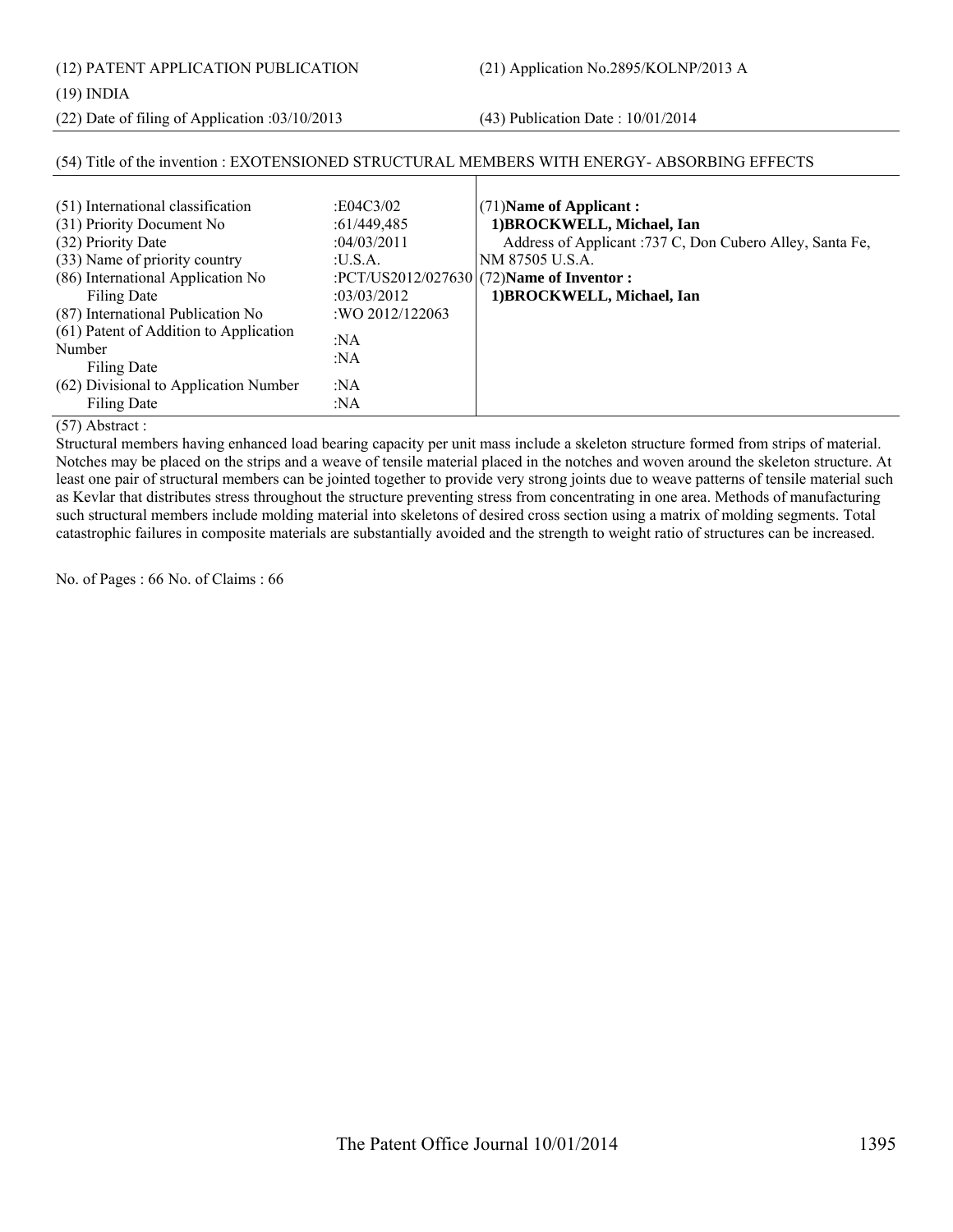(12) PATENT APPLICATION PUBLICATION (21) Application No.2958/KOLNP/2013 A

#### (19) INDIA

(22) Date of filing of Application :09/10/2013 (43) Publication Date : 10/01/2014

#### (54) Title of the invention : AXIAL BEARING FOR AN ELECTRIC DRIVE

| (51) International<br>classification                                          | :H02K5/167,H02K7/08,F04D29/041    | (71) Name of Applicant:<br>1) BSH BOSCH UND SIEMENS HAUSGERÄTE GMBH |
|-------------------------------------------------------------------------------|-----------------------------------|---------------------------------------------------------------------|
| (31) Priority Document No                                                     | :10 2011 075 227.7                | Address of Applicant :Carl-Wery-Str. 34, 81739 München,             |
| (32) Priority Date                                                            | :04/05/2011                       | <b>GERMANY</b>                                                      |
| (33) Name of priority country: Germany                                        |                                   | (72) Name of Inventor:                                              |
| (86) International<br>Application No<br><b>Filing Date</b>                    | :PCT/EP2012/057992<br>:02/05/2012 | 1) KALAVSKY, Michal                                                 |
| (87) International Publication : WO 2012/150242<br>N <sub>0</sub>             |                                   |                                                                     |
| (61) Patent of Addition to<br><b>Application Number</b><br><b>Filing Date</b> | : $NA$<br>: $NA$                  |                                                                     |
| $(62)$ Divisional to<br><b>Application Number</b><br><b>Filing Date</b>       | :NA<br>: $NA$                     |                                                                     |

(57) Abstract :

The invention relates to an axial bearing (12) for retaining a rotor (7) on a shaft (10) of an electric drive (6). The axial bearing (12) has a multi-sided outer contour.

No. of Pages : 22 No. of Claims : 23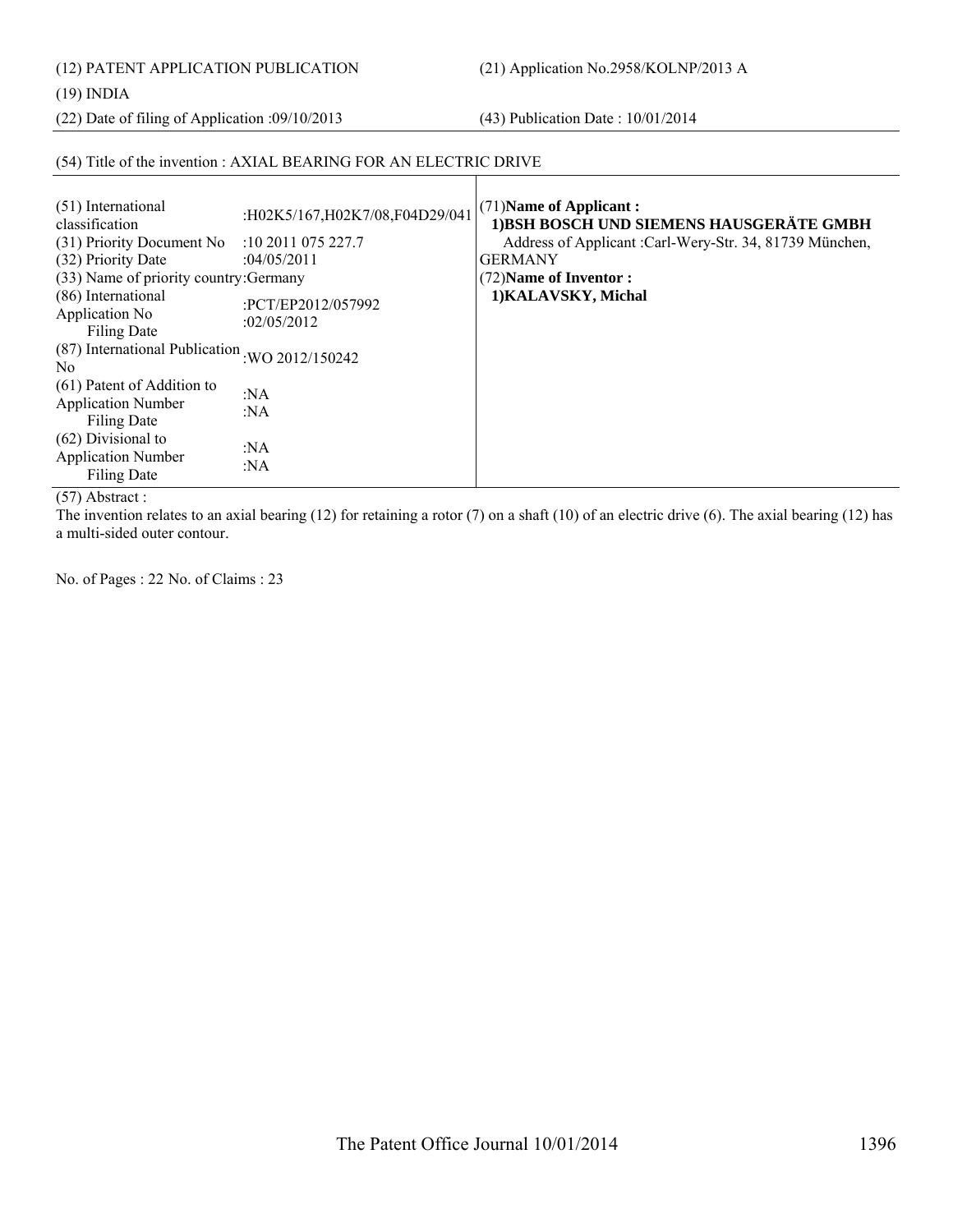(12) PATENT APPLICATION PUBLICATION (21) Application No.2959/KOLNP/2013 A

#### (19) INDIA

(22) Date of filing of Application :09/10/2013 (43) Publication Date : 10/01/2014

#### (54) Title of the invention : A SYSTEM AND METHOD FOR BATCH SIZING HAIR DYE MIXTURES

| (51) International<br>classification<br>(31) Priority Document No<br>(32) Priority Date<br>(33) Name of priority<br>country<br>(86) International<br>Application No<br><b>Filing Date</b> | :A45D19/00,A45D44/00,G06Q50/10<br>:13/081,147<br>:06/04/2011<br>:U.S.A.<br>:PCT/US2012/032471<br>:06/04/2012 | (71) Name of Applicant:<br>1) SURETINT TECHNOLOGIES, LLC<br>Address of Applicant :411 Business Center Drive, Suite 104<br>Mount Prospect, IL60056, U.S.A.<br>(72) Name of Inventor:<br>1) Debbie MILLER<br>2) Mitchell H. SARANOW |
|-------------------------------------------------------------------------------------------------------------------------------------------------------------------------------------------|--------------------------------------------------------------------------------------------------------------|-----------------------------------------------------------------------------------------------------------------------------------------------------------------------------------------------------------------------------------|
| (87) International<br>Publication No.                                                                                                                                                     | :WO 2012/138964                                                                                              |                                                                                                                                                                                                                                   |
| (61) Patent of Addition to<br><b>Application Number</b><br><b>Filing Date</b>                                                                                                             | :NA<br>:NA                                                                                                   |                                                                                                                                                                                                                                   |
| $(62)$ Divisional to<br><b>Application Number</b><br><b>Filing Date</b>                                                                                                                   | :NA<br>: $NA$                                                                                                |                                                                                                                                                                                                                                   |

#### (57) Abstract :

In various embodiments, there is provided a different methods of right sizing. The method would provide for the stylist having a matrix chart outlining as a percentage of or total amount of ingredients needed to create a mixture based on customer characteristics and/or service requested. The stylist would then be capable of creating a more accurate batch based on the matrix outline. The rightsizing of the mixture formula can be done by the stylist themselves or automatically done by a computer driven system.



No. of Pages : 24 No. of Claims : 20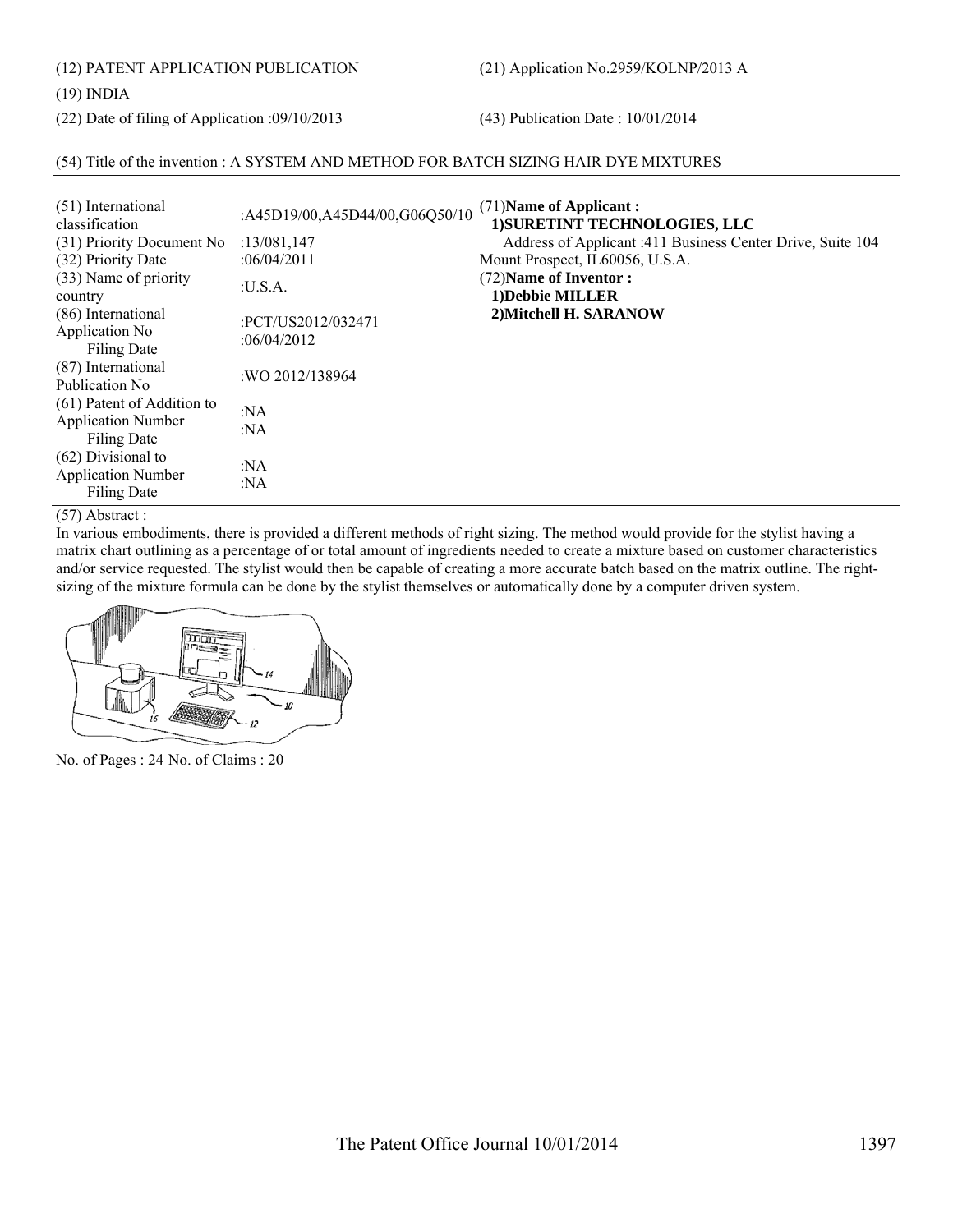### **AMENDMENT UNDER SEC.57, KOLKATA .**

#### (01)

 **In pursuance of leave granted under Section 57 of the Patents Act, 1970 the address of the Patentee in respect of Patent No.248224 has been amended to :** 

**1244 Mandarin Drive, Sunnyvale, CA 94087.** 

### (02)

**An application for change in the address of the Patentee from 111 Lord Drive, P.O. Box 8012 Cary North Carolina 27512-8012, USA TO A/401-404,4th Floor,215-Atrium,Chakala, Andheri-Kurla Road, Andheri (E) Mumbai-400093 in respect of Patent No.222752 (IN/PCT/2002/1575) was filed. Any person interested may at any time within three months from the date of publication give notice on Form-14 to the Controller of Patents, if any, at the appropriate office.** 

#### (03)

**An application for change in the name of the Patentee from THYSSENKRUPP STAHL AG to THYSSENKRUPP STEEL AG in respect of Patent No.222871 (1269/KOLNP/2005) was filed. Any person interested may at any time within three months from the date of publication give notice on Form-14 to the Controller of Patents, if any, at the appropriate office.** 

#### (04)

**An application for change in the name of the Patentee from THYSSENKRUPP STEEL AG to THYSSENKRUPP STEEL EUROPE AG, in respect of Patent No.222871 (1269/KOLNP/2005). Any person interested may at any time within three months from the date of publication give notice on Form-14 to the Controller of Patents, if any, at the appropriate office.**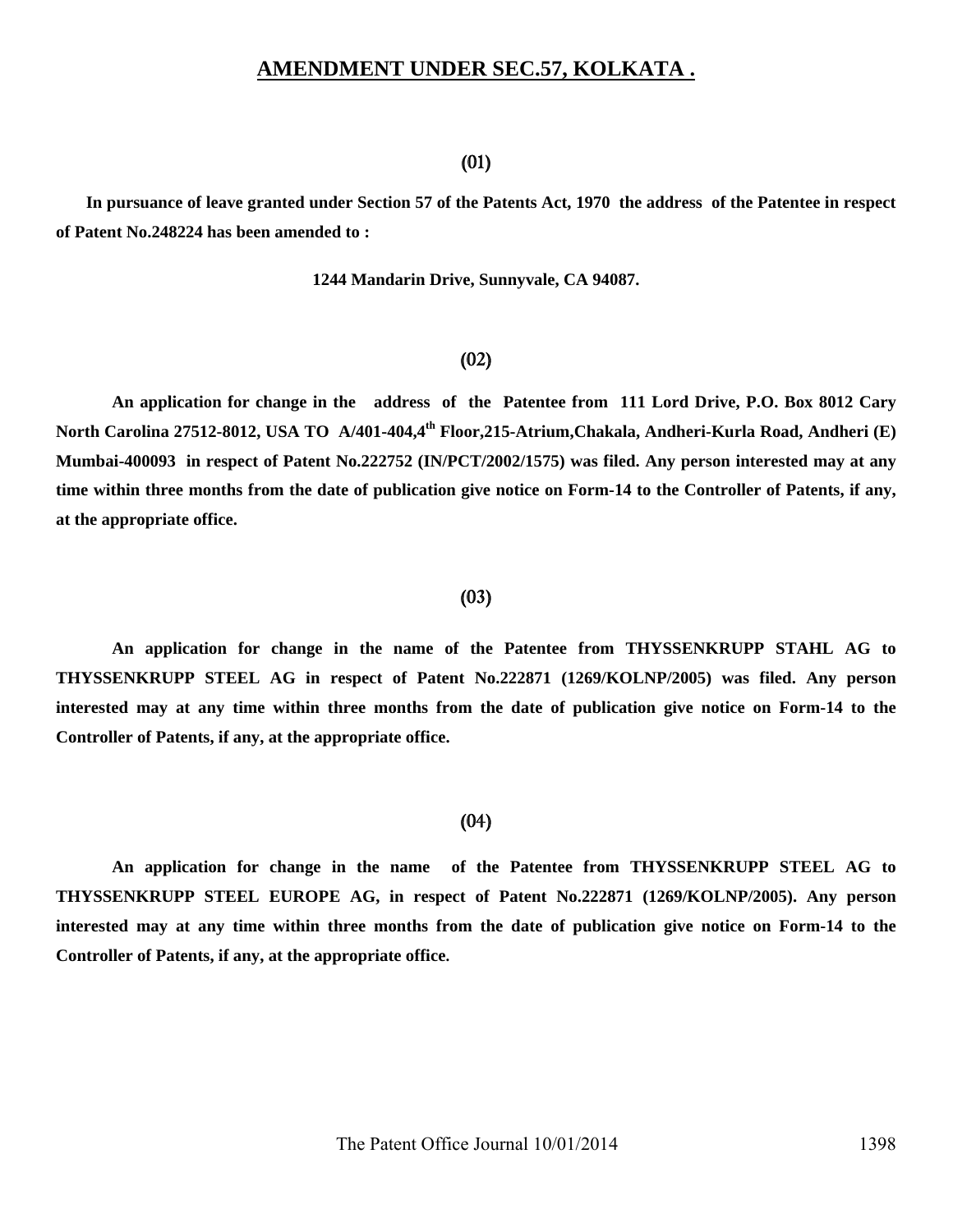#### **Following Patents have been granted and any person interested in opposing these patents under Section 25(2) may at any time within one year from the date of this issue, give notice to the Controller of Patents at the appropriate office, on the prescribed form-7 along with written statement and evidence, if any.**

| Ser<br>ial<br>Nu<br>mb<br>er | Patent<br>Numbe<br>$\mathbf{r}$ | Application<br>Number                | Date of<br>Application | Date of<br>Priority | Title of Invention                                                                                                                                                   | Name of Patentee                                                                     | Date of<br>Publication<br>of Abstract<br>u/s 11(A) | Appropr<br>iate<br>Office |
|------------------------------|---------------------------------|--------------------------------------|------------------------|---------------------|----------------------------------------------------------------------------------------------------------------------------------------------------------------------|--------------------------------------------------------------------------------------|----------------------------------------------------|---------------------------|
| 1                            |                                 | 258375 6687/DELNP/2006               | 11/06/2004             | 06/05/2004          | PREPARATION METHOD<br>FOR THE PRODUCTION OF<br><b>ACTIVE AND SOLUBLE</b><br><b>PROTEINS IN</b><br><b>PROKARYOTES AND</b><br>POLYCISTRONIC VECTORS<br><b>THEREFOR</b> | DAEWOONG CO., LTD.                                                                   | 31/08/2007                                         | DELHI                     |
| 2                            |                                 | 258376 830/DEL/2007                  | 16/04/2007<br>14:14:17 |                     | NOVEL LIQUID-SOLID<br><b>RADIALLY CROSS FLOW</b><br>MULTI STAGE FLUIDIZED<br><b>BED CONTACTOR</b>                                                                    | <b>INDIAN INSTITUTE OF</b><br><b>TECHNOLOGY KANPUR</b>                               | 26/12/2008                                         | DELHI                     |
| 3                            |                                 | 258378 3171/DELNP/2005 21/05/2004    |                        | 23/05/2003          | A POLYMERIC REAGENT                                                                                                                                                  | <b>NEKTAR</b><br><b>THERAPEUTICS</b>                                                 | 09/11/2007 DELHI                                   |                           |
| 14                           |                                 | 258379 2624/DEL/2006                 | 07/12/2006             |                     | A SET OF NOVEL<br><b>OLIGONUCLEOTIDE</b><br><b>PRIMERS AND THE</b><br><b>METHOD FOR THE</b><br><b>DETECTION OF</b><br>ASPERGILLUS<br><b>OCHRACEUS THEREBY</b>        | <b>COUNCIL OF</b><br><b>SCIENTIFIC AND</b><br><b>INDUSTRIAL</b><br><b>RESEARCH</b>   | 01/08/2008 DELHI                                   |                           |
| 5                            |                                 | 258383 5667/DELNP/2008 29/12/2006    |                        | 30/12/2005          | POLYMERIZATION<br>CATALYST COMPRISING<br>SOLID CATALYST<br>PARTICLES AND METHOD<br>OF PREPARING THE SAME                                                             | <b>BOREALIS</b><br><b>TECHNOLOGY OY</b>                                              | 26/09/2008 DELHI                                   |                           |
| 16                           |                                 | 258384 4824/DELNP/2006               | 25/03/2005             | 25/03/2004          | A HETEROLOGOUS EXO-<br><b>ENDO CELLULASE FUSION</b><br>CONSTRUCT AND FUSION<br><b>PROTEIN THEREOF</b>                                                                | <b>GENENCOR</b><br>INTERNATIONAL INC.                                                | 10/08/2007                                         | DELHI                     |
| 17                           |                                 | 258387 3852/DELNP/2004 05/07/2000    |                        | 05/07/2000          | A METHOD FOR<br>PURIFYING AIR                                                                                                                                        | <b>CHEOLSOO SON</b>                                                                  | 02/10/2009 DELHI                                   |                           |
| 8                            |                                 | 258392 7718/DELNP/2006 29/03/2005    |                        | 28/05/2004          | A COMPOSITION HAVING<br>IMMUNOREGULATING<br><b>ACTIVITIES COMPRISING</b><br><b>LACTOBACILLUS</b><br><b>PENTOSUS</b>                                                  | <b>SUNTORY HOLDINGS</b><br><b>LIMITED</b>                                            | 17/08/2007   DELHI                                 |                           |
| 19                           |                                 | 258394 1271/DEL/2006                 | 26/05/2006             |                     | <b>READY-TO-EAT NOODLES</b><br><b>AND PROCESS THEREOF</b>                                                                                                            | DIRECTOR GENERAL,<br>DEFENCE RESEARCH &<br><b>DEVELOPMENT</b><br><b>ORGANISATION</b> | 30/11/2007 DELHI                                   |                           |
|                              |                                 | 10 258398 1618/DELNP/2006 25/08/2004 |                        | 25/08/2003          | AN ISOLATED AND<br>PURIFIED ENZYME<br><b>COCKTAIL</b>                                                                                                                | <b>FUNZYME</b><br><b>BIOTECHNOLOGIES SA</b>                                          | 30/03/2012                                         | DELHI                     |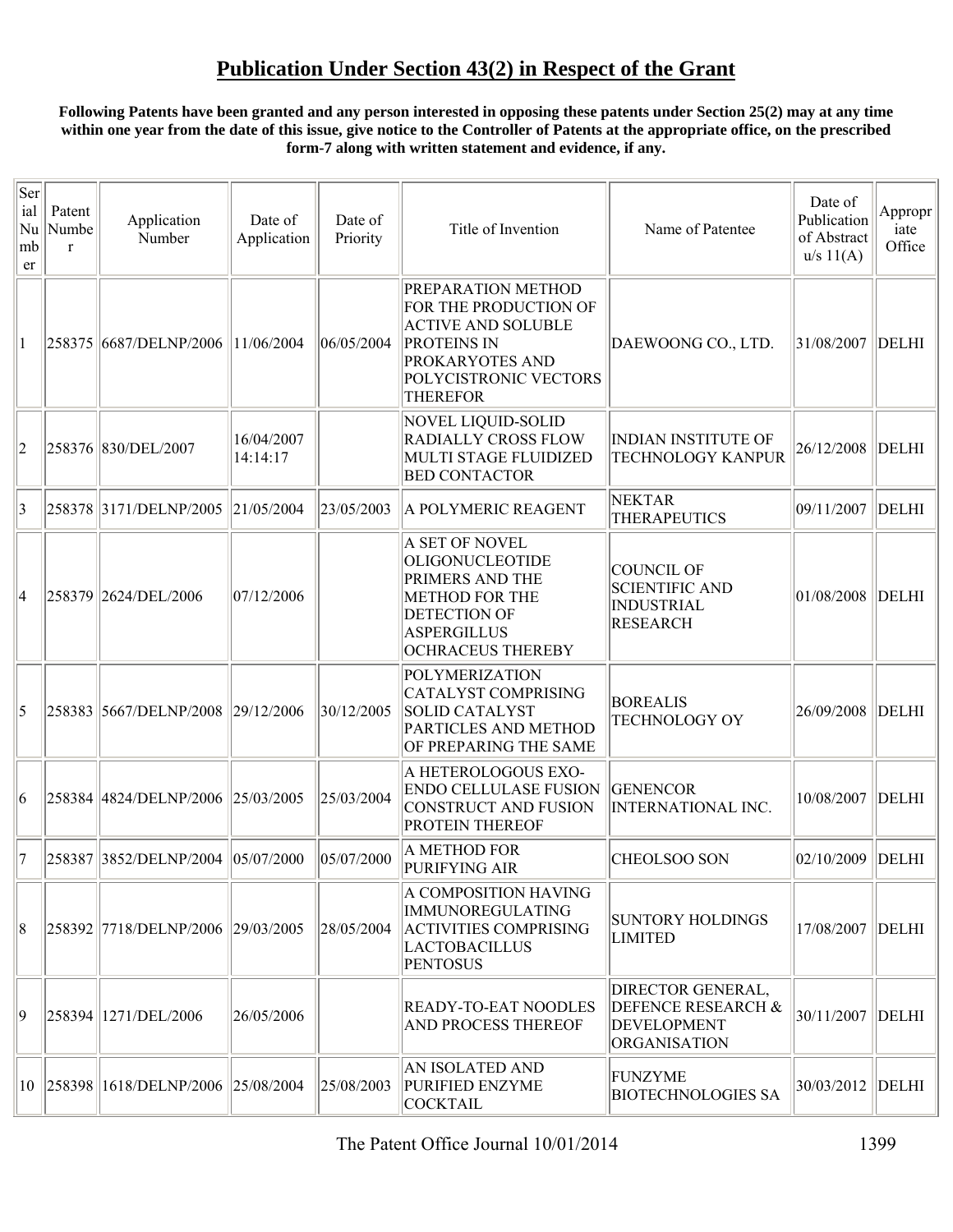|              |           | 11 258399 8278/DELNP/2008 27/02/2007         |            | 23/03/2006 | <b>PROCESS OF DRYING AND</b><br>PURIFING A GAS FLOWING<br><b>TO A CATALYST</b><br><b>REGENERATION VESSEL</b>           | <b>UOP LLC</b>                                                                                                                              | 07/11/2008        | <b>DELHI</b> |
|--------------|-----------|----------------------------------------------|------------|------------|------------------------------------------------------------------------------------------------------------------------|---------------------------------------------------------------------------------------------------------------------------------------------|-------------------|--------------|
|              |           | 12 258400 5403/DELNP/2007 02/11/2005         |            | 23/12/2004 | MOLECULAR SIEVE SSZ-70<br>COMPOSITION OF MATTER CHEVRON U.S.A.INC.<br><b>AND SYNTHESIS THEREOF</b>                     |                                                                                                                                             | 17/08/2007        | DELHI        |
|              |           | 13 258404 3038/DELNP/2008 12/09/2006         |            | 12/09/2005 | COMPOSITION FOR<br><b>DIAGNOSING PROSTATE</b><br><b>CANCER IN A PATIENT</b>                                            | THE REGENTS OF THE<br>UNIVERSITY OF<br>MICHIGAN, THE<br><b>BRIGHAM AND</b><br>WOMEN'S HOSPITAL,<br>INC.                                     | 08/08/2008        | DELHI        |
|              |           | 14 258409 6904/DELNP/2006 21/04/2005         |            | 21/04/2004 | POLY-N-ACETYL<br><b>GLUCOSAMINE</b><br>(PNAG/DPNAG)-BINDING<br><b>ANTIBODIES AND</b><br>COMPOSITION THEREOF            | THE BRIGHAM AND<br>WOMEN'S HOSPITAL,<br><b>INC, BETH ISRAEL</b><br><b>DEACONESS MEDICAL</b><br>CENTER, INC                                  | 17/08/2007        | <b>DELHI</b> |
|              |           | 15 258414 1812/DELNP/2008 28/09/2006         |            | 29/09/2005 | MICROBIAL HOST CELLS<br>FOR THE FERMENTIVE<br><b>PRODUCTION OF 1-</b><br><b>BUTANOL</b>                                | <b>BUTAMAX ADVANCED</b><br><b>BIOFUELS LLC</b>                                                                                              | 27/06/2008        | DELHI        |
|              |           | 16 258421 2308/DELNP/2004 24/02/2003         |            | 22/02/2002 | <b>THERAPEUTIC</b><br>COMPOSITION FOR<br><b>INFECTIOUS DISEASES</b>                                                    | <b>OKADA</b><br>MASAJI, TAKAMORI<br>YASUSHI, NATIONAL<br><b>HOSPITAL</b><br>ORGANIZATION KINKI-<br>CHUO CHEST MEDICAL<br>CENTER, AZBIO CORP | 30/10/2009        | DELHI        |
|              | 17 258425 | 10391/DELNP/200                              | 29/06/2007 | 30/06/2006 | POLYMER COMPOSITION<br>COMPRISING A<br><b>PROPYLENE POLYMER</b><br><b>AND PROCESS FOR</b><br><b>PREPARING THE SAME</b> | <b>BOREALIS</b><br><b>TECHNOLOGY OY</b>                                                                                                     | 20/03/2009        | DELHI        |
|              |           | 18 258426 4429 / DELNP / 2008 25 / 05 / 2004 |            | 28/05/2003 | <b>A DISINFECTANT</b>                                                                                                  | <b>OTSUKA</b><br>PHARMACEUTICAL<br>CO.,LTD,OTSUKA<br>PHARMACEUTICAL<br>FACTORY, INC.                                                        | 15/08/2008  DELHI |              |
|              |           | 19 258427 3348/DEL/2005                      | 02/03/2000 | 29/03/1999 | <b>EMISSION CONTROL</b><br><b>APPARATUS FOR AN</b><br><b>INTERNAL COMBUSTION</b><br><b>ENGINE</b>                      | <b>TOYOTA JIDOSHA</b><br>KABUSHIKI KAISHA                                                                                                   | 02/11/2007        | DELHI        |
|              |           | 20 258428 1687/DELNP/2008 22/05/2007         |            | 04/08/2005 | <b>PRODUCTION METHOD OF</b><br><b>AROMATIC</b><br>POLYCARBONATE                                                        | MITSUBISHI CHEMICAL<br><b>CORPORATION</b>                                                                                                   | 27/06/2008        | <b>DELHI</b> |
| 21           |           | 258429  729/DELNP/2007                       | 22/07/2005 | 22/07/2004 | <b>PROCESS FOR ENRICHING</b><br>A POPULATION OF SPERM<br><b>CELLS</b>                                                  | <b>MONSANTO</b><br>TECHNOLOGY, LLC                                                                                                          | 27/04/2007        | DELHI        |
| $ 22\rangle$ |           | 258430  2368/DELNP/2006   12/11/2004         |            | 14/11/2003 | A CURABLE<br><b>COMPOSITION</b>                                                                                        | <b>EXXONMOBIL</b><br><b>CHEMICAL PATENTS</b><br>INC,                                                                                        | 03/08/2007        | <b>DELHI</b> |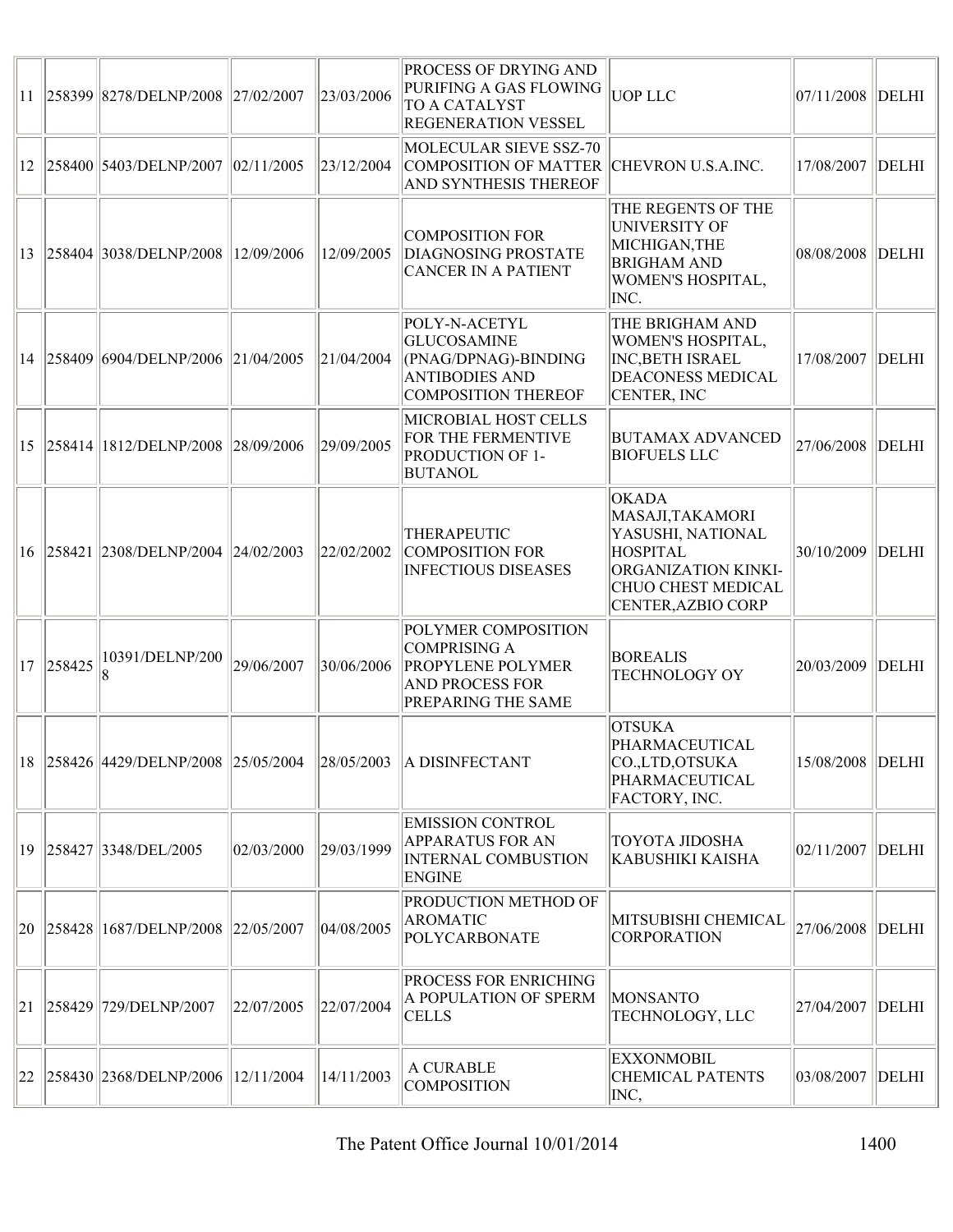| $ 23\rangle$ | 258431  3030/DELNP/2008  22/11/2006  |            | 25/11/2005 | <b>DNA CONSTRUCTS FOR</b><br><b>SPECIFIC INHIBITION OF</b><br><b>GENE EXPRESSION BY</b><br><b>RNA INTERFERENCE</b>                          | <b>MOLOGEN AG</b>                                                                                                                                                                             | 08/08/2008 DELHI   |            |
|--------------|--------------------------------------|------------|------------|---------------------------------------------------------------------------------------------------------------------------------------------|-----------------------------------------------------------------------------------------------------------------------------------------------------------------------------------------------|--------------------|------------|
| $ 24\rangle$ | 258432  2833/DELNP/2006  12/11/2004  |            | 17/11/2003 | <b>APPARATUS AND METHOD</b><br><b>FOR TREATING AN AIR</b><br><b>FLOW</b>                                                                    | <b>ABsalut Ecology</b><br>Corporation                                                                                                                                                         | 03/08/2007         | DELHI      |
| $ 25\rangle$ | 258433  703/DELNP/2003               | 05/11/2001 | 03/11/2000 | <b>TOUGHENED PLASTICS</b><br><b>AND ITS PREPARATION</b><br><b>METHODS</b>                                                                   | <b>CHINA PETROLEUM &amp;</b><br><b>CHEMICAL</b><br>CORPORATION, CHINA<br>PETROLEUM &<br><b>CHEMICAL</b><br>CORPORATION BEIJING<br><b>RESEARCH INSTITUTE</b><br>OF CHEMICAL<br><b>INDUSTRY</b> | 12/02/2010   DELHI |            |
|              | 26 258434 888/DELNP/2007             | 09/08/2005 | 14/08/2004 | A PHARMACEUTICAL<br>COMPOSITION OF<br>COMPOUND OF FORMULA<br>(I) AND A THERAPEUTIC<br><b>AGENT</b>                                          | <b>BOEHRINGER</b><br><b>INGELHEIM</b><br><b>INTERNATIONAL GMBH</b>                                                                                                                            | 03/08/2007         | DELHI      |
|              | 27 258435 2632/DELNP/2008            | 19/10/2006 | 21/10/2005 | HUMAN ANTIBODIES<br><b>AGAINST IL 13 AND</b><br>THERAPEUTIC USES                                                                            | NOVARTIS AG.                                                                                                                                                                                  | 04/07/2008         | DELHI      |
| 28           | 258436  3991/DELNP/2007              | 19/12/2005 | 27/12/2004 | <b>METHODS FOR</b><br>PRODUCING ACETIC ACID                                                                                                 | DAICEL CHEMICAL<br><b>INDUSTRIES, LTD</b>                                                                                                                                                     | 31/08/2007         | $\ $ DELHI |
| 29           | 258437  2163/DELNP/2007  21/09/2005  |            | 21/09/2004 | <b>METHOD FOR INERTING</b><br><b>CLAYS IN SANDS</b>                                                                                         | <b>LAFARGE</b>                                                                                                                                                                                | 03/08/2007 DELHI   |            |
|              | $30$  258438 6311/DELNP/2008         | 10/01/2007 | 20/01/2006 | <b>AQUEOUS DISPERSIONS</b><br>OF POLYMER - ENCLOSED<br>PARTICLES, RELATED<br>COATING COMPOSITIONS<br><b>AND COATED</b><br><b>SUBSTRATES</b> | PPG INDUSTRIES OHIO,<br>ING,                                                                                                                                                                  | 24/10/2008         | DELHI      |
| 31           | 258440   850/DEL/2006                | 28/03/2006 |            | AN IMPROVED PROCESS<br>FOR THE PREPARATION OF<br>FUNCTIONALIZED<br><b>POLYSTYRENE</b>                                                       | COUNCIL OF<br><b>SCIENTIFIC &amp;</b><br><b>INDUSTRIAL</b><br><b>RESEARCH AND</b><br><b>DEPARTMENT</b><br><b>INFORMATION</b><br><b>TECHNOLOGY</b>                                             | 30/03/2012         | DELHI      |
|              | 32 258443 4156 DELNP / 2007          | 06/12/2005 | 23/12/2004 | A POLYESTER AMINE<br>DISPERSANT OF FORMULA LUBRIZOL LIMITED.<br>$\vert (I)$                                                                 |                                                                                                                                                                                               | 31/08/2007         | $\ $ DELHI |
| $ 33\rangle$ | 258444  2587/DELNP/2007  07/10/2005  |            | 09/10/2004 | <b>METHOD FOR THE</b><br><b>PRODUCTION OF VIRUS</b><br>MATERIAL IN A<br>MICROCARRIER CELL<br><b>CULTURE</b>                                 | <b>AICURIS GMBH &amp;</b><br>CO.KG                                                                                                                                                            | 03/08/2007   DELHI |            |
|              | 34 258446 3309/DELNP/2008 23/10/2006 |            | 02/11/2005 | SOLID PHARMACEUTICAL<br><b>COMPOSITIONS</b><br>CONTAINING PREGABALIN                                                                        | PFIZER PRODUCTS INC                                                                                                                                                                           | 08/08/2008 DELHI   |            |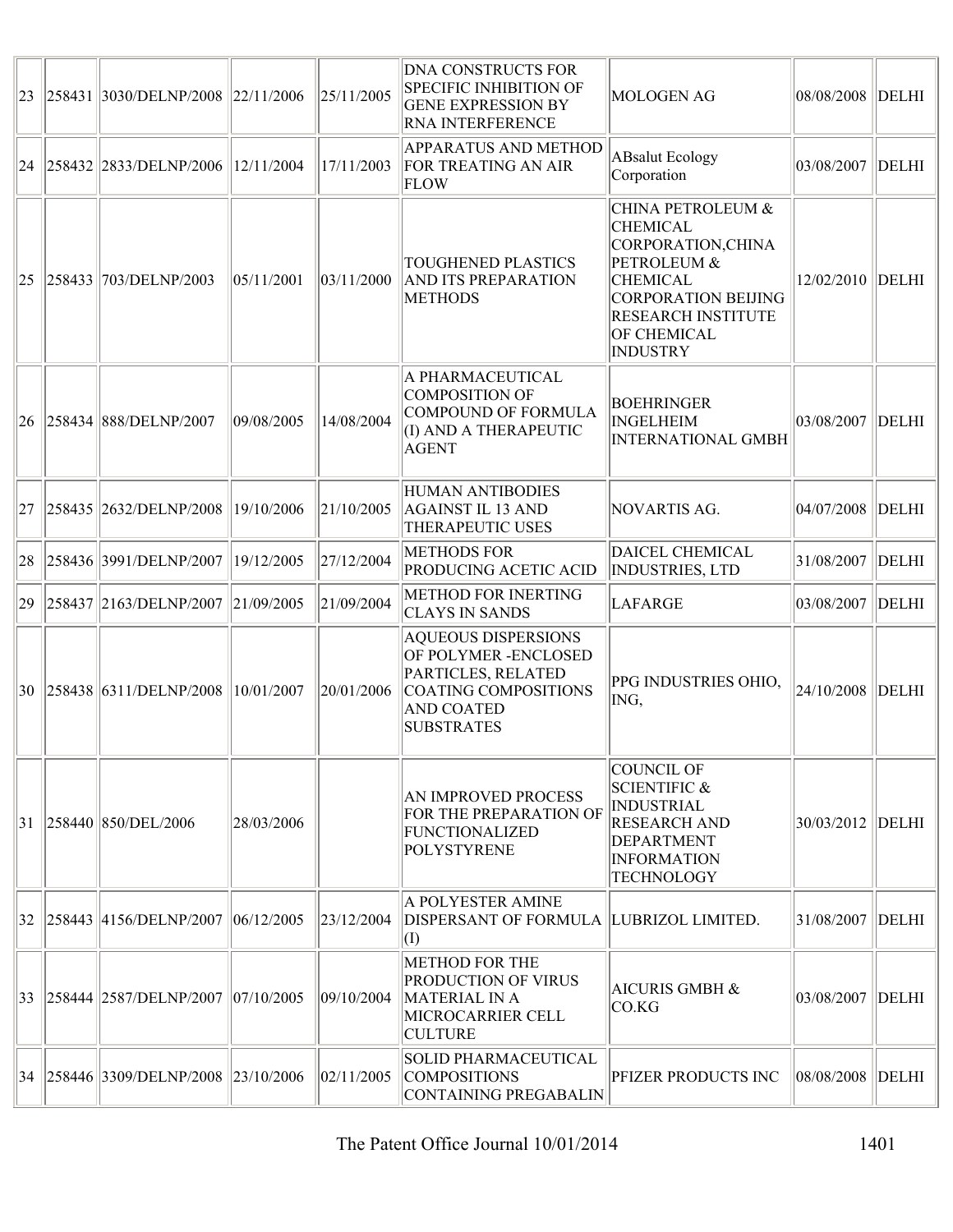|    | 35 258447 2632 DELNP (2007)          | $\frac{15}{12005}$ | 15/11/2004 | <b>STEREOISOMERICALLY</b><br><b>ENRICHED 3-</b><br>AMINOCARBONYL<br><b>BICYCLOHEPTENE</b><br>PYRIMIDINEDIAMINE<br>COMPOUNDS AND THEIR<br><b>USES</b> | RIGEL<br>PHARMACEUTICALS,<br>INC.                                      | 03/08/2007       | DELHI        |
|----|--------------------------------------|--------------------|------------|------------------------------------------------------------------------------------------------------------------------------------------------------|------------------------------------------------------------------------|------------------|--------------|
|    | 36 258449 6688/DELNP/2007 24/02/2006 |                    | 24/02/2005 | TRANS CAROTENOIDS,<br>THEIR SYNTHESIS,<br><b>FORMULATION AND USES</b>                                                                                | <b>DIFFUSION</b><br>PHARMACEUTICALS<br>LLC                             | 28/09/2007       | DELHI        |
|    | 37 258450 670/DEL/2006               | 10/03/2006         |            | <b>PROCESS FOR ONE POT</b><br>CONVERSION OF<br><b>ARTEMISININ INTO</b><br><b>ARTELLNIC ACID</b>                                                      | COUNCIL OF<br><b>SCIENTIFIC &amp;</b><br><b>INDUSTRIAL</b><br>RESEARCH | 25/05/2012 DELHI |              |
| 38 | 258451 553/DEL/2006                  | 02/03/2006         | 18/03/2005 | A FLUE GAS<br>PURIFICATION DEVICE                                                                                                                    | <b>DOOSAN LENTJES</b><br><b>GMBH</b>                                   | 17/08/2007       | <b>DELHI</b> |
|    | 39 258453 5205/DELNP/2007 20/12/2005 |                    | 22/12/2004 | <b>ASYMMETRIC</b><br><b>HYDROGENATION OF</b><br>ALKENES USING CHIRAL<br><b>IRIDIUM COMPLEXES</b>                                                     | DSM IP ASSETS B.V.                                                     | 17/08/2007       | DELHI        |
|    | 40 258455 7145/DELNP/2006 27/05/2005 |                    | 02/06/2004 | PROCESS FOR MAKING A<br><b>FINISHED OR SEMI-</b><br><b>FINISHED ARTICLES OF</b><br><b>SILVER ALLOY</b>                                               | <b>ARGENTIUM</b><br><b>INTERNATIONAL</b><br><b>LIMITED</b>             | 24/08/2007       | <b>DELHI</b> |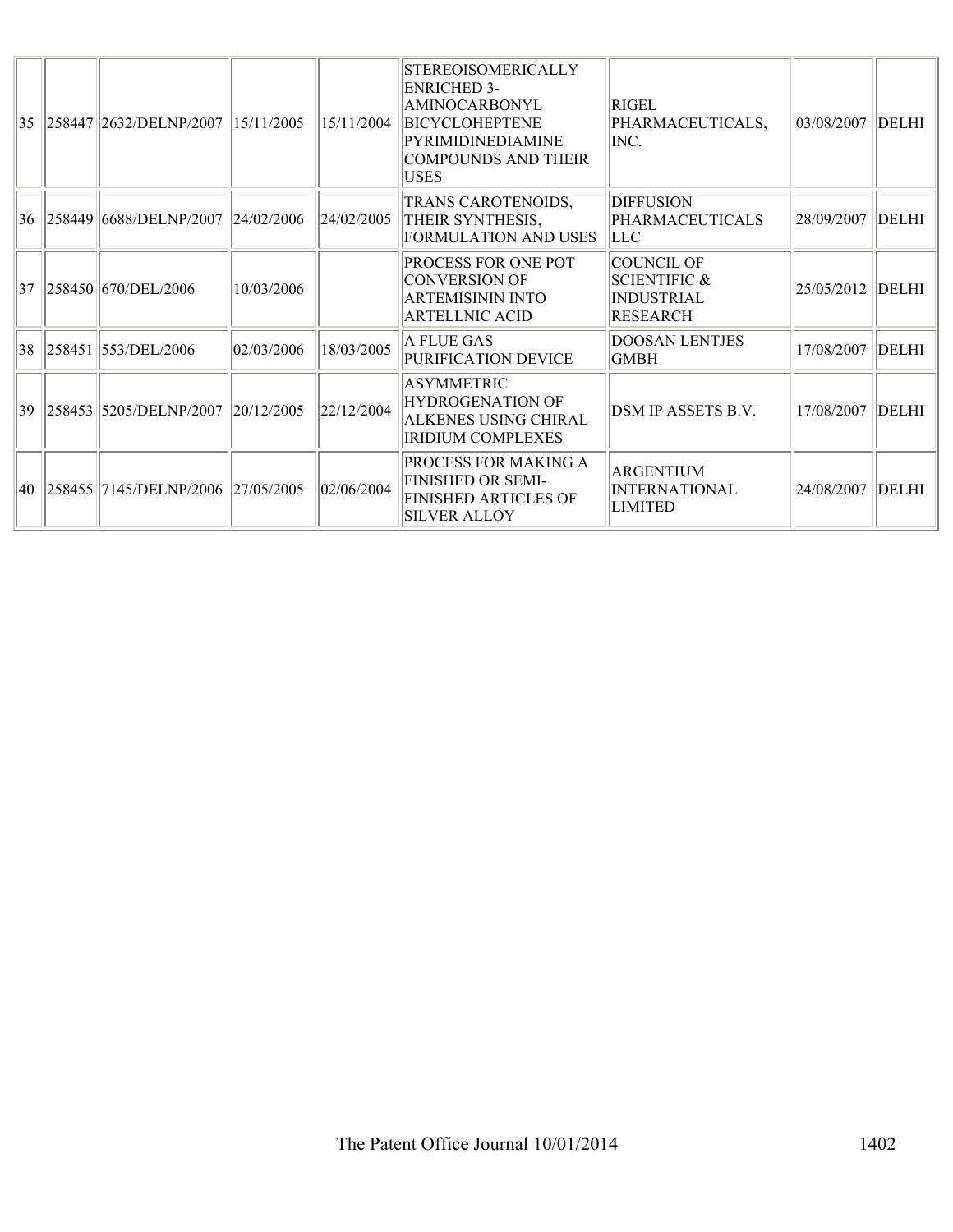#### **Following Patents have been granted and any person interested in opposing these patents under Section 25(2) may at any time within one year from the date of this issue, give notice to the Controller of Patents at the appropriate office, on the prescribed form-7 along with written statement and evidence, if any.**

| Ser<br>ial<br>Nu<br>mb<br>er | Patent<br>Numbe<br>$\mathbf{r}$ | Application<br>Number     | Date of<br>Application | Date of<br>Priority | Title of Invention                                                                                                                 | Name of Patentee                                                                             | Date of<br>Publication<br>of Abstract<br>u/s 11(A) | Appropriat<br>e Office |
|------------------------------|---------------------------------|---------------------------|------------------------|---------------------|------------------------------------------------------------------------------------------------------------------------------------|----------------------------------------------------------------------------------------------|----------------------------------------------------|------------------------|
| 1                            |                                 | 168288 100/BOM/1989       | 19/04/1989             |                     | A DEVICE FOR HEATING<br><b>CASSEROLES</b>                                                                                          | <b>EAGLE FLASK</b><br><b>INDUSTRIES PRIVATE</b><br><b>LIMITED</b>                            | 03/06/1989                                         | MUMBAI                 |
| $ 2\rangle$                  |                                 | 170493 110/BOM/1989       | 24/04/1989             |                     | A SIKKIM APPARATUS                                                                                                                 | <b>SALEAM ESSOP</b>                                                                          | 17/06/1989   MUMBAI                                |                        |
| $\vert 3 \vert$              | 258381                          | 1647/MUMNP/2007           | 24/03/2006             | 25/03/2005          | <b>APPARATUS AND METHOD</b><br>FOR MANAGING BATTERY<br><b>PERFORMANCE OF A</b><br><b>WIRELESS DEVICE</b>                           | <b>QUALCOMM</b><br>INCORPORATED                                                              | 16/11/2007                                         | MUMBAI                 |
| 4                            | 258382                          | 634/MUMNP/2008            | 29/09/2006             | 29/09/2005          | VIDEO PACKET SHAPING<br>FOR VIDEO TELEPHONY                                                                                        | QUALCOMM<br><b>INCORPORATED</b>                                                              | 05/09/2008                                         | MUMBAI                 |
| 5                            | 258386                          | 1855/MUMNP/2009           | 25/03/2008             | 26/03/2007          | <b>IMPROVED VACCINES</b><br><b>AGAINST BORDETELLA</b><br>PERTUSSIS BASED ON LPS<br>GLYCOSYLTRANSFERASE<br><b>MUTANTS</b>           | DE STAAT DER<br>NEDERLANDEN VERT.<br><b>DOOR DE MINISTER VAN</b><br><b>VWS</b>               | 28/05/2010                                         | MUMBAI                 |
| 6                            | 258389                          | 85/MUMNP/2010             | 19/06/2008             | 11/07/2007          | <b>METHOD FOR MAKING</b><br>HARD PRETZELS THAT<br><b>EFFECTIVELY ABSORB</b><br><b>SEASONING SLURRY</b>                             | <b>FRITO-LAY NORTH</b><br>AMERICA INC.                                                       | 25/06/2010                                         | <b>MUMBAI</b>          |
| 17                           | 258403                          | 2574/MUMNP/2008           | 16/05/2007             | 19/05/2006          | A CONTINUOUS METHOD<br>OF PRODUCING A MASH<br><b>EXTRACT</b>                                                                       | <b>HEINEKEN SUPPLY CHAIN</b><br>B.V.                                                         | 23/01/2009                                         | <b>MUMBAI</b>          |
| 18                           | 258405                          | 2546/MUMNP/2008           | 16/05/2007             | 19/05/2006          | A METHOD OF PRODUCING<br>A MASH EXTRACT AND AN<br><b>APPARATUS FOR</b><br>CARRYING OUT SUCH<br><b>METHOD</b>                       | <b>HEINEKEN SUPPLY CHAIN</b><br>B.V.                                                         | 26/06/2009                                         | MUMBAI                 |
| 9                            | 258406                          | 581/MUMNP/200             | 30/09/2004             | 30/09/2004          | METHOD FOR AVOIDING<br><b>INTERRUPTIONS OF</b><br><b>PUSH TO TALK</b><br><b>SERVICES</b>                                           | TELEFONAKTIEBOLAGE<br>T LM ERICSSON (PUBL)                                                   |                                                    | 17/08/2007   MUMBAI    |
| $ 10\rangle$                 | 258411                          | 2784/MUMNP/20<br>08       | 29/06/2007             | 29/06/2006          | <b>METHOD FOR CELL-</b><br><b>FREE SYNTHESIS OF</b><br><b>POLYPEPTIDES</b><br><b>CONTAINING</b><br>UNNATURAL AMINO<br><b>ACIDS</b> | THE BOARD OF<br><b>TRUSTEES OF THE</b><br><b>LELAND STANFORD</b><br><b>JUNIOR UNIVERSITY</b> | 20/02/2009   MUMBAI                                |                        |
| $ 11\rangle$                 | 258424                          | 763/MUMNP/201<br>$\theta$ | 20/08/2008             | 17/10/2007          | <b>METHOD OF MAKING A</b><br><b>SNACK PRODUCT AND</b><br><b>SHEETABLE DOUGH</b><br>WITH HIGH RATE OF<br><b>VISUAL INCLUSIONS</b>   | FRITO-LAY NORTH<br>AMERICA INC.                                                              | 27/08/2010   MUMBAI                                |                        |
| $ 12\rangle$                 | 258452                          | 1760/MUMNP/20<br>09       | 27/03/2008             | 28/03/2007          | <b>FLUORINATED</b><br><b>DERIVATIVES OF</b><br><b>DEFERIPRONE</b>                                                                  | <b>APOTEX</b><br>TECHNOLOGIES INC.                                                           | 28/05/2010   MUMBAI                                |                        |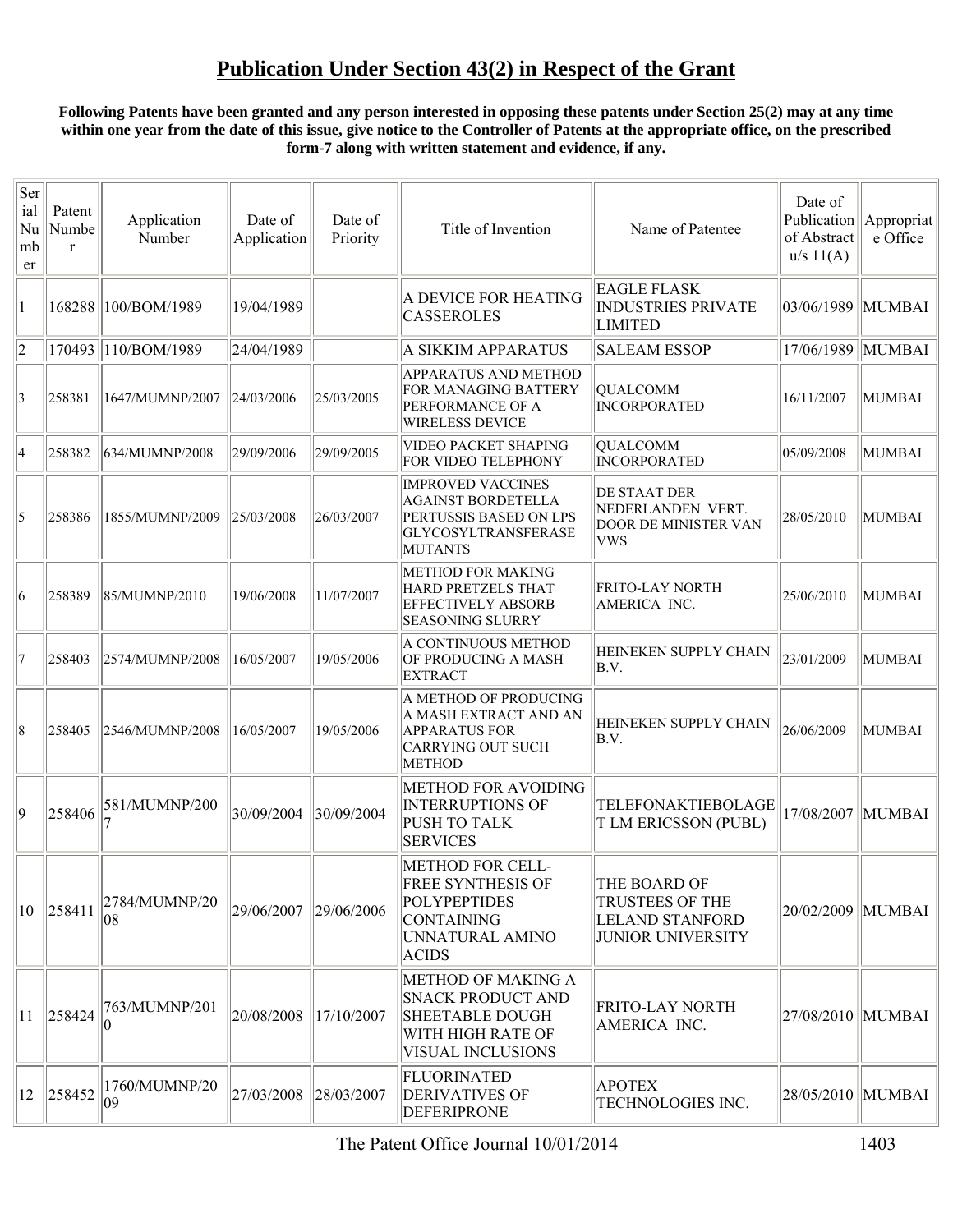#### **Following Patents have been granted and any person interested in opposing these patents under Section 25(2) may at any time within one year from the date of this issue, give notice to the Controller of Patents at the appropriate office, on the prescribed form-7 along with written statement and evidence, if any.**

| Seri<br>al<br>Nu<br>mb<br>er | Patent<br>Number | Application<br>Number                     | Date of<br>Application                 | Date of<br>Priority | Title of Invention                                                                                                  | Name of Patentee                                                 | Date of<br>Publication<br>of Abstract<br>u/s 11(A) | Appropriat<br>e Office |
|------------------------------|------------------|-------------------------------------------|----------------------------------------|---------------------|---------------------------------------------------------------------------------------------------------------------|------------------------------------------------------------------|----------------------------------------------------|------------------------|
|                              | 258377           | 1984/CHENP/2007                           | 31/10/2005  09/11/2004                 |                     | N-SUBSTITUTED IMIDES<br><b>AS POLYMERIZATION</b><br><b>INITIATORS</b>                                               | CIBA HOLDING INC                                                 | 31/08/2007                                         | <b>CHENNAI</b>         |
| $ 2\rangle$                  | 258385           | 1224/CHENP/2007                           | 10/09/2005 24/09/2004                  |                     | <b>CAP FOR DRUG</b><br><b>DELIVERY DEVICES</b>                                                                      | Sanofi-Aventis Deutschland<br>GmbH, TERUMO<br><b>CORPORATION</b> | 31/08/2007                                         | <b>CHENNAI</b>         |
| $\vert 3 \vert$              | 258393           | 1100/CHENP/2008   24/08/2006   24/08/2005 |                                        |                     | DYNAMIC LOCATION<br><b>ALMANAC FOR</b><br><b>WIRELESS BASE</b><br><b>STATIONS</b>                                   | <b>QUALCOMM</b><br><b>INCORPORATED</b>                           | 12/09/2008                                         | <b>CHENNAI</b>         |
| 4                            | 258396           | 3876/CHENP/2006   17/03/2005   22/03/2004 |                                        |                     | <b>METHODS AND</b><br><b>COMPOSITIONS FOR</b><br><b>ANALYZING AHASL</b><br><b>GENES</b>                             | <b>BASF SE</b>                                                   | 15/06/2007                                         | <b>CHENNAI</b>         |
| $\overline{5}$               | 258397           | 3091/CHENP/2008                           | $\left  05/12/2006 \right  20/12/2005$ |                     | <b>METHOD OF</b><br><b>DISCRIMINATING AT</b><br><b>LEAST TWO CELL</b><br>POPULATIONS OF, AND<br><b>APPLICATION</b>  | <b>HORIBA ABX SAS</b>                                            | 06/03/2009                                         | <b>CHENNAI</b>         |
| $ 6\rangle$                  | 258401           | 4652/CHENP/2006   11/05/2005   18/05/2004 |                                        |                     | A PROCESS FOR THE<br>PRODUCTION OF<br>ALUMINA TRIHYDRATE<br><b>BY ALKALINE</b><br><b>DIGESTION OF BAUXITE</b>       | ALUMINIUM PECHINEY                                               | 29/06/2007                                         | <b>CHENNAI</b>         |
| 17                           | 258402           | 3745/CHENP/2006                           | 09/03/2005                             | 09/03/2004          | <b>FUSED RING AZADECALIN</b><br><b>GLUCOCORTICOID</b><br><b>RECEPTOR MODULATORS</b>                                 | CORCEPT THERAPEUTICS,<br>INC.                                    | 15/06/2007                                         | <b>CHENNAI</b>         |
| 8                            | 258408           | 2164/CHENP/2007                           | 18/10/2005 18/10/2004                  |                     | <b>FLANGED COVER</b><br><b>ASSEMBLY WITH</b><br><b>FLANGE PRESSURE</b><br><b>DISTRIBUTION</b><br><b>COMPENSATOR</b> | FEDERAL-MOGUL<br>CORPORATION                                     | 07/09/2007                                         | <b>CHENNAI</b>         |
| 19                           | 258410           | 1530/CHENP/2007 30/09/2005 15/10/2004     |                                        |                     | Al-Mg-Mn WELD FILLER<br><b>ALLOY</b>                                                                                | <b>ALERIS ALUMINUM</b><br><b>KOBLENZ GMBH</b>                    | 31/08/2007                                         | <b>CHENNAI</b>         |
| 10                           |                  | 258413 3092/CHENP/2008                    | 07/02/2006  28/12/2005                 |                     | <b>SYSTEMS AND</b><br><b>METHODS FOR</b><br><b>DISCOVERING AND</b><br><b>INTERACTING WITH</b><br><b>SERVICES</b>    | <b>PANASONIC</b><br><b>CORPORATION</b>                           | 06/03/2009                                         | <b>CHENNAI</b>         |
| 11                           | 258415           | 3269/CHENP/2007   21/12/2005   29/12/2004 |                                        |                     | DELIVERY SYSTEM FOR<br><b>LOW CALORIE</b><br><b>BULKING AGENTS</b>                                                  | <b>INTERCONTINENTAL</b><br><b>GREAT BRANDS LLC</b>               | 16/11/2007                                         | <b>CHENNAI</b>         |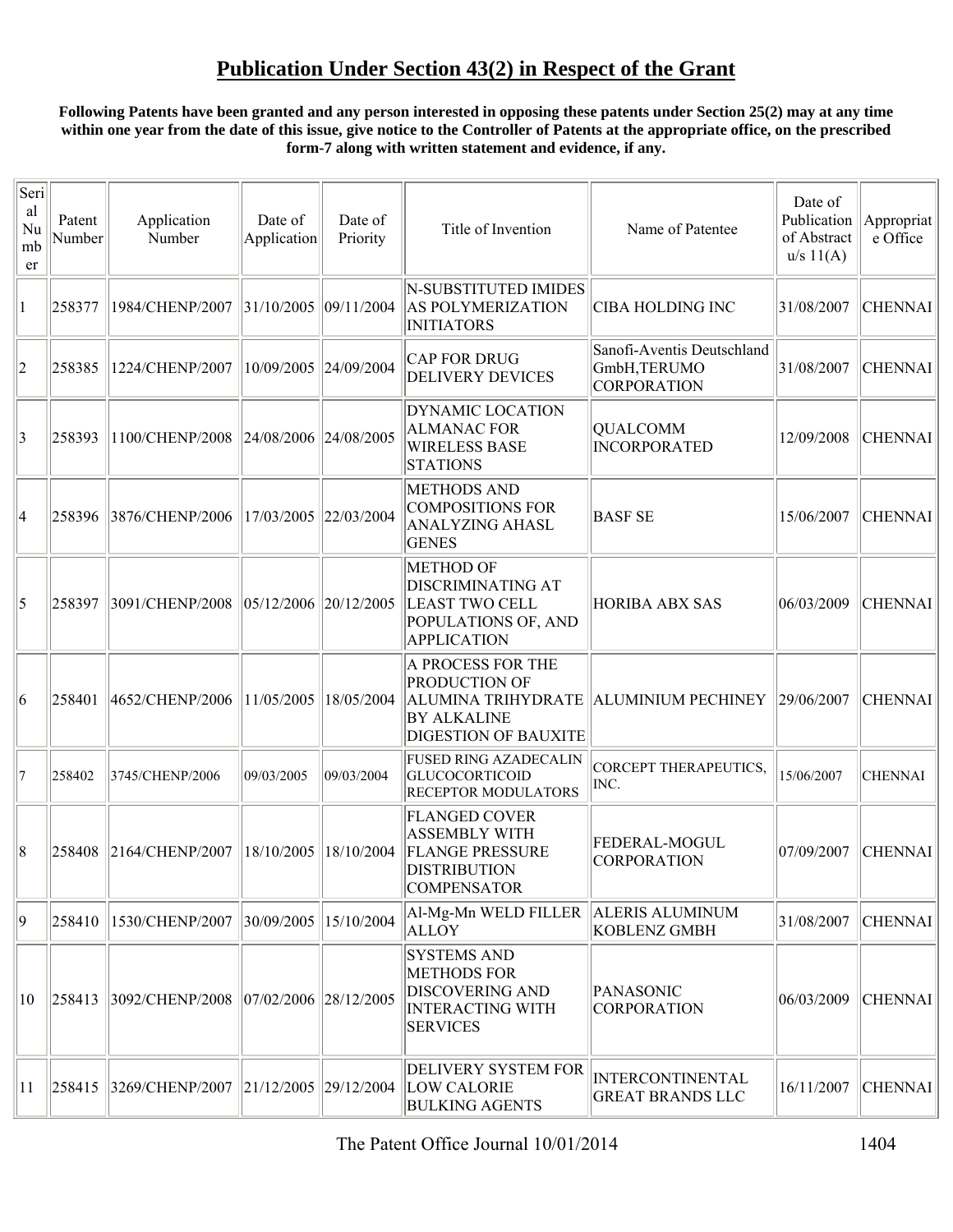| $ 12\rangle$ | 258416 | 1172/CHENP/2008                                            | 11/09/2006  09/09/2005 |            | <b>TRAZODONE</b><br><b>COMPOSITION FOR</b><br><b>ONCE A DAY</b><br><b>ADMINISTRATION</b>                                                     | <b>ANGELINI</b><br>LABOPHARM, LLC                                               | 12/09/2008             | CHENNAI        |
|--------------|--------|------------------------------------------------------------|------------------------|------------|----------------------------------------------------------------------------------------------------------------------------------------------|---------------------------------------------------------------------------------|------------------------|----------------|
| $ 13\rangle$ | 258417 | 4019/CHENP/2008   12/02/2007   16/02/2006                  |                        |            | <b>PROCESS FOR THE</b><br>PREPARATION OF<br>VISCOSITY INDEX<br><b>IMPROVERS OF</b><br>LUBRICATING OILS                                       | POLIMERI EUROPA<br>S.p.A.                                                       | 13/03/2009             | <b>CHENNAI</b> |
| 14           | 258418 | 1061/CHE/2008                                              | 30/04/2008<br>10:10:09 | 30/04/2007 | <b>SYSTEM AND METHOD</b><br>FOR INTEGRATING AN<br>OUTGOING CELLULAR<br><b>CALL AS AN</b><br><b>ENTERPRISE CALL IN</b><br>AN IMS ENVIRONMENT  | Research In Motion Limited $ 31/07/2009 $                                       |                        | <b>CHENNAI</b> |
| $ 15\rangle$ | 258439 | 2843/CHENP/2007                                            | 27/12/2005  27/12/2004 |            | SOLID AGROCHEMICAL<br><b>FORMULATION AND</b><br><b>METHOD THEREOF</b>                                                                        | <b>HUNTSMAN</b><br><b>CORPORATION</b><br><b>AUSTRALIA PTY</b><br><b>LIMITED</b> | 07/09/2007             | <b>CHENNAI</b> |
| 16           | 258441 | 3341/CHENP/2006 17/03/2005 17/03/2004                      |                        |            | <b>CATALYST</b><br><b>COMPOSITION</b><br><b>COMPRISING</b><br><b>SHUTTLING AGENT FOR</b><br><b>ETHYLENE</b><br><b>COPOLYMER</b><br>FORMATION | <b>DOW GLOBAL</b><br><b>TECHNOLOGIES LLC</b>                                    | 22/06/2007             | <b>CHENNAI</b> |
| 17           | 258442 | 3122/CHENP/2007                                            | 15/12/2005 17/12/2004  |            | A PROCESS FOR THE<br>PURIFICATION OF<br><b>GABAPENTIN</b>                                                                                    | ZaCh System S.p.A                                                               | 07/09/2007             | <b>CHENNAI</b> |
| 18           | 258445 | 4760/CHENP/2008 08/02/2007 10/02/2006                      |                        |            | NOVEL PORPHYRAZINE<br>COLORING MATTER,<br>INK, INK SET AND<br>COLORED ARTICLE                                                                | NIPPON KAYAKU<br><b>KABUSHIKI KAISHA</b>                                        | 13/03/2009             | <b>CHENNAI</b> |
| 19           |        | 258448 4827/CHENP/2006 27/06/2005 30/06/2004 VIDEO CONTENT |                        |            | A METHOD FOR<br><b>DOMINANT COLOR</b><br><b>EXTRACTION FROM</b><br>ENCODED IN A<br><b>RENDERED COLOR</b><br> SPACE                           | TP VISION HOLDING<br>B.V.                                                       | $ 05/10/2007 $ CHENNAI |                |
| $ 20\rangle$ |        | 258454 5981/CHENP/2008 30/03/2007 05/04/2006               |                        |            | <b>METHOD AND</b><br><b>APPARATUS FOR</b><br>PULLING OFF AND<br><b>DRAWING A</b><br>MULTIFILAMENT<br><b>THREAD</b>                           | Oerlikon Textile GmbH &<br>Co. KG                                               | 27/03/2009             | <b>CHENNAI</b> |